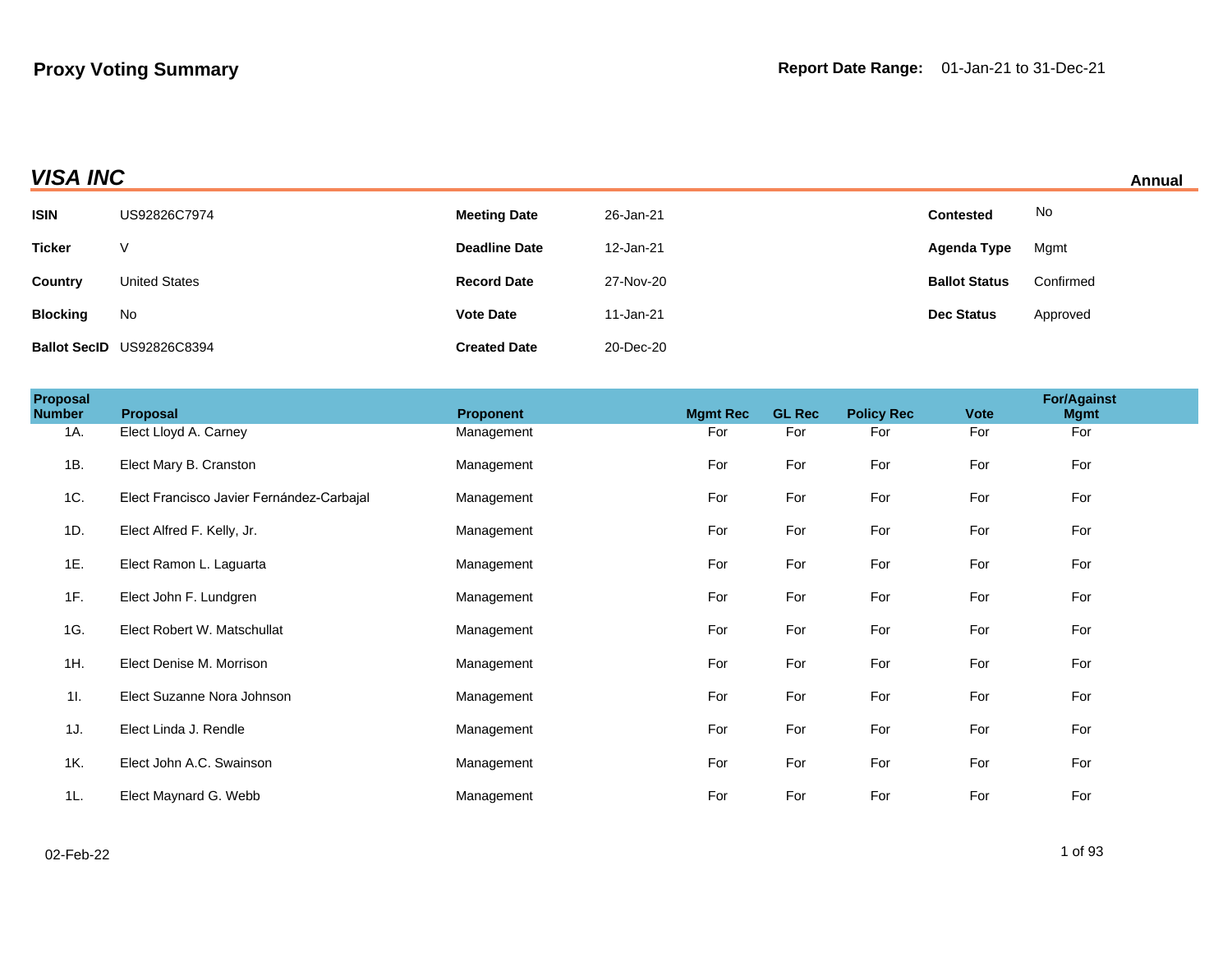| 2. | Advisory Vote on Executive Compensation                                                       | Management  | For     | For     | For     | For     | For |
|----|-----------------------------------------------------------------------------------------------|-------------|---------|---------|---------|---------|-----|
| 3. | Ratification of Auditor                                                                       | Management  | For     | For     | For     | For     | For |
| 4. | Amendment to the 2007 Equity Incentive Plan                                                   | Management  | For     | For     | For     | For     | For |
| 5. | Shareholder Right to Call Special Meetings                                                    | Management  | For     | For     | For     | For     | For |
| 6. | Shareholder Proposal Regarding Right to Act by Written Shareholder<br>Consent                 |             | Against | Against | Against | Against | For |
| 7. | Shareholder Proposal Regarding Improvement of<br>Guiding Principles of Executive Compensation | Shareholder | Against | Against | Against | Against | For |

## **INFINEON TECHNOLOGIES AG Annual**

| <b>ISIN</b>     | DE0006231004                     | <b>Meeting Date</b>  | 25-Feb-21 | <b>Contested</b>     | No        |
|-----------------|----------------------------------|----------------------|-----------|----------------------|-----------|
| <b>Ticker</b>   |                                  | <b>Deadline Date</b> | 11-Feb-21 | Agenda Type          | Mgmt      |
| Country         | Germany                          | <b>Record Date</b>   | 18-Feb-21 | <b>Ballot Status</b> | Confirmed |
| <b>Blocking</b> | No                               | <b>Vote Date</b>     | 04-Feb-21 | <b>Dec Status</b>    | Approved  |
|                 | <b>Ballot SecID</b> DE0006231004 | <b>Created Date</b>  | 03-Feb-21 |                      |           |

| <b>Proposal</b><br><b>Number</b> | <b>Proposal</b>                 | <b>Proponent</b> | <b>Mamt Rec</b> | <b>GL Rec</b> | <b>Policy Rec</b> | <b>Vote</b> | <b>For/Against</b><br><b>Mgmt</b> |
|----------------------------------|---------------------------------|------------------|-----------------|---------------|-------------------|-------------|-----------------------------------|
|                                  | Allocation of Profits/Dividends | Management       | For             | For           | For               | For         | For                               |
| 3.1                              | <b>Ratify Reinhard Ploss</b>    | Management       | For             | For           | For               | For         | For                               |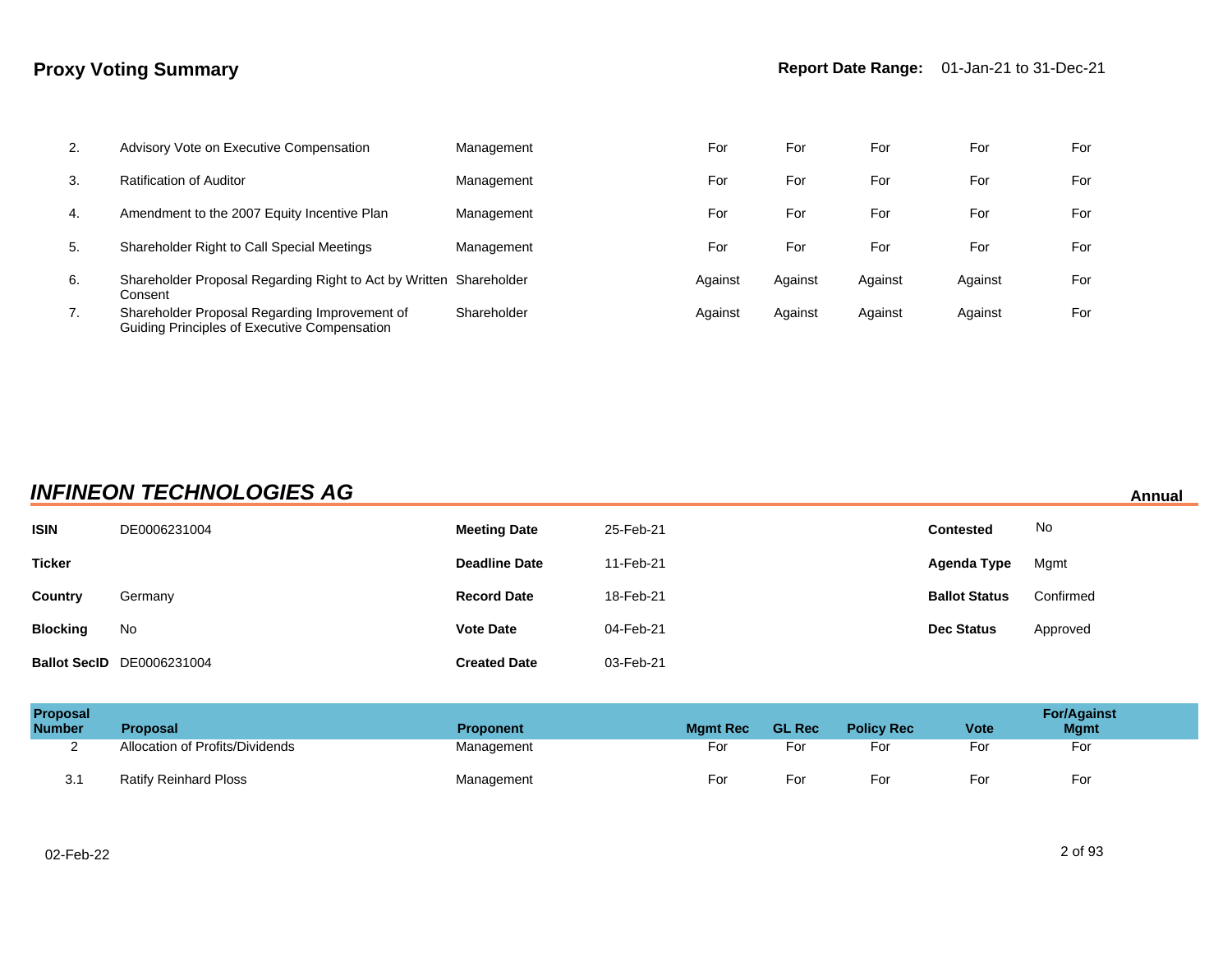| 3.2  | <b>Ratify Helmut Gassel</b>      | Management | For | For | For | For | For |
|------|----------------------------------|------------|-----|-----|-----|-----|-----|
| 3.3  | Ratify Jochen Hanebeck           | Management | For | For | For | For | For |
| 3.4  | Ratify Sven Schneider            | Management | For | For | For | For | For |
| 4.1  | Ratify Wolfgang Eder             | Management | For | For | For | For | For |
| 4.2  | Ratify Peter Bauer               | Management | For | For | For | For | For |
| 4.3  | Ratify Xiaoqun Clever            | Management | For | For | For | For | For |
| 4.4  | Ratify Johann Dechant            | Management | For | For | For | For | For |
| 4.5  | <b>Ratify Herbert Diess</b>      | Management | For | For | For | For | For |
| 4.6  | Ratify Friedrich Eichiner        | Management | For | For | For | For | For |
| 4.7  | <b>Ratify Annette Engelfried</b> | Management | For | For | For | For | For |
| 4.8  | <b>Ratify Peter Gruber</b>       | Management | For | For | For | For | For |
| 4.9  | Ratify Gerhard Hobbach           | Management | For | For | For | For | For |
| 4.10 | Ratify Hans-Ulrich Holdenried    | Management | For | For | For | For | For |
| 4.11 | Ratify Renate Köcher             | Management | For | For | For | For | For |
| 4.12 | Ratify Susanne Lachenmann        | Management | For | For | For | For | For |
| 4.13 | Ratify Géraldine Picaud          | Management | For | For | For | For | For |
| 4.14 | Ratify Manfred Puffer            | Management | For | For | For | For | For |
| 4.15 | <b>Ratify Melanie Riedl</b>      | Management | For | For | For | For | For |
| 4.16 | Ratify Kerstin Schulzendorf      | Management | For | For | For | For | For |
| 4.17 | Ratify Jürgen Scholz             | Management | For | For | For | For | For |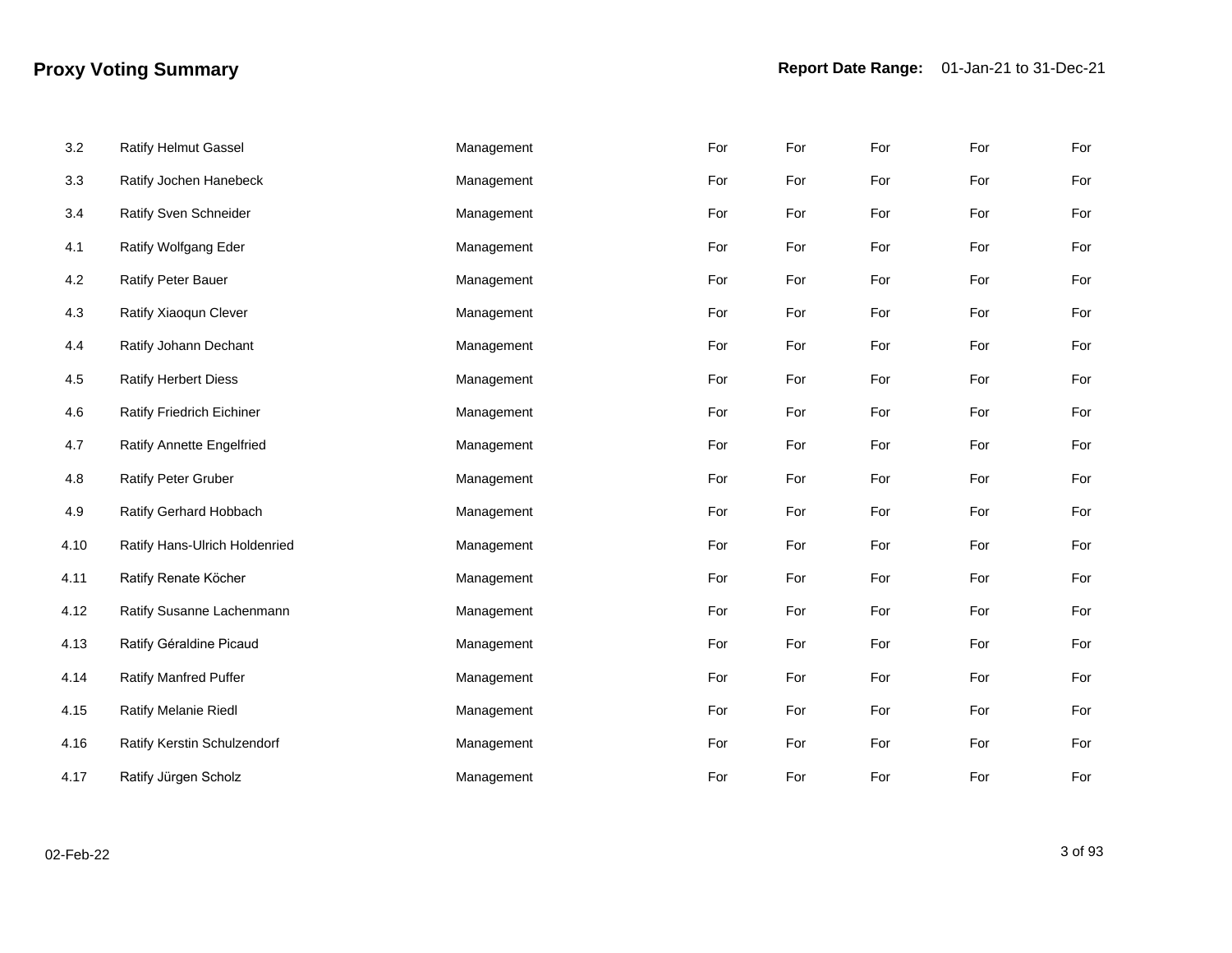| 4.18 | Ratify Ulrich Spiesshofer                                          | Management | For | For | For | For | For |
|------|--------------------------------------------------------------------|------------|-----|-----|-----|-----|-----|
| 4.19 | <b>Ratify Margret Suckale</b>                                      | Management | For | For | For | For | For |
| 4.20 | Ratify Eckart Sünner                                               | Management | For | For | For | For | For |
| 4.21 | Ratify Diana Vitale                                                | Management | For | For | For | For | For |
| 5    | Appointment of Auditor                                             | Management | For | For | For | For | For |
| 6    | Management Board Remuneration Policy                               | Management | For | For | For | For | For |
|      | Supervisory Board Remuneration Policy                              | Management | For | For | For | For | For |
| 8    | Increase in Authorised Capital for Employee Share<br>Purchase Plan | Management | For | For | For | For | For |
| 9    | Amendments to Articles (SRD II)                                    | Management | For | For | For | For | For |
| 10   | Amendments to Articles (Supervisory Board's Rules of<br>Procedure) | Management | For | For | For | For | For |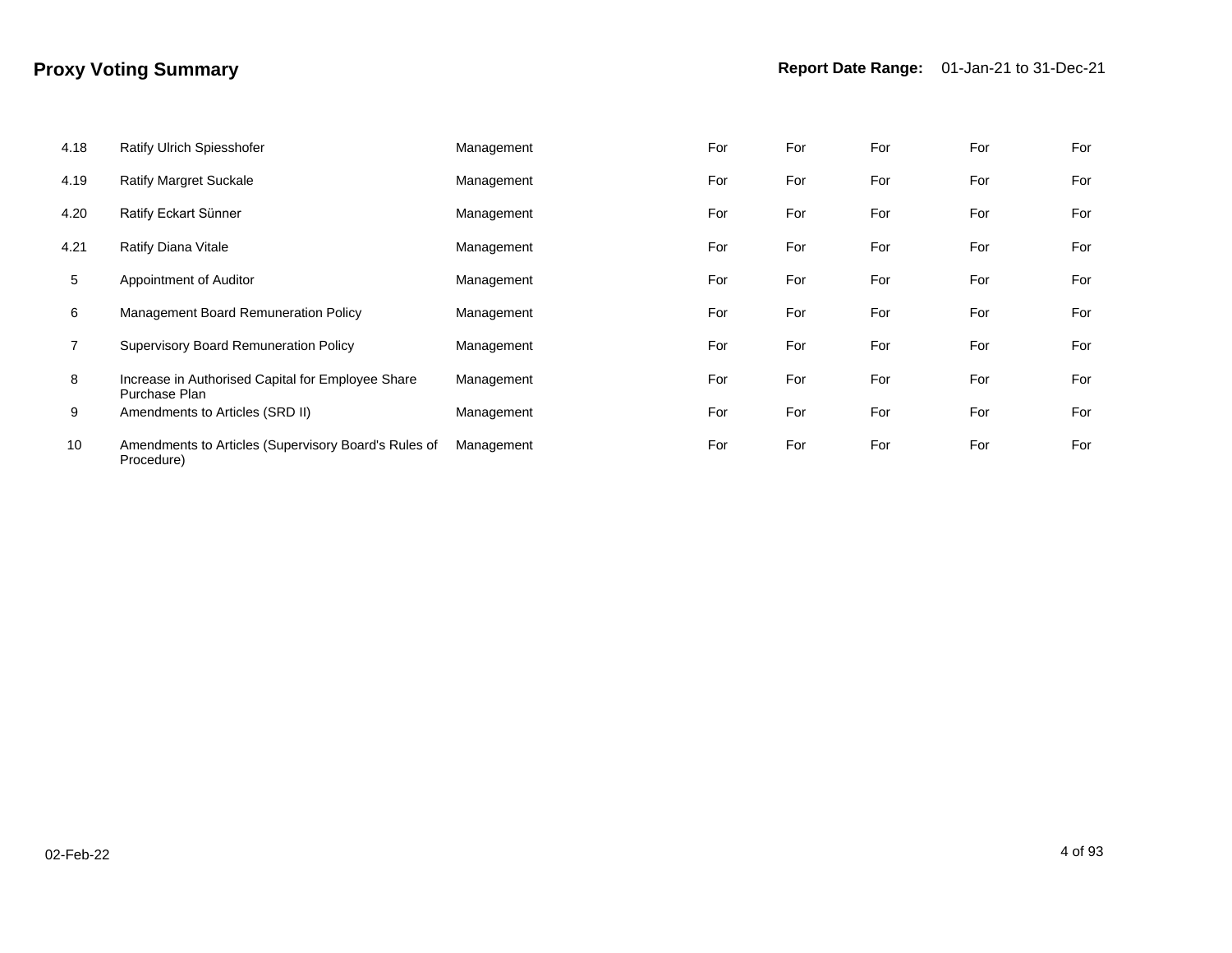| <b>AGILENT TECHNOLOGIES INC.</b> | Annual |
|----------------------------------|--------|
|                                  |        |

| <b>ISIN</b>     | US00846U1016              | <b>Meeting Date</b>  | 17-Mar-21 | <b>Contested</b>     | No        |
|-----------------|---------------------------|----------------------|-----------|----------------------|-----------|
| <b>Ticker</b>   |                           | <b>Deadline Date</b> | 03-Mar-21 | Agenda Type          | Mgmt      |
| Country         | <b>United States</b>      | <b>Record Date</b>   | 19-Jan-21 | <b>Ballot Status</b> | Confirmed |
| <b>Blocking</b> | No                        | <b>Vote Date</b>     | 25-Feb-21 | <b>Dec Status</b>    | Approved  |
|                 | Ballot SecID US00846U1016 | <b>Created Date</b>  | 15-Feb-21 |                      |           |

| Proposal<br><b>Number</b> | Proposal                                | <b>Proponent</b> | <b>Mgmt Rec</b> | <b>GL Rec</b> | <b>Policy Rec</b> | <b>Vote</b> | <b>For/Against</b><br><b>Mgmt</b> |  |
|---------------------------|-----------------------------------------|------------------|-----------------|---------------|-------------------|-------------|-----------------------------------|--|
| 1.1                       | Elect Mala Anand                        | Management       | For             | For           | For               | For         | For                               |  |
| 1.2                       | Elect KOH Boon Hwee                     | Management       | For             | For           | For               | For         | For                               |  |
| 1.3                       | Elect Michael R. McMullen               | Management       | For             | For           | For               | For         | For                               |  |
| 1.4                       | Elect Daniel K. Podolsky                | Management       | For             | For           | For               | For         | For                               |  |
| $\overline{2}$            | Advisory Vote on Executive Compensation | Management       | For             | For           | For               | For         | For                               |  |
| 3                         | <b>Ratification of Auditor</b>          | Management       | For             | For           | For               | For         | For                               |  |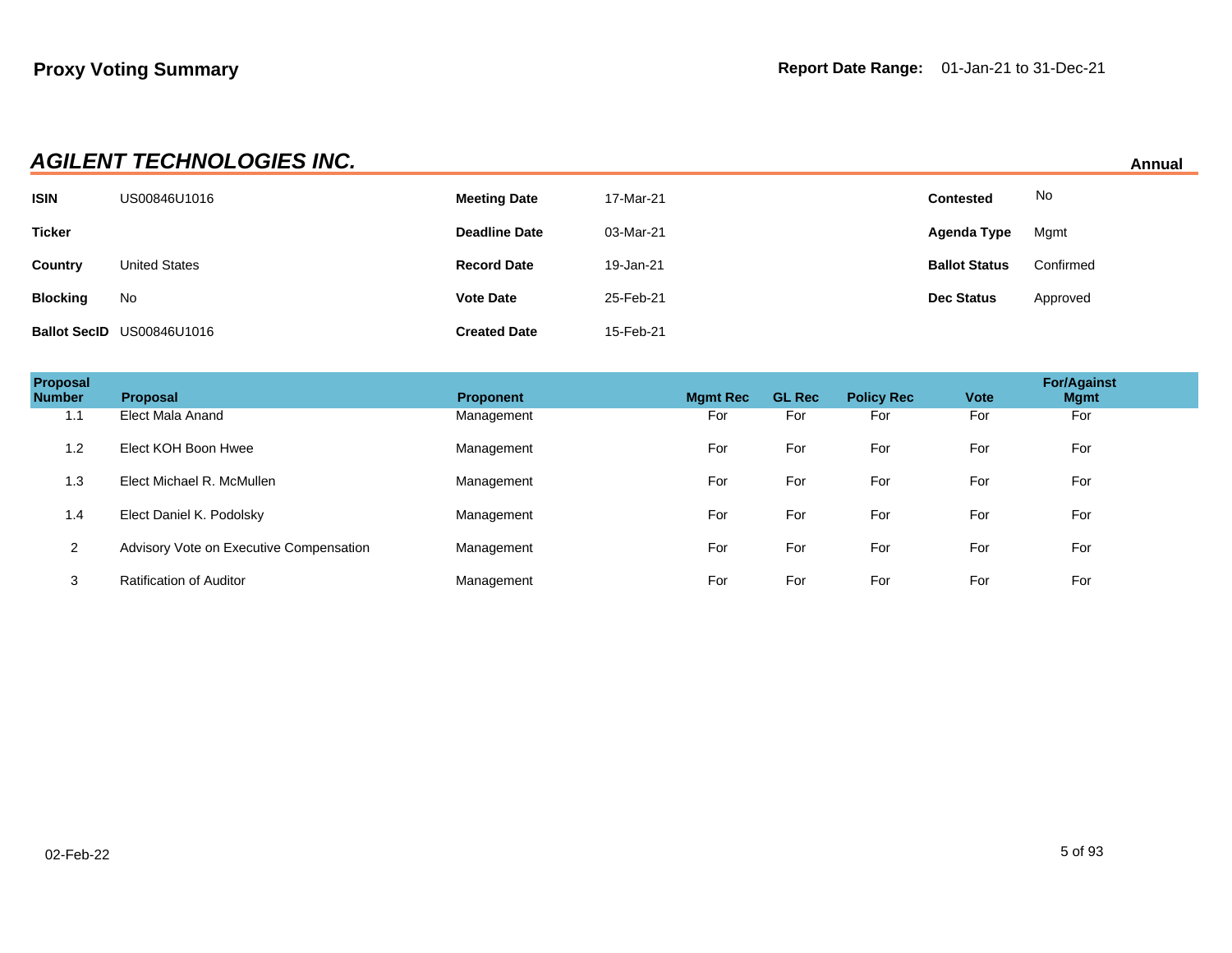| <b>NOVO NORDISK</b> | Annual |
|---------------------|--------|
|                     |        |

| Annual |
|--------|
|        |

|                 | .                                |                      |           |                      | <u>AUTOMO</u> |  |
|-----------------|----------------------------------|----------------------|-----------|----------------------|---------------|--|
| <b>ISIN</b>     | DK0060534915                     | <b>Meeting Date</b>  | 25-Mar-21 | <b>Contested</b>     | No            |  |
| <b>Ticker</b>   |                                  | <b>Deadline Date</b> | 11-Mar-21 | Agenda Type          | Mgmt          |  |
| <b>Country</b>  | Denmark                          | <b>Record Date</b>   | 18-Mar-21 | <b>Ballot Status</b> | Confirmed     |  |
| <b>Blocking</b> | No                               | <b>Vote Date</b>     | 09-Mar-21 | <b>Dec Status</b>    | Approved      |  |
|                 | <b>Ballot SecID</b> DK0060534915 | <b>Created Date</b>  | 08-Mar-21 |                      |               |  |

| Proposal<br><b>Number</b> | Proposal                               | Proponent  | <b>Mgmt Rec</b> | <b>GL Rec</b> | <b>Policy Rec</b> | <b>Vote</b> | <b>For/Against</b><br><b>Mgmt</b> |
|---------------------------|----------------------------------------|------------|-----------------|---------------|-------------------|-------------|-----------------------------------|
| $\overline{2}$            | <b>Accounts and Reports</b>            | Management | For             | For           | For               | For         | For                               |
| 3                         | Allocation of Profits/Dividends        | Management | For             | For           | For               | For         | For                               |
| 4                         | <b>Remuneration Report</b>             | Management | For             | For           | For               | For         | For                               |
| 5.1                       | Directors' Fees 2020                   | Management | For             | For           | For               | For         | For                               |
| 5.2                       | Directors' Fees 2021                   | Management | For             | For           | For               | For         | For                               |
| 6.1                       | Elect Helge Lund as chair              | Management | For             | For           | For               | For         | For                               |
| 6.2                       | Elect Jeppe Christiansen as vice chair | Management | For             | For           | For               | For         | For                               |
| 6.3.A                     | <b>Elect Laurence Debroux</b>          | Management | For             | For           | For               | For         | For                               |
| 6.3.B                     | <b>Elect Andreas Fibig</b>             | Management | For             | For           | For               | For         | For                               |
| 6.3.C                     | Elect Sylvie Grégoire                  | Management | For             | For           | For               | For         | For                               |
| 6.3.D                     | Elect Kasim Kutay                      | Management | For             | For           | For               | For         | For                               |
| 6.3.E                     | <b>Elect Martin Mackay</b>             | Management | For             | For           | For               | For         | For                               |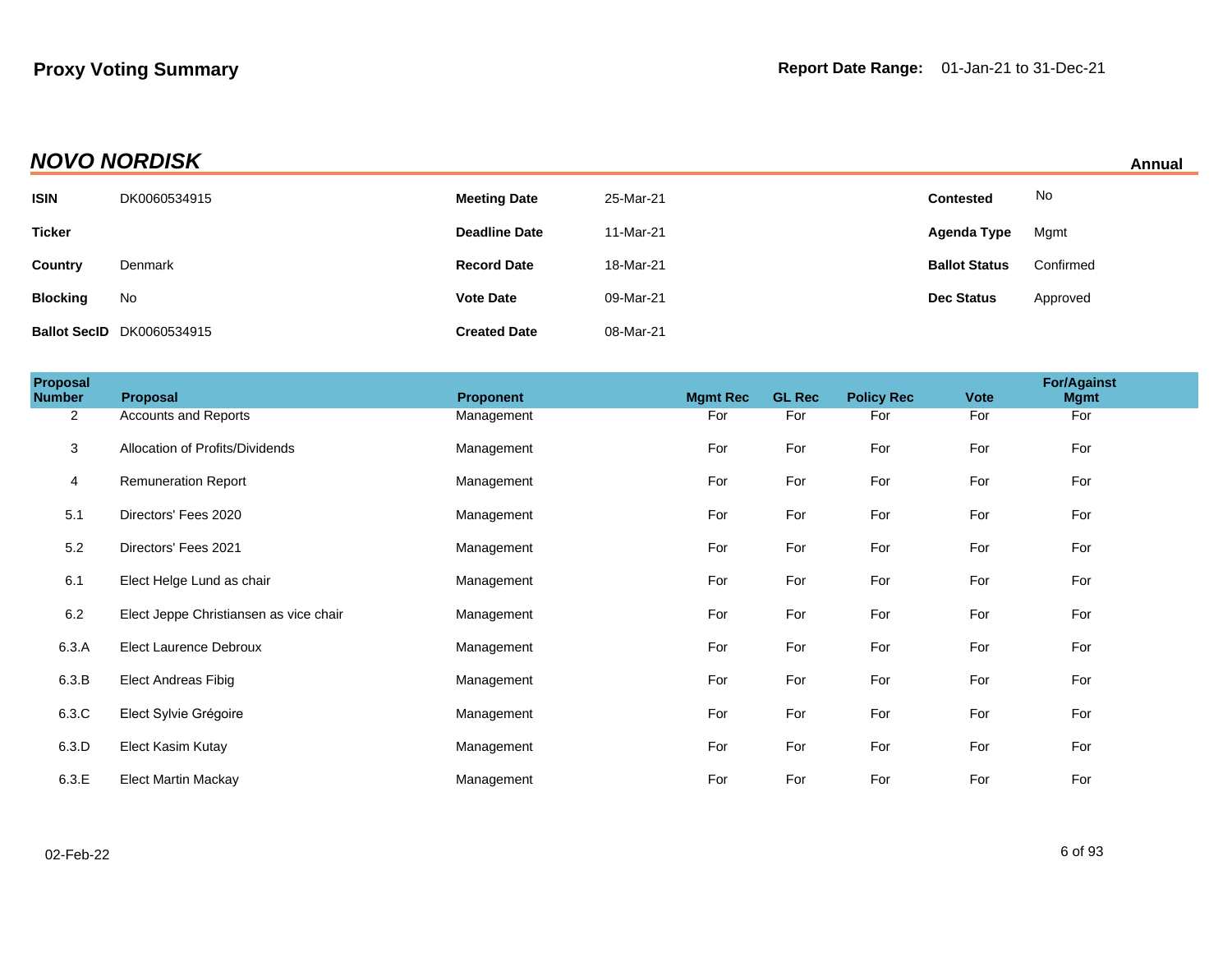| 6.3.F | <b>Elect Henrik Poulsen</b>                                                        | Management  | For     | For     | For     | For     | For |
|-------|------------------------------------------------------------------------------------|-------------|---------|---------|---------|---------|-----|
| 7     | Appointment of Auditor                                                             | Management  | For     | For     | For     | For     | For |
| 8.1   | Authority to Reduce Share Capital                                                  | Management  | For     | For     | For     | For     | For |
| 8.2   | Authority to Repurchase Shares                                                     | Management  | For     | For     | For     | For     | For |
| 8.3.A | Amendments to Articles (Share Capital)                                             | Management  | For     | For     | For     | For     | For |
| 8.3.B | Authority to Issue Shares w/ or w/o Preemptive Rights<br>for Existing Shareholders | Management  | For     | For     | For     | For     | For |
| 8.4.A | Indemnification of the Board of Directors and Executive<br>Management              | Management  | For     | For     | For     | For     | For |
| 8.4.B | Indemnification of the Executive Management                                        | Management  | For     | For     | For     | For     | For |
| 8.5   | Amendments to Remuneration Policy                                                  | Management  | For     | For     | For     | For     | For |
| 8.6.A | Amendments to Articles (Virtual Meetings)                                          | Management  | For     | For     | For     | For     | For |
| 8.6.B | Amendments to Articles (Language in documents<br>prepared for General Meetings)    | Management  | For     | For     | For     | For     | For |
| 8.6.C | Amendments to Articles (Differentiation of votes)                                  | Management  | For     | For     | For     | For     | For |
| 8.7.A | Shareholder's Proposal Regarding Allocation of Profits                             | Shareholder | Against | Against | Against | Against | For |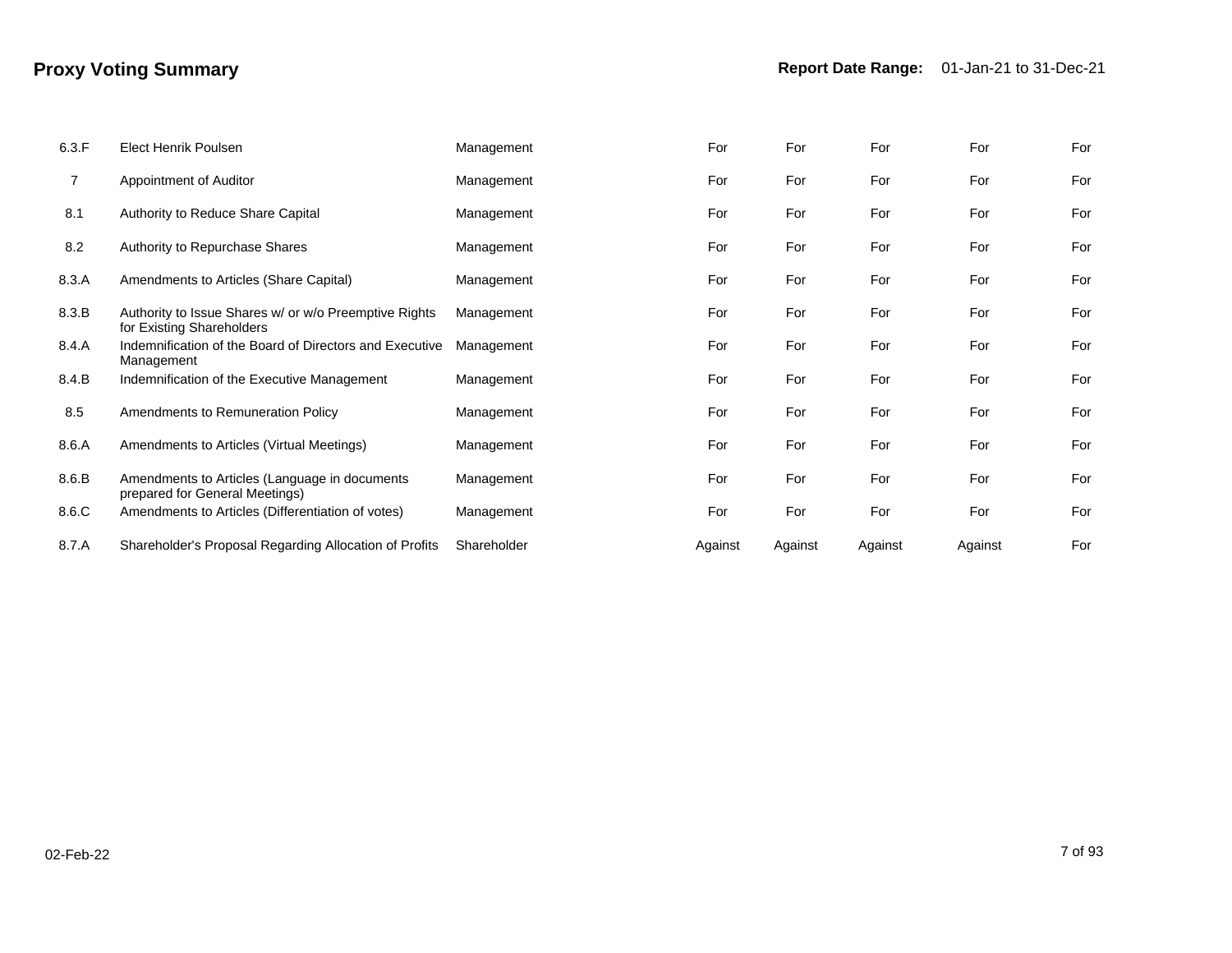# **NESTE CORPORATION** Annual

| <b>ISIN</b>     | FI0009013296                     | <b>Meeting Date</b>  | 30-Mar-21                            | <b>Contested</b>     | No        |
|-----------------|----------------------------------|----------------------|--------------------------------------|----------------------|-----------|
| <b>Ticker</b>   |                                  | <b>Deadline Date</b> | 16-Mar-21                            | Agenda Type          | Mgmt      |
| Country         | Finland                          | <b>Record Date</b>   | 18-Mar-21<br>16-Mar-21<br>to 24-Mar- | <b>Ballot Status</b> | Confirmed |
| <b>Blocking</b> | No                               | <b>Vote Date</b>     | 21                                   | <b>Dec Status</b>    | Approved  |
|                 | <b>Ballot SecID F10009013296</b> | <b>Created Date</b>  | 24-Mar-21                            |                      |           |

| Proposal<br><b>Number</b> | <b>Proposal</b>                    | <b>Proponent</b> | <b>Mgmt Rec</b> | <b>GL Rec</b> | <b>Policy Rec</b> | <b>Vote</b> | <b>For/Against</b><br><b>Mgmt</b> |  |
|---------------------------|------------------------------------|------------------|-----------------|---------------|-------------------|-------------|-----------------------------------|--|
| $\overline{7}$            | <b>Accounts and Reports</b>        | Management       | For             | For           | For               | For         | For                               |  |
| 8                         | Allocation of Profits/Dividends    | Management       | For             | For           | For               | For         | For                               |  |
| 9                         | Ratification of Board and CEO Acts | Management       | For             | For           | For               | For         | For                               |  |
| 10                        | <b>REMUNERATION REPORT</b>         | Management       | For             | For           | For               | For         | For                               |  |
| 11                        | Directors' Fees                    | Management       | For             | For           | For               | For         | For                               |  |
| 12                        | <b>Board Size</b>                  | Management       | For             | For           | For               | For         | For                               |  |
| 13                        | <b>Election of Directors</b>       | Management       | For             | For           | For               | For         | For                               |  |
| 14                        | Authority to Set Auditor's Fees    | Management       | For             | For           | For               | For         | For                               |  |
| 15                        | Appointment of Auditor             | Management       | For             | For           | For               | For         | For                               |  |
| 16                        | Authority to Repurchase Shares     | Management       | For             | For           | For               | For         | For                               |  |
| 17                        | Amendments to Articles             | Management       | For             | For           | For               | For         | For                               |  |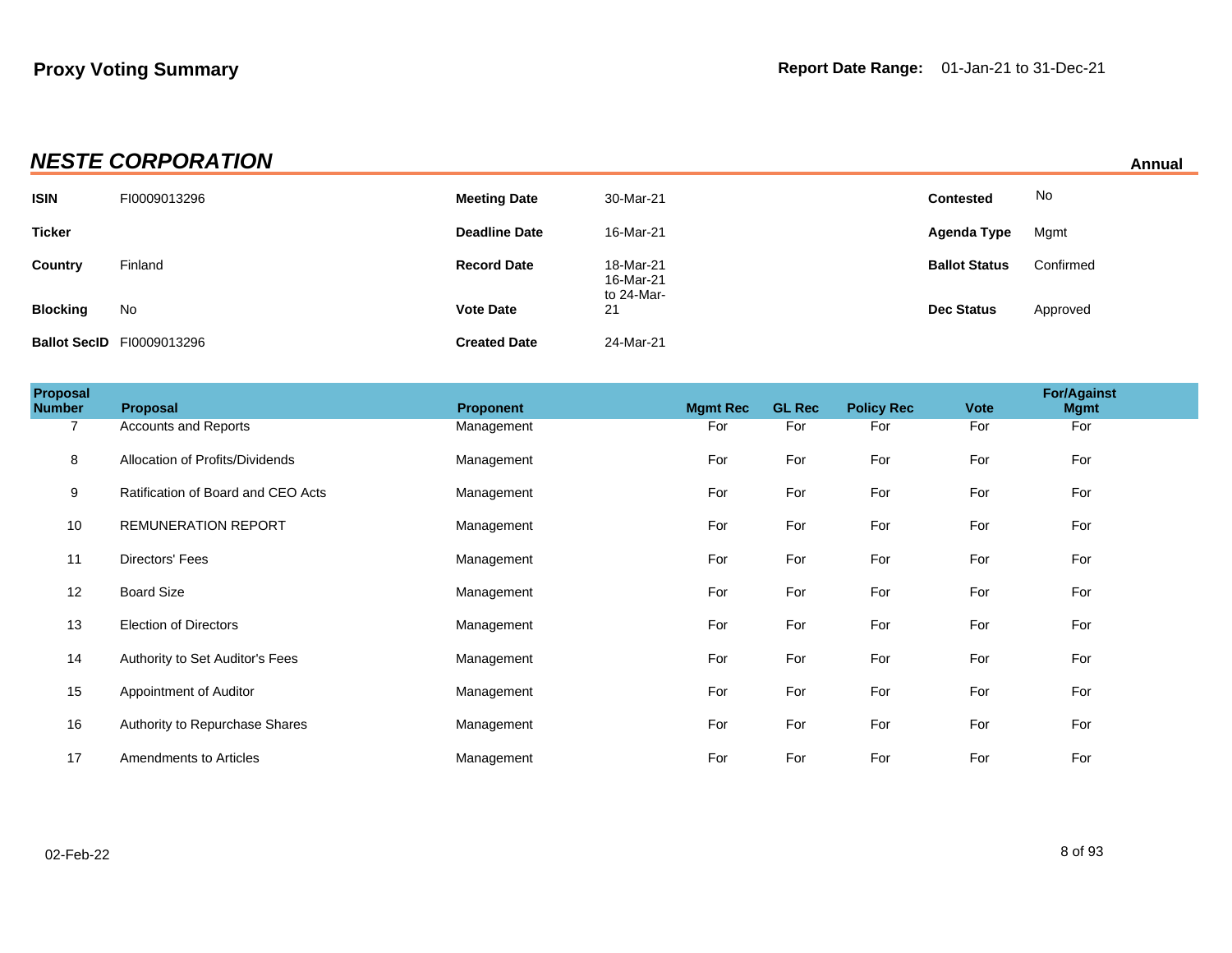## **DBS GROUP HOLDINGS LTD Annual**

| <b>ISIN</b>     | SG1L01001701              | <b>Meeting Date</b>  | 30-Mar-21 | <b>Contested</b>     | No        |
|-----------------|---------------------------|----------------------|-----------|----------------------|-----------|
| <b>Ticker</b>   |                           | <b>Deadline Date</b> | 16-Mar-21 | Agenda Type          | Mgmt      |
| <b>Country</b>  | Singapore                 | <b>Record Date</b>   | 26-Mar-21 | <b>Ballot Status</b> | Confirmed |
| <b>Blocking</b> | No                        | <b>Vote Date</b>     | 24-Mar-21 | <b>Dec Status</b>    | Approved  |
|                 | Ballot SecID SG1L01001701 | <b>Created Date</b>  | 23-Mar-21 |                      |           |

| Proposal<br><b>Number</b> | Proposal                                                                | <b>Proponent</b> | <b>Mgmt Rec</b> | <b>GL Rec</b> | <b>Policy Rec</b> | <b>Vote</b> | <b>For/Against</b><br><b>Mgmt</b> |  |
|---------------------------|-------------------------------------------------------------------------|------------------|-----------------|---------------|-------------------|-------------|-----------------------------------|--|
|                           | <b>Accounts and Reports</b>                                             | Management       | For             | For           | For               | For         | For                               |  |
| $\overline{2}$            | Allocation of Profits/Dividends                                         | Management       | For             | For           | For               | For         | For                               |  |
| 3                         | Directors' Fees                                                         | Management       | For             | For           | For               | For         | For                               |  |
| 4                         | Appointment of Auditor and Authority to Set Fees                        | Management       | For             | For           | For               | For         | For                               |  |
| 5                         | <b>Elect Piyush Gupta</b>                                               | Management       | For             | For           | For               | For         | For                               |  |
| 6                         | <b>Elect Punita Lal</b>                                                 | Management       | For             | For           | For               | For         | For                               |  |
| $\overline{7}$            | Elect Anthony LIM Weng Kin                                              | Management       | For             | For           | For               | For         | For                               |  |
| 8                         | AUTHORITY TO GRANT AWARDS AND ISSUE<br>SHARES UNDER THE DBSH SHARE PLAN | Management       | For             | For           | For               | For         | For                               |  |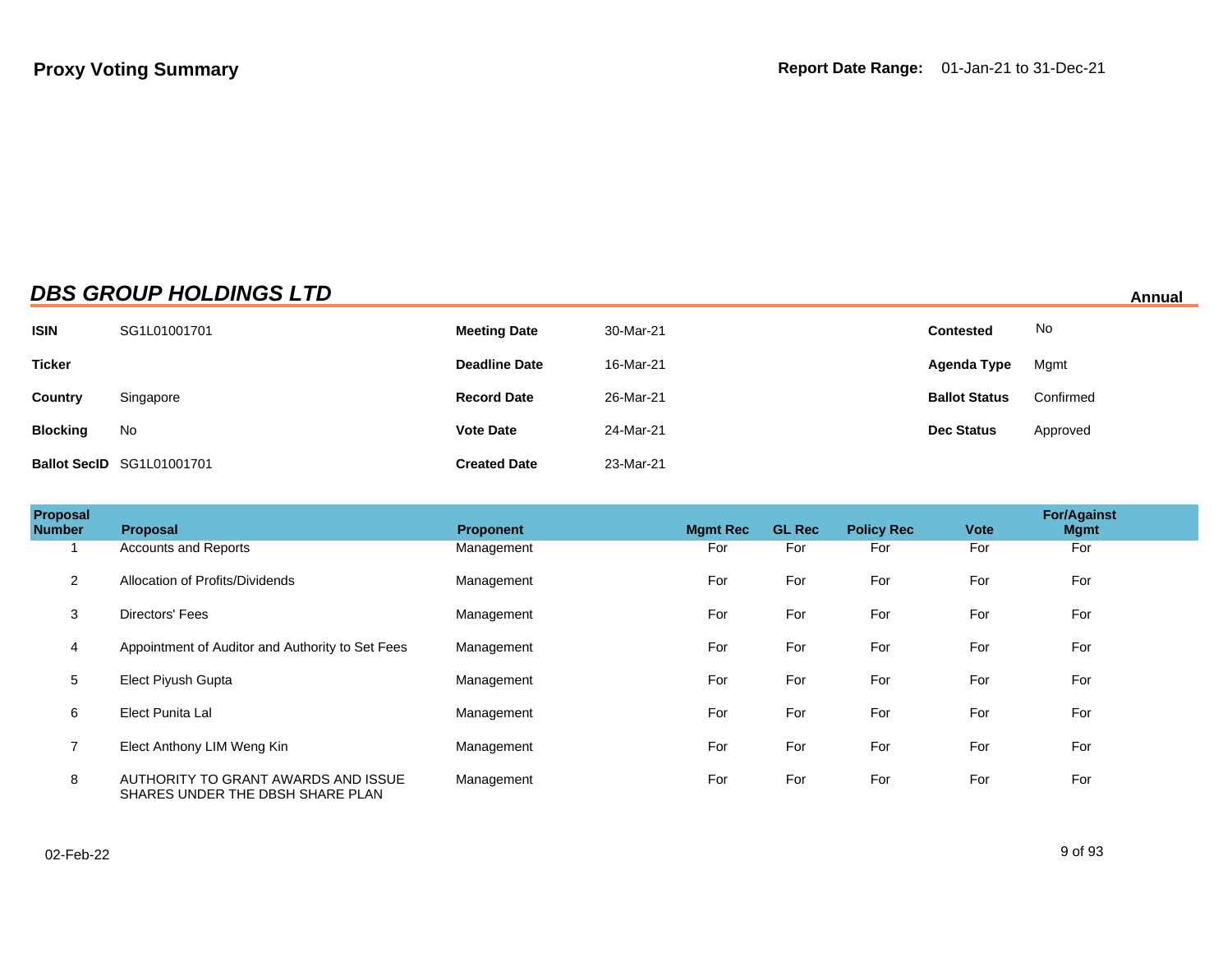| 9  | Authority to Issues Share under The California Sub-Plan Management                 |            | ⊢or | ⊦or | For | For | For |
|----|------------------------------------------------------------------------------------|------------|-----|-----|-----|-----|-----|
| 10 | Authority to Issue Shares w/ or w/o Preemptive Rights                              | Management | ⊢or | ⊦or | For | For | For |
| 11 | AUTHORITY TO ISSUE SHARES PURSUANT TO THE Management<br>DBSH SCRIP DIVIDEND SCHEME |            | For | ⊦or | For | For | For |
| 12 | Authority to Repurchase and Reissue Shares                                         | Management | For | For | For | For | For |

| <b>ADOBE INC</b> | Annual |
|------------------|--------|
|                  |        |

| <b>ISIN</b>     | US00724F1012              | <b>Meeting Date</b>  | 20-Apr-21 | <b>Contested</b>     | No        |
|-----------------|---------------------------|----------------------|-----------|----------------------|-----------|
| <b>Ticker</b>   | ADBE                      | <b>Deadline Date</b> | 06-Apr-21 | Agenda Type          | Mgmt      |
| Country         | <b>United States</b>      | <b>Record Date</b>   | 22-Feb-21 | <b>Ballot Status</b> | Confirmed |
| <b>Blocking</b> | No                        | <b>Vote Date</b>     | 30-Mar-21 | <b>Dec Status</b>    | Approved  |
|                 | Ballot SecID US00724F1012 | <b>Created Date</b>  | 30-Mar-21 |                      |           |

| Proposal<br><b>Number</b> | <b>Proposal</b>          | <b>Proponent</b> | <b>Mgmt Rec</b> | <b>GL Rec</b> | <b>Policy Rec</b> | <b>Vote</b> | <b>For/Against</b><br><b>Mgmt</b> |
|---------------------------|--------------------------|------------------|-----------------|---------------|-------------------|-------------|-----------------------------------|
| 1A.                       | Elect Amy L. Banse       | Management       | For             | For           | For               | For         | For                               |
| 1B.                       | Elect Melanie Boulden    | Management       | For             | For           | For               | For         | For                               |
| 1C.                       | Elect Frank A. Calderoni | Management       | For             | For           | For               | For         | For                               |
| 1D.                       | Elect James E. Daley     | Management       | For             | For           | For               | For         | For                               |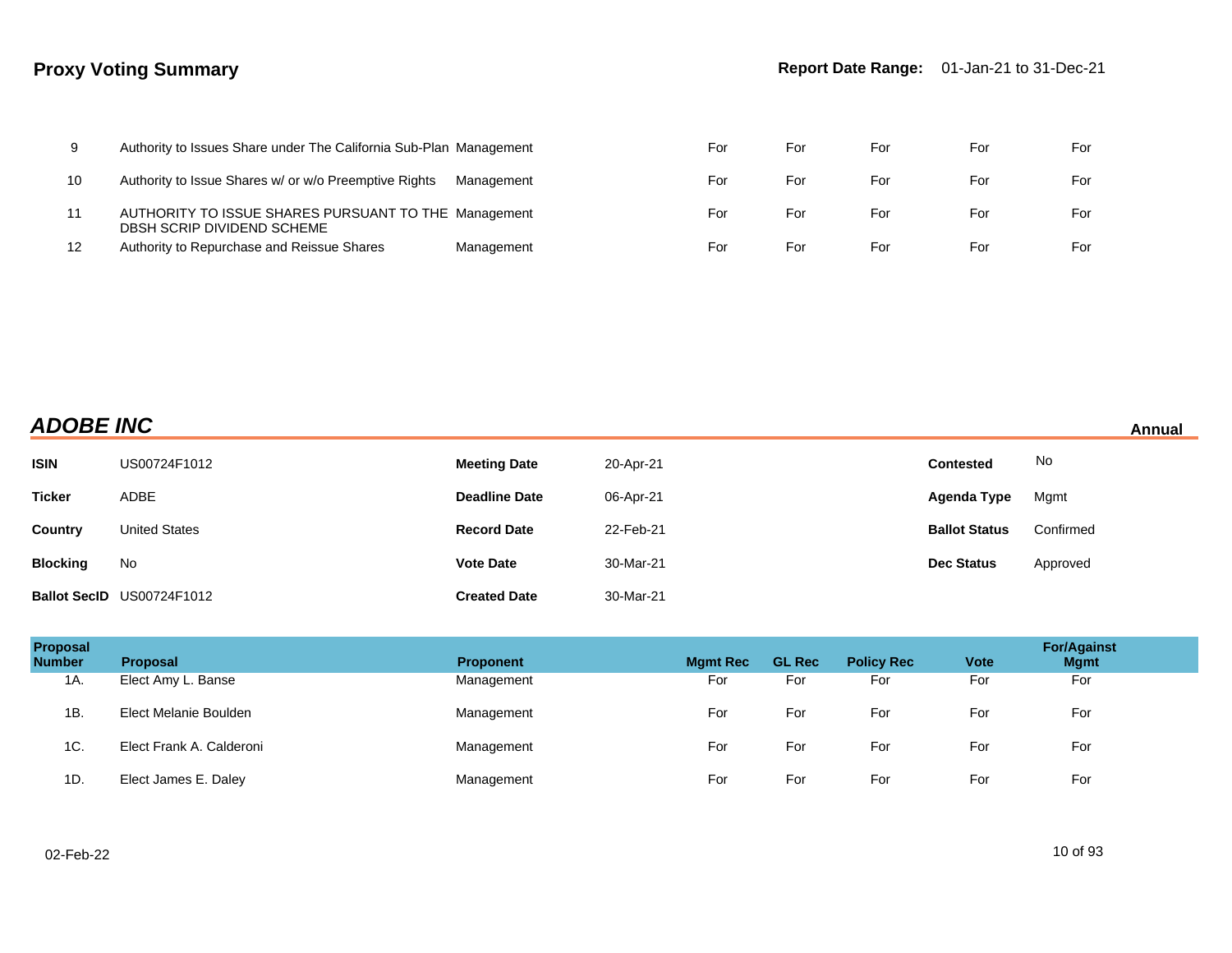| 1E. | <b>Elect Laura Desmond</b>                  | Management | For | For | For | For | For |
|-----|---------------------------------------------|------------|-----|-----|-----|-----|-----|
| 1F. | Elect Shantanu Narayen                      | Management | For | For | For | For | For |
| 1G. | Elect Kathleen Oberg                        | Management | For | For | For | For | For |
| 1H. | Elect Dheeraj Pandey                        | Management | For | For | For | For | For |
| 11. | Elect David A. Ricks                        | Management | For | For | For | For | For |
| 1J. | <b>Elect Daniel Rosensweig</b>              | Management | For | For | For | For | For |
| 1K. | Elect John E. Warnock                       | Management | For | For | For | For | For |
| 2.  | Amendment to the 2019 Equity Incentive Plan | Management | For | For | For | For | For |
| 3.  | <b>Ratification of Auditor</b>              | Management | For | For | For | For | For |
| 4.  | Advisory Vote on Executive Compensation     | Management | For | For | For | For | For |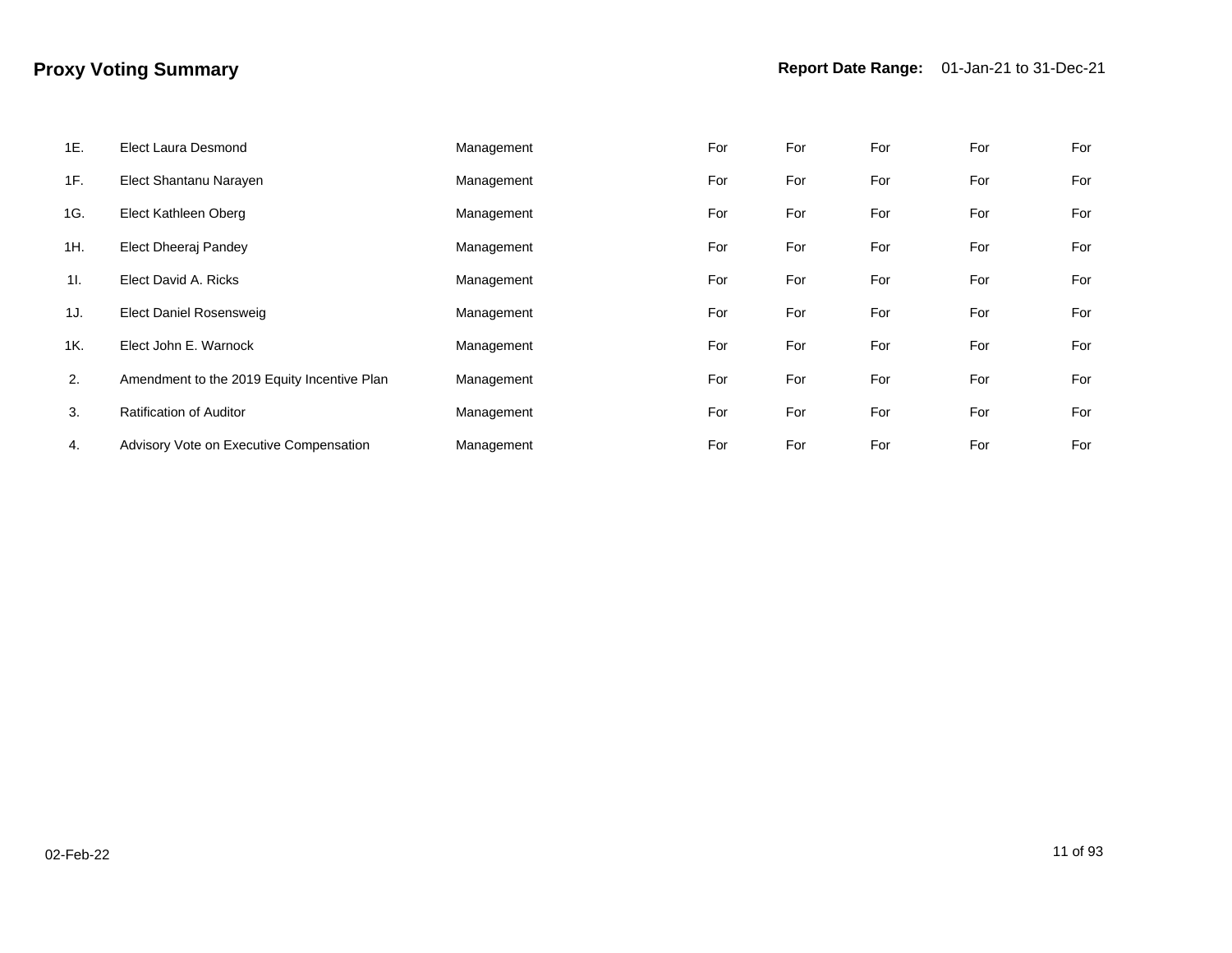| L`OREAL         |                                  |                      |           |                      |           |  |
|-----------------|----------------------------------|----------------------|-----------|----------------------|-----------|--|
| <b>ISIN</b>     | FR0000120321                     | <b>Meeting Date</b>  | 20-Apr-21 | <b>Contested</b>     | No        |  |
| <b>Ticker</b>   |                                  | <b>Deadline Date</b> | 06-Apr-21 | Agenda Type          | Mgmt      |  |
| <b>Country</b>  | France                           | <b>Record Date</b>   | 15-Apr-21 | <b>Ballot Status</b> | Confirmed |  |
| <b>Blocking</b> | No                               | <b>Vote Date</b>     | 30-Mar-21 | <b>Dec Status</b>    | Approved  |  |
|                 | <b>Ballot SecID</b> FR0000120321 | <b>Created Date</b>  | 23-Mar-21 |                      |           |  |

| <b>Proposal</b><br>Number | Proposal                                                      | <b>Proponent</b> | <b>Mgmt Rec</b> | <b>GL Rec</b> | <b>Policy Rec</b> | <b>Vote</b> | <b>For/Against</b><br><b>Mgmt</b> |
|---------------------------|---------------------------------------------------------------|------------------|-----------------|---------------|-------------------|-------------|-----------------------------------|
|                           | Accounts and Reports                                          | Management       | For             | For           | For               | For         | For                               |
| $\overline{2}$            | <b>Consolidated Accounts and Reports</b>                      | Management       | For             | For           | For               | For         | For                               |
| 3                         | Allocation of Profits/Dividends                               | Management       | For             | For           | For               | For         | For                               |
| 4                         | <b>Elect Nicolas Hieronimus</b>                               | Management       | For             | For           | For               | For         | For                               |
| $\sqrt{5}$                | <b>Elect Alexandre Ricard</b>                                 | Management       | For             | For           | For               | For         | For                               |
| 6                         | Elect Françoise Bettencourt Meyers                            | Management       | For             | For           | For               | For         | For                               |
| $\overline{7}$            | <b>Elect Paul Bulcke</b>                                      | Management       | For             | For           | For               | For         | For                               |
| 8                         | Elect Virginie Morgon                                         | Management       | For             | For           | For               | For         | For                               |
| 9                         | 2020 Remuneration Report                                      | Management       | For             | For           | For               | For         | For                               |
| 10                        | 2020 Remuneration of Jean-Paul Agon, Chair and CEO Management |                  | For             | For           | For               | For         | For                               |
| 11                        | 2021 Remuneration Policy (Board)                              | Management       | For             | For           | For               | For         | For                               |
| 12                        | 2021 Remuneration Policy (Chair and CEO)                      | Management       | For             | For           | For               | For         | For                               |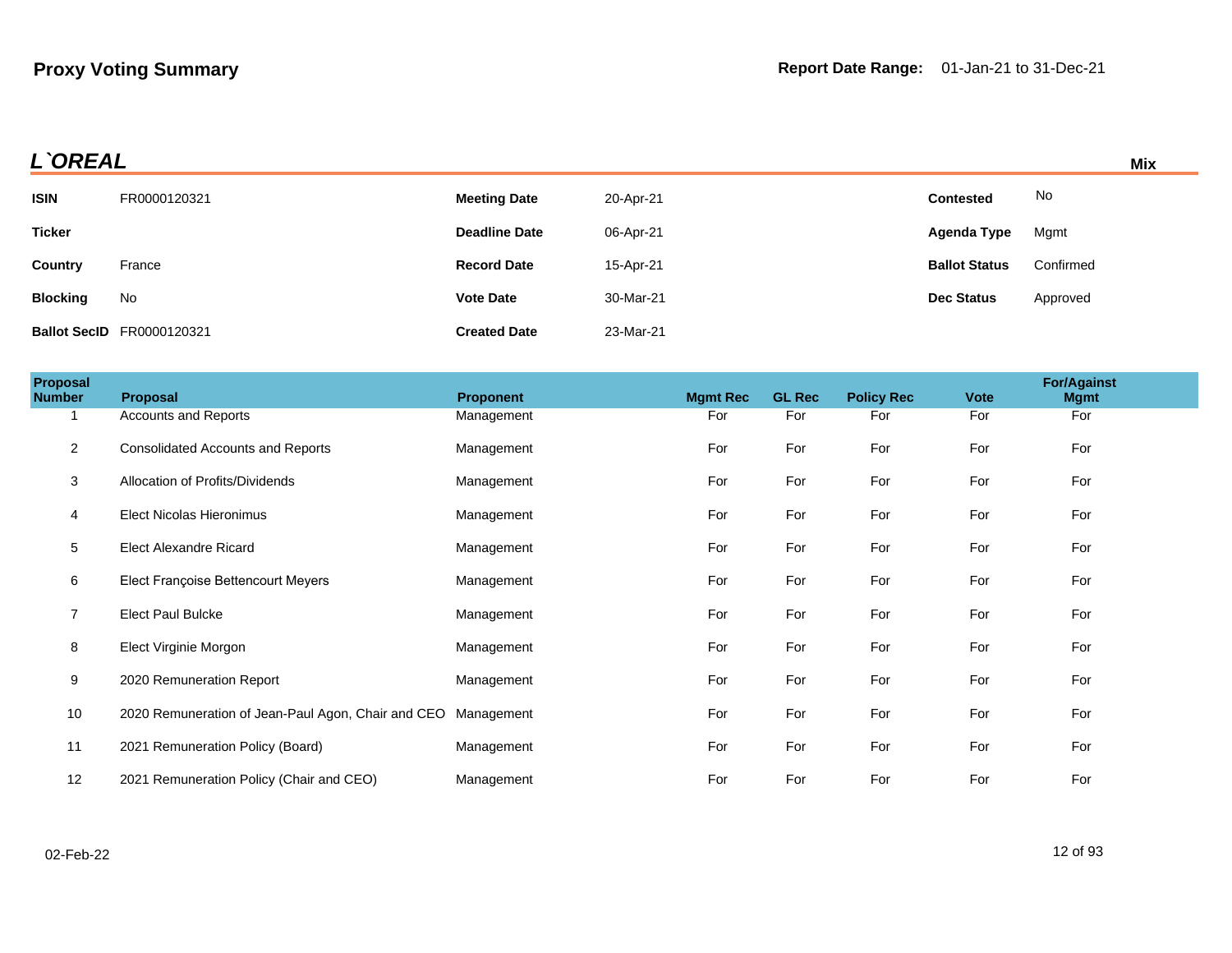| 13 | 2021 Remuneration Policy (CEO)                                              | Management | For | For | For | For | For |
|----|-----------------------------------------------------------------------------|------------|-----|-----|-----|-----|-----|
| 14 | 2021 Remuneration Policy (Chair)                                            | Management | For | For | For | For | For |
| 15 | Related Party Transaction (Nicolas Hieronimus,<br>Incoming CEO)             | Management | For | For | For | For | For |
| 16 | Authority to Repurchase and Reissue Shares                                  | Management | For | For | For | For | For |
| 17 | Authority to Increase Capital Through Capitalisations                       | Management | For | For | For | For | For |
| 18 | Authority to Issue Shares w/ Preemptive Rights                              | Management | For | For | For | For | For |
| 19 | Authority to Increase Capital in Consideration for<br>Contributions In Kind | Management | For | For | For | For | For |
| 20 | Employee Stock Purchase Plan                                                | Management | For | For | For | For | For |
| 21 | Stock Purchase Plan for Overseas Employees                                  | Management | For | For | For | For | For |
| 22 | Amendments to Articles Regarding Written Consultation Management            |            | For | For | For | For | For |
| 23 | Authorisation of Legal Formalities                                          | Management | For | For | For | For | For |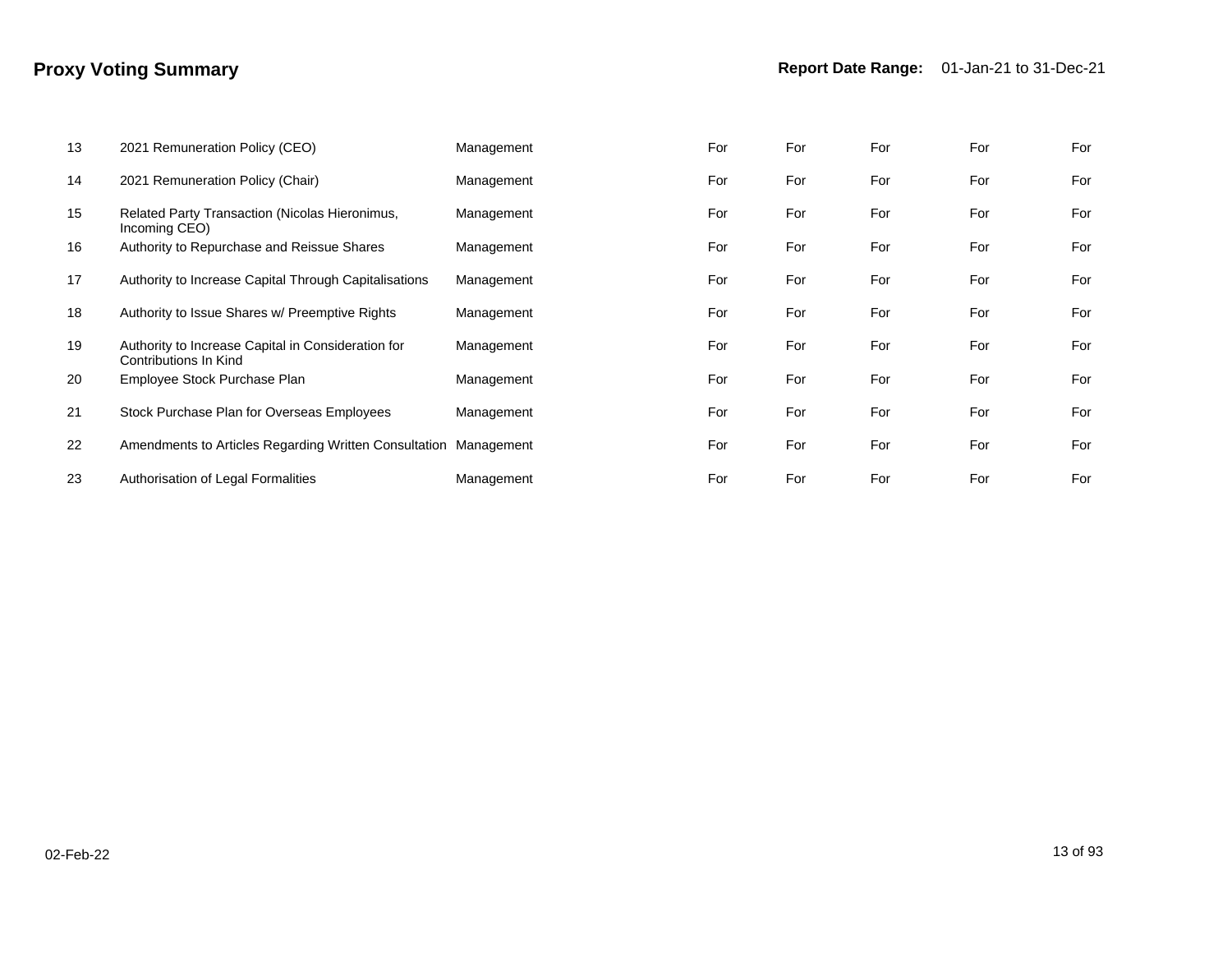| Annual |  |
|--------|--|
|        |  |

| <b>SIKA AG</b><br>Annual |                                  |                      |           |                      |                |  |
|--------------------------|----------------------------------|----------------------|-----------|----------------------|----------------|--|
| <b>ISIN</b>              | CH0418792922                     | <b>Meeting Date</b>  | 20-Apr-21 | <b>Contested</b>     | No             |  |
| <b>Ticker</b>            |                                  | <b>Deadline Date</b> | 06-Apr-21 | Agenda Type          | Mgmt           |  |
| <b>Country</b>           | Switzerland                      | <b>Record Date</b>   | 15-Apr-21 | <b>Ballot Status</b> | Unsent         |  |
| <b>Blocking</b>          | No                               | <b>Vote Date</b>     | 01-Apr-21 | <b>Dec Status</b>    | Take No Action |  |
|                          | <b>Ballot SecID CH0418792922</b> | <b>Created Date</b>  | 23-Mar-21 |                      |                |  |

| <b>Proposal</b><br><b>Number</b> | Proposal                                  | Proponent  | <b>Mgmt Rec</b> | <b>GL Rec</b> | <b>Policy Rec</b> | <b>Vote</b> | <b>For/Against</b><br><b>Mgmt</b> |  |
|----------------------------------|-------------------------------------------|------------|-----------------|---------------|-------------------|-------------|-----------------------------------|--|
| $\mathbf 1$                      | <b>Accounts and Reports</b>               | Management | For             | For           | For               | <b>TNA</b>  | N/A                               |  |
| $\overline{2}$                   | Allocation of Profits/Dividends           | Management | For             | For           | For               | <b>TNA</b>  | N/A                               |  |
| $\mathbf{3}$                     | Ratification of Board and Management Acts | Management | For             | For           | For               | <b>TNA</b>  | N/A                               |  |
| 4.1.1                            | Elect Paul J. Hälg                        | Management | For             | For           | For               | <b>TNA</b>  | N/A                               |  |
| 4.1.2                            | Elect Monika Ribar                        | Management | For             | For           | For               | <b>TNA</b>  | N/A                               |  |
| 4.1.3                            | Elect Daniel J. Sauter                    | Management | For             | For           | For               | <b>TNA</b>  | N/A                               |  |
| 4.1.4                            | Elect Christoph Tobler                    | Management | For             | For           | For               | <b>TNA</b>  | N/A                               |  |
| 4.1.5                            | Elect Justin M. Howell                    | Management | For             | For           | For               | <b>TNA</b>  | N/A                               |  |
| 4.1.6                            | <b>Elect Thierry Vanlancker</b>           | Management | For             | For           | For               | <b>TNA</b>  | N/A                               |  |
| 4.1.7                            | Elect Victor Balli                        | Management | For             | For           | For               | <b>TNA</b>  | N/A                               |  |
| 4.2                              | <b>Elect Paul Schuler</b>                 | Management | For             | For           | For               | <b>TNA</b>  | N/A                               |  |
| 4.3                              | Appoint Paul J. Hälg as Board Chair       | Management | For             | For           | For               | <b>TNA</b>  | N/A                               |  |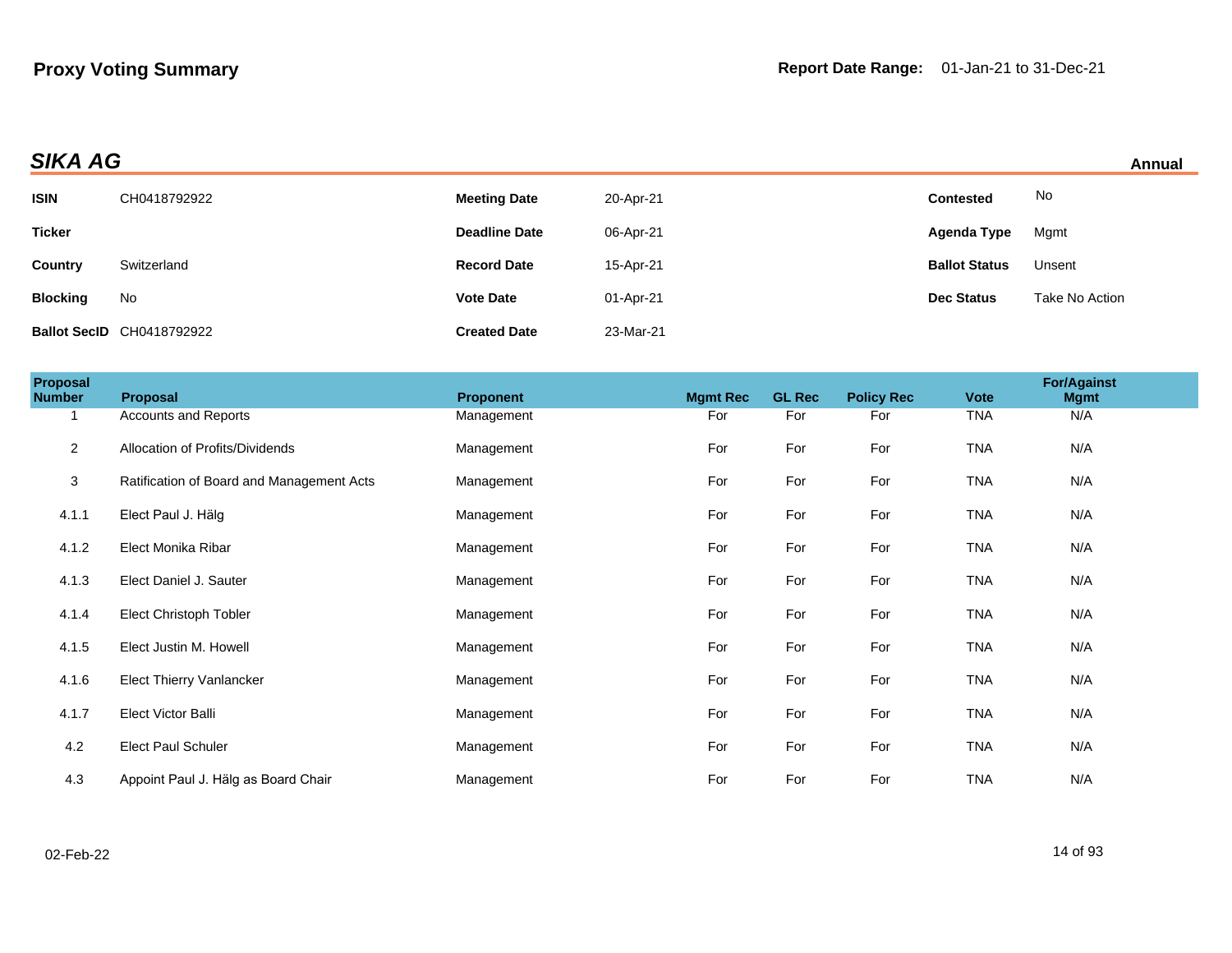| 4.4.1 | Elect Daniel J. Sauter as Nominating and Compensation Management<br>Committee Member |            | For | For     | For     | <b>TNA</b> | N/A |
|-------|--------------------------------------------------------------------------------------|------------|-----|---------|---------|------------|-----|
| 4.4.2 | Elect Justin M. Howell as Nominating and<br><b>Compensation Committee Member</b>     | Management | For | For     | For     | <b>TNA</b> | N/A |
| 4.4.3 | Elect Thierry Vanlancker as Nominating and<br><b>Compensation Committee Member</b>   | Management | For | For     | For     | <b>TNA</b> | N/A |
| 4.5   | Appointment of Auditor                                                               | Management | For | For     | For     | TNA        | N/A |
| 4.6   | Appointment of Independent Proxy                                                     | Management | For | For     | For     | TNA        | N/A |
| 5.1   | <b>Compensation Report</b>                                                           | Management | For | For     | For     | <b>TNA</b> | N/A |
| 5.2   | <b>Board Compensation</b>                                                            | Management | For | For     | For     | TNA        | N/A |
| 5.3   | <b>Executive Compensation</b>                                                        | Management | For | For     | For     | TNA        | N/A |
| 6     | Additional or Amended Proposals                                                      | Management |     | Against | Against | TNA        | N/A |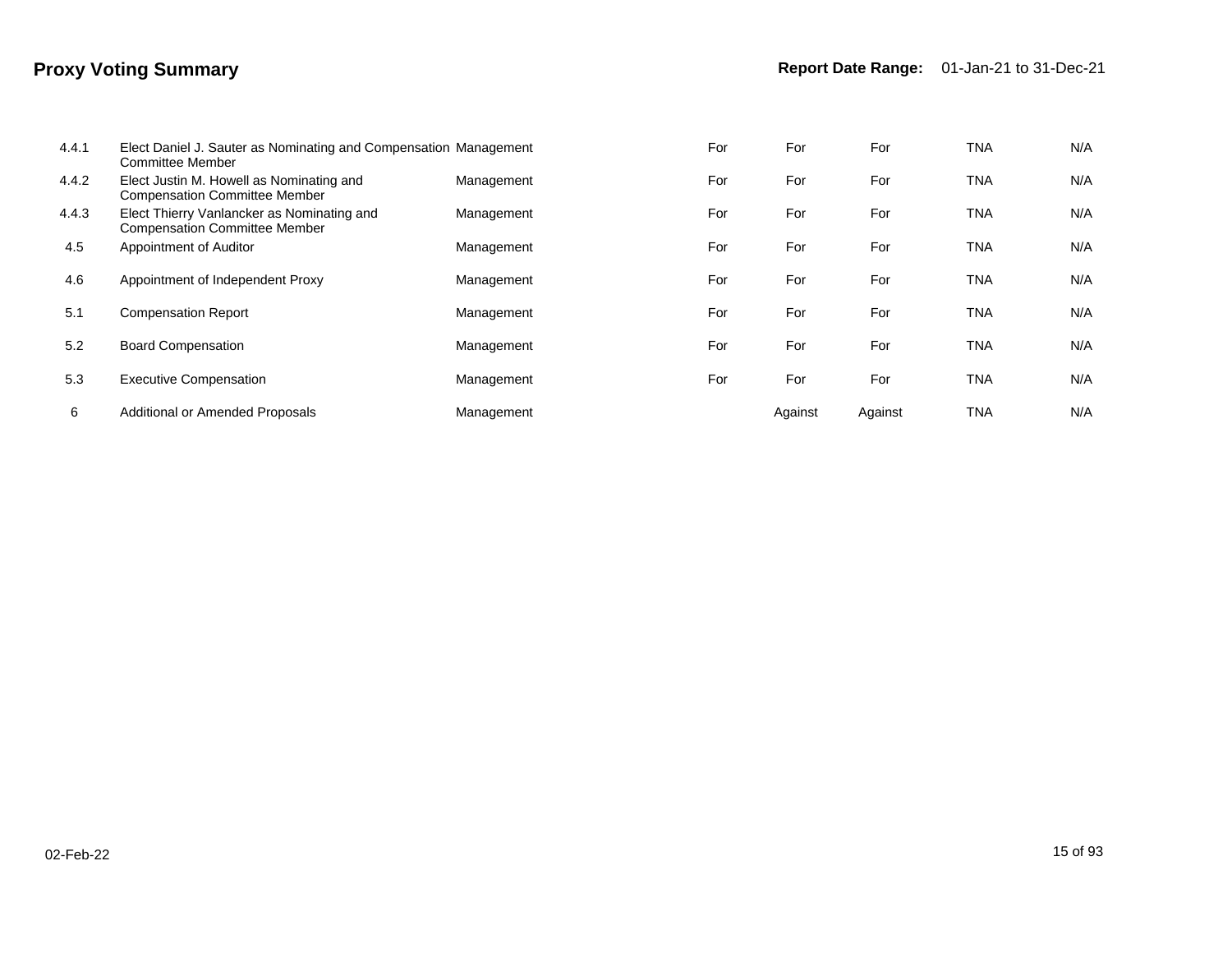| <b>SVB FINANCIAL GROUP</b><br>Annual |                           |                      |           |                      |           |  |  |
|--------------------------------------|---------------------------|----------------------|-----------|----------------------|-----------|--|--|
| <b>ISIN</b>                          | US78486Q1013              | <b>Meeting Date</b>  | 22-Apr-21 | <b>Contested</b>     | No        |  |  |
| <b>Ticker</b>                        | <b>SIVB</b>               | <b>Deadline Date</b> | 08-Apr-21 | Agenda Type          | Mgmt      |  |  |
| Country                              | <b>United States</b>      | <b>Record Date</b>   | 22-Feb-21 | <b>Ballot Status</b> | Confirmed |  |  |
| <b>Blocking</b>                      | No                        | <b>Vote Date</b>     | 30-Mar-21 | <b>Dec Status</b>    | Approved  |  |  |
|                                      | Ballot SecID US78486Q1013 | <b>Created Date</b>  | 30-Mar-21 |                      |           |  |  |

| Proposal<br><b>Number</b> | Proposal                      | <b>Proponent</b> | <b>Mgmt Rec</b> | <b>GL Rec</b> | <b>Policy Rec</b> | <b>Vote</b> | <b>For/Against</b><br><b>Mgmt</b> |  |
|---------------------------|-------------------------------|------------------|-----------------|---------------|-------------------|-------------|-----------------------------------|--|
| 1.1                       | Elect Greg W. Becker          | Management       | For             | For           | For               | For         | For                               |  |
| 1.2                       | Elect Eric A. Benhamou        | Management       | For             | For           | For               | For         | For                               |  |
| 1.3                       | Elect John Clendening         | Management       | For             | For           | For               | For         | For                               |  |
| 1.4                       | <b>Elect Richard Daniels</b>  | Management       | For             | For           | For               | For         | For                               |  |
| 1.5                       | <b>Elect Alison Davis</b>     | Management       | For             | For           | For               | For         | For                               |  |
| 1.6                       | Elect Roger F. Dunbar         | Management       | For             | For           | For               | For         | For                               |  |
| 1.7                       | Elect Joel P. Friedman        | Management       | For             | For           | For               | For         | For                               |  |
| 1.8                       | Elect Jeffrey N. Maggioncalda | Management       | For             | For           | For               | For         | For                               |  |
| 1.9                       | Elect Kay Matthews            | Management       | For             | For           | For               | For         | For                               |  |
| 1.10                      | Elect Mary J. Miller          | Management       | For             | For           | For               | For         | For                               |  |
| 1.11                      | Elect Kate D. Mitchell        | Management       | For             | For           | For               | For         | For                               |  |
| 1.12                      | Elect Garen K. Staglin        | Management       | For             | For           | For               | For         | For                               |  |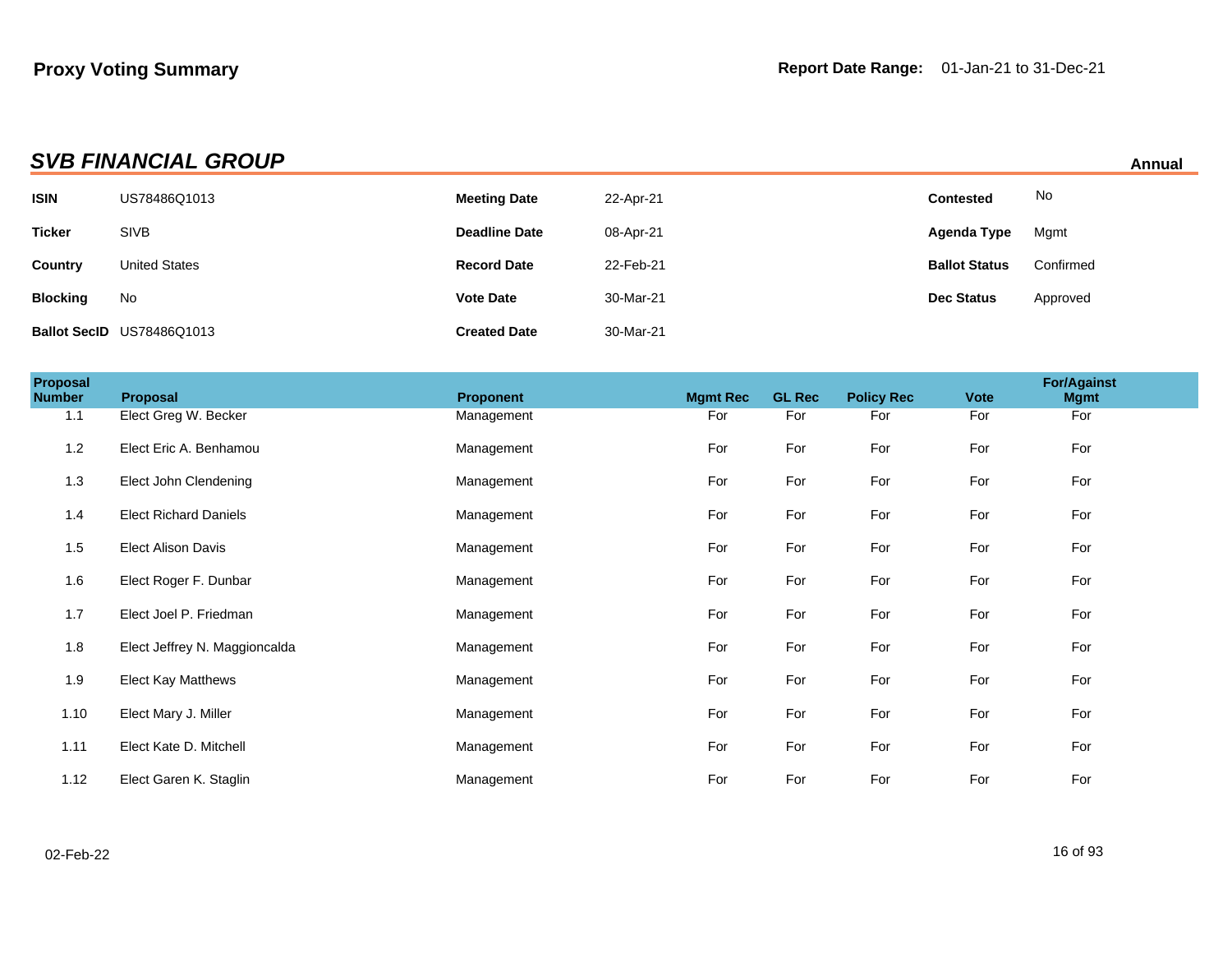| Advisory Vote on Executive Compensation | Management | For | For | For | For | For |
|-----------------------------------------|------------|-----|-----|-----|-----|-----|
| <b>Ratification of Auditor</b>          | Management | For | For | For | For | For |

# **MERCK KGAA** Annual

| <b>ISIN</b>     | DE0006599905                     | <b>Meeting Date</b>  | 23-Apr-21 | <b>Contested</b>     | No        |
|-----------------|----------------------------------|----------------------|-----------|----------------------|-----------|
| <b>Ticker</b>   |                                  | <b>Deadline Date</b> | 09-Apr-21 | Agenda Type          | Mgmt      |
| <b>Country</b>  | Germany                          | <b>Record Date</b>   | 01-Apr-21 | <b>Ballot Status</b> | Confirmed |
| <b>Blocking</b> | No                               | <b>Vote Date</b>     | 06-Apr-21 | <b>Dec Status</b>    | Approved  |
|                 | <b>Ballot SecID</b> DE0006599905 | <b>Created Date</b>  | 31-Mar-21 |                      |           |

| Proposal<br><b>Number</b> | <b>Proposal</b>                        | <b>Proponent</b> | <b>Mgmt Rec</b> | <b>GL Rec</b> | <b>Policy Rec</b> | <b>Vote</b> | <b>For/Against</b><br><b>Mgmt</b> |
|---------------------------|----------------------------------------|------------------|-----------------|---------------|-------------------|-------------|-----------------------------------|
| 2                         | Accounts and Reports                   | Management       | For             | For           | For               | For         | For                               |
| 3                         | Allocation of Profits/Dividends        | Management       | For             | For           | For               | For         | For                               |
| 4                         | Ratification of Management Board Acts  | Management       | For             | For           | For               | For         | For                               |
| 5                         | Ratification of Supervisory Board Acts | Management       | For             | For           | For               | For         | For                               |
| 6                         | Appointment of Auditor                 | Management       | For             | For           | For               | For         | For                               |
|                           | Amendments to Articles                 | Management       | For             | For           | For               | For         | For                               |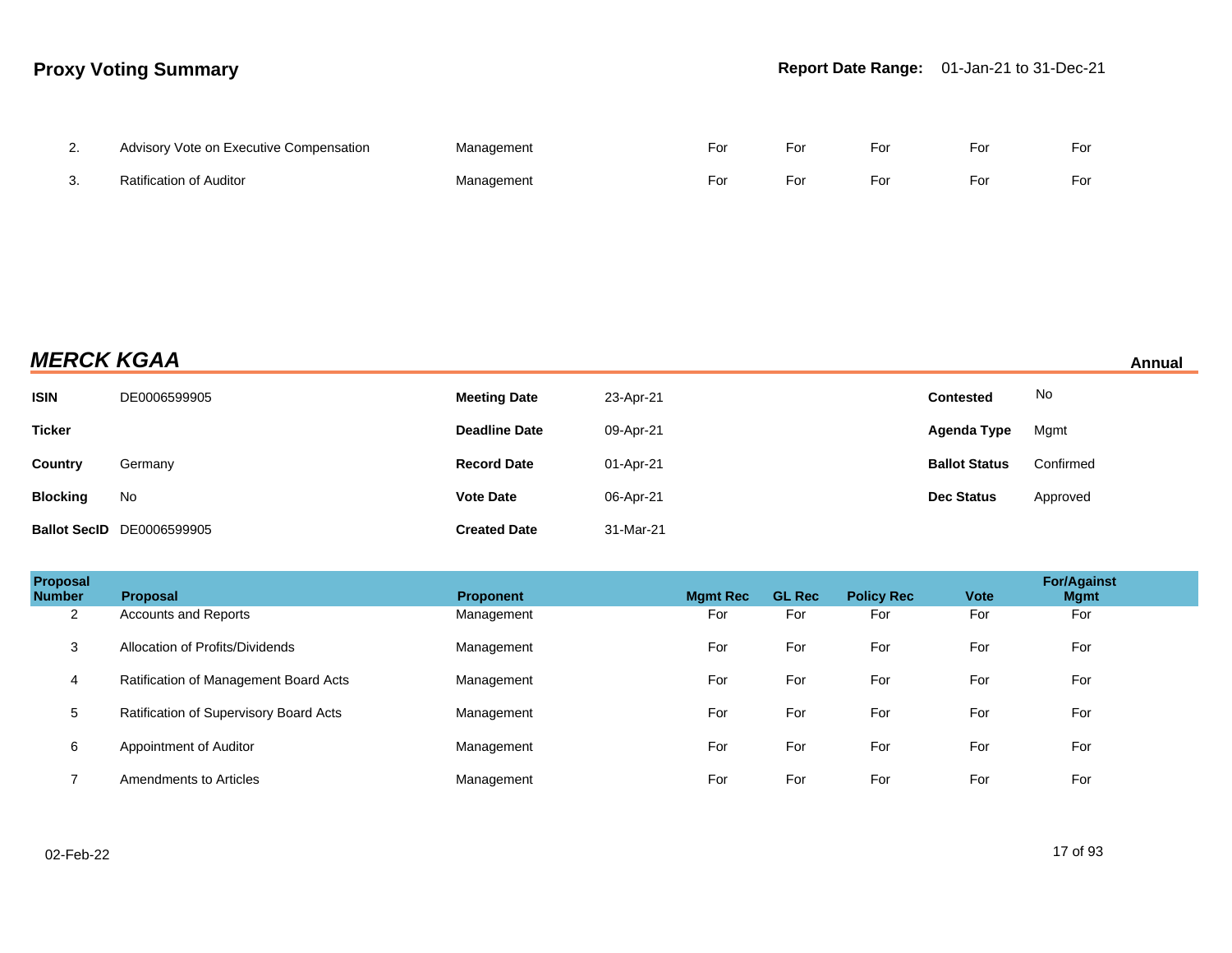|    | Management Board Remuneration Policy         | Management | ⊦or | For | For | For | For |
|----|----------------------------------------------|------------|-----|-----|-----|-----|-----|
|    | <b>Supervisory Board Remuneration Policy</b> | Management | ⊦or | For | For | For | For |
| 10 | Approval of Intra-Company Control Agreements | Management | For | For | For | For | For |

# **METSO OUTOTEC CORPORATION Annual**

| <b>ISIN</b>     | FI0009014575                     | <b>Meeting Date</b>  | 23-Apr-21 | <b>Contested</b>     | No        |
|-----------------|----------------------------------|----------------------|-----------|----------------------|-----------|
| <b>Ticker</b>   |                                  | <b>Deadline Date</b> | 09-Apr-21 | Agenda Type          | Mgmt      |
| Country         | Finland                          | <b>Record Date</b>   | 13-Apr-21 | <b>Ballot Status</b> | Confirmed |
| <b>Blocking</b> | No                               | <b>Vote Date</b>     | 01-Apr-21 | <b>Dec Status</b>    | Approved  |
|                 | <b>Ballot SecID</b> FI0009014575 | <b>Created Date</b>  | 31-Mar-21 |                      |           |

| Proposal<br><b>Number</b> | <b>Proposal</b>                    | <b>Proponent</b> | <b>Mgmt Rec</b> | <b>GL Rec</b> | <b>Policy Rec</b> | <b>Vote</b> | <b>For/Against</b><br><b>Mgmt</b> |
|---------------------------|------------------------------------|------------------|-----------------|---------------|-------------------|-------------|-----------------------------------|
|                           | <b>Accounts and Reports</b>        | Management       | For             | For           | For               | For         | For                               |
| 8                         | Allocation of Profits/Dividends    | Management       | For             | For           | For               | For         | For                               |
| 9                         | Ratification of Board and CEO Acts | Management       | For             | For           | For               | For         | For                               |
| 10                        | <b>Remuneration Report</b>         | Management       | For             | For           | For               | For         | For                               |
| 11                        | Directors' Fees                    | Management       | For             | For           | For               | For         | For                               |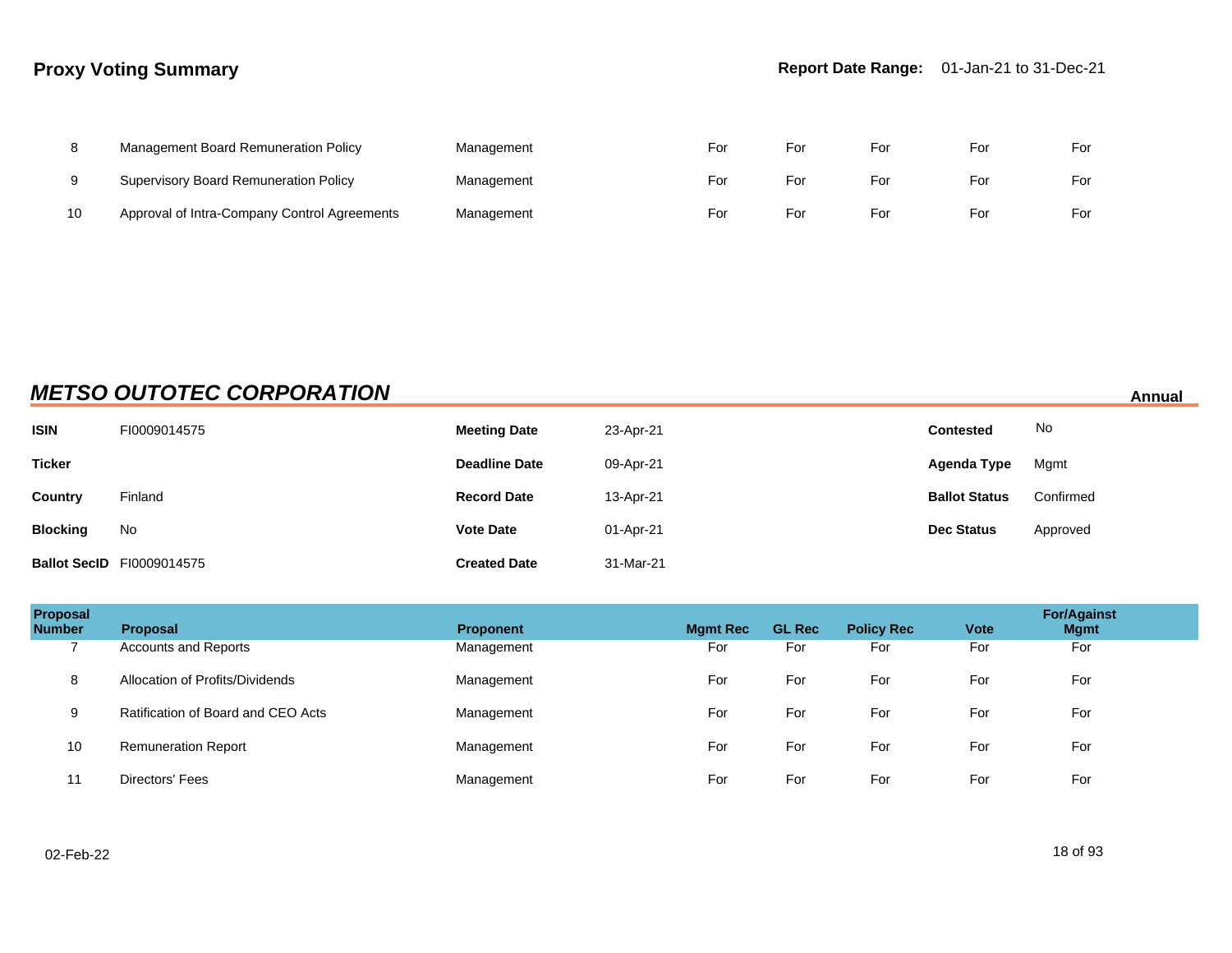| 12 | <b>Board Size</b>                                     | Management | For | For | For | For | For |
|----|-------------------------------------------------------|------------|-----|-----|-----|-----|-----|
| 13 | Election of Directors                                 | Management | For | For | For | For | For |
| 14 | Authority to Set Auditor's Fees                       | Management | For | For | For | For | For |
| 15 | Appointment of Auditor                                | Management | For | For | For | For | For |
| 16 | Authority to Repurchase Shares                        | Management | For | For | For | For | For |
| 17 | Authority to Issue Shares w/ or w/o Preemptive Rights | Management | For | For | For | For | For |

# **PNC FINANCIAL SERVICES GROUP** *Annual* **Annual**

| <b>ISIN</b>     | US693475AM77                     | <b>Meeting Date</b>  | 27-Apr-21 | <b>Contested</b>     | No.       |
|-----------------|----------------------------------|----------------------|-----------|----------------------|-----------|
| <b>Ticker</b>   | <b>PNC</b>                       | <b>Deadline Date</b> | 13-Apr-21 | Agenda Type          | Mgmt      |
| Country         | <b>United States</b>             | <b>Record Date</b>   | 29-Jan-21 | <b>Ballot Status</b> | Confirmed |
| <b>Blocking</b> | No                               | <b>Vote Date</b>     | 06-Apr-21 | <b>Dec Status</b>    | Approved  |
|                 | <b>Ballot SecID US6934751057</b> | <b>Created Date</b>  | 06-Apr-21 |                      |           |

| <b>Proposal</b><br><b>Number</b> | <b>Proposal</b>       | <b>Proponent</b> | <b>Mamt Rec</b> | GL Rec | <b>Policy Rec</b> | <b>Vote</b> | <b>For/Against</b><br><b>Mgmt</b> |
|----------------------------------|-----------------------|------------------|-----------------|--------|-------------------|-------------|-----------------------------------|
| 1A.                              | Elect Joseph Alvarado | Management       | -oı             | For    |                   |             | וט־                               |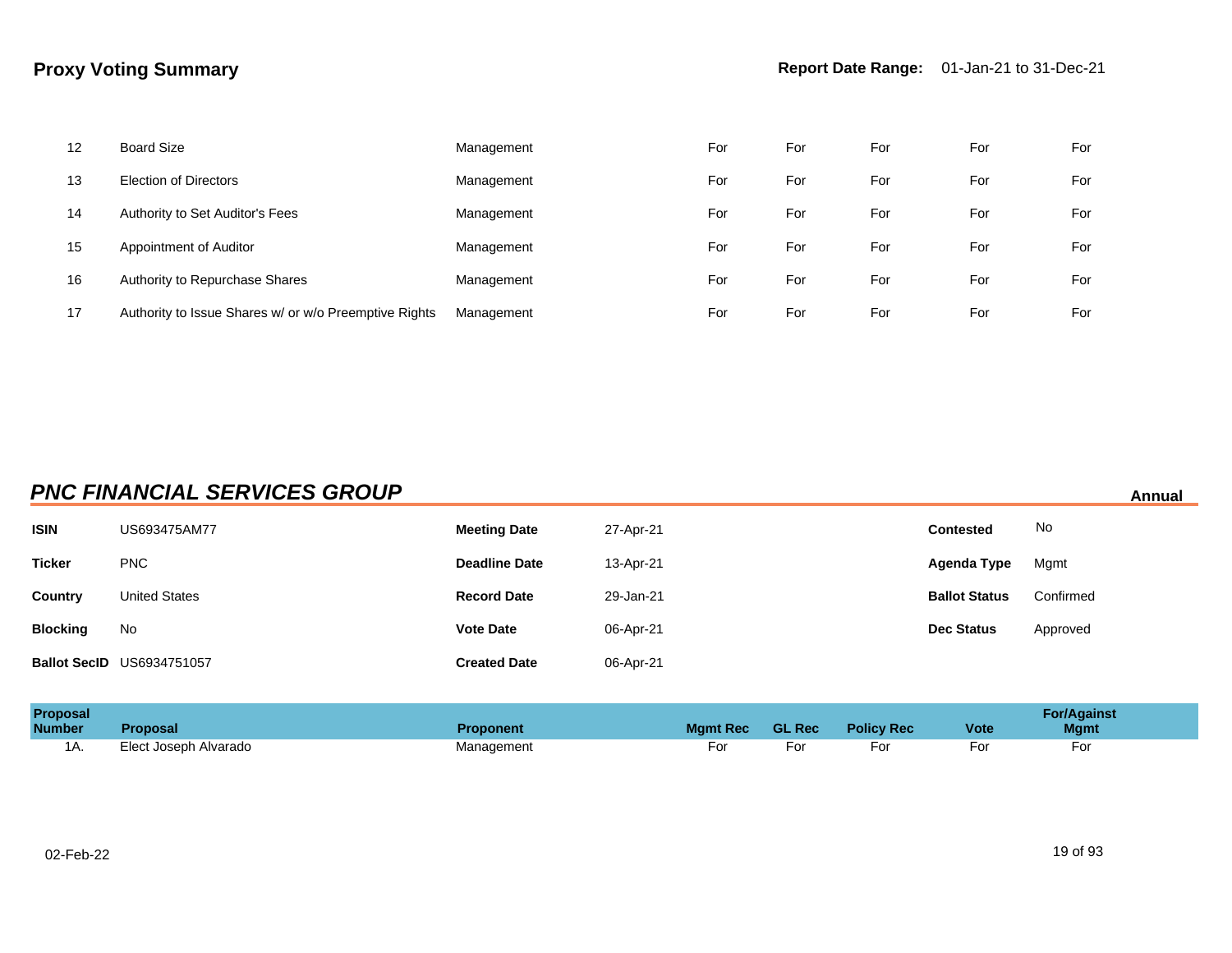| 1B. | Elect Charles E. Bunch                                                                      | Management  | For     | Against | Against | Against | Against |
|-----|---------------------------------------------------------------------------------------------|-------------|---------|---------|---------|---------|---------|
|     |                                                                                             |             |         |         |         |         |         |
| 1C. | Elect Debra A. Cafaro                                                                       | Management  | For     | For     | For     | For     | For     |
| 1D. | Elect Marjorie Rodgers Cheshire                                                             | Management  | For     | For     | For     | For     | For     |
| 1E. | Elect David L. Cohen                                                                        | Management  | For     | For     | For     | For     | For     |
| 1F. | Elect William S. Demchak                                                                    | Management  | For     | For     | For     | For     | For     |
| 1G. | Elect Andrew T. Feldstein                                                                   | Management  | For     | For     | For     | For     | For     |
| 1H. | Elect Richard J. Harshman                                                                   | Management  | For     | For     | For     | For     | For     |
| 11. | Elect Daniel R. Hesse                                                                       | Management  | For     | For     | For     | For     | For     |
| 1J. | Elect Linda R. Medler                                                                       | Management  | For     | For     | For     | For     | For     |
| 1K. | <b>Elect Martin Pfinsgraff</b>                                                              | Management  | For     | For     | For     | For     | For     |
| 1L. | Elect Toni Townes-Whitley                                                                   | Management  | For     | For     | For     | For     | For     |
| 1M. | Elect Michael J. Ward                                                                       | Management  | For     | For     | For     | For     | For     |
| 2.  | <b>Ratification of Auditor</b>                                                              | Management  | For     | For     | For     | For     | For     |
| 3.  | Advisory Vote on Executive Compensation                                                     | Management  | For     | For     | For     | For     | For     |
| 4.  | Shareholder Proposal Regarding Report on Risks<br>Associated with Nuclear Weapons Financing | Shareholder | Against | Against | Against | Against | For     |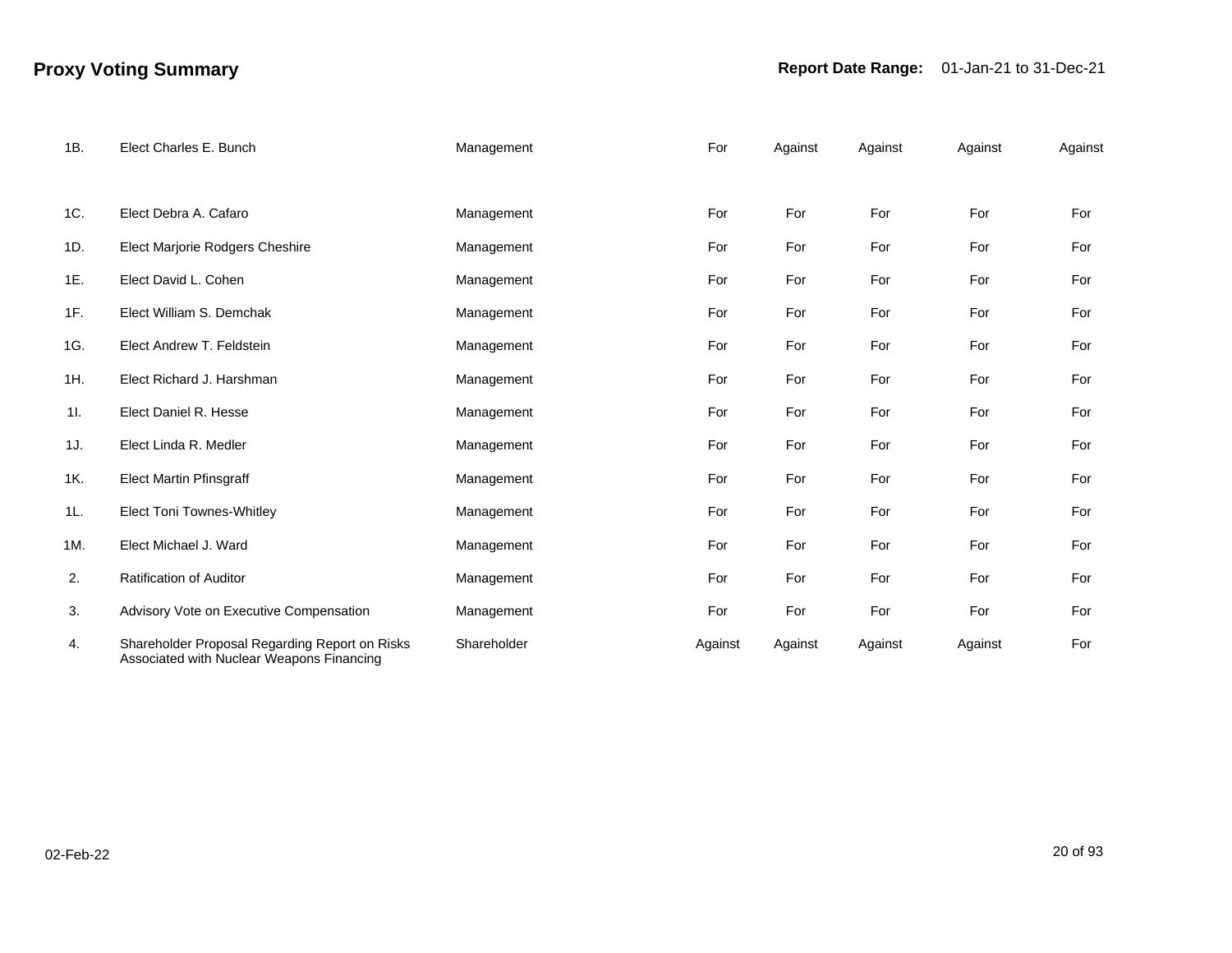| <b>AMERIPRISE FINANCIAL INC</b><br>Annual |                           |                      |           |                      |           |  |  |
|-------------------------------------------|---------------------------|----------------------|-----------|----------------------|-----------|--|--|
| <b>ISIN</b>                               | US03076C1062              | <b>Meeting Date</b>  | 28-Apr-21 | <b>Contested</b>     | No        |  |  |
| <b>Ticker</b>                             | <b>AMP</b>                | <b>Deadline Date</b> | 14-Apr-21 | Agenda Type          | Mgmt      |  |  |
| <b>Country</b>                            | <b>United States</b>      | <b>Record Date</b>   | 01-Mar-21 | <b>Ballot Status</b> | Confirmed |  |  |
| <b>Blocking</b>                           | No                        | <b>Vote Date</b>     | 06-Apr-21 | Dec Status           | Approved  |  |  |
|                                           | Ballot SecID US03076C1062 | <b>Created Date</b>  | 06-Apr-21 |                      |           |  |  |

| Proposal<br><b>Number</b> | <b>Proposal</b>                         | <b>Proponent</b> | <b>Mamt Rec</b> | <b>GL Rec</b> | <b>Policy Rec</b> | <b>Vote</b> | <b>For/Against</b><br><b>Mgmt</b> |  |
|---------------------------|-----------------------------------------|------------------|-----------------|---------------|-------------------|-------------|-----------------------------------|--|
| 1A.                       | Elect James M. Cracchiolo               | Management       | For             | For           | For               | For         | For                               |  |
| 1B.                       | <b>Elect Dianne Neal Blixt</b>          | Management       | For             | For           | For               | For         | For                               |  |
| 1C.                       | Elect Amy DiGeso                        | Management       | For             | For           | For               | For         | For                               |  |
| 1D.                       | Elect Lon R. Greenberg                  | Management       | For             | For           | For               | For         | For                               |  |
| 1E.                       | Elect Jeffrey Noddle                    | Management       | For             | For           | For               | For         | For                               |  |
| 1F.                       | Elect Robert F. Sharpe, Jr.             | Management       | For             | Against       | Against           | Against     | Against                           |  |
|                           |                                         |                  |                 |               |                   |             |                                   |  |
| 1G.                       | Elect Brian T. Shea                     | Management       | For             | For           | For               | For         | For                               |  |
| 1H.                       | Elect W. Edward Walter                  | Management       | For             | For           | For               | For         | For                               |  |
| 11.                       | Elect Christopher J. Williams           | Management       | For             | For           | For               | For         | For                               |  |
| 2.                        | Advisory Vote on Executive Compensation | Management       | For             | For           | For               | For         | For                               |  |
| 3.                        | <b>Ratification of Auditor</b>          | Management       | For             | For           | For               | For         | For                               |  |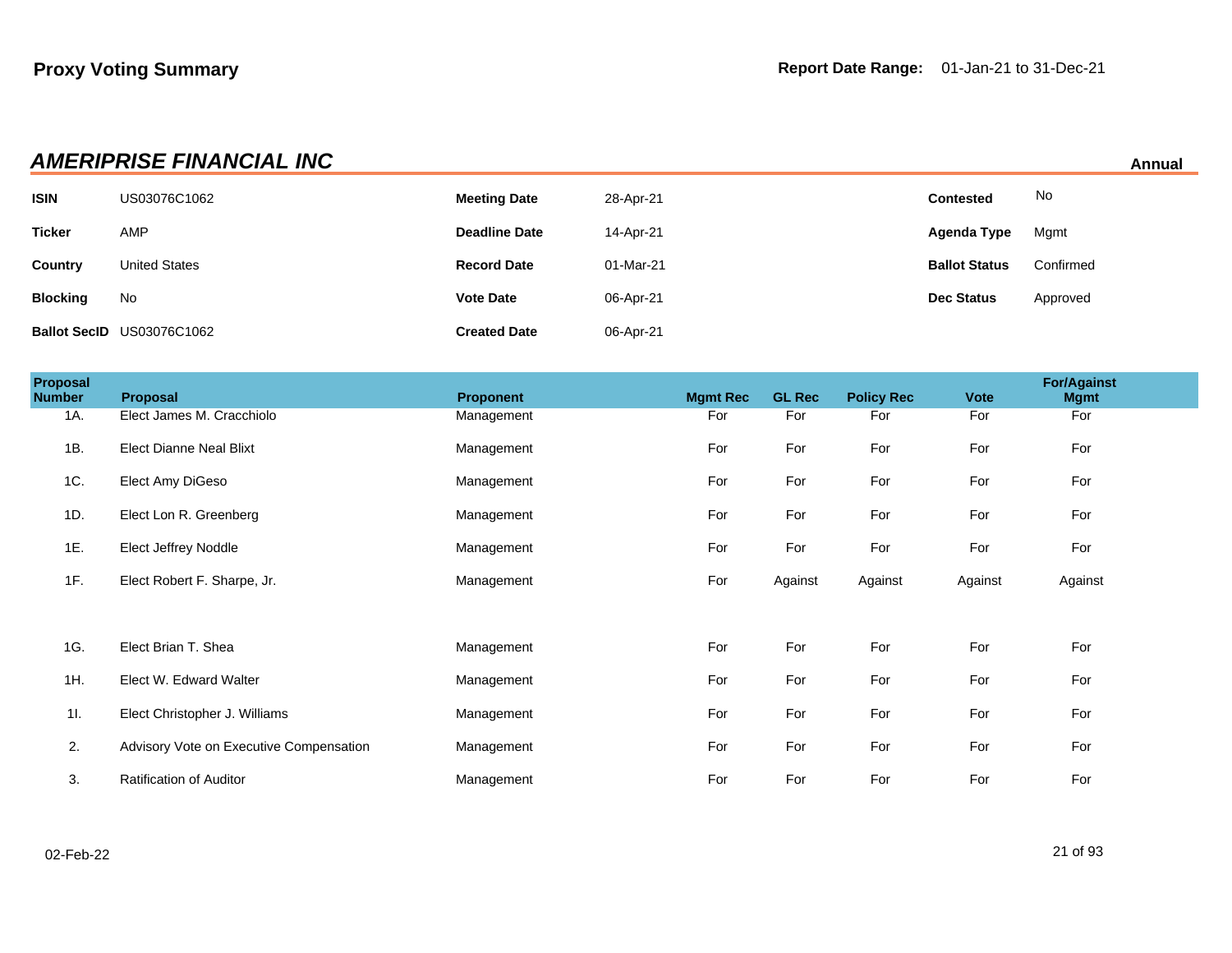# **SCHNEIDER ELECTRIC SE** Mix

| <b>ISIN</b>     | FR0000121972                     | <b>Meeting Date</b>  | 28-Apr-21 | <b>Contested</b>     | No        |
|-----------------|----------------------------------|----------------------|-----------|----------------------|-----------|
| <b>Ticker</b>   |                                  | <b>Deadline Date</b> | 14-Apr-21 | Agenda Type          | Mgmt      |
| Country         | France                           | <b>Record Date</b>   | 23-Apr-21 | <b>Ballot Status</b> | Confirmed |
| <b>Blocking</b> | No                               | <b>Vote Date</b>     | 07-Apr-21 | <b>Dec Status</b>    | Approved  |
|                 | <b>Ballot SecID</b> FR0000121972 | <b>Created Date</b>  | 06-Apr-21 |                      |           |

| Proposal<br><b>Number</b> | Proposal                                                    | <b>Proponent</b> | <b>Mamt Rec</b> | <b>GL Rec</b> | <b>Policy Rec</b> | <b>Vote</b> | <b>For/Against</b><br><b>Mgmt</b> |
|---------------------------|-------------------------------------------------------------|------------------|-----------------|---------------|-------------------|-------------|-----------------------------------|
|                           | Accounts and Reports: Non Tax-Deductible Expenses           | Management       | For             | For           | For               | For         | For                               |
| $\overline{2}$            | <b>Consolidated Accounts and Reports</b>                    | Management       | For             | For           | For               | For         | For                               |
| 3                         | Allocation of Profits/Dividends                             | Management       | For             | For           | For               | For         | For                               |
| 4                         | Special Auditors Report on Regulated Agreements             | Management       | For             | For           | For               | For         | For                               |
| 5                         | 2020 Remuneration Report                                    | Management       | For             | For           | For               | For         | For                               |
| 6                         | 2020 Remuneration of Jean-Pascal Tricoire, Chair and<br>CEO | Management       | For             | For           | For               | For         | For                               |
| $\overline{ }$            | 2021 Remuneration Policy (Chair and CEO)                    | Management       | For             | For           | For               | For         | For                               |
| 8                         | 2021 Remuneration Policy (Board of Directors)               | Management       | For             | For           | For               | For         | For                               |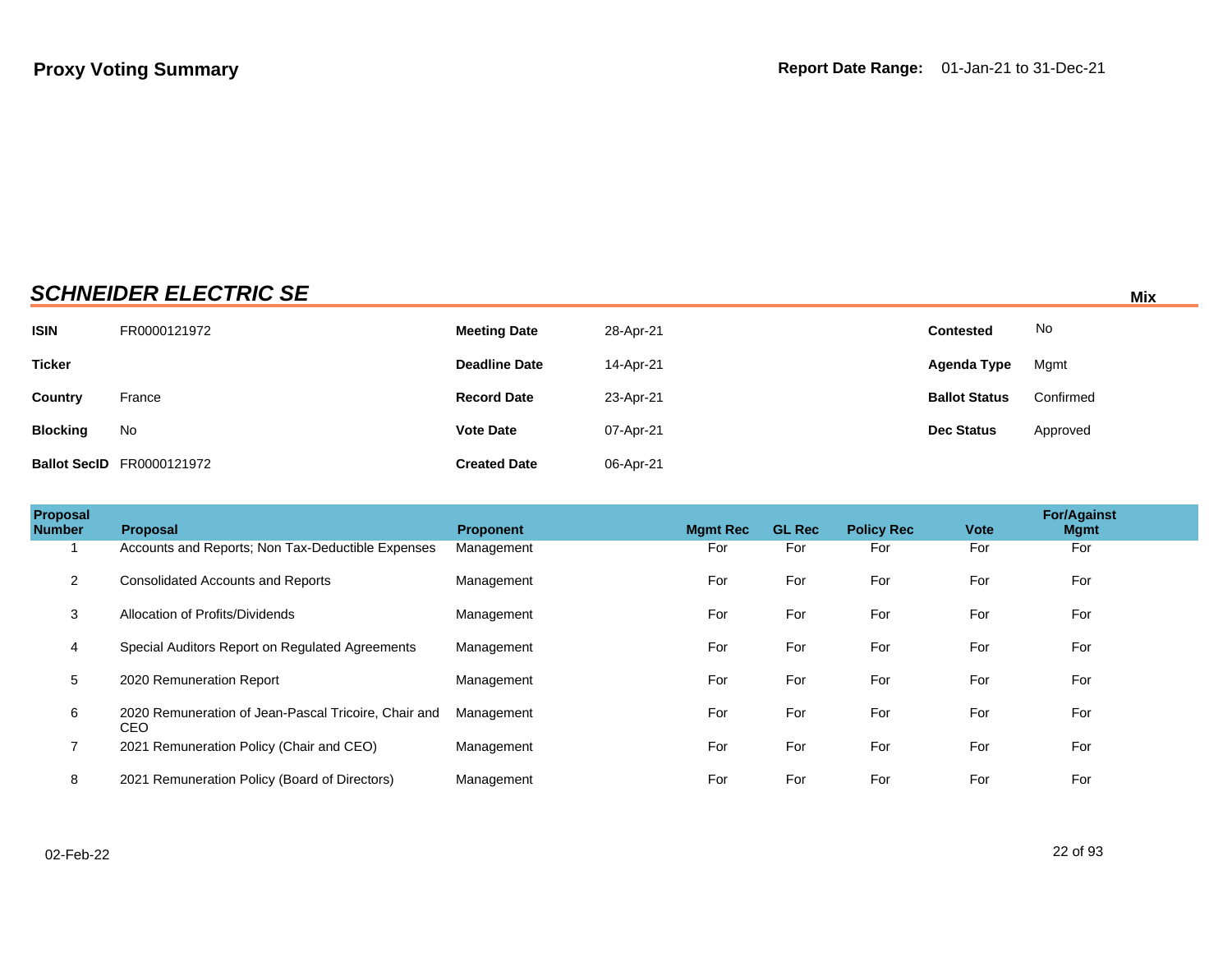| 9  | <b>Elect Jean-Pascal Tricoire</b>                                             | Management | For     | For     | For     | For     | For |
|----|-------------------------------------------------------------------------------|------------|---------|---------|---------|---------|-----|
| 10 | Elect Anna Ohlsson-Leijon                                                     | Management | For     | For     | For     | For     | For |
| 11 | Election of Thierry Jacquet (Employee Shareholder<br>Representatives)         | Management | Against | Against | Against | Against | For |
| 12 | Election of Zennia Csikos (Employee Shareholder<br>Representatives)           | Management | Against | Against | Against | Against | For |
| 13 | Elect Xiaoyun Ma (Employee Shareholder<br>Representatives)                    | Management | For     | For     | For     | For     | For |
| 14 | Election of Malene Kvist Kristensen (Employee<br>Shareholder Representatives) | Management | Against | Against | Against | Against | For |
| 15 | Authority to Repurchase and Reissue Shares                                    | Management | For     | For     | For     | For     | For |
| 16 | Authority to Issue Shares w/ Preemptive Rights                                | Management | For     | For     | For     | For     | For |
| 17 | Authority to Issue Shares w/o Preemptive Rights                               | Management | For     | For     | For     | For     | For |
| 18 | Authority to Issue Shares Through Private Placement                           | Management | For     | For     | For     | For     | For |
| 19 | Greenshoe                                                                     | Management | For     | For     | For     | For     | For |
| 20 | Authority to Increase Capital in Consideration for<br>Contributions In Kind   | Management | For     | For     | For     | For     | For |
| 21 | Authority to Increase Capital Through Capitalisations                         | Management | For     | For     | For     | For     | For |
| 22 | Employee Stock Purchase Plan                                                  | Management | For     | For     | For     | For     | For |
| 23 | Stock Purchase Plan for Overseas Employees                                    | Management | For     | For     | For     | For     | For |
| 24 | Authority to Cancel Shares and Reduce Capital                                 | Management | For     | For     | For     | For     | For |
| 25 | Amendments to Article Regarding Board Powers                                  | Management | For     | For     | For     | For     | For |
| 26 | Authorisation of Legal Formalities                                            | Management | For     | For     | For     | For     | For |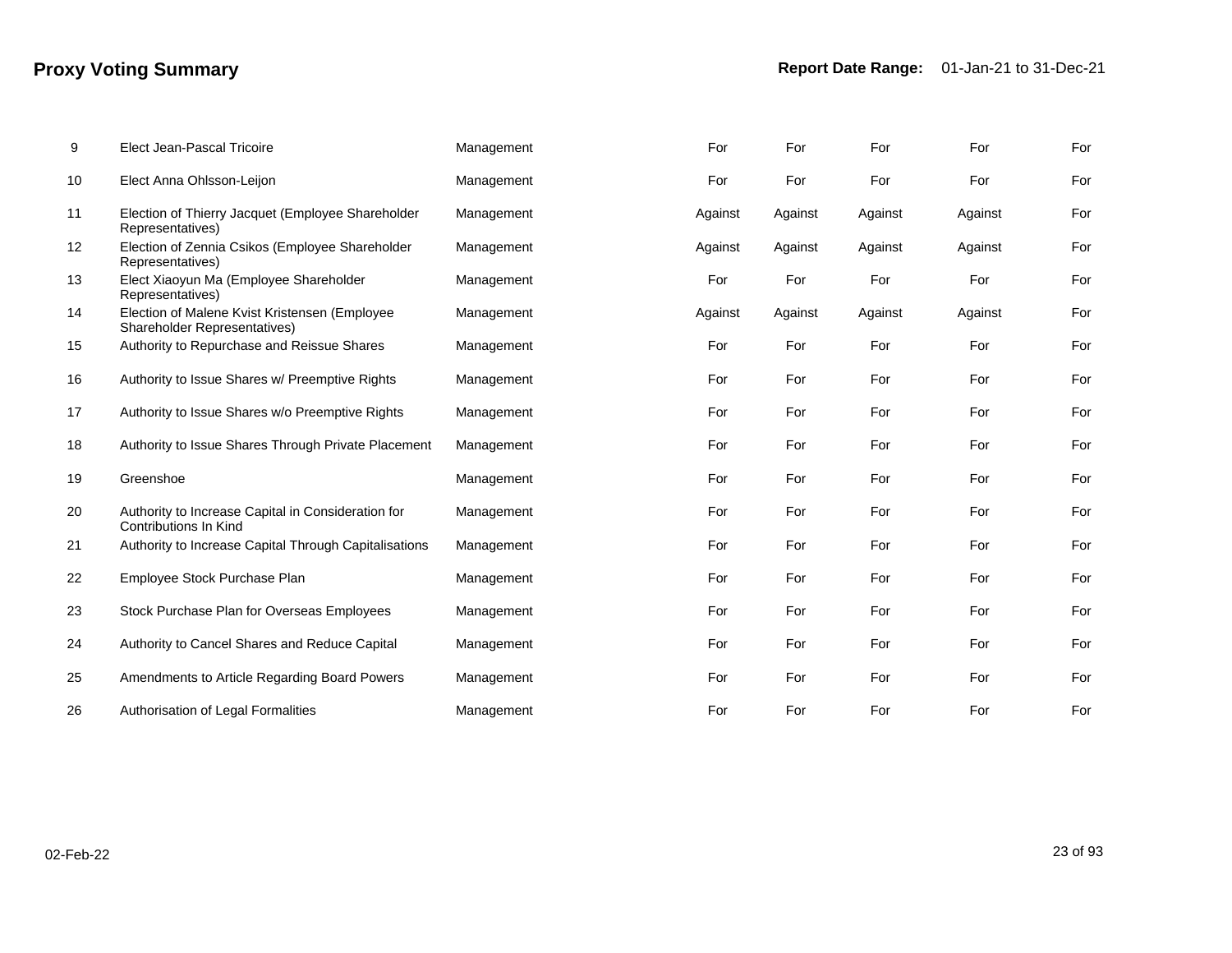| <b>ASML HOLDING NV</b> | Annual |
|------------------------|--------|
|                        |        |

| <b>ISIN</b>     | NL0010273215                     | <b>Meeting Date</b>  | 29-Apr-21 | <b>Contested</b>     | No.       |
|-----------------|----------------------------------|----------------------|-----------|----------------------|-----------|
| <b>Ticker</b>   |                                  | <b>Deadline Date</b> | 15-Apr-21 | Agenda Type          | Mgmt      |
| <b>Country</b>  | Netherlands                      | <b>Record Date</b>   | 01-Apr-21 | <b>Ballot Status</b> | Confirmed |
| <b>Blocking</b> | No                               | <b>Vote Date</b>     | 07-Apr-21 | <b>Dec Status</b>    | Approved  |
|                 | <b>Ballot SecID NL0010273215</b> | <b>Created Date</b>  | 06-Apr-21 |                      |           |

| Proposal<br><b>Number</b> | <b>Proposal</b>                                     | <b>Proponent</b> | <b>Mgmt Rec</b> | <b>GL Rec</b> | <b>Policy Rec</b> | <b>Vote</b> | <b>For/Against</b><br><b>Mgmt</b> |  |
|---------------------------|-----------------------------------------------------|------------------|-----------------|---------------|-------------------|-------------|-----------------------------------|--|
| 3.a                       | <b>Remuneration Report</b>                          | Management       | For             | Against       | Against           | Against     | Against                           |  |
|                           |                                                     |                  |                 |               |                   |             |                                   |  |
| 3.b                       | <b>Accounts and Reports</b>                         | Management       | For             | For           | For               | For         | For                               |  |
| 3.d                       | Allocation of Profits/Dividends                     | Management       | For             | For           | For               | For         | For                               |  |
| 4.a                       | Ratification of Management Board Acts               | Management       | For             | For           | For               | For         | For                               |  |
| 4.b                       | Ratification of Supervisory Board Acts              | Management       | For             | For           | For               | For         | For                               |  |
| 5.                        | Long-Term Incentive Plan; Authority to Issue Shares | Management       | For             | For           | For               | For         | For                               |  |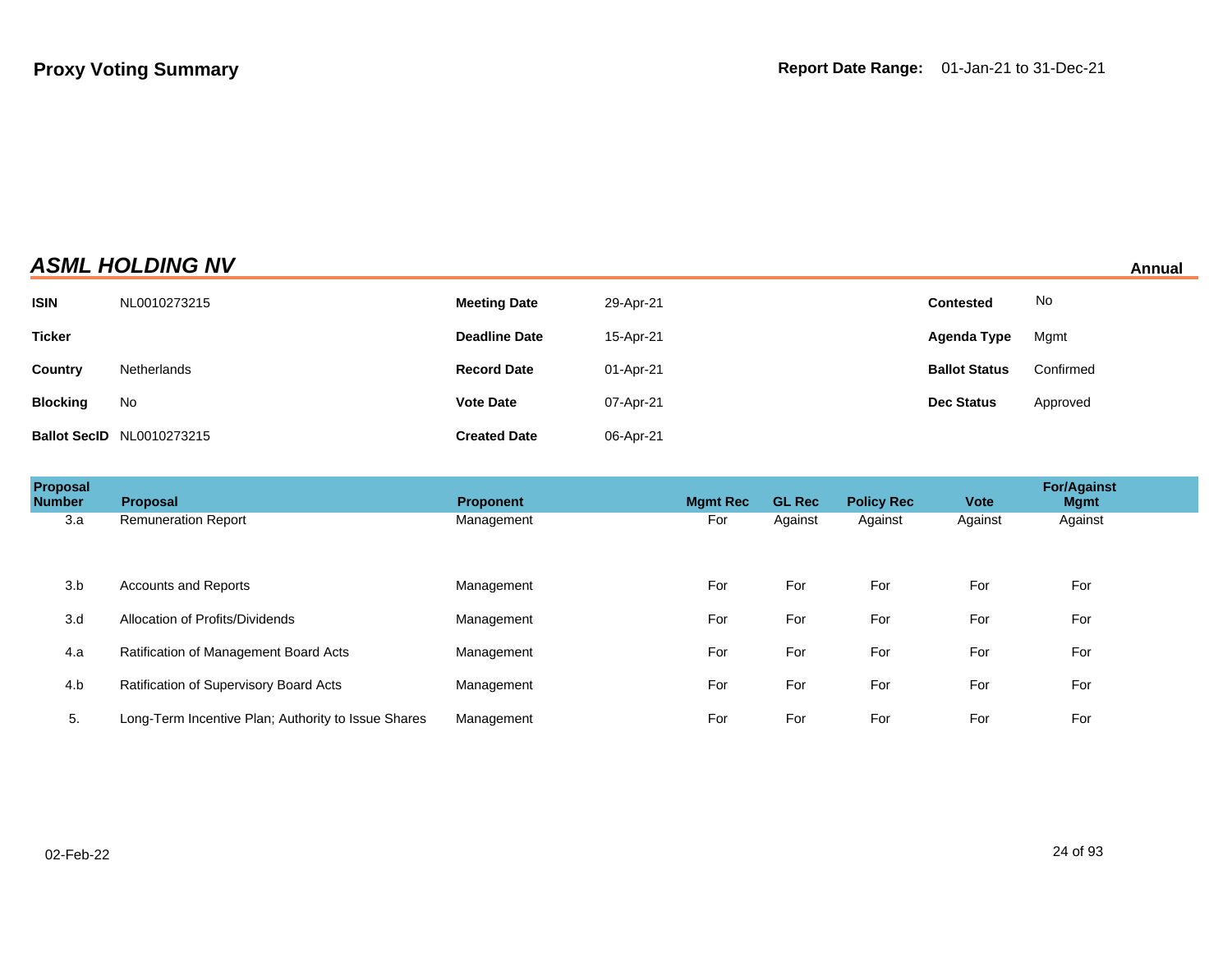| 6.   | Management Board Remuneration Policy                                                          | Management | For | For | For | For | For |
|------|-----------------------------------------------------------------------------------------------|------------|-----|-----|-----|-----|-----|
| 7.   | <b>Supervisory Board Remuneration Policy</b>                                                  | Management | For | For | For | For | For |
| 9.a  | Elect Birgit Conix to the Supervisory Board                                                   | Management | For | For | For | For | For |
| 10.  | Appointment of Auditor                                                                        | Management | For | For | For | For | For |
| 11.a | Authority to Issue Shares w/ Preemptive Rights                                                | Management | For | For | For | For | For |
| 11.b | Authority to Suppress Preemptive Rights                                                       | Management | For | For | For | For | For |
| 11.c | Authority to Issue Shares w/ Preemptive Rights in<br>Connection with Mergers and Acquisitions | Management | For | For | For | For | For |
| 11.d | Authority to Suppress Preemptive Rights in Connection<br>with Mergers and Acquisitions        | Management | For | For | For | For | For |
| 12.a | Authority to Repurchase Shares                                                                | Management | For | For | For | For | For |
| 12.b | Authority to Repurchase Additional Shares                                                     | Management | For | For | For | For | For |
| 13.  | <b>Authority to Cancel Repurchased Shares</b>                                                 | Management | For | For | For | For | For |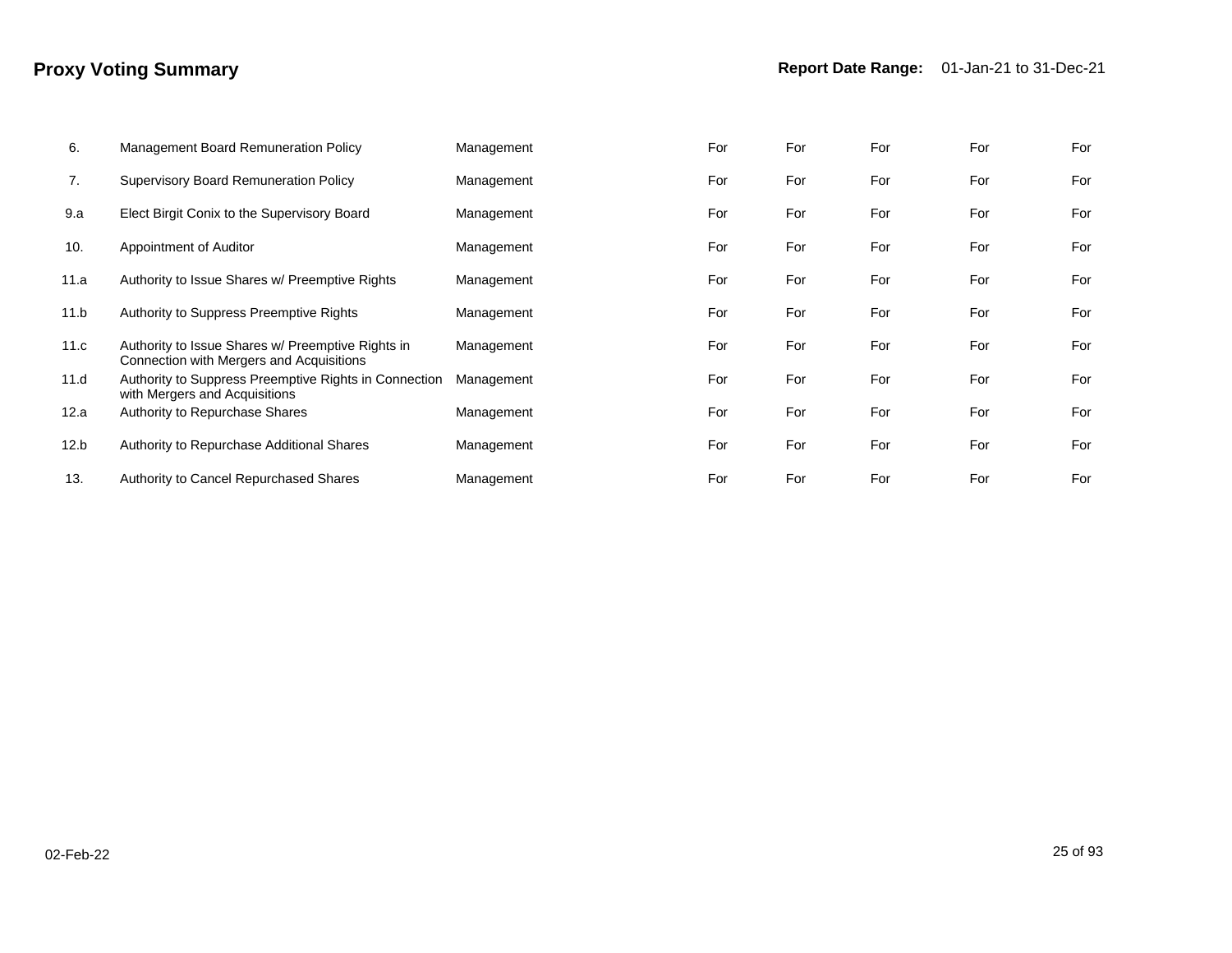|  | Annual |  |
|--|--------|--|
|  |        |  |

| <b>APTIV PLC</b> |                           |                      |           |                      |           | Annual |
|------------------|---------------------------|----------------------|-----------|----------------------|-----------|--------|
| <b>ISIN</b>      | JE00B783TY65              | <b>Meeting Date</b>  | 30-Apr-21 | <b>Contested</b>     | No        |        |
| <b>Ticker</b>    |                           | <b>Deadline Date</b> | 16-Apr-21 | Agenda Type          | Mgmt      |        |
| Country          | Jersey                    | <b>Record Date</b>   | 02-Mar-21 | <b>Ballot Status</b> | Confirmed |        |
| <b>Blocking</b>  | No                        | <b>Vote Date</b>     | 23-Apr-21 | <b>Dec Status</b>    | Approved  |        |
|                  | Ballot SecID JE00B783TY65 | <b>Created Date</b>  | 22-Apr-21 |                      |           |        |

| Proposal<br><b>Number</b> | Proposal                   | <b>Proponent</b> | <b>Mgmt Rec</b> | <b>GL Rec</b> | <b>Policy Rec</b> | <b>Vote</b> | <b>For/Against</b><br><b>Mgmt</b> |
|---------------------------|----------------------------|------------------|-----------------|---------------|-------------------|-------------|-----------------------------------|
| 1.A                       | Elect Kevin P. Clark       | Management       | For             | For           | For               | For         | For                               |
| 1.B                       | Elect Richard L. Clemmer   | Management       | For             | For           | For               | For         | For                               |
| 1.C                       | Elect Nancy E. Cooper      | Management       | For             | For           | For               | For         | For                               |
| 1.D                       | Elect Nicholas M. Donofrio | Management       | For             | For           | For               | For         | For                               |
| 1.E                       | Elect Rajiv L. Gupta       | Management       | For             | For           | For               | For         | For                               |
| 1.F                       | Elect Joseph L. Hooley     | Management       | For             | For           | For               | For         | For                               |
| 1.G                       | Elect Merit E. Janow       | Management       | For             | For           | For               | For         | For                               |
| 1.H                       | Elect Sean O. Mahoney      | Management       | For             | For           | For               | For         | For                               |
| 1.1                       | Elect Paul M. Meister      | Management       | For             | For           | For               | For         | For                               |
| 1.J                       | Elect Robert K. Ortberg    | Management       | For             | For           | For               | For         | For                               |
| 1.K                       | Elect Colin J. Parris      | Management       | For             | For           | For               | For         | For                               |
| 1.L                       | Elect Ana G. Pinczuk       | Management       | For             | For           | For               | For         | For                               |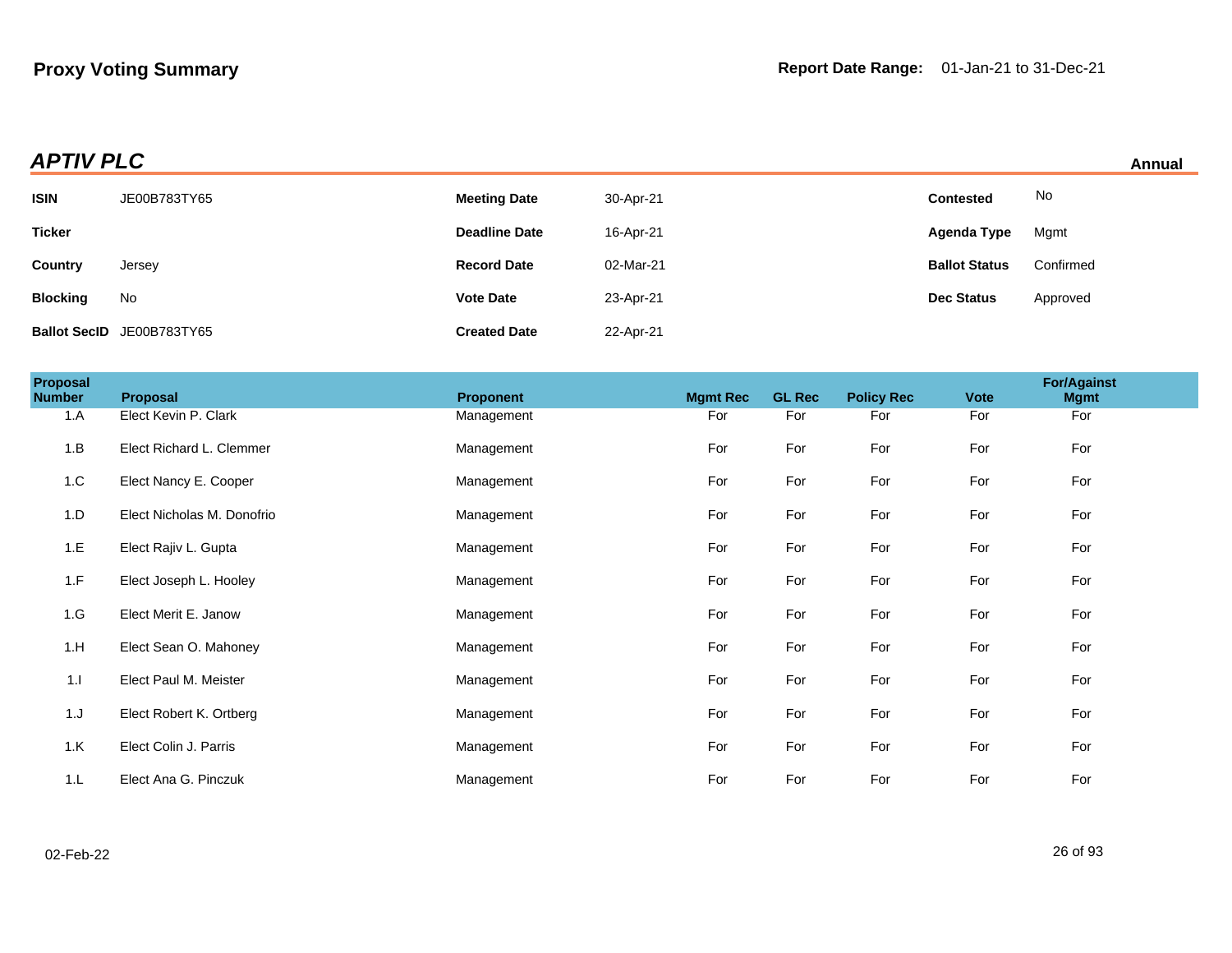| $\sim$ | Appointment of Auditor and Authority to Set Fees | Management | For | For | For | For | For |
|--------|--------------------------------------------------|------------|-----|-----|-----|-----|-----|
|        | Advisory Vote on Executive Compensation          | Management | For | For | For | ⊦or | For |

# **TERNA - TRASMISSIONE ELETTRICITA RETE NAZIONALE Annual**

| <b>ISIN</b>     | IT0003242622                     | <b>Meeting Date</b>  | 30-Apr-21 | <b>Contested</b>     | No                   |
|-----------------|----------------------------------|----------------------|-----------|----------------------|----------------------|
| <b>Ticker</b>   |                                  | <b>Deadline Date</b> | 16-Apr-21 | Agenda Type          | Mgmt                 |
| <b>Country</b>  | Italy                            | <b>Record Date</b>   | 21-Apr-21 | <b>Ballot Status</b> | Unsent               |
| <b>Blocking</b> | No                               | <b>Vote Date</b>     |           | <b>Dec Status</b>    | RequiresAppro<br>val |
|                 | <b>Ballot SecID 1T0003242622</b> | <b>Created Date</b>  | 22-Apr-21 |                      |                      |

| Proposal<br><b>Number</b> | <b>Proposal</b>                            | <b>Proponent</b> | <b>Mgmt Rec</b> | <b>GL Rec</b> | <b>Policy Rec</b> | <b>Vote</b> | <b>For/Against</b><br><b>Mgmt</b> |
|---------------------------|--------------------------------------------|------------------|-----------------|---------------|-------------------|-------------|-----------------------------------|
| O.1                       | <b>Accounts and Reports</b>                | Management       | For             | For           | For               |             | N/A                               |
| O.2                       | Allocation of Profits/Dividends            | Management       | For             | For           | For               |             | N/A                               |
| O.3                       | 2021-2025 Performance Share Plan           | Management       | For             | For           | For               |             | N/A                               |
| O.4                       | Authority to Repurchase and Reissue Shares | Management       | For             | For           | For               |             | N/A                               |
| O.5.1                     | Remuneration Policy (Binding)              | Management       | For             | For           | For               |             | N/A                               |
| O.5.2                     | Remuneration Report (Advisory)             | Management       | For             | Against       | Against           |             | N/A                               |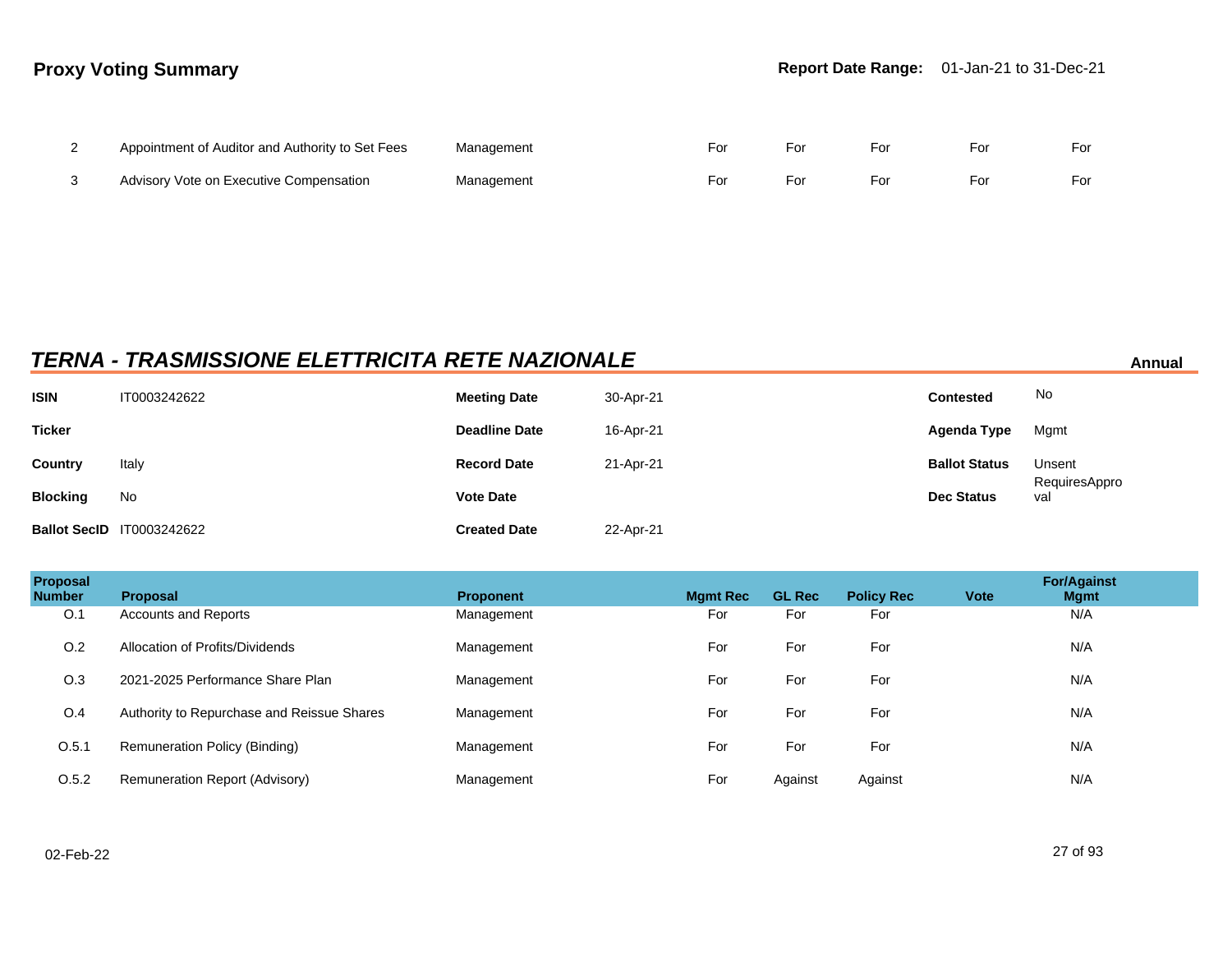# **PEPSICO INC Annual**

| <b>ISIN</b>     | US7134481081                     | <b>Meeting Date</b>  | 05-May-21 | <b>Contested</b>     | No        |
|-----------------|----------------------------------|----------------------|-----------|----------------------|-----------|
| <b>Ticker</b>   | PEP                              | <b>Deadline Date</b> | 21-Apr-21 | Agenda Type          | Mgmt      |
| Country         | <b>United States</b>             | <b>Record Date</b>   | 01-Mar-21 | <b>Ballot Status</b> | Confirmed |
| <b>Blocking</b> | No                               | <b>Vote Date</b>     | 12-Apr-21 | <b>Dec Status</b>    | Approved  |
|                 | <b>Ballot SecID US7134481081</b> | <b>Created Date</b>  | 12-Apr-21 |                      |           |

| <b>Proposal</b><br><b>Number</b> | Proposal                 | <b>Proponent</b> | <b>Mamt Rec</b> | <b>GL Rec</b> | <b>Policy Rec</b> | <b>Vote</b> | <b>For/Against</b><br><b>Mgmt</b> |  |
|----------------------------------|--------------------------|------------------|-----------------|---------------|-------------------|-------------|-----------------------------------|--|
| 1A.                              | Elect Segun Agbaje       | Management       | For             | For           | For               | For         | For                               |  |
| 1B.                              | Elect Shona L. Brown     | Management       | For             | For           | For               | For         | For                               |  |
| 1C.                              | <b>Elect Cesar Conde</b> | Management       | For             | For           | For               | For         | For                               |  |
| 1D.                              | Elect Ian M. Cook        | Management       | For             | For           | For               | For         | For                               |  |
| 1E.                              | Elect Dina Dublon        | Management       | For             | For           | For               | For         | For                               |  |
| 1F.                              | Elect Michelle D. Gass   | Management       | For             | For           | For               | For         | For                               |  |
| 1G.                              | Elect Ramon L. Laguarta  | Management       | For             | For           | For               | For         | For                               |  |
| 1H.                              | <b>Elect Dave Lewis</b>  | Management       | For             | For           | For               | For         | For                               |  |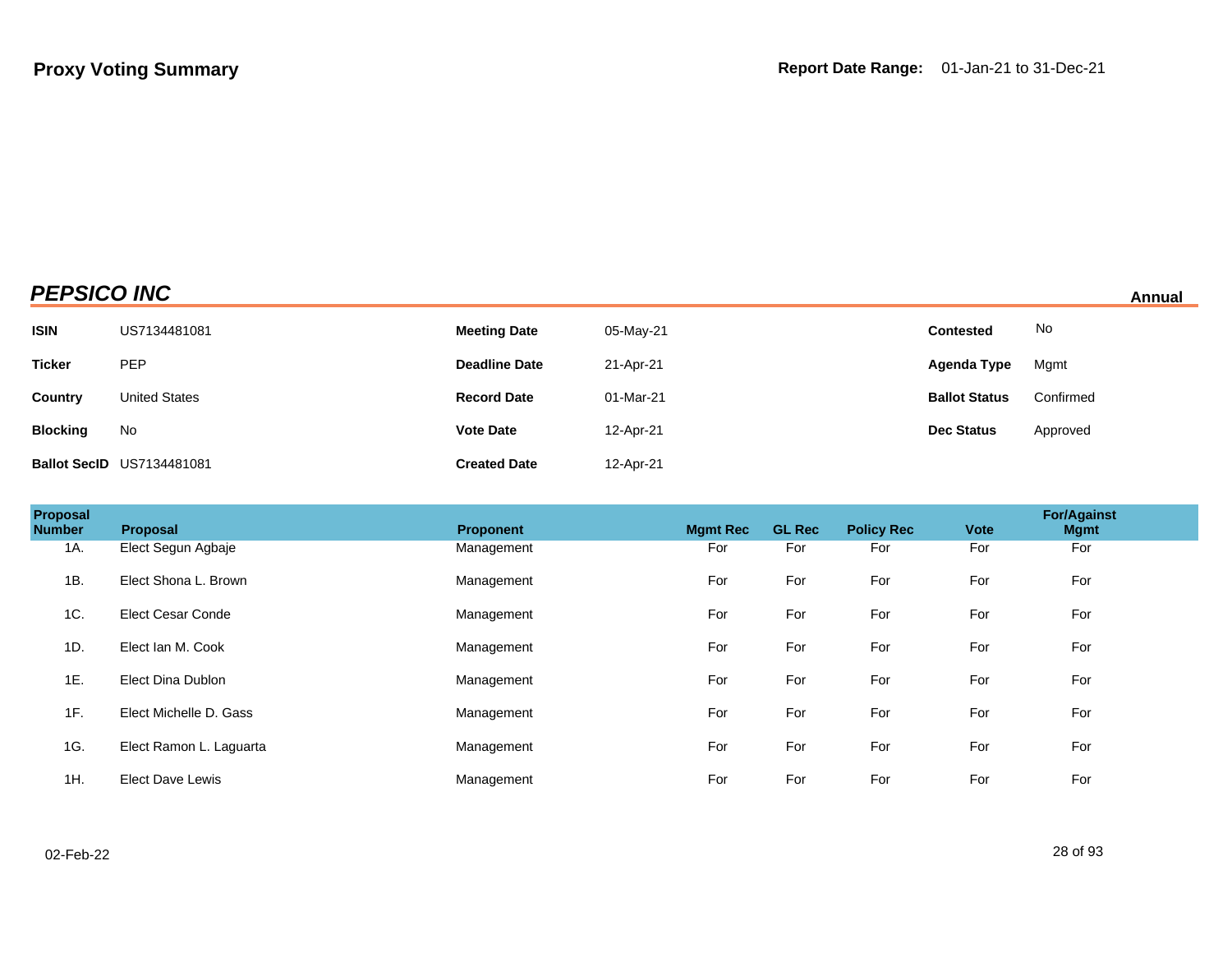| 11. | Elect David C. Page                                                             | Management  | For     | For     | For     | For     | For     |
|-----|---------------------------------------------------------------------------------|-------------|---------|---------|---------|---------|---------|
| 1J. | Elect Robert C. Pohlad                                                          | Management  | For     | For     | For     | For     | For     |
| 1K. | Elect Daniel L. Vasella                                                         | Management  | For     | For     | For     | For     | For     |
| 1L  | <b>Elect Darren Walker</b>                                                      | Management  | For     | For     | For     | For     | For     |
| 1M. | Elect Alberto Weisser                                                           | Management  | For     | For     | For     | For     | For     |
| 2.  | <b>Ratification of Auditor</b>                                                  | Management  | For     | For     | For     | For     | For     |
| 3.  | Advisory Vote on Executive Compensation                                         | Management  | For     | For     | For     | For     | For     |
| 4.  | Shareholder Proposal Regarding Right to Call Special<br>Meetings                | Shareholder | Against | For     | For     | For     | Against |
| 5.  | Shareholder Proposal Regarding Report on Sugar and<br><b>Public Health</b>      | Shareholder | Against | Against | Against | Against | For     |
| 6.  | Shareholder Proposal Regarding Report on External<br><b>Public Health Costs</b> | Shareholder | Against | Against | Against | Against | For     |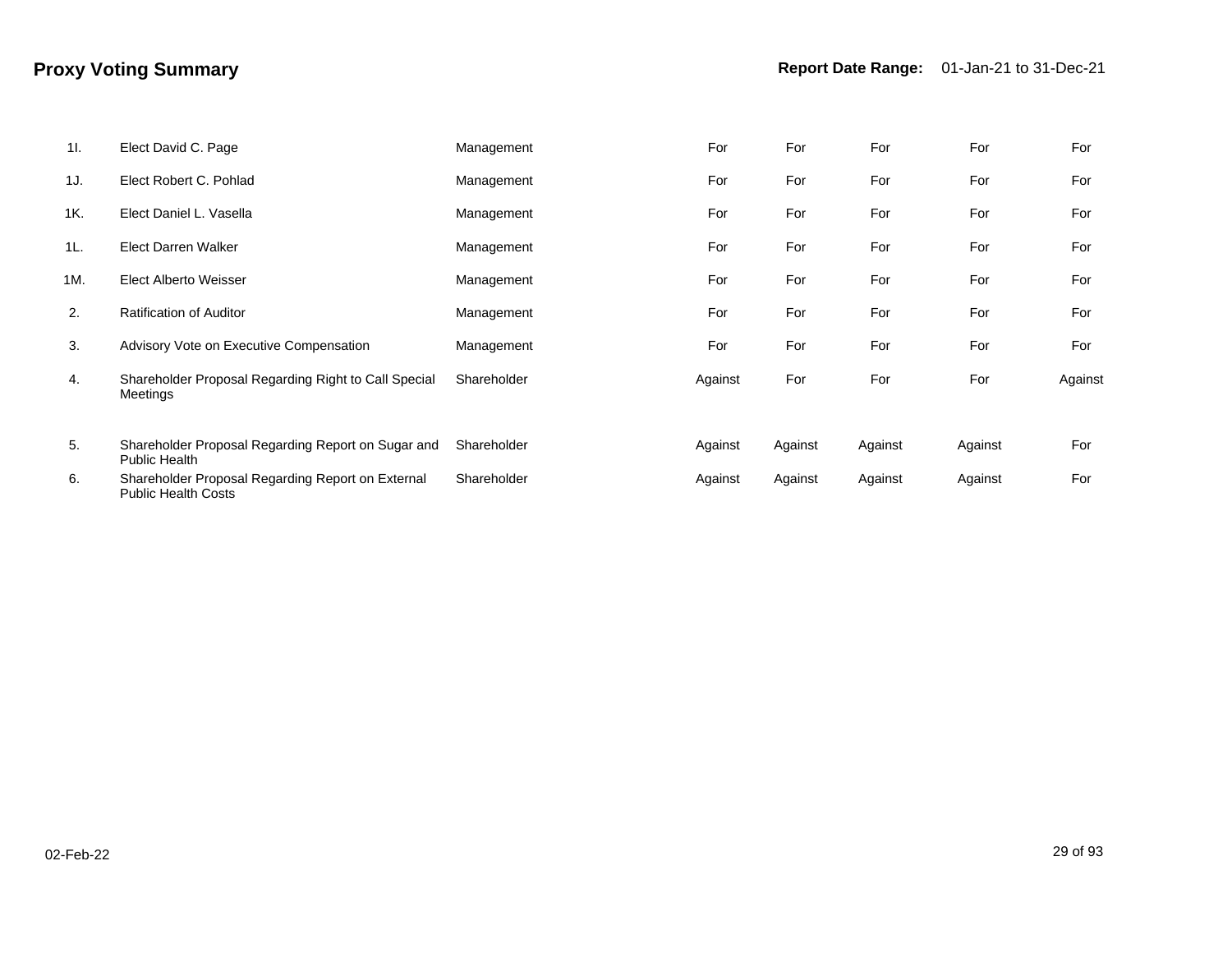## **ALLIANZ SE Annual**

| Annual |  |
|--------|--|
|        |  |

|                 |                                  |                      |           |                      | .                    |
|-----------------|----------------------------------|----------------------|-----------|----------------------|----------------------|
| <b>ISIN</b>     | DE0008404005                     | <b>Meeting Date</b>  | 05-May-21 | <b>Contested</b>     | No                   |
| <b>Ticker</b>   |                                  | <b>Deadline Date</b> | 21-Apr-21 | Agenda Type          | Mgmt                 |
| Country         | Germany                          | <b>Record Date</b>   | 28-Apr-21 | <b>Ballot Status</b> | Unsent               |
| <b>Blocking</b> | Yes                              | <b>Vote Date</b>     |           | <b>Dec Status</b>    | RequiresAppro<br>val |
|                 | <b>Ballot SecID</b> DE0008404005 | <b>Created Date</b>  | 22-Apr-21 |                      |                      |

| Proposal<br><b>Number</b> | Proposal                                                    | <b>Proponent</b> | <b>Mgmt Rec</b> | <b>GL Rec</b> | <b>Policy Rec</b> | <b>Vote</b> | <b>For/Against</b><br><b>Mgmt</b> |  |
|---------------------------|-------------------------------------------------------------|------------------|-----------------|---------------|-------------------|-------------|-----------------------------------|--|
| $\overline{2}$            | Allocation of Profits/Dividends                             | Management       | For             | For           | For               |             | N/A                               |  |
| 3                         | Ratification of Management Board Acts                       | Management       | For             | For           | For               |             | N/A                               |  |
| 4                         | Ratification of Supervisory Board Acts                      | Management       | For             | For           | For               |             | N/A                               |  |
| 5                         | Management Board Remuneration Policy                        | Management       | For             | For           | For               |             | N/A                               |  |
| 6                         | <b>Supervisory Board Remuneration Policy</b>                | Management       | For             | For           | For               |             | N/A                               |  |
|                           | Amendments to Articles (Supervisory Board Election<br>Term) | Management       | For             | For           | For               |             | N/A                               |  |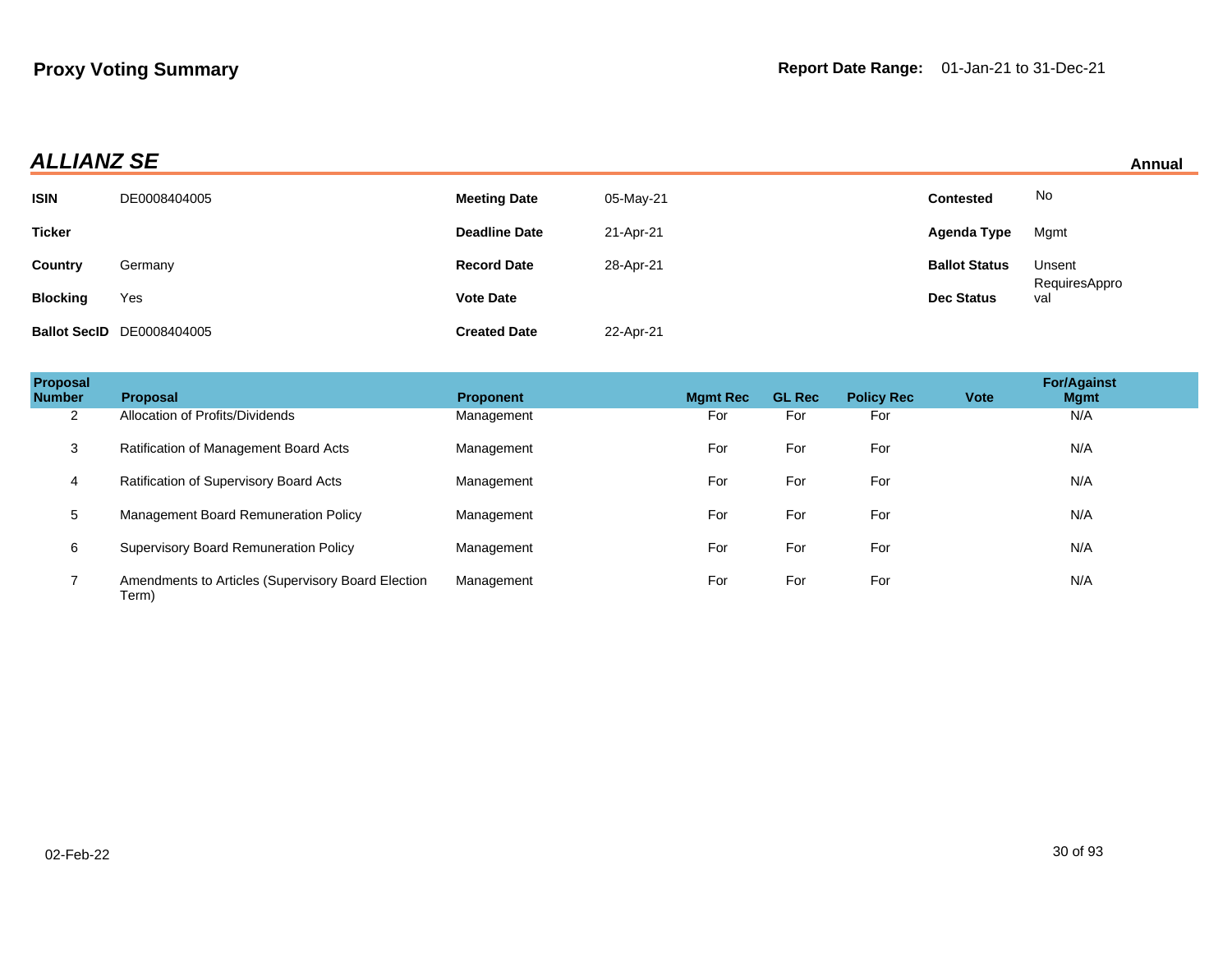| <b>CADENCE DESIGN SYSTEMS, INC.</b><br>Annual |                                  |                      |           |                      |           |  |  |
|-----------------------------------------------|----------------------------------|----------------------|-----------|----------------------|-----------|--|--|
| <b>ISIN</b>                                   | BRC1DNBDR008                     | <b>Meeting Date</b>  | 06-May-21 | Contested            | No        |  |  |
| <b>Ticker</b>                                 | <b>CDNS</b>                      | <b>Deadline Date</b> | 22-Apr-21 | Agenda Type          | Mgmt      |  |  |
| <b>Country</b>                                | <b>United States</b>             | <b>Record Date</b>   | 08-Mar-21 | <b>Ballot Status</b> | Confirmed |  |  |
| <b>Blocking</b>                               | No                               | <b>Vote Date</b>     | 20-Apr-21 | <b>Dec Status</b>    | Approved  |  |  |
|                                               | <b>Ballot SecID US1273871087</b> | <b>Created Date</b>  | 13-Apr-21 |                      |           |  |  |

| <b>Proposal</b><br>Number | Proposal                                | Proponent  | <b>Mgmt Rec</b> | <b>GL Rec</b> | <b>Policy Rec</b> | <b>Vote</b> | <b>For/Against</b><br><b>Mgmt</b> |  |
|---------------------------|-----------------------------------------|------------|-----------------|---------------|-------------------|-------------|-----------------------------------|--|
| 1A                        | Elect Mark W. Adams                     | Management | For             | Against       | Against           | Against     | Against                           |  |
|                           |                                         |            |                 |               |                   |             |                                   |  |
| 1B                        | Elect Ita M. Brennan                    | Management | For             | For           | For               | For         | For                               |  |
| 1C                        | <b>Elect Lewis Chew</b>                 | Management | For             | For           | For               | For         | For                               |  |
| 1D                        | Elect Julia Liuson                      | Management | For             | For           | For               | For         | For                               |  |
| 1E                        | Elect James D. Plummer                  | Management | For             | For           | For               | For         | For                               |  |
| 1F                        | Elect Alberto Sangiovanni-Vincentelli   | Management | For             | For           | For               | For         | For                               |  |
| 1G                        | Elect John B. Shoven                    | Management | For             | For           | For               | For         | For                               |  |
| 1H                        | Elect Young K. Sohn                     | Management | For             | For           | For               | For         | For                               |  |
| 11                        | Elect Lip-Bu Tan                        | Management | For             | For           | For               | For         | For                               |  |
| 2.                        | Advisory Vote on Executive Compensation | Management | For             | For           | For               | For         | For                               |  |
| 3.                        | <b>Ratification of Auditor</b>          | Management | For             | For           | For               | For         | For                               |  |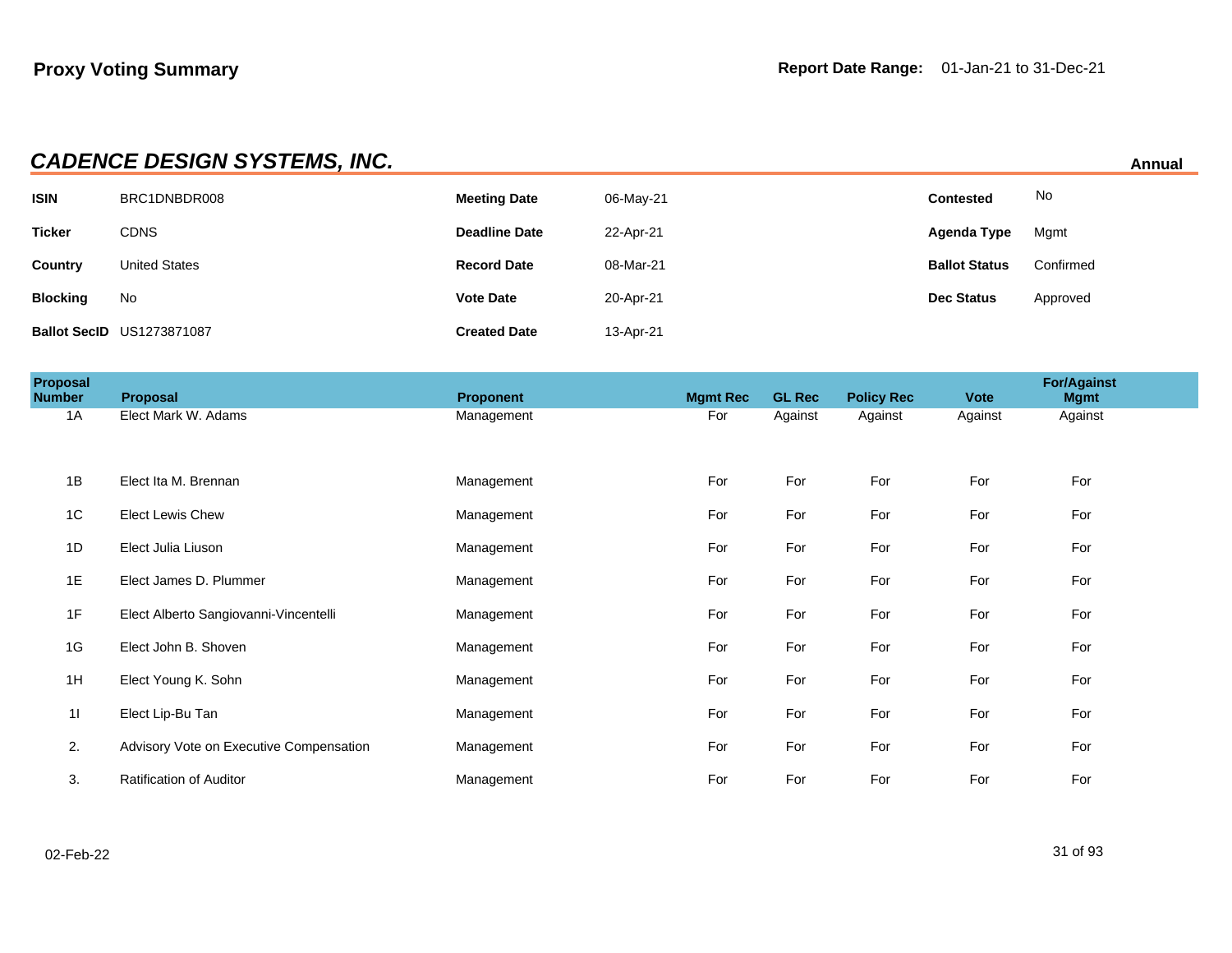| Shareholder Proposal Regarding Reducing Ownership Shareholder | Against | Against | Against | Against | For |
|---------------------------------------------------------------|---------|---------|---------|---------|-----|
| Threshold Required to Act by Written Consent                  |         |         |         |         |     |

## **COLGATE-PALMOLIVE CO. Annual**

| <b>ISIN</b>     | US1941621039                     | <b>Meeting Date</b>  | 07-May-21 | <b>Contested</b>     | No        |
|-----------------|----------------------------------|----------------------|-----------|----------------------|-----------|
| <b>Ticker</b>   | CL                               | <b>Deadline Date</b> | 23-Apr-21 | Agenda Type          | Mgmt      |
| Country         | <b>United States</b>             | <b>Record Date</b>   | 08-Mar-21 | <b>Ballot Status</b> | Confirmed |
| <b>Blocking</b> | No                               | <b>Vote Date</b>     | 20-Apr-21 | <b>Dec Status</b>    | Approved  |
|                 | <b>Ballot SecID US1941621039</b> | <b>Created Date</b>  | 14-Apr-21 |                      |           |

| Proposal<br><b>Number</b> | <b>Proposal</b>            | <b>Proponent</b> | <b>Mamt Rec</b> | <b>GL Rec</b> | <b>Policy Rec</b> | <b>Vote</b> | <b>For/Against</b><br><b>Mgmt</b> |  |
|---------------------------|----------------------------|------------------|-----------------|---------------|-------------------|-------------|-----------------------------------|--|
| 1a.                       | Elect John P. Bilbrey      | Management       | For             | For           | For               | For         | For                               |  |
| 1 <sub>b</sub>            | Elect John T. Cahill       | Management       | For             | For           | For               | For         | For                               |  |
| 1c.                       | Elect Lisa M. Edwards      | Management       | For             | For           | For               | For         | For                               |  |
| 1d.                       | Elect C. Martin Harris     | Management       | For             | For           | For               | For         | For                               |  |
| 1e.                       | Elect Martina Hund-Mejean  | Management       | For             | For           | For               | For         | For                               |  |
| 1f.                       | Elect Kimberly A. Nelson   | Management       | For             | For           | For               | For         | For                               |  |
| 1g.                       | Elect Lorrie M. Norrington | Management       | For             | For           | For               | For         | For                               |  |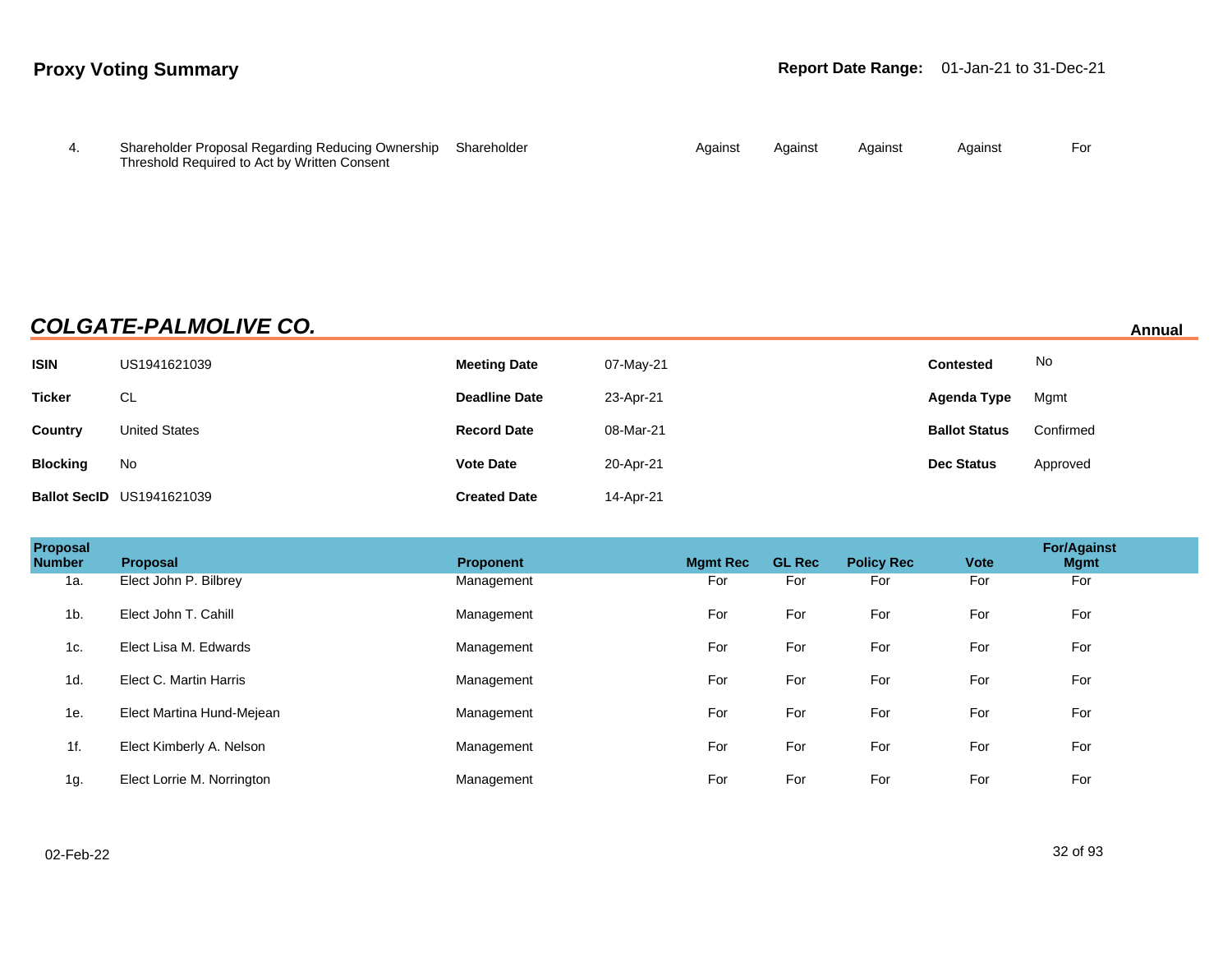| $1h$ . | Elect Michael B. Polk                                                   | Management  | For     | For | For | For | For     |
|--------|-------------------------------------------------------------------------|-------------|---------|-----|-----|-----|---------|
| 1i.    | Elect Stephen I. Sadove                                                 | Management  | For     | For | For | For | For     |
| 1j.    | Elect Noel R. Wallace                                                   | Management  | For     | For | For | For | For     |
| 2.     | <b>Ratification of Auditor</b>                                          | Management  | For     | For | For | For | For     |
| 3.     | Advisory Vote on Executive Compensation                                 | Management  | For     | For | For | For | For     |
| 4.     | Shareholder Proposal Regarding Independent Chair                        | Shareholder | Against | For | For | For | Against |
|        |                                                                         |             |         |     |     |     |         |
| 5.     | Shareholder Proposal Regarding Right to Call Special<br><b>Meetings</b> | Shareholder | Against | For | For | For | Against |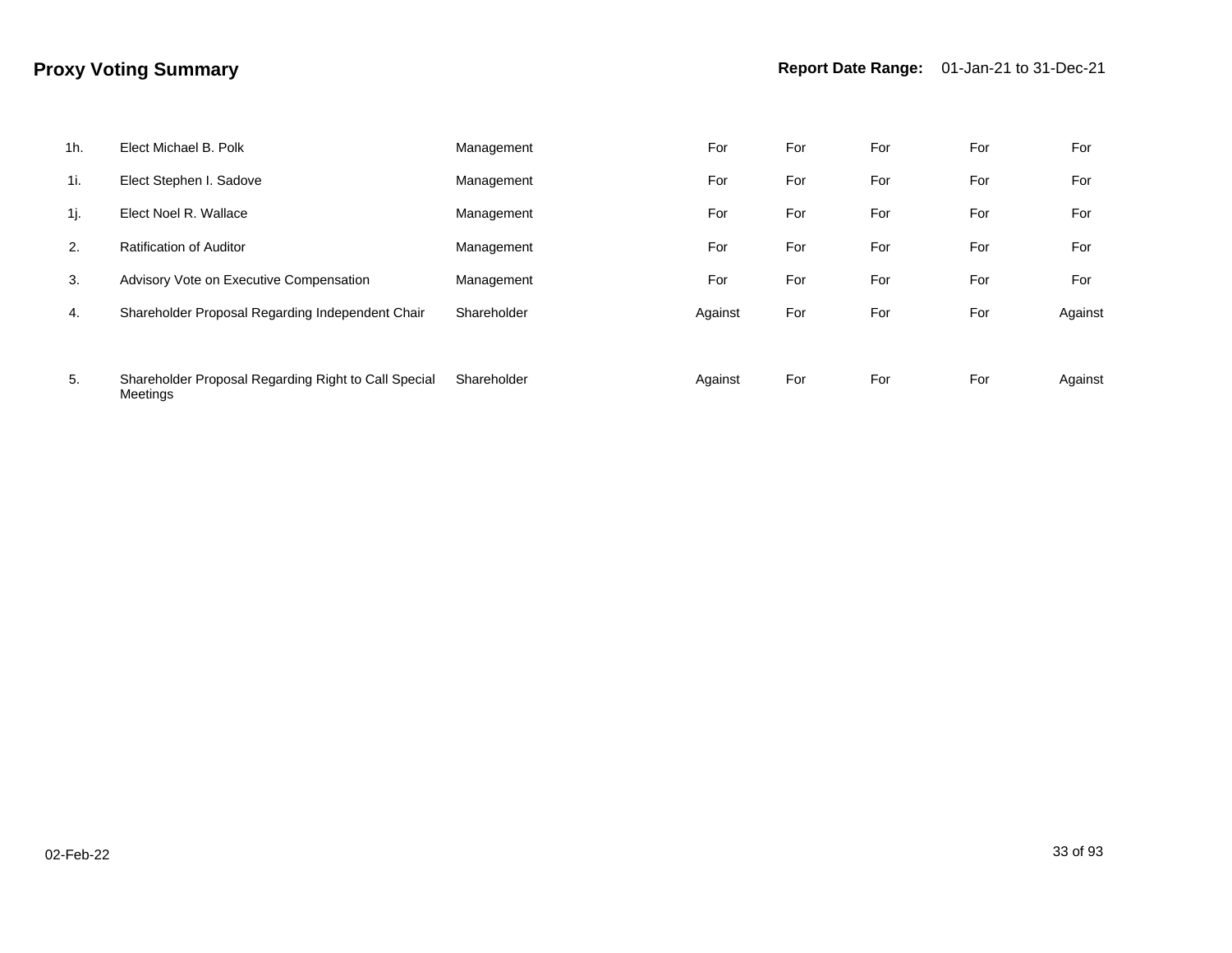|                 | <b>AMERICAN WATER WORKS CO. INC.</b><br>Annual |                      |           |                      |           |  |  |  |  |
|-----------------|------------------------------------------------|----------------------|-----------|----------------------|-----------|--|--|--|--|
| <b>ISIN</b>     | US0304201033                                   | <b>Meeting Date</b>  | 12-May-21 | Contested            | No        |  |  |  |  |
| <b>Ticker</b>   | <b>AWK</b>                                     | <b>Deadline Date</b> | 28-Apr-21 | Agenda Type          | Mgmt      |  |  |  |  |
| <b>Country</b>  | <b>United States</b>                           | <b>Record Date</b>   | 17-Mar-21 | <b>Ballot Status</b> | Confirmed |  |  |  |  |
| <b>Blocking</b> | No                                             | <b>Vote Date</b>     | 21-Apr-21 | <b>Dec Status</b>    | Approved  |  |  |  |  |
|                 | <b>Ballot SecID US0304201033</b>               | <b>Created Date</b>  | 19-Apr-21 |                      |           |  |  |  |  |

| Proposal<br><b>Number</b> | Proposal                                | <b>Proponent</b> | <b>Mgmt Rec</b> | <b>GL Rec</b> | <b>Policy Rec</b> | <b>Vote</b> | <b>For/Against</b><br><b>Mgmt</b> |  |
|---------------------------|-----------------------------------------|------------------|-----------------|---------------|-------------------|-------------|-----------------------------------|--|
| 1A.                       | Elect Jeffrey N. Edwards                | Management       | For             | For           | For               | For         | For                               |  |
| 1B.                       | <b>Elect Martha Clark Goss</b>          | Management       | For             | For           | For               | For         | For                               |  |
| 1C.                       | Elect Veronica M. Hagen                 | Management       | For             | For           | For               | For         | For                               |  |
| 1D.                       | Elect Kimberly J. Harris                | Management       | For             | For           | For               | For         | For                               |  |
| 1E.                       | Elect Julia L. Johnson                  | Management       | For             | For           | For               | For         | For                               |  |
| 1F.                       | Elect Patricia L. Kampling              | Management       | For             | For           | For               | For         | For                               |  |
| 1G.                       | Elect Karl F. Kurz                      | Management       | For             | For           | For               | For         | For                               |  |
| 1H.                       | Elect Walter J. Lynch                   | Management       | For             | For           | For               | For         | For                               |  |
| 11.                       | Elect George MacKenzie                  | Management       | For             | For           | For               | For         | For                               |  |
| 1J.                       | Elect James G. Stavridis                | Management       | For             | For           | For               | For         | For                               |  |
| 1K.                       | Elect Lloyd M. Yates                    | Management       | For             | For           | For               | For         | For                               |  |
| 2.                        | Advisory Vote on Executive Compensation | Management       | For             | For           | For               | For         | For                               |  |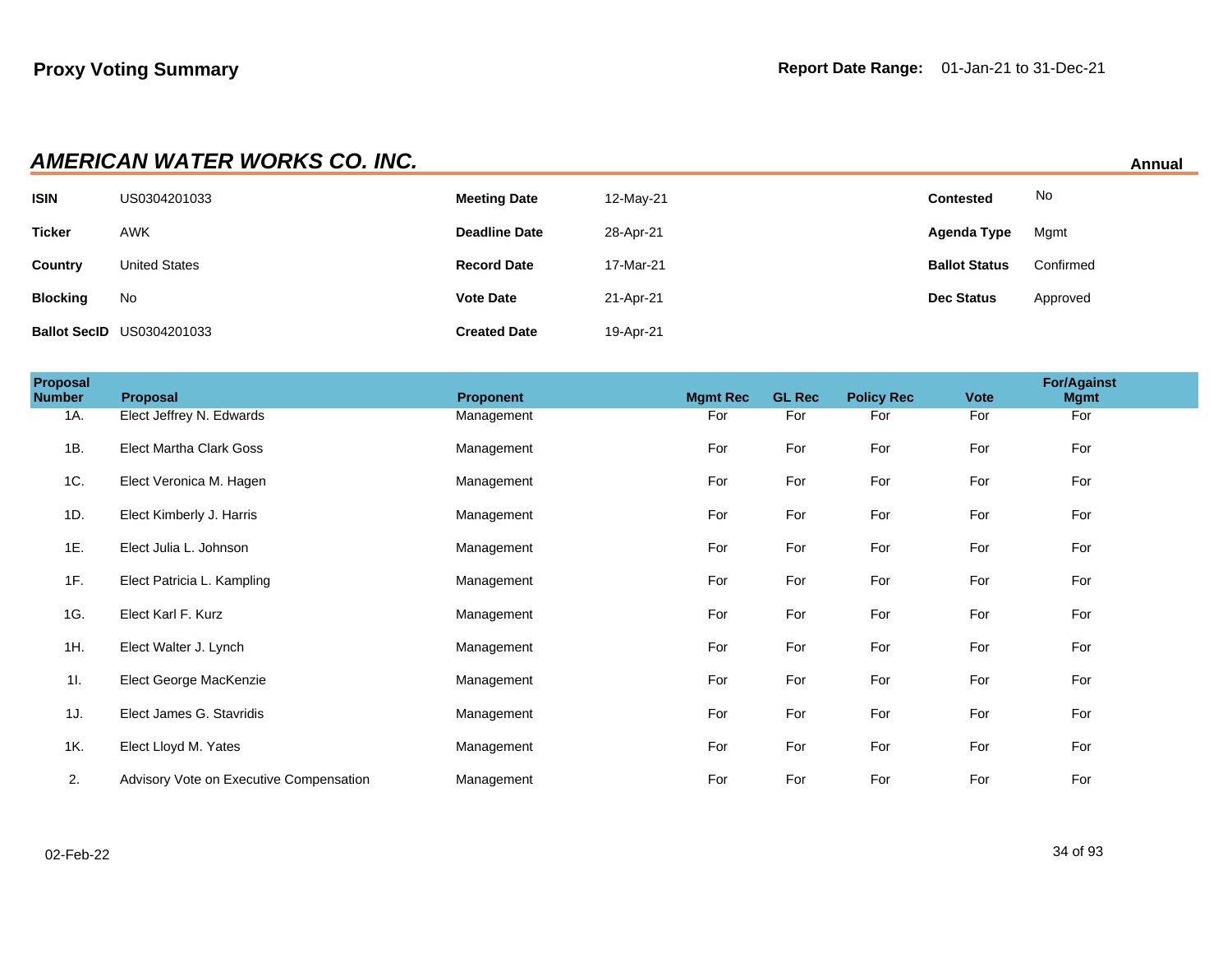| $\sim$<br>3. | Ratification of Auditor | Management | For<br>$-$ | For | For | For | For |
|--------------|-------------------------|------------|------------|-----|-----|-----|-----|
|              |                         |            |            |     |     |     |     |

## **ADIDAS AG Annual**

| <b>ISIN</b>     | DE000A1EWWW0              | <b>Meeting Date</b>  | 12-May-21 | <b>Contested</b>     | No        |
|-----------------|---------------------------|----------------------|-----------|----------------------|-----------|
| <b>Ticker</b>   |                           | <b>Deadline Date</b> | 28-Apr-21 | Agenda Type          | Mgmt      |
| Country         | Germany                   | <b>Record Date</b>   | 05-May-21 | <b>Ballot Status</b> | Confirmed |
| <b>Blocking</b> | No                        | <b>Vote Date</b>     | 26-Apr-21 | <b>Dec Status</b>    | Approved  |
|                 | Ballot SecID DE000A1EWWW0 | <b>Created Date</b>  | 22-Apr-21 |                      |           |

| Proposal<br><b>Number</b> | Proposal                                                  | <b>Proponent</b> | <b>Mgmt Rec</b> | <b>GL Rec</b> | <b>Policy Rec</b> | <b>Vote</b> | <b>For/Against</b><br><b>Mgmt</b> |  |
|---------------------------|-----------------------------------------------------------|------------------|-----------------|---------------|-------------------|-------------|-----------------------------------|--|
| $\overline{2}$            | Allocation of Profits/Dividends                           | Management       | For             | For           | For               | For         | For                               |  |
| 3                         | Ratification of Management Board Acts                     | Management       | For             | For           | For               | For         | For                               |  |
| 4                         | Ratification of Supervisory Board Acts                    | Management       | For             | For           | For               | For         | For                               |  |
| 5                         | Elect Jackie Joyner-Kersee as Supervisory Board<br>Member | Management       | For             | For           | For               | For         | For                               |  |
| 6                         | Management Board Remuneration Policy                      | Management       | For             | For           | For               | For         | For                               |  |
|                           | <b>Supervisory Board Remuneration Policy</b>              | Management       | For             | For           | For               | For         | For                               |  |
| 8                         | Amendments to Articles                                    | Management       | For             | For           | For               | For         | For                               |  |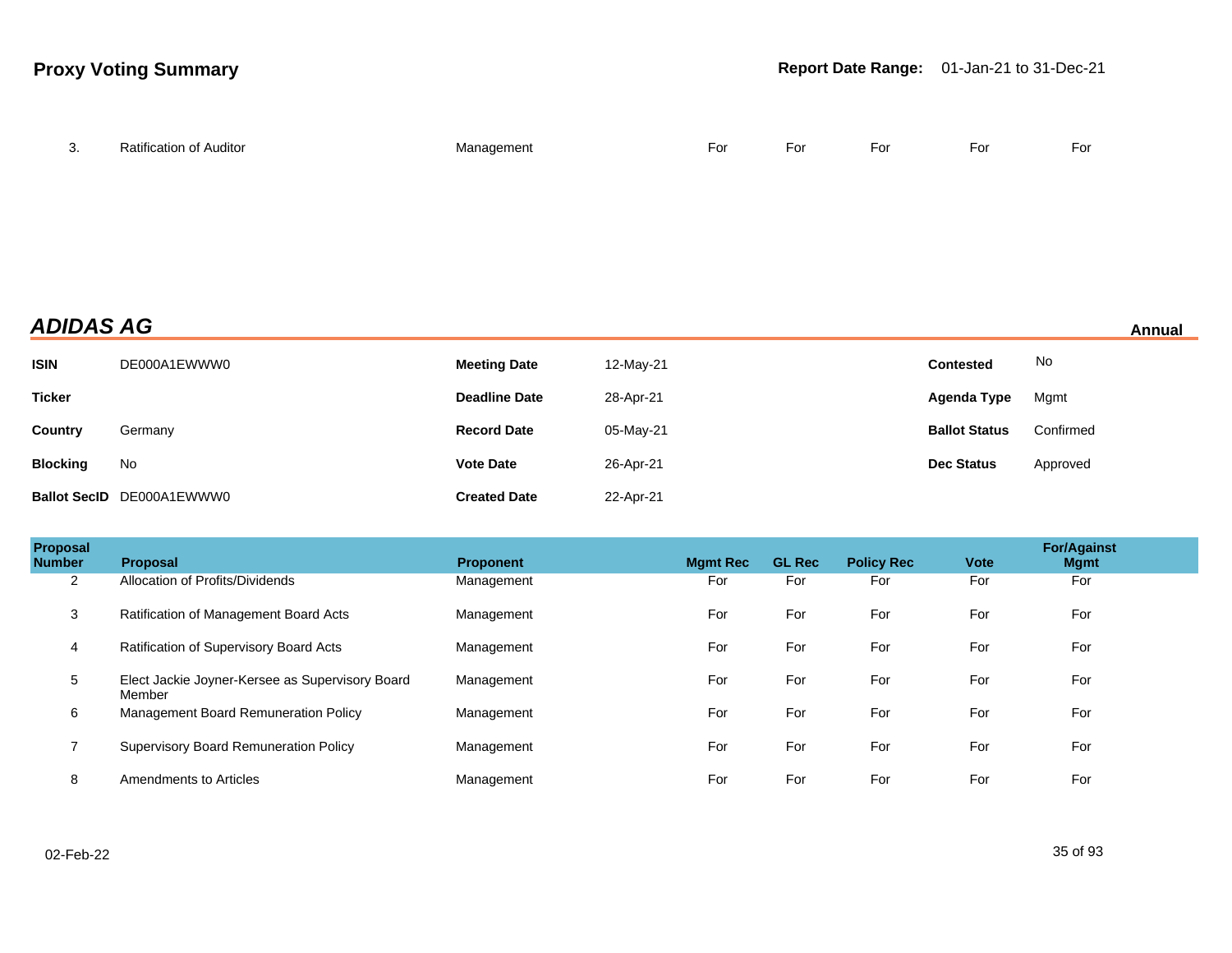| 9  | Increase in Authorised Capital (Authorised Capital<br>2021/l | Management | For | For | For | For | For |
|----|--------------------------------------------------------------|------------|-----|-----|-----|-----|-----|
| 10 | Increase in Authorised Capital (Authorised Capital III)      | Management | For | For | For | For | For |
| 11 | <b>Cancellation of Authorised Capital</b>                    | Management | For | For | For | For | For |
| 12 | Authority to Repurchase and Reissue Shares                   | Management | For | For | For | For | For |
| 13 | Authority to Repurchase Shares Using Equity<br>Derivatives   | Management | For | For | For | For | For |
| 14 | Appointment of Auditor                                       | Management | For | For | For | For | For |

## **PARTNERS GROUP HOLDING** Annual

| <b>ISIN</b>     | CH0024608827                     | <b>Meeting Date</b>  | 12-May-21 | <b>Contested</b>     | No        |
|-----------------|----------------------------------|----------------------|-----------|----------------------|-----------|
| <b>Ticker</b>   |                                  | <b>Deadline Date</b> | 28-Apr-21 | Agenda Type          | Mgmt      |
| Country         | Switzerland                      | <b>Record Date</b>   | 03-May-21 | <b>Ballot Status</b> | Confirmed |
| <b>Blocking</b> | No                               | <b>Vote Date</b>     | 05-May-21 | <b>Dec Status</b>    | Approved  |
|                 | <b>Ballot SecID CH0024608827</b> | <b>Created Date</b>  | 23-Apr-21 |                      |           |

| <b>Proposal</b><br><b>Number</b> | <b>Proposal</b>                 | <b>Proponent</b> | <b>Mamt Rec</b> | <b>GL Rec</b> | <b>Policy Rec</b> | <b>Vote</b> | <b>For/Against</b><br><b>Mgmt</b> |
|----------------------------------|---------------------------------|------------------|-----------------|---------------|-------------------|-------------|-----------------------------------|
|                                  | <b>Accounts and Reports</b>     | Management       | For             | For           | For               | For         | For                               |
|                                  | Allocation of Profits/Dividends | Management       | For             | For           | For               | For         | For                               |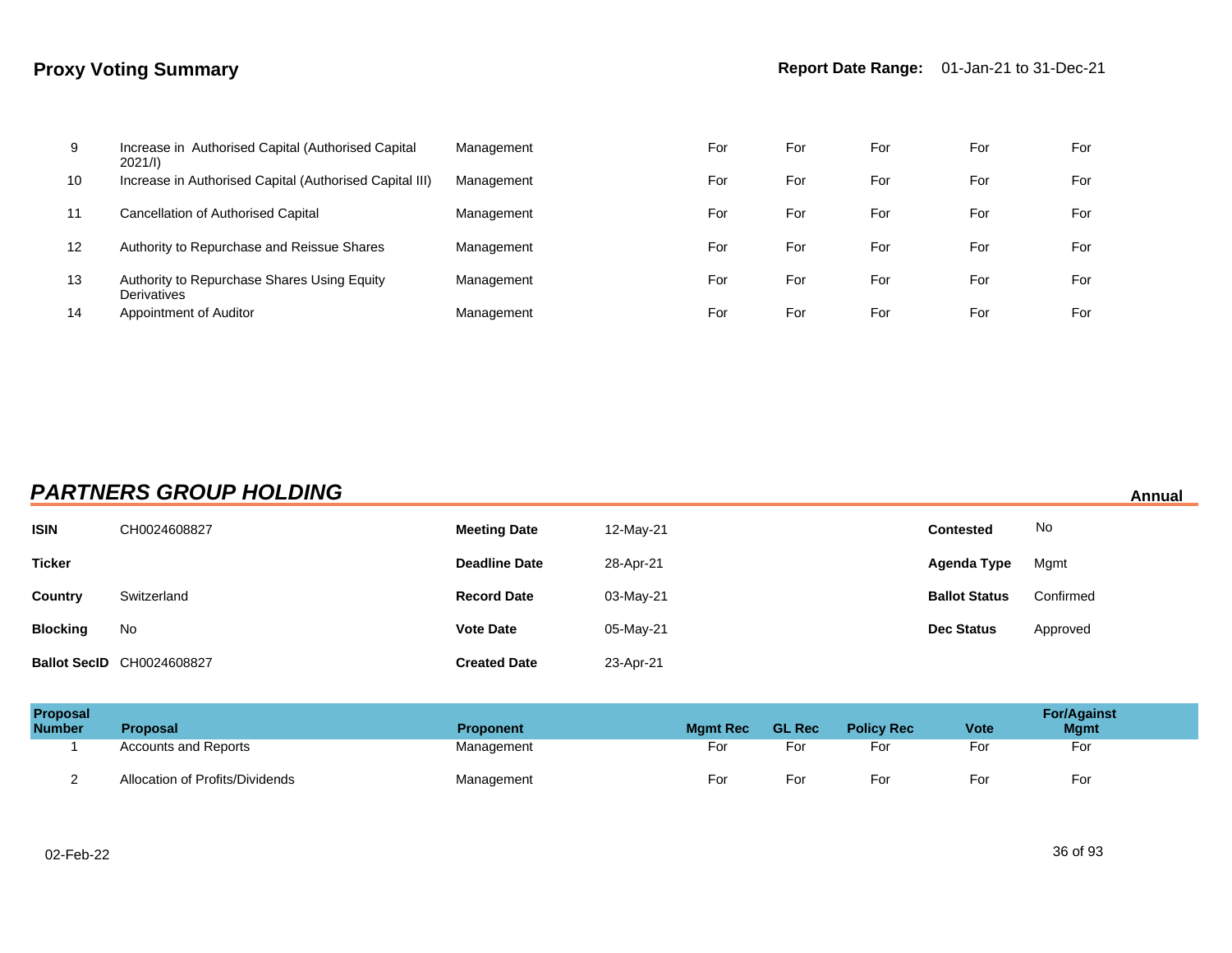| 3     | Ratification of Board and Management Acts                                                | Management | For | For | For | For | For |
|-------|------------------------------------------------------------------------------------------|------------|-----|-----|-----|-----|-----|
| 4     | Amendments to Articles                                                                   | Management | For | For | For | For | For |
| 5     | <b>Compensation Report</b>                                                               | Management | For | For | For | For | For |
| 6.1   | Board Compensation (Short-Term)                                                          | Management | For | For | For | For | For |
| 6.2   | Board Compensation (Long-Term)                                                           | Management | For | For | For | For | For |
| 6.3   | Board Compensation ('Technical Non-Financial')                                           | Management | For | For | For | For | For |
| 6.4   | Executive Compensation (Revision: Fixed FY2021)                                          | Management | For | For | For | For | For |
| 6.5   | Executive Compensation (Fixed FY2022)                                                    | Management | For | For | For | For | For |
| 6.6   | Executive Compensation (Long-Term)                                                       | Management | For | For | For | For | For |
| 6.7   | Executive Compensation ('Technical Non-Financial')                                       | Management | For | For | For | For | For |
| 7.1.1 | Elect Steffen Meister as Board Chair                                                     | Management | For | For | For | For | For |
| 7.1.2 | <b>Elect Marcel Erni</b>                                                                 | Management | For | For | For | For | For |
| 7.1.3 | <b>Elect Alfred Gantner</b>                                                              | Management | For | For | For | For | For |
| 7.1.4 | Elect Lisa A. Hook                                                                       | Management | For | For | For | For | For |
| 7.1.5 | Elect Joseph P. Landy                                                                    | Management | For | For | For | For | For |
| 7.1.6 | Elect Grace del Rosario-Castaño                                                          | Management | For | For | For | For | For |
| 7.1.7 | <b>Elect Martin Strobel</b>                                                              | Management | For | For | For | For | For |
| 7.1.8 | Elect Urs Wietlisbach                                                                    | Management | For | For | For | For | For |
| 7.2.1 | Elect Grace del Rosario-Castaño as Nominating and<br><b>Compensation Committee Chair</b> | Management | For | For | For | For | For |
| 7.2.2 | Elect Lisa A. Hook as Nominating and Compensation<br><b>Committee Member</b>             | Management | For | For | For | For | For |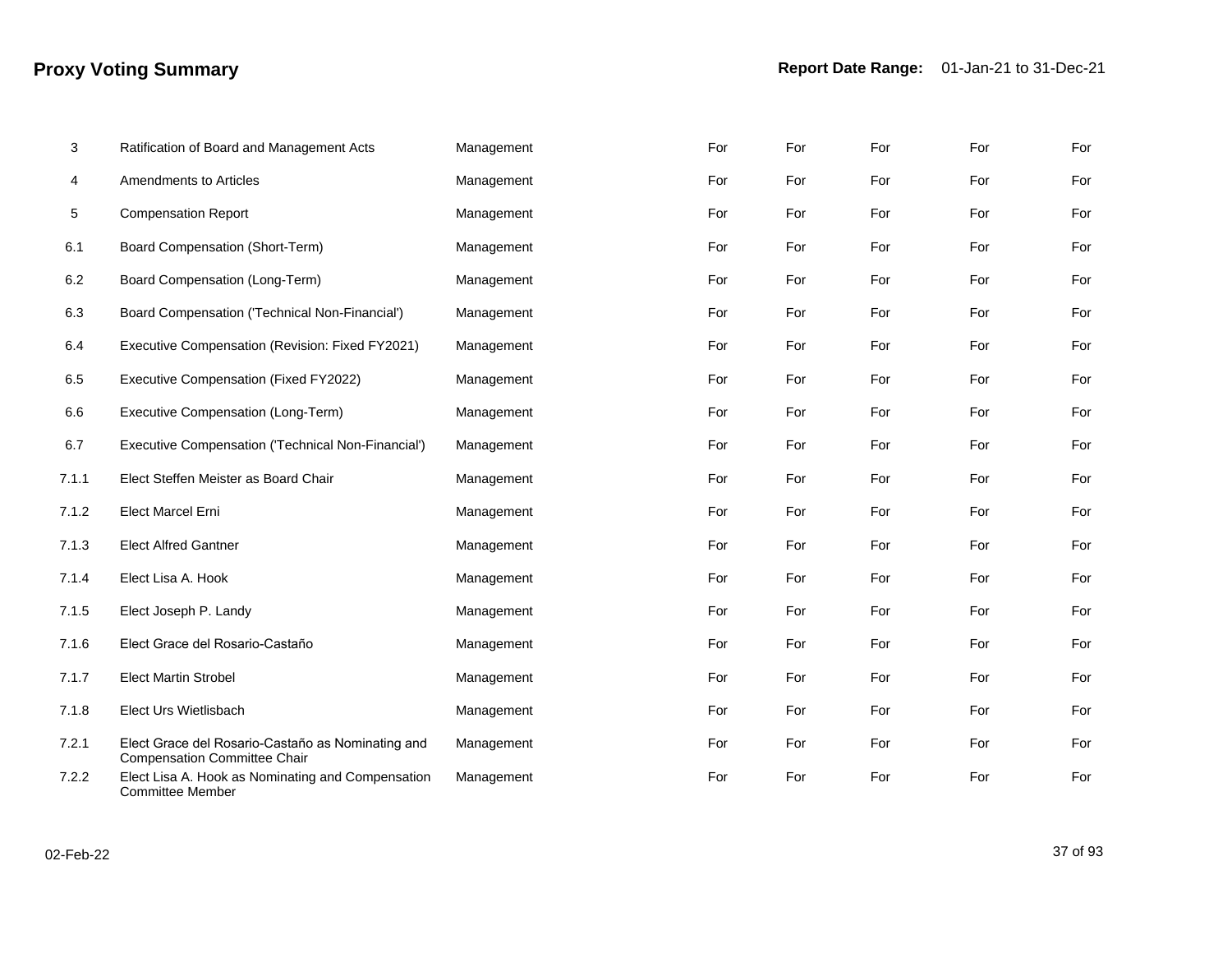| 7.2.3 | Elect Martin Strobel as Nominating and Compensation<br>Committee Member | Management | For | For | For | For | For |
|-------|-------------------------------------------------------------------------|------------|-----|-----|-----|-----|-----|
| 7.3   | Appointment of Independent Proxy                                        | Management | For | For | For | For | For |
| 7.4   | Appointment of Auditor                                                  | Management | For | For | For | For | For |

## **TELADOC HEALTH INC Annual**

| <b>ISIN</b>     | US87918A1051              | <b>Meeting Date</b>  | 17-May-21 | <b>Contested</b>     | No        |
|-----------------|---------------------------|----------------------|-----------|----------------------|-----------|
| <b>Ticker</b>   | <b>TDOC</b>               | <b>Deadline Date</b> | 03-May-21 | Agenda Type          | Mgmt      |
| Country         | <b>United States</b>      | <b>Record Date</b>   | 23-Mar-21 | <b>Ballot Status</b> | Confirmed |
| <b>Blocking</b> | No                        | <b>Vote Date</b>     | 27-Apr-21 | <b>Dec Status</b>    | Approved  |
|                 | Ballot SecID US87918A1051 | <b>Created Date</b>  | 20-Apr-21 |                      |           |

| Proposal<br><b>Number</b> | <b>Proposal</b>             | <b>Proponent</b> | <b>Mgmt Rec</b> | <b>GL Rec</b> | <b>Policy Rec</b> | <b>Vote</b> | <b>For/Against</b><br><b>Mgmt</b> |
|---------------------------|-----------------------------|------------------|-----------------|---------------|-------------------|-------------|-----------------------------------|
| 1A.                       | Elect Christopher Bischoff  | Management       | For             | For           | For               | For         | For                               |
| 1B.                       | Elect Karen L. Daniel       | Management       | For             | For           | For               | For         | For                               |
| 1C.                       | <b>Elect Sandra Fenwick</b> | Management       | For             | For           | For               | For         | For                               |
| 1D.                       | Elect William H. Frist      | Management       | For             | For           | For               | For         | For                               |
| 1E.                       | Elect Jason Gorevic         | Management       | For             | For           | For               | For         | For                               |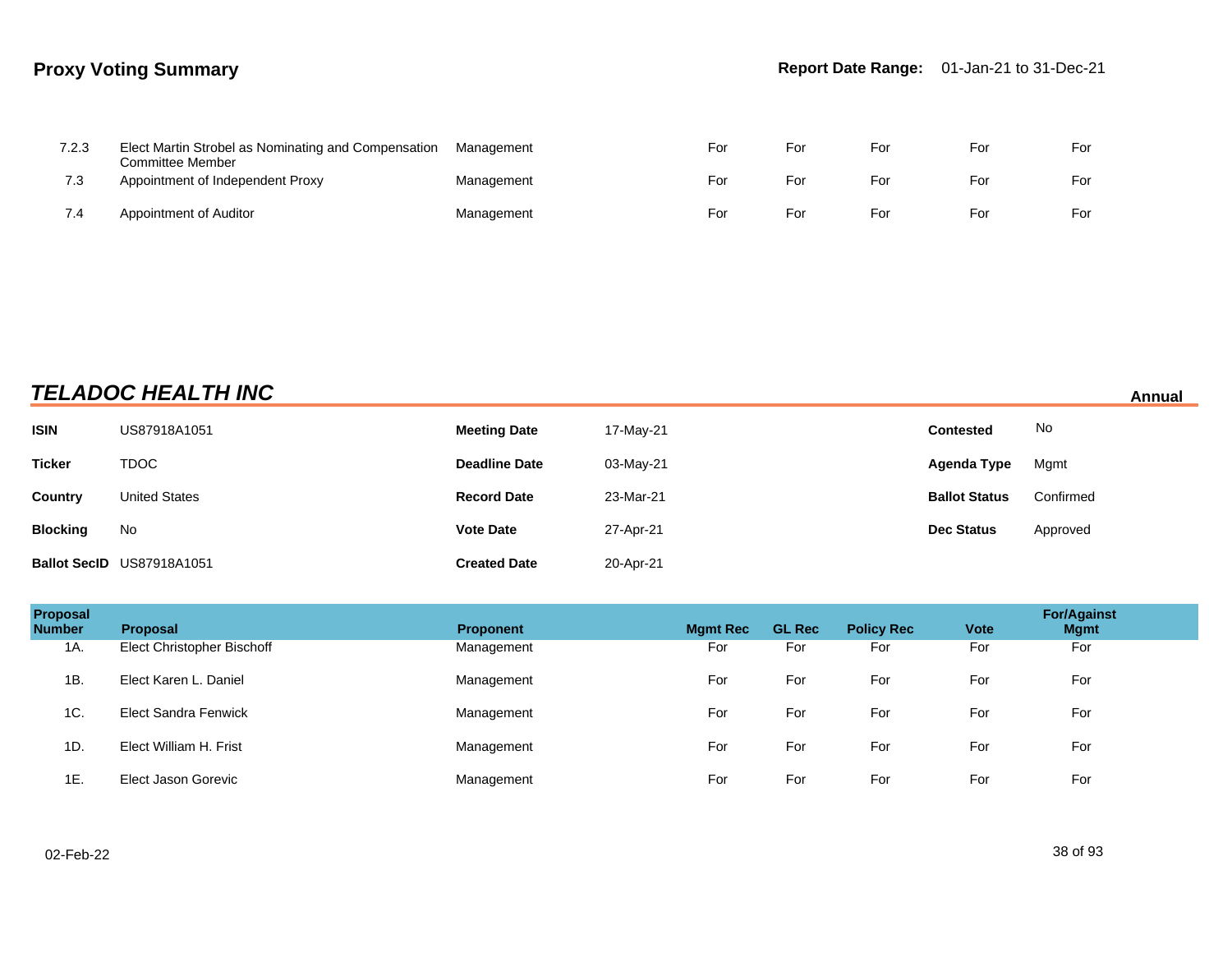| 1F. | Elect Catherine A. Jacobson             | Management | For | For | For | For | For |
|-----|-----------------------------------------|------------|-----|-----|-----|-----|-----|
| 1G. | Elect Thomas G. McKinley                | Management | For | For | For | For | For |
| 1H. | Elect Kenneth H. Paulus                 | Management | For | For | For | For | For |
| 11. | Elect David L. Shedlarz                 | Management | For | For | For | For | For |
| 1J. | Elect Mark Douglas Smith                | Management | For | For | For | For | For |
| 1K. | Elect David B. Snow, Jr.                | Management | For | For | For | For | For |
| 2.  | Advisory Vote on Executive Compensation | Management | For | For | For | For | For |
| 3.  | <b>Ratification of Auditor</b>          | Management | For | For | For | For | For |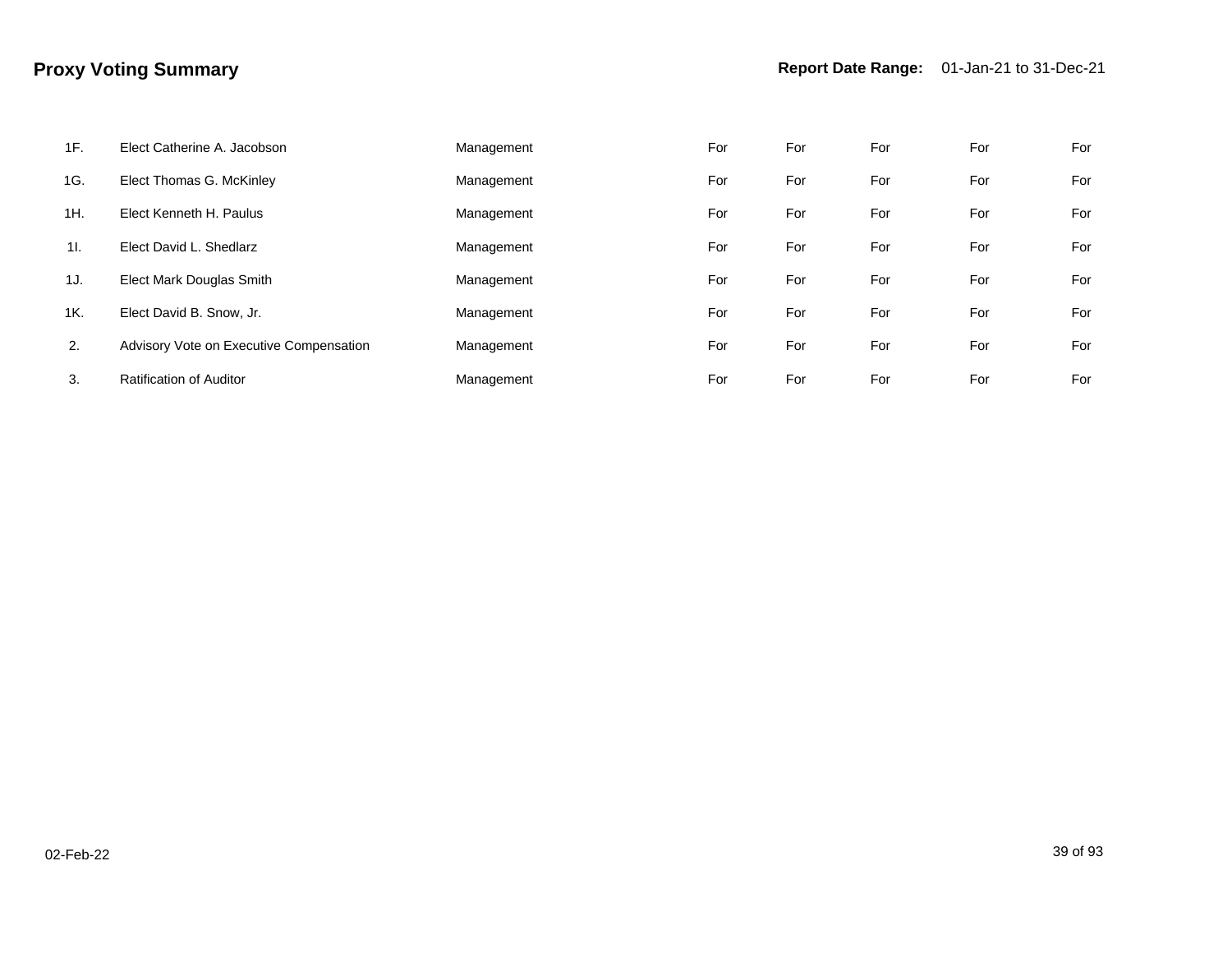|                 | <b>THERMO FISHER SCIENTIFIC INC.</b><br>Annual |                      |           |                      |           |  |  |  |
|-----------------|------------------------------------------------|----------------------|-----------|----------------------|-----------|--|--|--|
| <b>ISIN</b>     | US8835561023                                   | <b>Meeting Date</b>  | 19-May-21 | <b>Contested</b>     | No        |  |  |  |
| <b>Ticker</b>   | <b>TMO</b>                                     | <b>Deadline Date</b> | 05-May-21 | Agenda Type          | Mgmt      |  |  |  |
| Country         | <b>United States</b>                           | <b>Record Date</b>   | 26-Mar-21 | <b>Ballot Status</b> | Confirmed |  |  |  |
| <b>Blocking</b> | No                                             | <b>Vote Date</b>     | 28-Apr-21 | <b>Dec Status</b>    | Approved  |  |  |  |
|                 | <b>Ballot SecID US8835561023</b>               | <b>Created Date</b>  | 20-Apr-21 |                      |           |  |  |  |

| <b>Proposal</b><br><b>Number</b> | Proposal                   | Proponent  | <b>Mgmt Rec</b> | <b>GL Rec</b> | <b>Policy Rec</b> | <b>Vote</b> | <b>For/Against</b><br><b>Mgmt</b> |  |
|----------------------------------|----------------------------|------------|-----------------|---------------|-------------------|-------------|-----------------------------------|--|
| 1A.                              | Elect Marc N. Casper       | Management | For             | For           | For               | For         | For                               |  |
| 1B.                              | Elect Nelson J. Chai       | Management | For             | For           | For               | For         | For                               |  |
| 1C.                              | Elect C. Martin Harris     | Management | For             | For           | For               | For         | For                               |  |
| 1D.                              | Elect Tyler Jacks          | Management | For             | For           | For               | For         | For                               |  |
| 1E.                              | Elect R. Alexandra Keith   | Management | For             | For           | For               | For         | For                               |  |
| 1F.                              | Elect Thomas J. Lynch      | Management | For             | For           | For               | For         | For                               |  |
| 1G.                              | Elect Jim P. Manzi         | Management | For             | For           | For               | For         | For                               |  |
| 1H.                              | Elect James C. Mullen      | Management | For             | For           | For               | For         | For                               |  |
| 11.                              | Elect Lars Rebien Sørensen | Management | For             | For           | For               | For         | For                               |  |
| 1J.                              | Elect Debora L. Spar       | Management | For             | For           | For               | For         | For                               |  |
| 1K.                              | Elect Scott M. Sperling    | Management | For             | For           | For               | For         | For                               |  |
| 1L.                              | Elect Dion J. Weisler      | Management | For             | For           | For               | For         | For                               |  |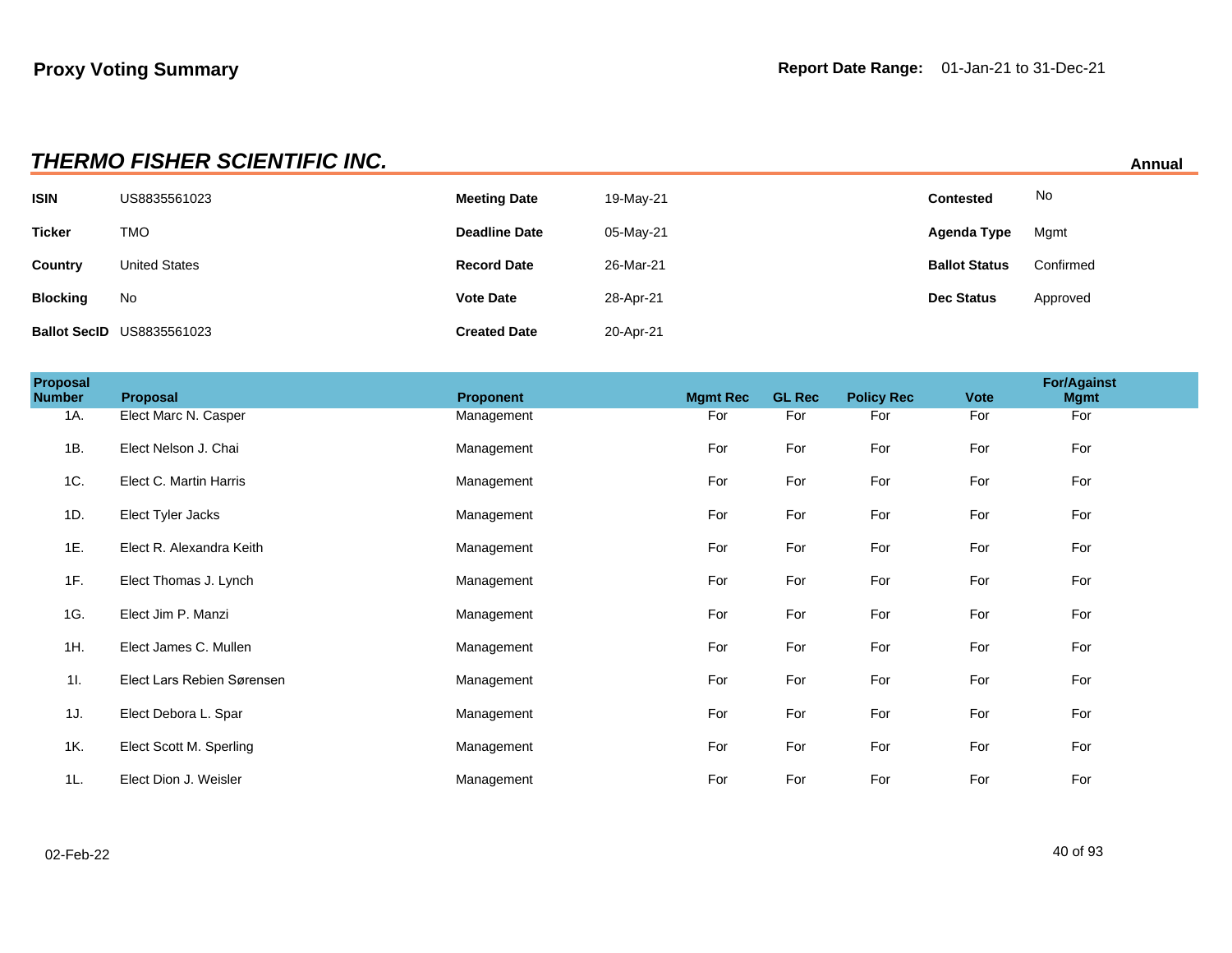| 2.  | Advisory Vote on Executive Compensation                          | Management  | For     | Against | Against | Against | Against |
|-----|------------------------------------------------------------------|-------------|---------|---------|---------|---------|---------|
|     |                                                                  |             |         |         |         |         |         |
| 3.  | <b>Ratification of Auditor</b>                                   | Management  | For     | For     | For     | For     | For     |
| -4. | Shareholder Proposal Regarding Right to Call Special<br>Meetings | Shareholder | Against | For     | For     | For     | Against |

## **DEUTSCHE BOERSE AG** Annual

| <b>ISIN</b>     | DE0005810055                     | <b>Meeting Date</b>  | 19-May-21 | <b>Contested</b>     | No        |
|-----------------|----------------------------------|----------------------|-----------|----------------------|-----------|
| <b>Ticker</b>   |                                  | <b>Deadline Date</b> | 05-May-21 | Agenda Type          | Mgmt      |
| <b>Country</b>  | Germany                          | <b>Record Date</b>   | 12-May-21 | <b>Ballot Status</b> | Confirmed |
| <b>Blocking</b> | No                               | <b>Vote Date</b>     | 29-Apr-21 | <b>Dec Status</b>    | Approved  |
|                 | <b>Ballot SecID</b> DE0005810055 | <b>Created Date</b>  | 26-Apr-21 |                      |           |

| <b>Proposal</b><br><b>Number</b> | <b>Proposal</b>                        | <b>Proponent</b> | <b>Mamt Rec</b> | <b>GL Rec</b> | <b>Policy Rec</b> | <b>Vote</b> | <b>For/Against</b><br><b>Mgmt</b> |
|----------------------------------|----------------------------------------|------------------|-----------------|---------------|-------------------|-------------|-----------------------------------|
| ◠<br>∼                           | Allocation of Profits/Dividends        | Management       | For             | For           | For               | For         | For                               |
| ັ                                | Ratification of Management Board Acts  | Management       | For             | For           | For               | For         | For                               |
|                                  | Ratification of Supervisory Board Acts | Management       | For             | For           | For               | For         | For                               |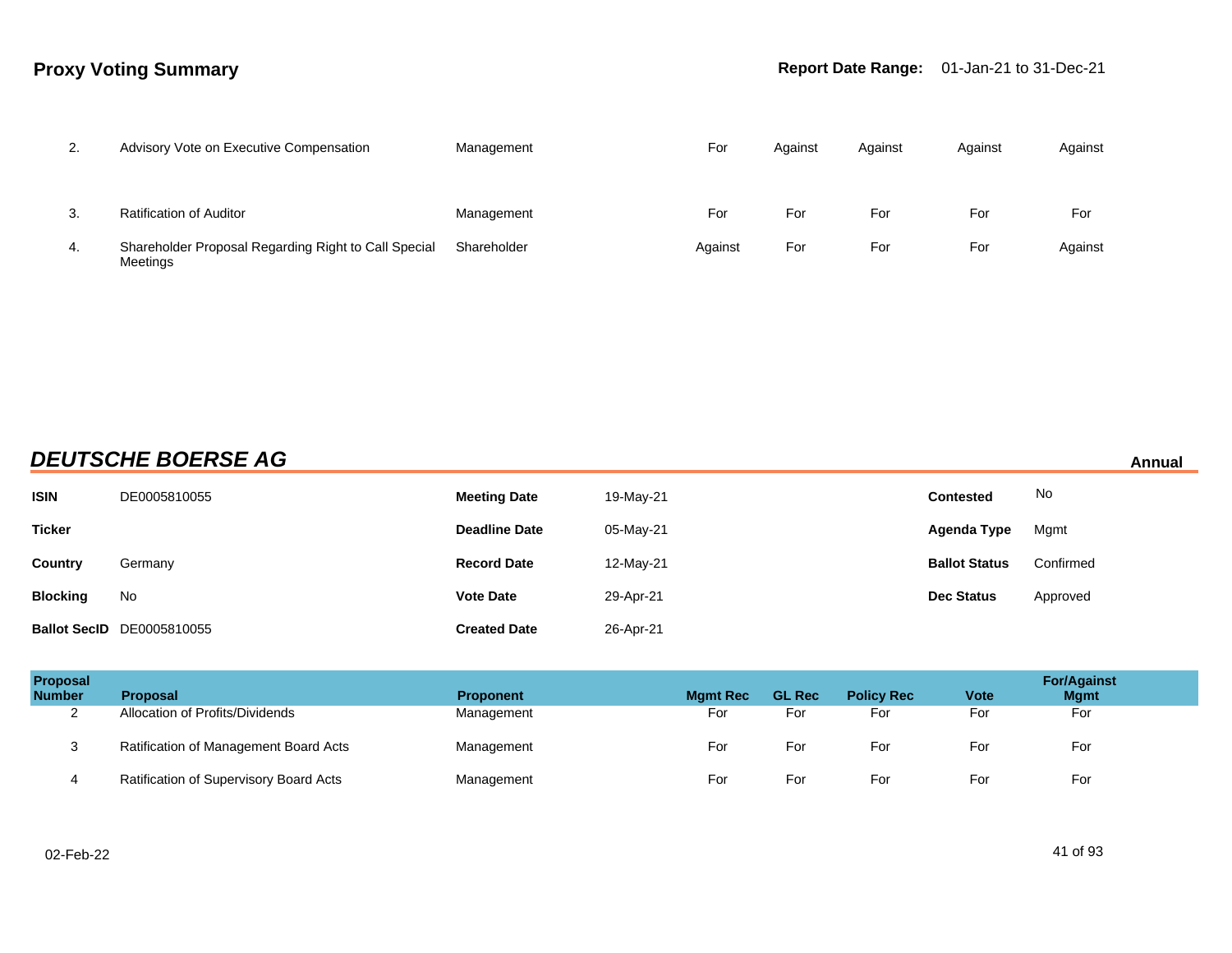| 5.1            | Elect Karl-Heinz Flöther                 | Management | For | For | For | For | For |
|----------------|------------------------------------------|------------|-----|-----|-----|-----|-----|
| 5.2            | <b>Elect Andreas Gottschling</b>         | Management | For | For | For | For | For |
| 5.3            | <b>Elect Martin Jetter</b>               | Management | For | For | For | For | For |
| 5.4            | Elect Barbara Lambert                    | Management | For | For | For | For | For |
| 5.5            | Elect Michael Martin Rüdiger             | Management | For | For | For | For | For |
| 5.6            | Elect Charles G.T. Stonehill             | Management | For | For | For | For | For |
| 5.7            | Elect Clara-Christina Streit             | Management | For | For | For | For | For |
| 5.8            | Elect Tan Chong Lee                      | Management | For | For | For | For | For |
| 6              | Increase in Authorised Capital           | Management | For | For | For | For | For |
| $\overline{7}$ | Management Board Remuneration Policy     | Management | For | For | For | For | For |
| 8              | Amendments to Articles (Location of AGM) | Management | For | For | For | For | For |
| 9              | Appointment of Auditor                   | Management | For | For | For | For | For |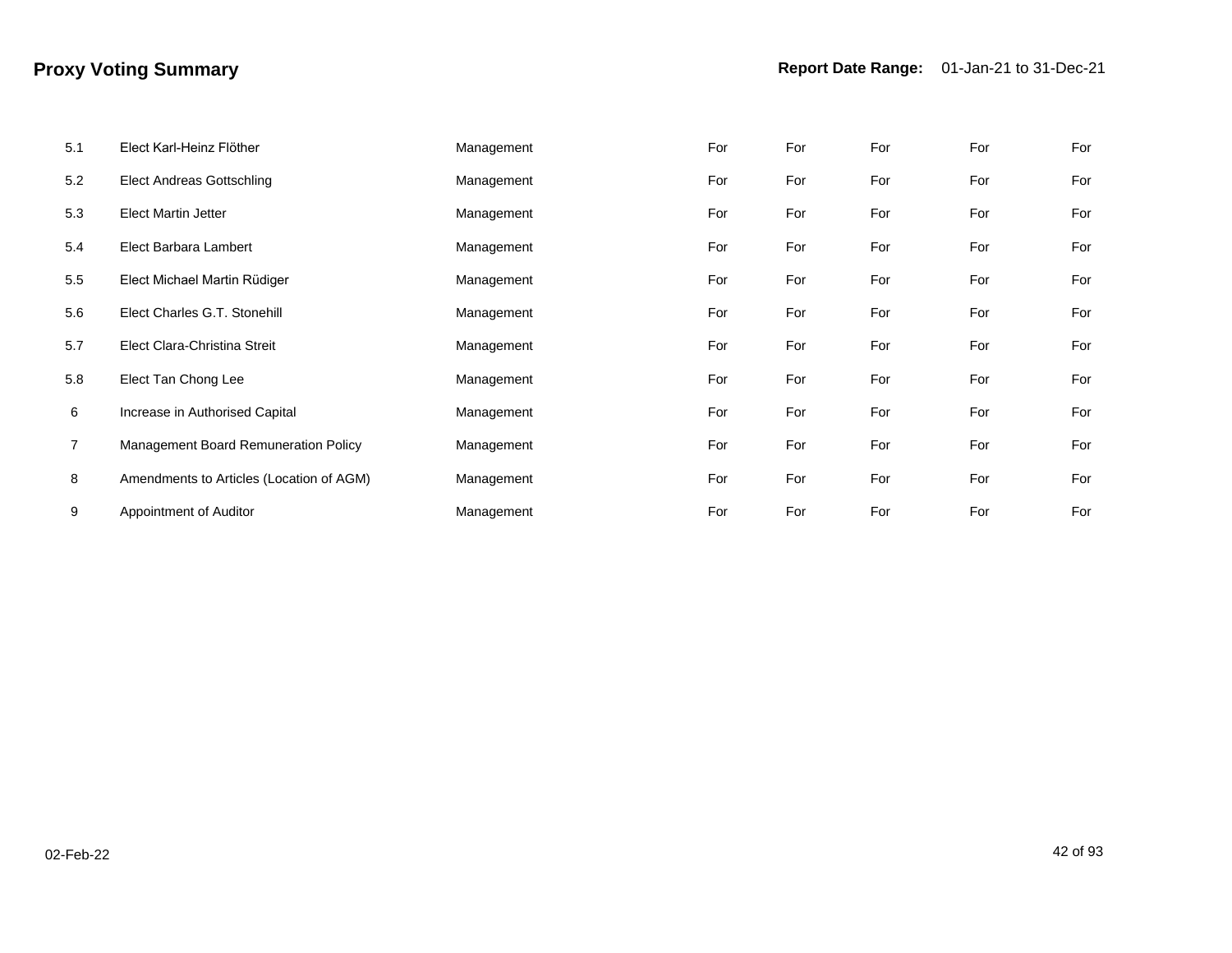## **ZALANDO SE**

|  |  | Annual |  |
|--|--|--------|--|
|  |  |        |  |

|                 |                           |                      |           |                      | .         |
|-----------------|---------------------------|----------------------|-----------|----------------------|-----------|
| <b>ISIN</b>     | DE000ZAL1111              | <b>Meeting Date</b>  | 19-May-21 | <b>Contested</b>     | No        |
| <b>Ticker</b>   |                           | <b>Deadline Date</b> | 05-May-21 | Agenda Type          | Mgmt      |
| <b>Country</b>  | Germany                   | <b>Record Date</b>   | 27-Apr-21 | <b>Ballot Status</b> | Confirmed |
| <b>Blocking</b> | No                        | <b>Vote Date</b>     | 29-Apr-21 | <b>Dec Status</b>    | Approved  |
|                 | Ballot SecID DE000ZAL1111 | <b>Created Date</b>  | 26-Apr-21 |                      |           |

| Proposal<br>Number | <b>Proposal</b>                                                            | <b>Proponent</b> | <b>Mgmt Rec</b> | <b>GL Rec</b> | <b>Policy Rec</b> | <b>Vote</b> | <b>For/Against</b><br><b>Mgmt</b> |  |
|--------------------|----------------------------------------------------------------------------|------------------|-----------------|---------------|-------------------|-------------|-----------------------------------|--|
| $\mathbf{2}$       | Allocation of Profits/Dividends                                            | Management       | For             | For           | For               | For         | For                               |  |
| 3                  | Ratification of Management Board Acts                                      | Management       | For             | For           | For               | For         | For                               |  |
| 4                  | Ratification of Supervisory Board Acts                                     | Management       | For             | For           | For               | For         | For                               |  |
| 5.1                | Appointment of Auditor for Fiscal Year 2021                                | Management       | For             | For           | For               | For         | For                               |  |
| 5.2                | Appointment of Auditor for Interim Statements until 2022 Management<br>AGM |                  | For             | For           | For               | For         | For                               |  |
| 6.1                | <b>Elect Kelly Bennett</b>                                                 | Management       | For             | For           | For               | For         | For                               |  |
| 6.2                | Elect Jennifer Hyman                                                       | Management       | For             | For           | For               | For         | For                               |  |
| 6.3                | Elect Niklas Östberg                                                       | Management       | For             | For           | For               | For         | For                               |  |
| 6.4                | Elect Anders Holch Povisen                                                 | Management       | For             | For           | For               | For         | For                               |  |
| 6.5                | Elect Mariella Röhm-Kottmann                                               | Management       | For             | For           | For               | For         | For                               |  |
| 6.6                | <b>Elect Cristina Stenbeck</b>                                             | Management       | For             | Against       | Against           | Against     | Against                           |  |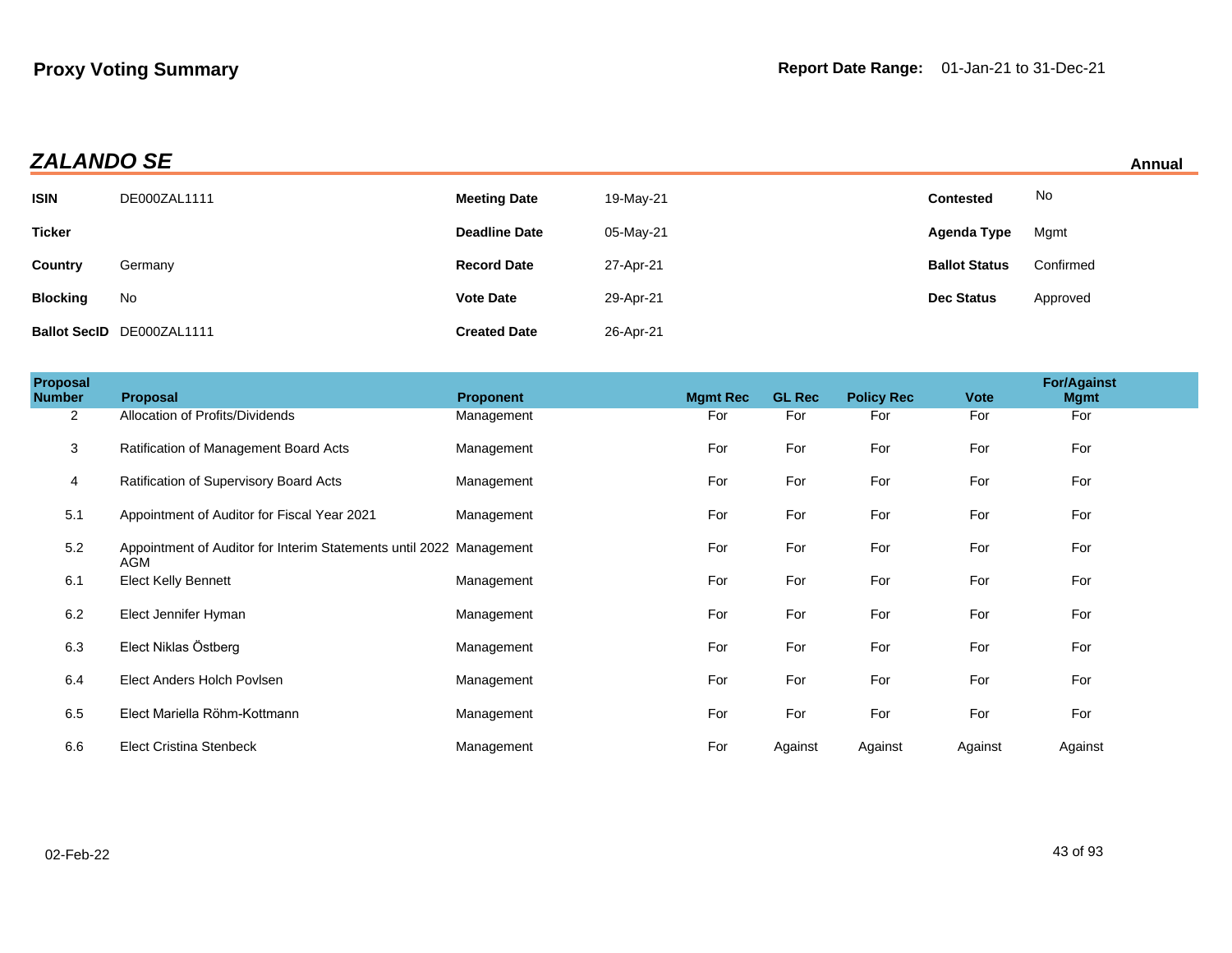|   | Management Board Remuneration Policy         | Management | For | Against | Against | Against | Against |
|---|----------------------------------------------|------------|-----|---------|---------|---------|---------|
| 8 | <b>Supervisory Board Remuneration Policy</b> | Management | For | For     | For     | For     | For     |

**HOME DEPOT, INC. Annual**

| <b>ISIN</b>     | US4370761029                     | <b>Meeting Date</b>  | 20-May-21 | <b>Contested</b>     | No        |
|-----------------|----------------------------------|----------------------|-----------|----------------------|-----------|
| <b>Ticker</b>   | HD                               | <b>Deadline Date</b> | 06-May-21 | Agenda Type          | Mgmt      |
| Country         | <b>United States</b>             | <b>Record Date</b>   | 22-Mar-21 | <b>Ballot Status</b> | Confirmed |
| <b>Blocking</b> | No                               | <b>Vote Date</b>     | 29-Apr-21 | <b>Dec Status</b>    | Approved  |
|                 | <b>Ballot SecID US4370761029</b> | <b>Created Date</b>  | 20-Apr-21 |                      |           |

| Proposal<br><b>Number</b> | <b>Proposal</b>            | <b>Proponent</b> | <b>Mgmt Rec</b> | <b>GL Rec</b> | <b>Policy Rec</b> | <b>Vote</b> | <b>For/Against</b><br><b>Mgmt</b> |
|---------------------------|----------------------------|------------------|-----------------|---------------|-------------------|-------------|-----------------------------------|
| 1A.                       | Elect Gerard J. Arpey      | Management       | For             | For           | For               | For         | For                               |
| 1B.                       | Elect Ari Bousbib          | Management       | For             | For           | For               | For         | For                               |
| 1C.                       | Elect Jeffery H. Boyd      | Management       | For             | For           | For               | For         | For                               |
| 1D.                       | Elect Gregory D. Brenneman | Management       | For             | For           | For               | For         | For                               |
| 1E.                       | Elect J. Frank Brown       | Management       | For             | For           | For               | For         | For                               |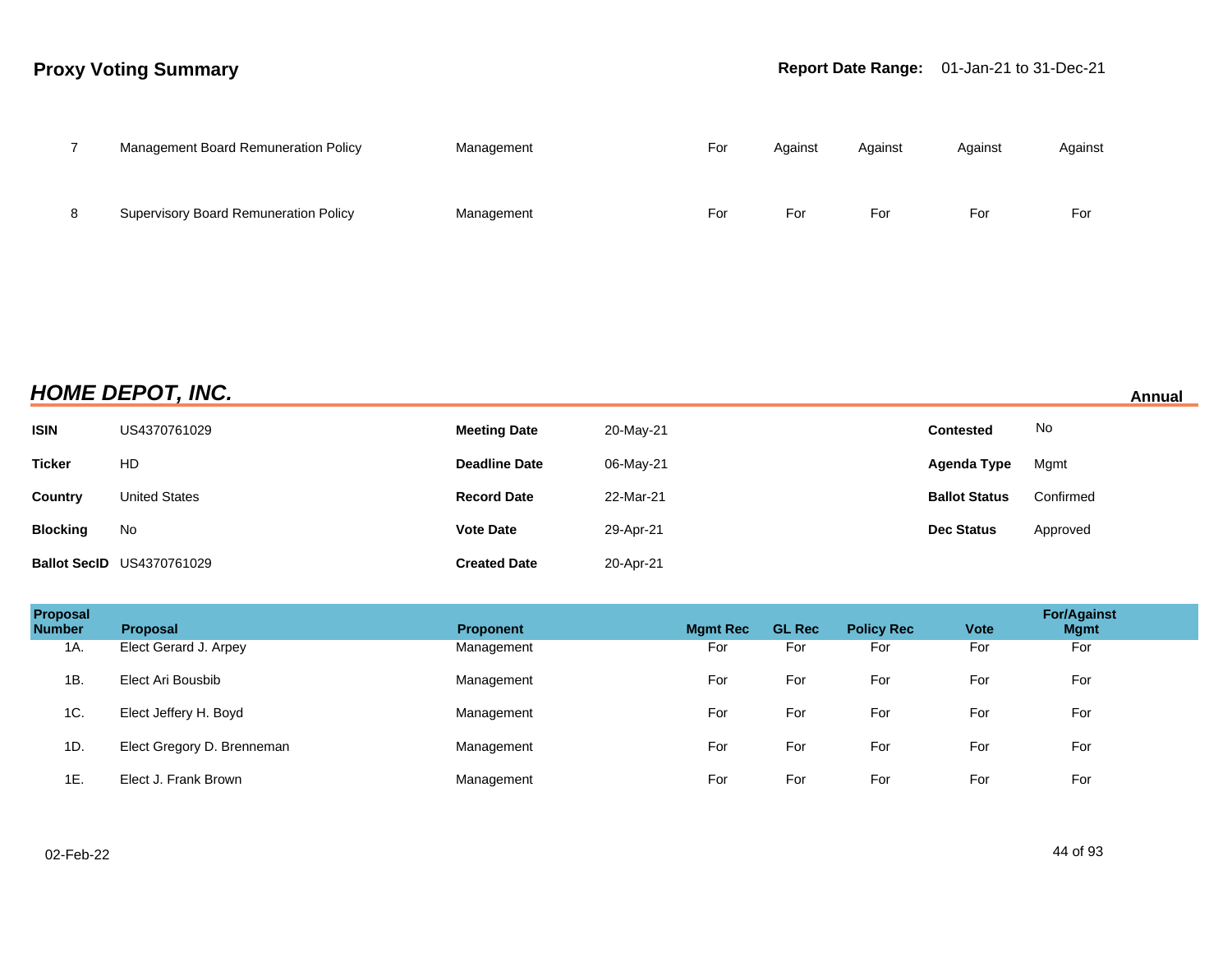| 1F. | Elect Albert P. Carey                                                                             | Management  | For     | For     | For     | For     | For |
|-----|---------------------------------------------------------------------------------------------------|-------------|---------|---------|---------|---------|-----|
| 1G. | Elect Helena B. Foulkes                                                                           | Management  | For     | For     | For     | For     | For |
| 1H. | Elect Linda R. Gooden                                                                             | Management  | For     | For     | For     | For     | For |
| 11. | Elect Wayne M. Hewett                                                                             | Management  | For     | For     | For     | For     | For |
| 1J. | Elect Manuel Kadre                                                                                | Management  | For     | For     | For     | For     | For |
| 1K. | Elect Stephanie C. Linnartz                                                                       | Management  | For     | For     | For     | For     | For |
| 1L. | Elect Craig A. Menear                                                                             | Management  | For     | For     | For     | For     | For |
| 2.  | <b>Ratification of Auditor</b>                                                                    | Management  | For     | For     | For     | For     | For |
| 3.  | Advisory Vote on Executive Compensation                                                           | Management  | For     | For     | For     | For     | For |
| 4.  | Shareholder Proposal Regarding Reducing Ownership<br>Threshold Required to Act by Written Consent | Shareholder | Against | Against | Against | Against | For |
| 5.  | Shareholder Proposal Regarding Report on Political<br><b>Expenditures and Values Congruency</b>   | Shareholder | Against | Against | Against | Against | For |
| 6.  | Shareholder Proposal Regarding Prison Labor                                                       | Shareholder | Against | Against | Against | Against | For |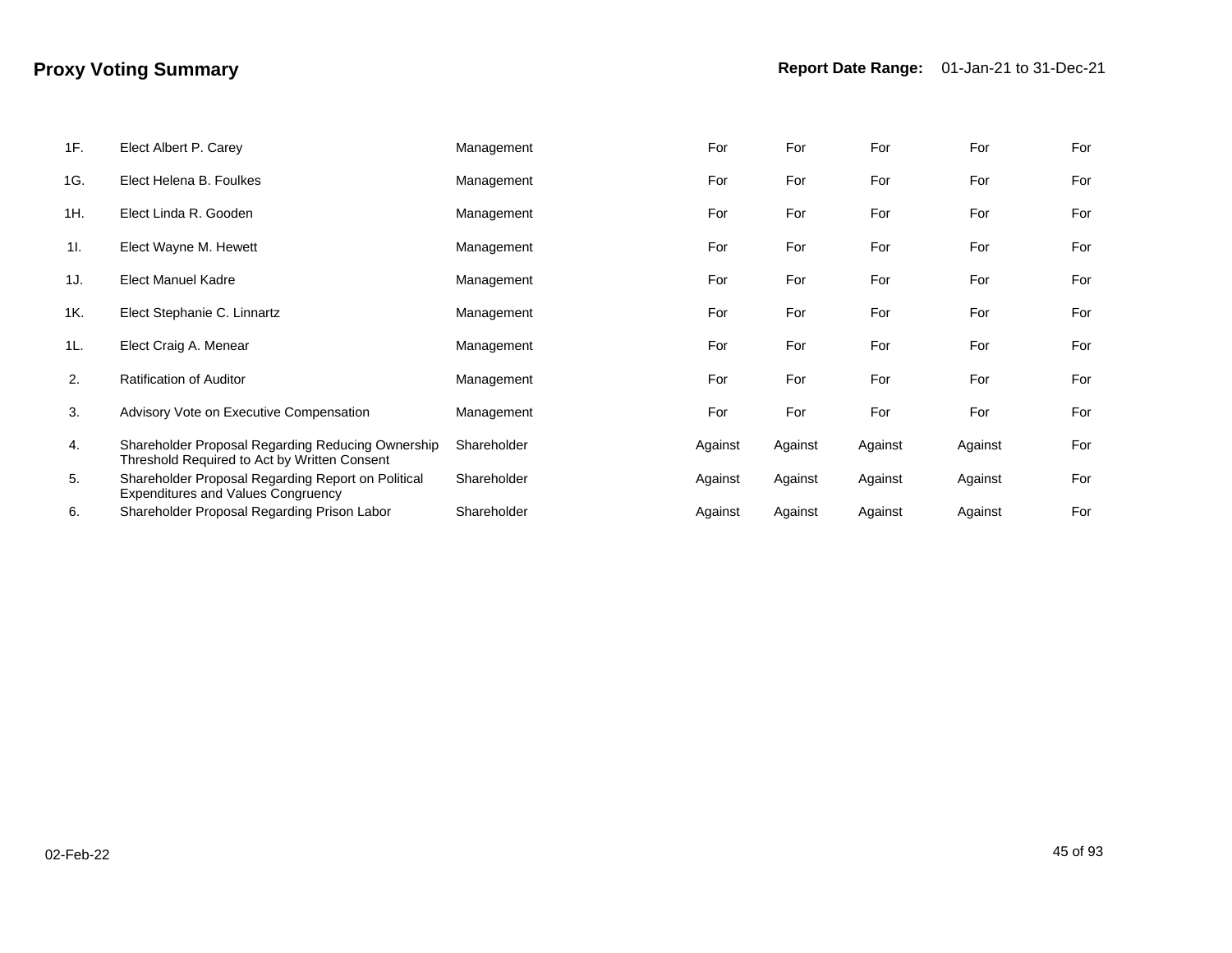| <b>MORGAN STANLEY</b><br>Annual |                                  |                      |           |                      |           |  |
|---------------------------------|----------------------------------|----------------------|-----------|----------------------|-----------|--|
| <b>ISIN</b>                     | XS0282583722                     | <b>Meeting Date</b>  | 20-May-21 | <b>Contested</b>     | No        |  |
| <b>Ticker</b>                   | <b>MPQ</b>                       | <b>Deadline Date</b> | 06-May-21 | Agenda Type          | Mgmt      |  |
| <b>Country</b>                  | <b>United States</b>             | <b>Record Date</b>   | 22-Mar-21 | <b>Ballot Status</b> | Confirmed |  |
| <b>Blocking</b>                 | No                               | <b>Vote Date</b>     | 27-Apr-21 | <b>Dec Status</b>    | Approved  |  |
|                                 | <b>Ballot SecID US6174464486</b> | <b>Created Date</b>  | 20-Apr-21 |                      |           |  |

| Proposal<br><b>Number</b> | Proposal                      | <b>Proponent</b> | <b>Mgmt Rec</b> | <b>GL Rec</b> | <b>Policy Rec</b> | <b>Vote</b> | <b>For/Against</b><br><b>Mgmt</b> |  |
|---------------------------|-------------------------------|------------------|-----------------|---------------|-------------------|-------------|-----------------------------------|--|
| 1A.                       | <b>Elect Elizabeth Corley</b> | Management       | For             | For           | For               | For         | For                               |  |
| 1B.                       | <b>Elect Alistair Darling</b> | Management       | For             | For           | For               | For         | For                               |  |
| 1C.                       | Elect Thomas H. Glocer        | Management       | For             | For           | For               | For         | For                               |  |
| 1D.                       | Elect James P. Gorman         | Management       | For             | For           | For               | For         | For                               |  |
| 1E.                       | Elect Robert H. Herz          | Management       | For             | For           | For               | For         | For                               |  |
| 1F.                       | Elect Nobuyuki Hirano         | Management       | For             | For           | For               | For         | For                               |  |
| 1G.                       | Elect Hironori Kamezawa       | Management       | For             | For           | For               | For         | For                               |  |
| 1H.                       | Elect Shelley B. Leibowitz    | Management       | For             | For           | For               | For         | For                               |  |
| 11.                       | Elect Stephen J. Luczo        | Management       | For             | For           | For               | For         | For                               |  |
| 1J.                       | Elect Judith A. Miscik        | Management       | For             | For           | For               | For         | For                               |  |
| 1K.                       | Elect Dennis M. Nally         | Management       | For             | For           | For               | For         | For                               |  |
| 1L.                       | Elect Mary L. Schapiro        | Management       | For             | For           | For               | For         | For                               |  |

02-Feb-22 46 of 93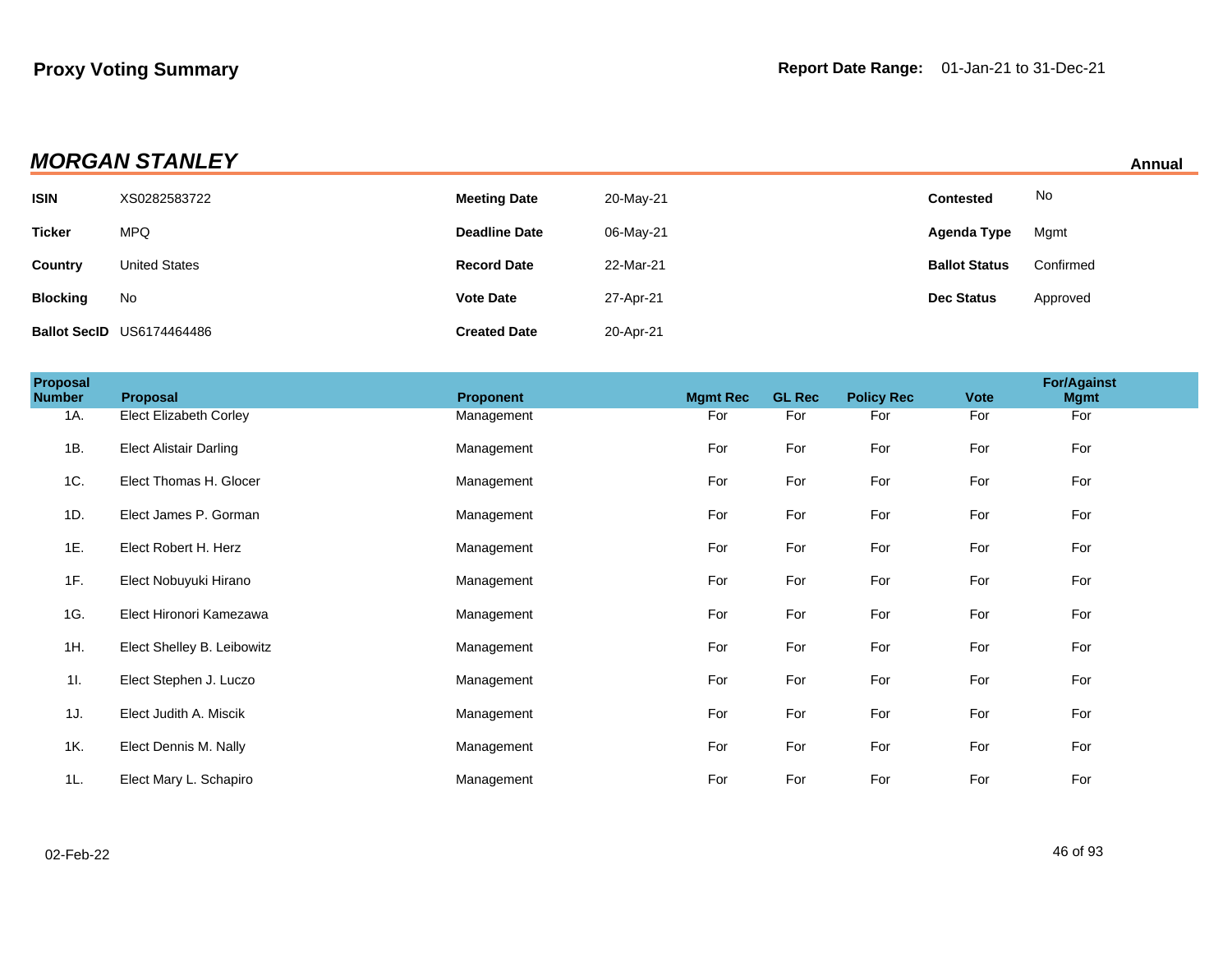| 1M. | Elect Perry M. Traquina                             | Management | For | For | For | For | For |
|-----|-----------------------------------------------------|------------|-----|-----|-----|-----|-----|
| 1N. | Elect Rayford Wilkins Jr.                           | Management | For | For | For | For | For |
|     | <b>Ratification of Auditor</b>                      | Management | For | For | For | For | For |
| 3.  | Advisory Vote on Executive Compensation             | Management | For | For | For | For | For |
| 4.  | Amendment to the Equity Incentive Compensation Plan | Management | For | For | For | For | For |

| <b>ZOETIS INC</b><br>Annual |                           |                      |           |                      |           |  |  |
|-----------------------------|---------------------------|----------------------|-----------|----------------------|-----------|--|--|
| <b>ISIN</b>                 | US98978V1035              | <b>Meeting Date</b>  | 20-May-21 | <b>Contested</b>     | No        |  |  |
| <b>Ticker</b>               | <b>ZTS</b>                | <b>Deadline Date</b> | 06-May-21 | Agenda Type          | Mgmt      |  |  |
| <b>Country</b>              | <b>United States</b>      | <b>Record Date</b>   | 26-Mar-21 | <b>Ballot Status</b> | Confirmed |  |  |
| <b>Blocking</b>             | No                        | <b>Vote Date</b>     | 29-Apr-21 | <b>Dec Status</b>    | Approved  |  |  |
|                             | Ballot SecID US98978V1035 | <b>Created Date</b>  | 20-Apr-21 |                      |           |  |  |

| Proposal<br><b>Number</b> | <b>Proposal</b>                  | <b>Proponent</b> | <b>Mgmt Rec</b> | <b>GL Rec</b> | <b>Policy Rec</b> | <b>Vote</b> | <b>For/Against</b><br><b>Mgmt</b> |
|---------------------------|----------------------------------|------------------|-----------------|---------------|-------------------|-------------|-----------------------------------|
| 1A.                       | Elect Sanjay Khosla              | Management       | For             | For           | For               | For         | For                               |
| 1B.                       | Elect Antoinette R. Leatherberry | Management       | For             | For           | For               | For         | For                               |
| 1C.                       | Elect Willie M. Reed             | Management       | For             | For           | For               | For         | For                               |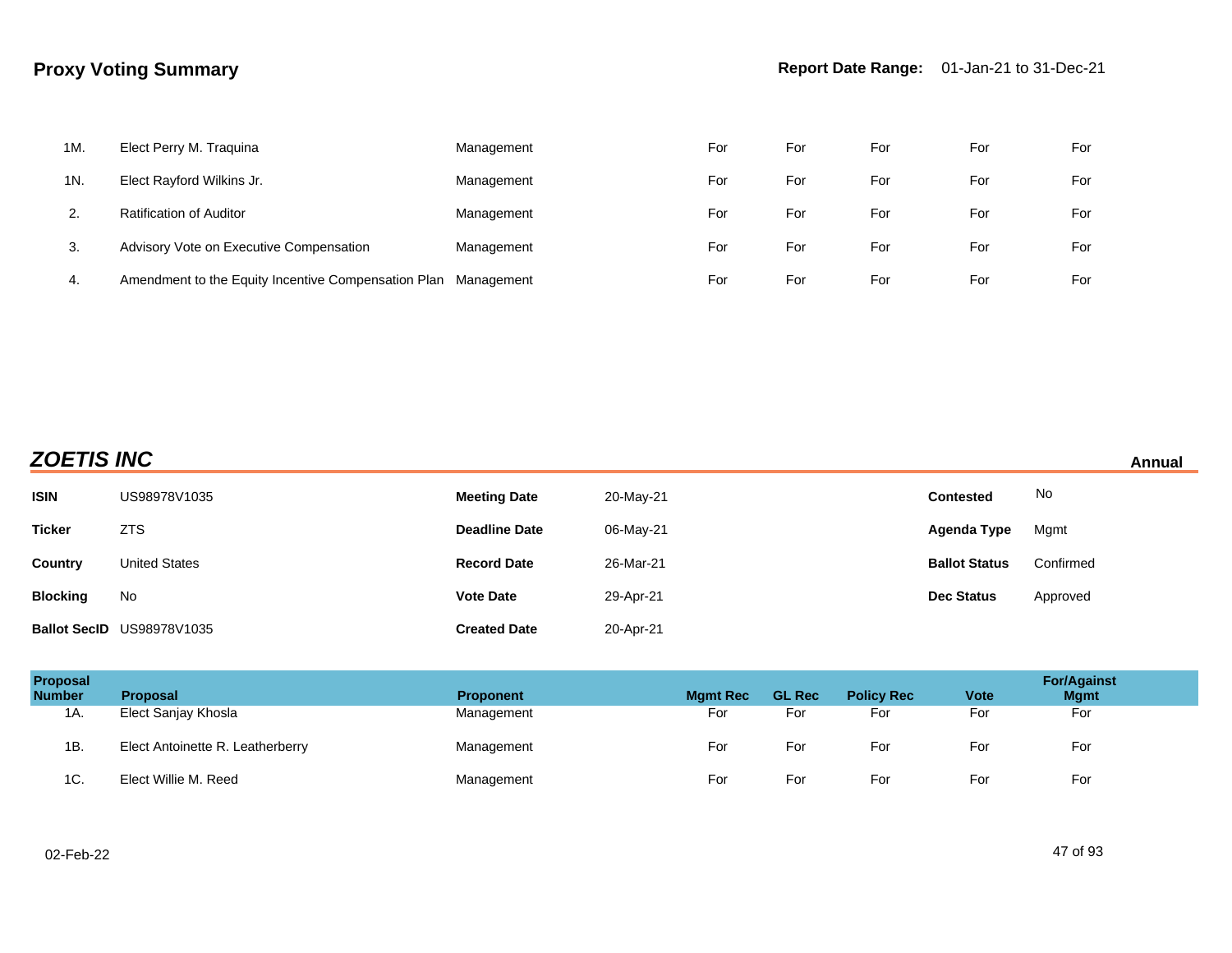| 1D. | Elect Linda Rhodes                                  | Management  | For     | For | For | For | For     |
|-----|-----------------------------------------------------|-------------|---------|-----|-----|-----|---------|
| 2.  | Advisory Vote on Executive Compensation             | Management  | For     | For | For | For | For     |
| 3.  | Ratification of Auditor                             | Management  | For     | For | For | For | For     |
| 4.  | Shareholder Proposal Regarding Simple Majority Vote | Shareholder | Against | For | For | For | Against |

## **AIA GROUP LIMITED Annual**

| <b>ISIN</b>     | HK0000069689                     | <b>Meeting Date</b>  | 20-May-21 | <b>Contested</b>     | No        |
|-----------------|----------------------------------|----------------------|-----------|----------------------|-----------|
| <b>Ticker</b>   |                                  | <b>Deadline Date</b> | 06-May-21 | Agenda Type          | Mgmt      |
| Country         | Hong Kong                        | <b>Record Date</b>   | 13-May-21 | <b>Ballot Status</b> | Confirmed |
| <b>Blocking</b> | No                               | <b>Vote Date</b>     | 27-Apr-21 | <b>Dec Status</b>    | Approved  |
|                 | <b>Ballot SecID HK0000069689</b> | <b>Created Date</b>  | 27-Apr-21 |                      |           |

| Proposal<br><b>Number</b> | <b>Proposal</b>                 | <b>Proponent</b> | <b>Mgmt Rec</b> | <b>GL Rec</b> | <b>Policy Rec</b> | <b>Vote</b> | <b>For/Against</b><br><b>Mgmt</b> |
|---------------------------|---------------------------------|------------------|-----------------|---------------|-------------------|-------------|-----------------------------------|
|                           | <b>Accounts and Reports</b>     | Management       | For             | For           | For               | For         | For                               |
|                           | Allocation of Profits/Dividends | Management       | For             | For           | For               | For         | For                               |
| دت                        | Elect LEE Yuan Siong            | Management       | For             | For           | For               | For         | For                               |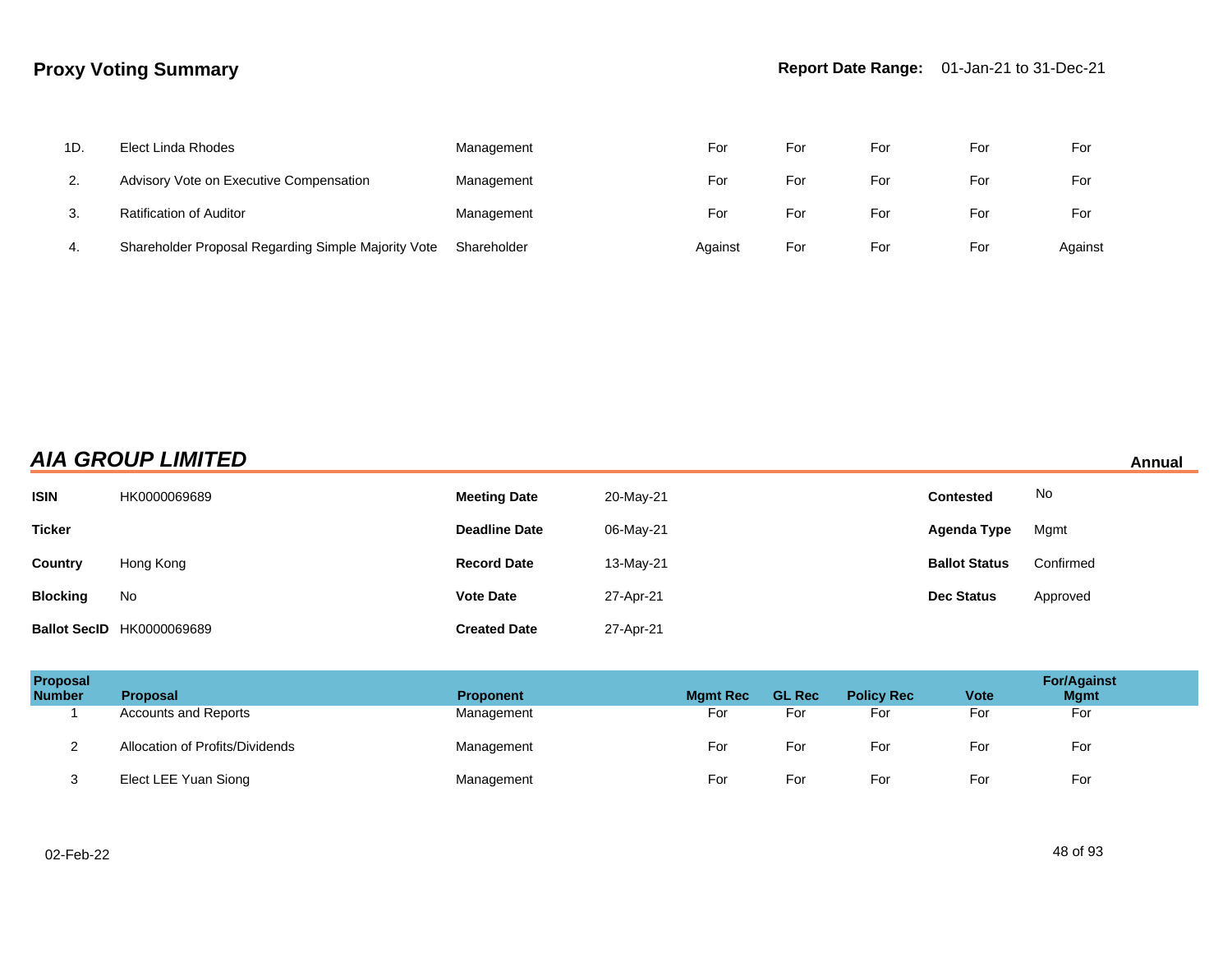| 4   | Elect CHOW Chung Kong                            | Management | For | For | For | For | For |
|-----|--------------------------------------------------|------------|-----|-----|-----|-----|-----|
| 5   | Elect John B. Harrison                           | Management | For | For | For | For | For |
| 6   | Elect Lawrence LAU Juen-Yee                      | Management | For | For | For | For | For |
|     | Elect Cesar V. Purisima                          | Management | For | For | For | For | For |
| 8   | Appointment of Auditor and Authority to Set Fees | Management | For | For | For | For | For |
| 9.A | Authority to Issue Shares w/o Preemptive Rights  | Management | For | For | For | For | For |
| 9.B | Authority to Repurchase Shares                   | Management | For | For | For | For | For |

| <b>MICHELIN (CGDE)-B</b> |  |  | Mix |
|--------------------------|--|--|-----|
|                          |  |  |     |

| <b>ISIN</b>     | FR0000121261                     | <b>Meeting Date</b>  | 21-May-21 | <b>Contested</b>     | No                   |
|-----------------|----------------------------------|----------------------|-----------|----------------------|----------------------|
| <b>Ticker</b>   |                                  | <b>Deadline Date</b> | 07-Apr-21 | Agenda Type          | Mgmt                 |
| Country         | France                           | <b>Record Date</b>   | 18-May-21 | <b>Ballot Status</b> | Unsent               |
| <b>Blocking</b> | No                               | <b>Vote Date</b>     |           | <b>Dec Status</b>    | RequiresAppro<br>val |
|                 | <b>Ballot SecID</b> FR0000121261 | <b>Created Date</b>  | 01-May-21 |                      |                      |

| <b>Proposal</b><br><b>Number</b> | <b>Proposal</b>             | Proponent  | <b>Mgmt Rec</b> | <b>GL Rec</b> | <b>Policy Rec</b> | <b>Vote</b> | <b>For/Against</b><br><b>Mgmt</b> |
|----------------------------------|-----------------------------|------------|-----------------|---------------|-------------------|-------------|-----------------------------------|
|                                  | <b>Accounts and Reports</b> | Management | For             | −or           | ۲o.               |             | N/A                               |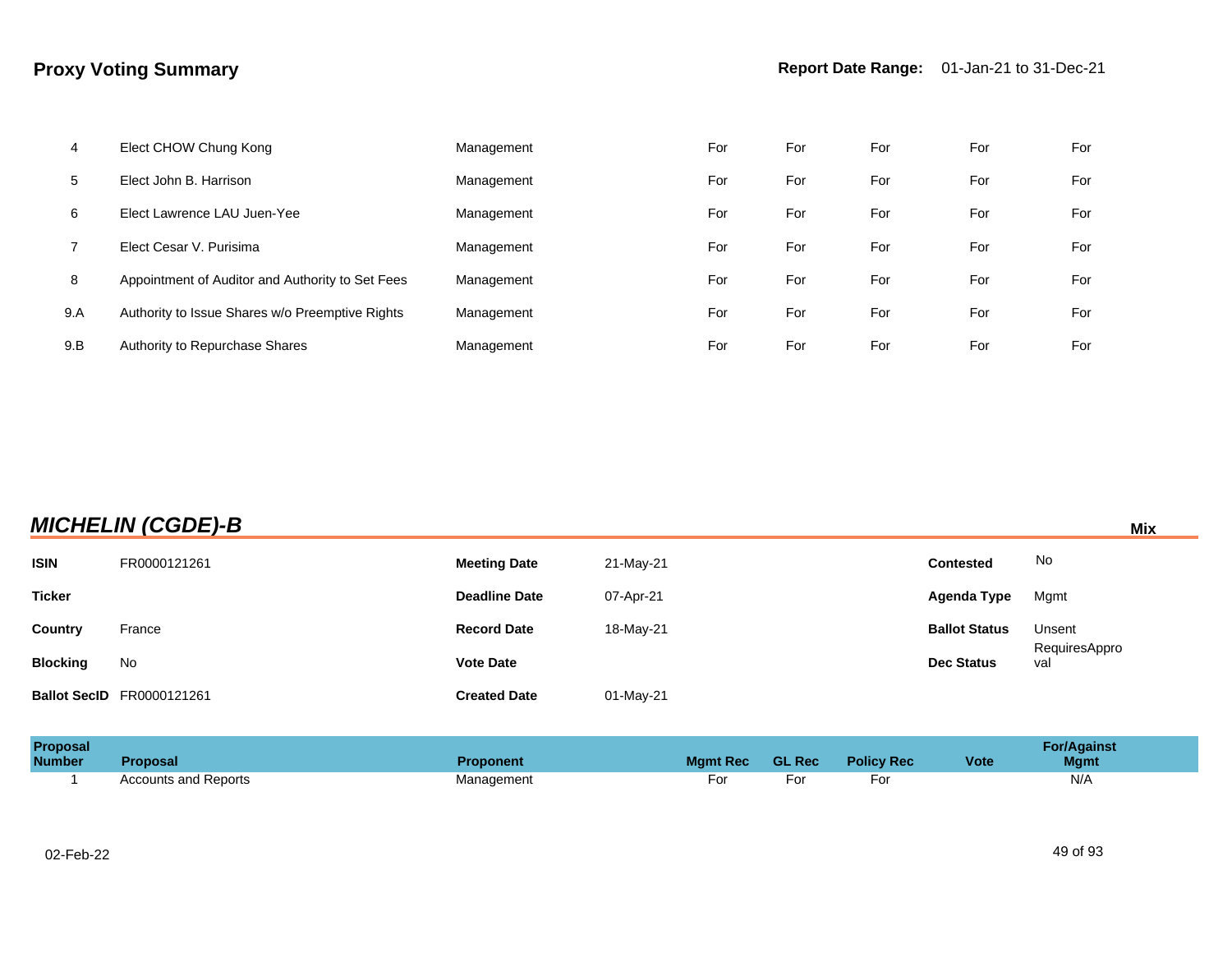| $\overline{2}$ | Allocation of Profits/Dividends                                                              | Management | For | For | For | N/A |
|----------------|----------------------------------------------------------------------------------------------|------------|-----|-----|-----|-----|
| 3              | <b>Consolidated Accounts and Reports</b>                                                     | Management | For | For | For | N/A |
| 4              | Special Auditors Report on Regulated Agreements                                              | Management | For | For | For | N/A |
| 5              | Authority to Repurchase and Reissue Shares                                                   | Management | For | For | For | N/A |
| 6              | 2021 Remuneration Policy (Managers)                                                          | Management | For | For | For | N/A |
| 7              | 2021 Remuneration Policy (Supervisory Board)                                                 | Management | For | For | For | N/A |
| 8              | 2020 Remuneration Report                                                                     | Management | For | For | For | N/A |
| 9              | 2020 Remuneration of Florent Menegaux, General<br>Managing Partner and CEO                   | Management | For | For | For | N/A |
| 10             | 2020 Remuneration of Yves Chapot, General Manager                                            | Management | For | For | For | N/A |
| 11             | 2020 Remuneration of Michel Rollier, Supervisory Board Management<br>Chair                   |            | For | For | For | N/A |
| 12             | Ratification of Co-Option of Jean-Michel Severino                                            | Management | For | For | For | N/A |
| 13             | Elect Wolf-Henning Scheider                                                                  | Management | For | For | For | N/A |
| 14             | Authority to Cancel Shares and Reduce Capital                                                | Management | For | For | For | N/A |
| 15             | Amendments to Articles Regarding Rights of the<br>Managing Partners in the Company's Profits | Management | For | For | For | N/A |
| 16             | Amendments to Articles Regarding Managers'<br>Remuneration                                   | Management | For | For | For | N/A |
| 17             | Authorisation of Legal Formalities                                                           | Management | For | For | For | N/A |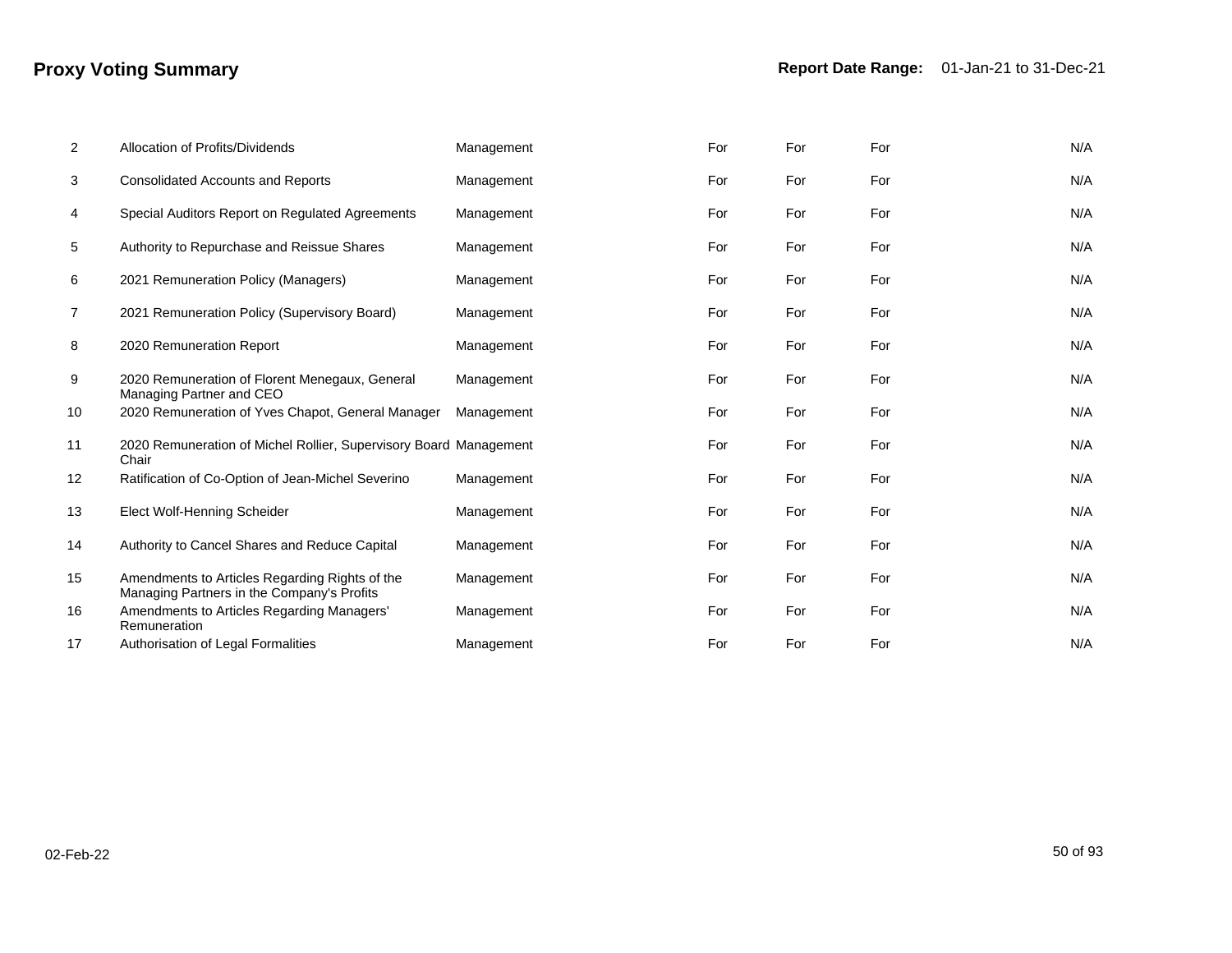|                 | <b>PAYPAL HOLDINGS INC</b><br>Annual |                      |           |                      |           |  |  |  |
|-----------------|--------------------------------------|----------------------|-----------|----------------------|-----------|--|--|--|
| <b>ISIN</b>     | US70450Y1038                         | <b>Meeting Date</b>  | 26-May-21 | <b>Contested</b>     | No        |  |  |  |
| <b>Ticker</b>   | <b>PYPL</b>                          | <b>Deadline Date</b> | 12-May-21 | Agenda Type          | Mgmt      |  |  |  |
| Country         | <b>United States</b>                 | <b>Record Date</b>   | 30-Mar-21 | <b>Ballot Status</b> | Confirmed |  |  |  |
| <b>Blocking</b> | No                                   | <b>Vote Date</b>     | 12-May-21 | <b>Dec Status</b>    | Approved  |  |  |  |
|                 | Ballot SecID US70450Y1038            | <b>Created Date</b>  | 20-Apr-21 |                      |           |  |  |  |

| Proposal<br><b>Number</b> | Proposal                                | <b>Proponent</b> | <b>Mgmt Rec</b> | <b>GL Rec</b> | <b>Policy Rec</b> | <b>Vote</b> | <b>For/Against</b><br><b>Mgmt</b> |  |
|---------------------------|-----------------------------------------|------------------|-----------------|---------------|-------------------|-------------|-----------------------------------|--|
| 1A.                       | Elect Rodney C. Adkins                  | Management       | For             | For           | For               | For         | For                               |  |
| 1B.                       | Elect Jonathan Christodoro              | Management       | For             | For           | For               | For         | For                               |  |
| 1C.                       | Elect John J. Donahoe II                | Management       | For             | For           | For               | For         | For                               |  |
| 1D.                       | Elect David W. Dorman                   | Management       | For             | For           | For               | For         | For                               |  |
| 1E.                       | Elect Belinda J. Johnson                | Management       | For             | For           | For               | For         | For                               |  |
| 1F.                       | Elect Gail J. McGovern                  | Management       | For             | For           | For               | For         | For                               |  |
| 1G.                       | Elect Deborah M. Messemer               | Management       | For             | For           | For               | For         | For                               |  |
| 1H.                       | Elect David M. Moffett                  | Management       | For             | For           | For               | For         | For                               |  |
| 11.                       | Elect Ann M. Sarnoff                    | Management       | For             | For           | For               | For         | For                               |  |
| 1J.                       | Elect Daniel H. Schulman                | Management       | For             | For           | For               | For         | For                               |  |
| 1K.                       | Elect Frank D. Yeary                    | Management       | For             | For           | For               | For         | For                               |  |
| 2.                        | Advisory Vote on Executive Compensation | Management       | For             | For           | For               | For         | For                               |  |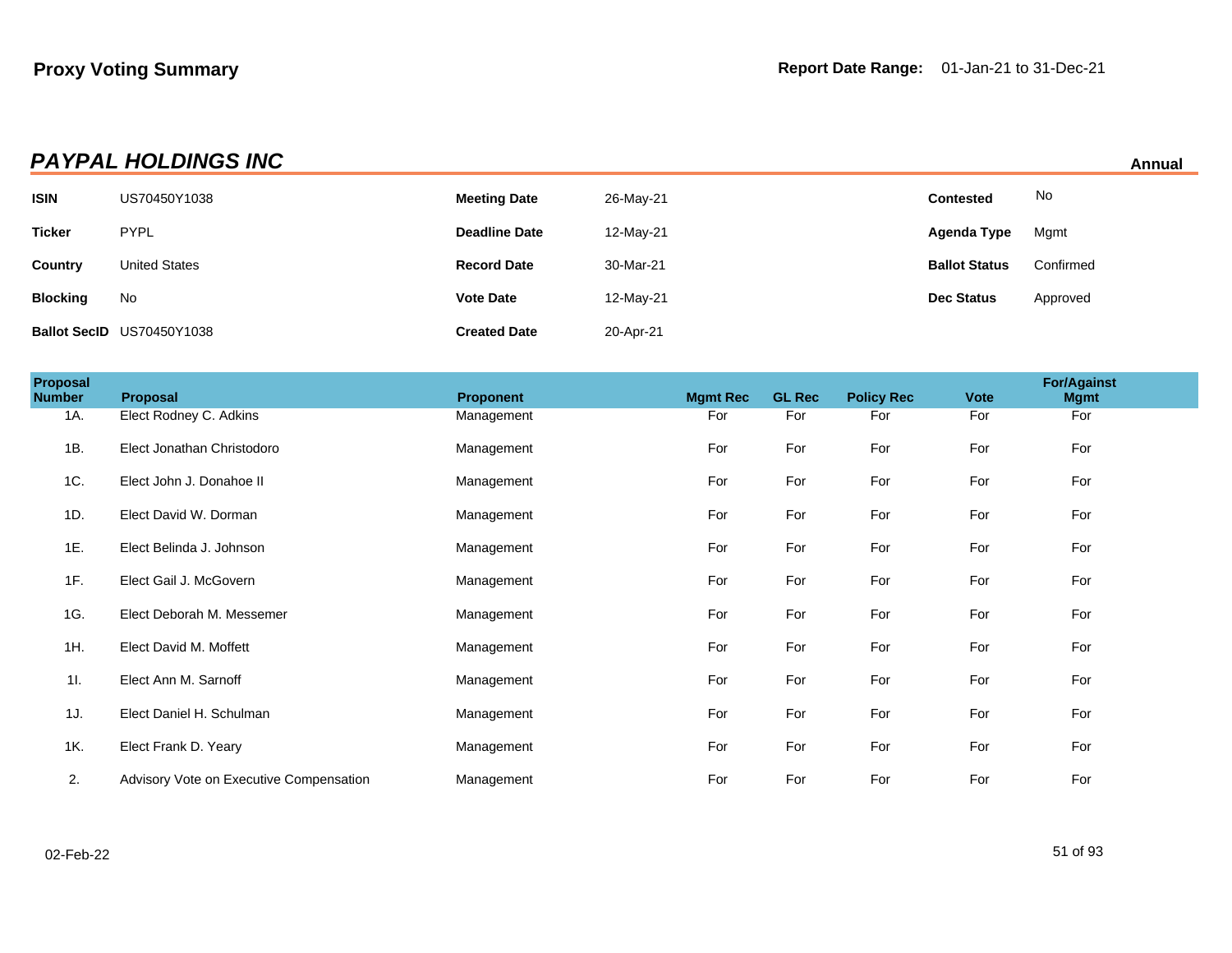| 3. | <b>Ratification of Auditor</b>                                                | Management  | For     | For     | For     | For     | For     |
|----|-------------------------------------------------------------------------------|-------------|---------|---------|---------|---------|---------|
| 4. | Shareholder Proposal Regarding Right to Act by Written Shareholder<br>Consent |             | Against | For     | For     | For     | Against |
| 5. | Shareholder Proposal Regarding Report on Racism in<br>Company Culture         | Shareholder | Against | Against | Against | Against | For     |

## **EQUINIX INC Annual**

| <b>ISIN</b>     | US29444U7000              | <b>Meeting Date</b>  | 26-May-21 | <b>Contested</b>     | No        |
|-----------------|---------------------------|----------------------|-----------|----------------------|-----------|
| <b>Ticker</b>   |                           | <b>Deadline Date</b> | 12-May-21 | Agenda Type          | Mgmt      |
| Country         | <b>United States</b>      | <b>Record Date</b>   | 01-Apr-21 | <b>Ballot Status</b> | Confirmed |
| <b>Blocking</b> | No                        | <b>Vote Date</b>     | 05-May-21 | <b>Dec Status</b>    | Approved  |
|                 | Ballot SecID US29444U7000 | <b>Created Date</b>  | 20-Apr-21 |                      |           |

| Proposal<br><b>Number</b> | <b>Proposal</b>              | <b>Proponent</b> | <b>Mgmt Rec</b> | <b>GL Rec</b> | <b>Policy Rec</b> | <b>Vote</b> | <b>For/Against</b><br><b>Mgmt</b> |
|---------------------------|------------------------------|------------------|-----------------|---------------|-------------------|-------------|-----------------------------------|
| 11<br>.                   | <b>Elect Thomas Bartlett</b> | Management       | For             | For           | For               | For         | For                               |
| 1.2                       | Elect Nanci E. Caldwell      | Management       | For             | For           | For               | For         | For                               |
| 1.3                       | Elect Adaire Fox-Martin      | Management       | For             | For           | For               | For         | For                               |
| 1.4                       | Elect Gary F. Hromadko       | Management       | For             | For           | For               | For         | For                               |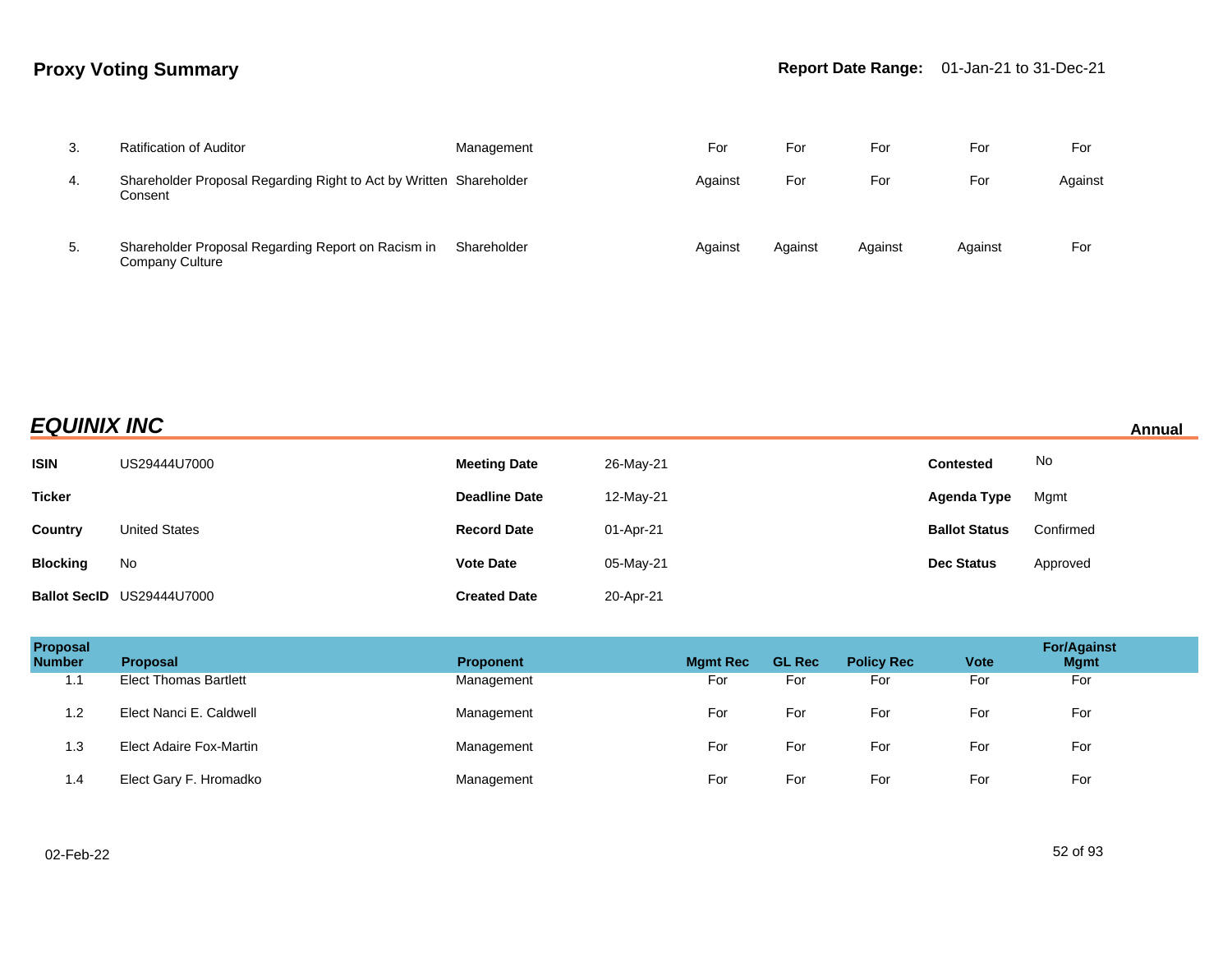| 1.5 | Elect Irving F. Lyons, III                                                                        | Management  | For     | For     | For     | For     | For     |
|-----|---------------------------------------------------------------------------------------------------|-------------|---------|---------|---------|---------|---------|
| 1.6 | <b>Elect Charles Meyers</b>                                                                       | Management  | For     | For     | For     | For     | For     |
| 1.7 | Elect Christopher B. Paisley                                                                      | Management  | For     | For     | For     | For     | For     |
| 1.8 | Elect Sandra Rivera                                                                               | Management  | For     | For     | For     | For     | For     |
| 1.9 | Elect Peter F. Van Camp                                                                           | Management  | For     | For     | For     | For     | For     |
| 2   | Advisory Vote on Executive Compensation                                                           | Management  | For     | Against | Against | Against | Against |
|     |                                                                                                   |             |         |         |         |         |         |
| 3   | <b>Ratification of Auditor</b>                                                                    | Management  | For     | For     | For     | For     | For     |
| 4   | Shareholder Proposal Regarding Reducing Ownership<br>Threshold Required to Act by Written Consent | Shareholder | Against | For     | For     | For     | Against |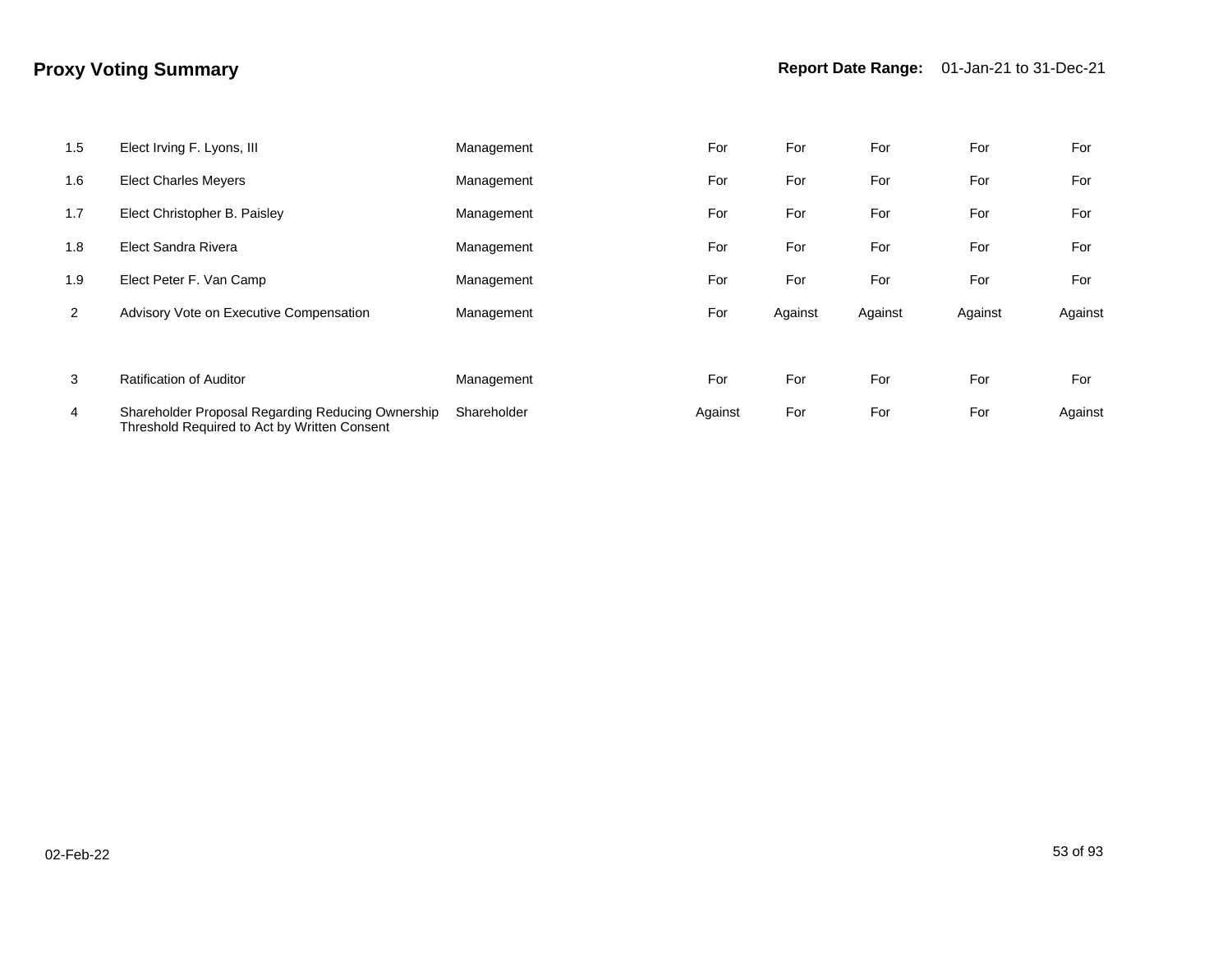| <b>ST MICROELECTRONICS</b><br><b>Annual</b> |                                  |                      |           |                      |           |  |  |  |
|---------------------------------------------|----------------------------------|----------------------|-----------|----------------------|-----------|--|--|--|
| <b>ISIN</b>                                 | NL0000226223                     | <b>Meeting Date</b>  | 27-May-21 | <b>Contested</b>     | No        |  |  |  |
| <b>Ticker</b>                               |                                  | <b>Deadline Date</b> | 13-May-21 | Agenda Type          | Mgmt      |  |  |  |
| Country                                     | Netherlands                      | <b>Record Date</b>   | 29-Apr-21 | <b>Ballot Status</b> | Confirmed |  |  |  |
| <b>Blocking</b>                             | No                               | <b>Vote Date</b>     | 12-May-21 | <b>Dec Status</b>    | Approved  |  |  |  |
|                                             | <b>Ballot SecID NL0000226223</b> | <b>Created Date</b>  | 06-May-21 |                      |           |  |  |  |

| Proposal<br><b>Number</b> | Proposal                                        | <b>Proponent</b> | <b>Mgmt Rec</b> | <b>GL Rec</b> | <b>Policy Rec</b> | <b>Vote</b> | <b>For/Against</b><br><b>Mgmt</b> |  |
|---------------------------|-------------------------------------------------|------------------|-----------------|---------------|-------------------|-------------|-----------------------------------|--|
| 3                         | <b>REMUNERATION REPORT</b>                      | Management       | For             | Against       | Against           | Against     | Against                           |  |
|                           |                                                 |                  |                 |               |                   |             |                                   |  |
| 4                         | Management Board Remuneration Policy            | Management       | For             | For           | For               | For         | For                               |  |
| 5                         | <b>Accounts and Reports</b>                     | Management       | For             | For           | For               | For         | For                               |  |
| 6                         | Allocation of Profits/Dividends                 | Management       | For             | For           | For               | For         | For                               |  |
|                           | Ratification of Management Board Acts           | Management       | For             | For           | For               | For         | For                               |  |
| 8                         | Ratification of Supervisory Board Acts          | Management       | For             | For           | For               | For         | For                               |  |
| 9                         | Elect Jean-Marc Chery to the Management Board   | Management       | For             | For           | For               | For         | For                               |  |
| 10                        | Equity Grant (CEO)                              | Management       | For             | For           | For               | For         | For                               |  |
| 11                        | Equity Grant (Senior Management)                | Management       | For             | For           | For               | For         | For                               |  |
| 12                        | Elect Nicolas Dufourcq to the Supervisory Board | Management       | For             | Against       | Against           | Against     | Against                           |  |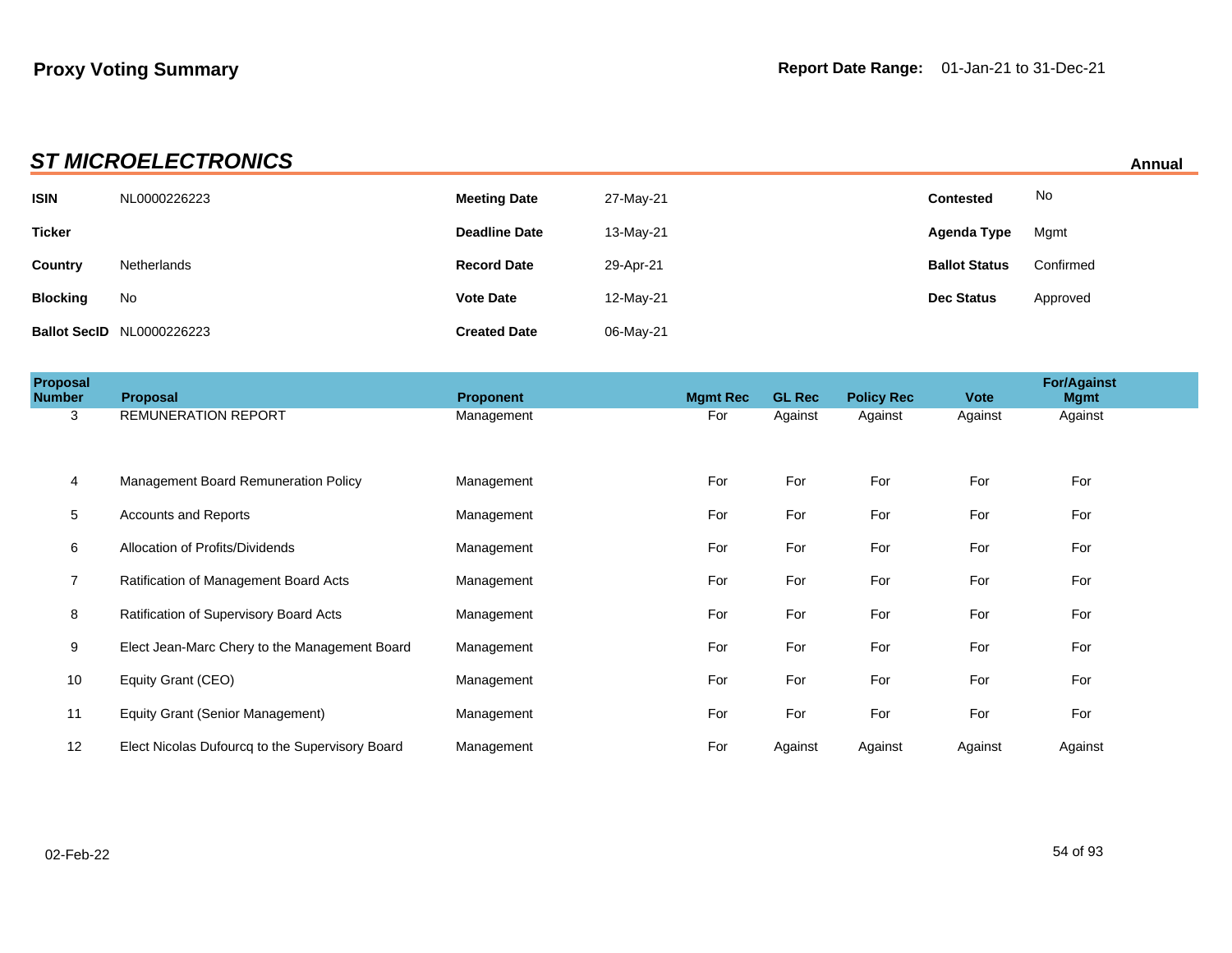| Authority to Repurchase Shares                                   | Management | For | For | For | For | For |
|------------------------------------------------------------------|------------|-----|-----|-----|-----|-----|
| Authority to Issue Shares w/ or w/o Preemptive Rights Management |            | For | For | For | For | For |

# **DOCUSIGN INC** Annual

| <b>ISIN</b>     | BRD1OCBDR007                     | <b>Meeting Date</b>  | 28-May-21 | <b>Contested</b>     | No        |
|-----------------|----------------------------------|----------------------|-----------|----------------------|-----------|
| <b>Ticker</b>   | <b>DOCU</b>                      | <b>Deadline Date</b> | 14-May-21 | Agenda Type          | Mgmt      |
| <b>Country</b>  | <b>United States</b>             | <b>Record Date</b>   | 08-Apr-21 | <b>Ballot Status</b> | Confirmed |
| <b>Blocking</b> | No                               | <b>Vote Date</b>     | 13-May-21 | <b>Dec Status</b>    | Approved  |
|                 | <b>Ballot SecID US2561631068</b> | <b>Created Date</b>  | 20-Apr-21 |                      |           |

| Proposal<br><b>Number</b> | <b>Proposal</b>                         | <b>Proponent</b> | <b>Mgmt Rec</b> | <b>GL Rec</b> | <b>Policy Rec</b> | <b>Vote</b> | <b>For/Against</b><br><b>Mgmt</b> |
|---------------------------|-----------------------------------------|------------------|-----------------|---------------|-------------------|-------------|-----------------------------------|
| 1.1                       | Elect Enrique T. Salem                  | Management       | For             | For           | For               | For         | For                               |
| 1.2                       | <b>Elect Peter Solvik</b>               | Management       | For             | For           | For               | For         | For                               |
| 1.3                       | Elect Inhi Cho Suh                      | Management       | For             | For           | For               | For         | For                               |
| 1.4                       | Elect Mary Agnes Wilderotter            | Management       | For             | For           | For               | For         | For                               |
| 2.                        | Ratification of Auditor                 | Management       | For             | For           | For               | For         | For                               |
| 3.                        | Advisory Vote on Executive Compensation | Management       | For             | For           | For               | For         | For                               |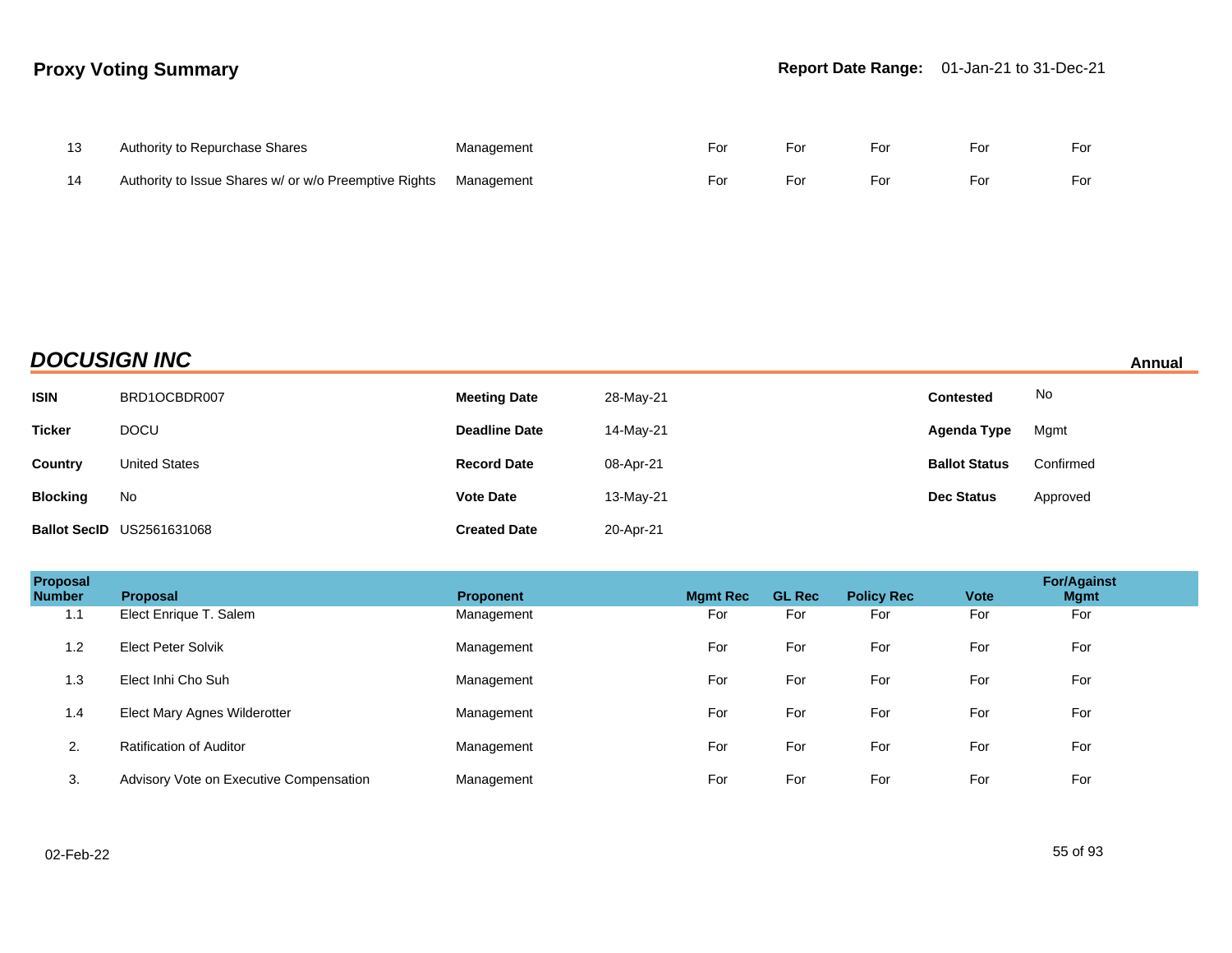# **RECKITT BENCKISER GROUP PLC** Annual

| <b>ISIN</b>     | GB00B24CGK77              | <b>Meeting Date</b>  | 28-May-21 | <b>Contested</b>     | No        |
|-----------------|---------------------------|----------------------|-----------|----------------------|-----------|
| <b>Ticker</b>   |                           | <b>Deadline Date</b> | 14-May-21 | <b>Agenda Type</b>   | Mgmt      |
| Country         | United Kingdom            | <b>Record Date</b>   | 26-May-21 | <b>Ballot Status</b> | Confirmed |
| <b>Blocking</b> | No                        | <b>Vote Date</b>     | 05-May-21 | <b>Dec Status</b>    | Approved  |
|                 | Ballot SecID GB00B24CGK77 | <b>Created Date</b>  | 05-May-21 |                      |           |

| Proposal<br><b>Number</b> | Proposal                       | <b>Proponent</b> | <b>Mgmt Rec</b> | <b>GL Rec</b> | <b>Policy Rec</b> | <b>Vote</b> | <b>For/Against</b><br><b>Mgmt</b> |  |
|---------------------------|--------------------------------|------------------|-----------------|---------------|-------------------|-------------|-----------------------------------|--|
|                           | <b>Accounts and Reports</b>    | Management       | For             | For           | For               | For         | For                               |  |
| $\overline{2}$            | Remuneration Report (Advisory) | Management       | For             | For           | For               | For         | For                               |  |
| 3                         | <b>Final Dividend</b>          | Management       | For             | For           | For               | For         | For                               |  |
| 4                         | Elect Andrew RJ Bonfield       | Management       | For             | For           | For               | For         | For                               |  |
| $\sqrt{5}$                | Elect Jeff Carr                | Management       | For             | For           | For               | For         | For                               |  |
| 6                         | Elect Nicandro Durante         | Management       | For             | For           | For               | For         | For                               |  |
| $\overline{z}$            | <b>Elect Mary Harris</b>       | Management       | For             | For           | For               | For         | For                               |  |
| 8                         | Elect Mehmood Khan             | Management       | For             | For           | For               | For         | For                               |  |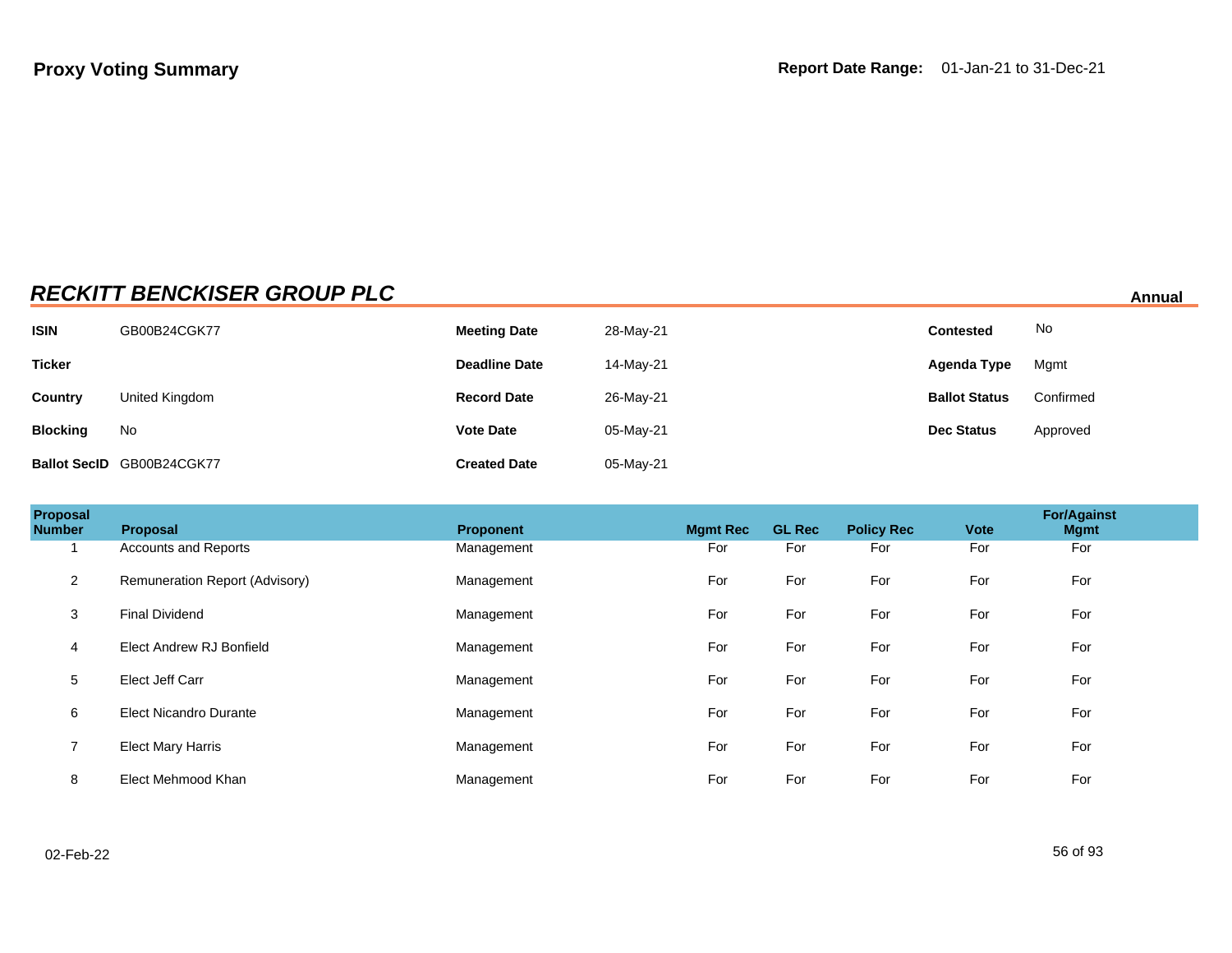| 9  | Elect Pamela J. Kirby                                                             | Management | For | For | For | For | For |
|----|-----------------------------------------------------------------------------------|------------|-----|-----|-----|-----|-----|
| 10 | <b>Elect Sara Mathew</b>                                                          | Management | For | For | For | For | For |
| 11 | Elect Laxman Narasimhan                                                           | Management | For | For | For | For | For |
| 12 | Elect Christopher A. Sinclair                                                     | Management | For | For | For | For | For |
| 13 | Elect Elane B. Stock                                                              | Management | For | For | For | For | For |
| 14 | <b>Elect Olivier Bohuon</b>                                                       | Management | For | For | For | For | For |
| 15 | Elect Margherita Della Valle                                                      | Management | For | For | For | For | For |
| 16 | Appointment of Auditor                                                            | Management | For | For | For | For | For |
| 17 | Authority to Set Auditor's Fees                                                   | Management | For | For | For | For | For |
| 18 | <b>Authorisation of Political Donations</b>                                       | Management | For | For | For | For | For |
| 19 | Authority to Issue Shares w/ Preemptive Rights                                    | Management | For | For | For | For | For |
| 20 | Authority to Issue Shares w/o Preemptive Rights                                   | Management | For | For | For | For | For |
| 21 | Authority to Issue Shares w/o Preemptive Rights<br>(Specified Capital Investment) | Management | For | For | For | For | For |
| 22 | Authority to Repurchase Shares                                                    | Management | For | For | For | For | For |
| 23 | Amendments to Articles                                                            | Management | For | For | For | For | For |
| 24 | Authority to Set General Meeting Notice Period at 14<br>Days                      | Management | For | For | For | For | For |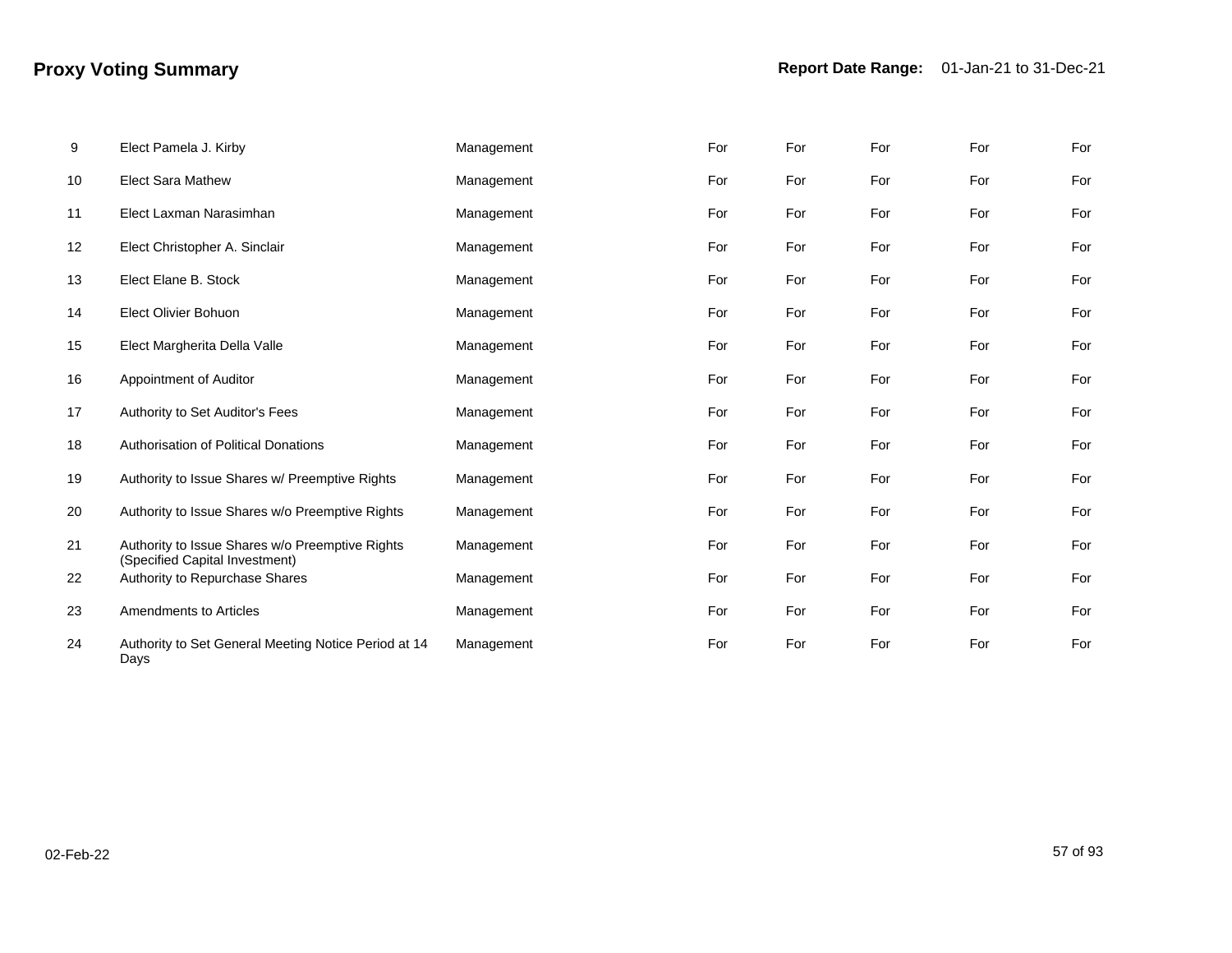| <b>DEUTSCHE WOHNEN SE</b><br>Annual |
|-------------------------------------|
|                                     |

| <b>ISIN</b>     | DE000A0HN5C6                     | <b>Meeting Date</b>  | 01-Jun-21 | <b>Contested</b>     | No        |
|-----------------|----------------------------------|----------------------|-----------|----------------------|-----------|
| <b>Ticker</b>   |                                  | <b>Deadline Date</b> | 18-May-21 | Agenda Type          | Mgmt      |
| Country         | Germany                          | <b>Record Date</b>   | 10-May-21 | <b>Ballot Status</b> | Confirmed |
| <b>Blocking</b> | No                               | <b>Vote Date</b>     | 16-May-21 | <b>Dec Status</b>    | Approved  |
|                 | <b>Ballot SecID DE000A0HN5C6</b> | <b>Created Date</b>  | 10-May-21 |                      |           |

| Proposal<br><b>Number</b> | Proposal                        | <b>Proponent</b> | <b>Mgmt Rec</b> | <b>GL Rec</b> | <b>Policy Rec</b> | <b>Vote</b> | <b>For/Against</b><br><b>Mgmt</b> |  |
|---------------------------|---------------------------------|------------------|-----------------|---------------|-------------------|-------------|-----------------------------------|--|
| $\overline{2}$            | Allocation of Profits/Dividends | Management       | For             | For           | For               | For         | For                               |  |
| 3.1                       | Ratify Michael Zahn             | Management       | For             | For           | For               | For         | For                               |  |
| 3.2                       | Ratify Philip Grosse            | Management       | For             | For           | For               | For         | For                               |  |
| 3.3                       | Ratify Henrik Thomsen           | Management       | For             | For           | For               | For         | For                               |  |
| 3.4                       | Ratify Lars Urbansky            | Management       | For             | For           | For               | For         | For                               |  |
| 4.1                       | Ratify Matthias Hünlein         | Management       | For             | For           | For               | For         | For                               |  |
| 4.2                       | Ratify Jürgen Fenk              | Management       | For             | For           | For               | For         | For                               |  |
| 4.3                       | Ratify Arwed Fischer            | Management       | For             | For           | For               | For         | For                               |  |
| 4.4                       | Ratify Kerstin Günther          | Management       | For             | For           | For               | For         | For                               |  |
| 4.5                       | Ratify Tina Kleingarn           | Management       | For             | For           | For               | For         | For                               |  |
| 4.6                       | Ratify Andreas Kretschmer       | Management       | For             | For           | For               | For         | For                               |  |
| 4.7                       | <b>Ratify Florian Stetter</b>   | Management       | For             | For           | For               | For         | For                               |  |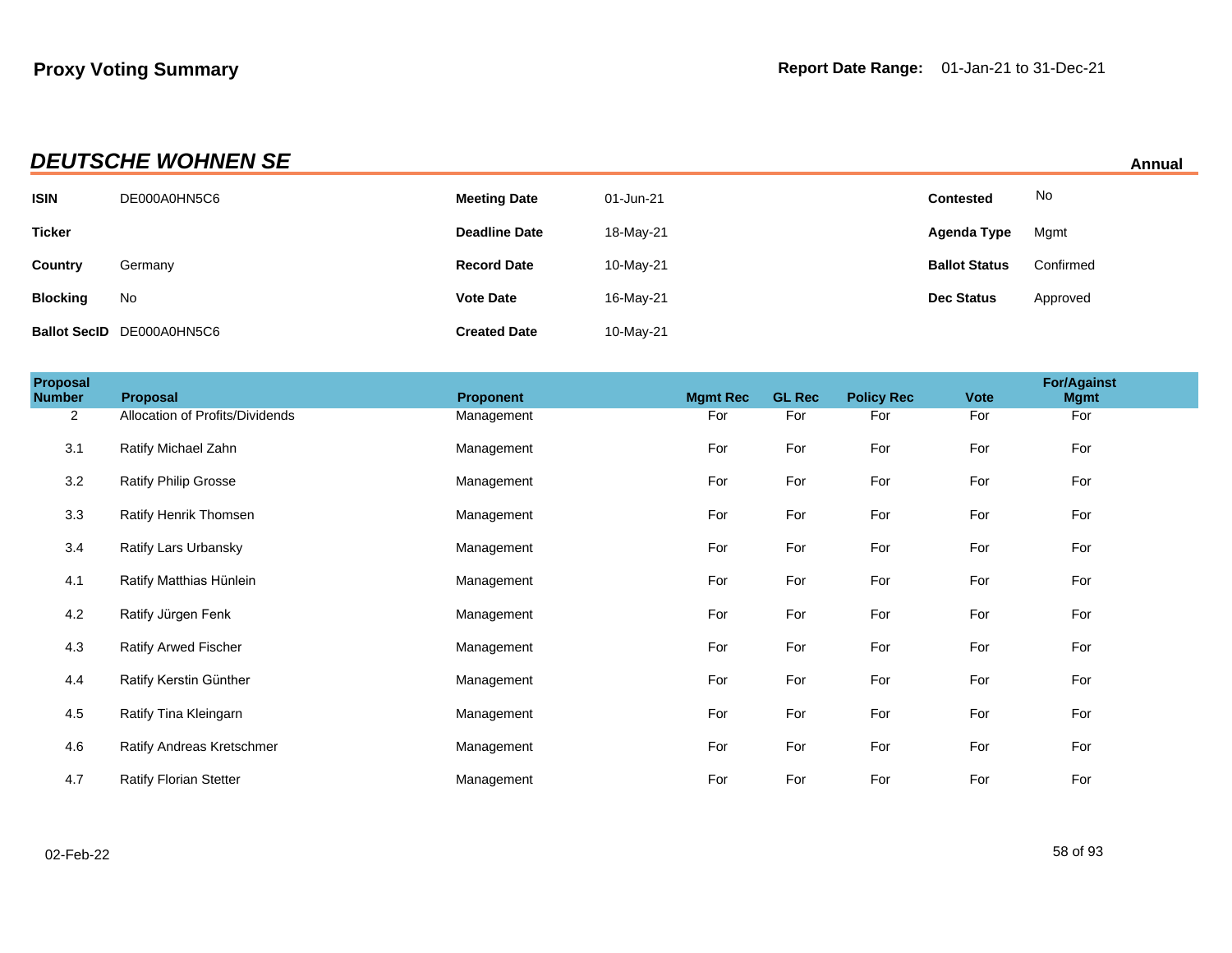| 5              | Appointment of Auditor                                                                         | Management | For | For     | For     | For     | For     |
|----------------|------------------------------------------------------------------------------------------------|------------|-----|---------|---------|---------|---------|
| 6              | Elect Florian Stetter as Supervisory Board Member                                              | Management | For | For     | For     | For     | For     |
| $\overline{7}$ | Mangement Board Remuneration Policy                                                            | Management | For | For     | For     | For     | For     |
| 8              | <b>Supervisory Board Remuneration Policy</b>                                                   | Management | For | For     | For     | For     | For     |
| 9              | Amendments to Articles (Virtual Supervisory Board<br>Member Participation at General Meetings) | Management | For | Against | Against | Against | Against |
| 10             | Authority to Repurchase and Reissue Shares                                                     | Management | For | For     | For     | For     | For     |
| 11             | Authority to Repurchase Shares Using Equity<br>Derivatives                                     | Management | For | For     | For     | For     | For     |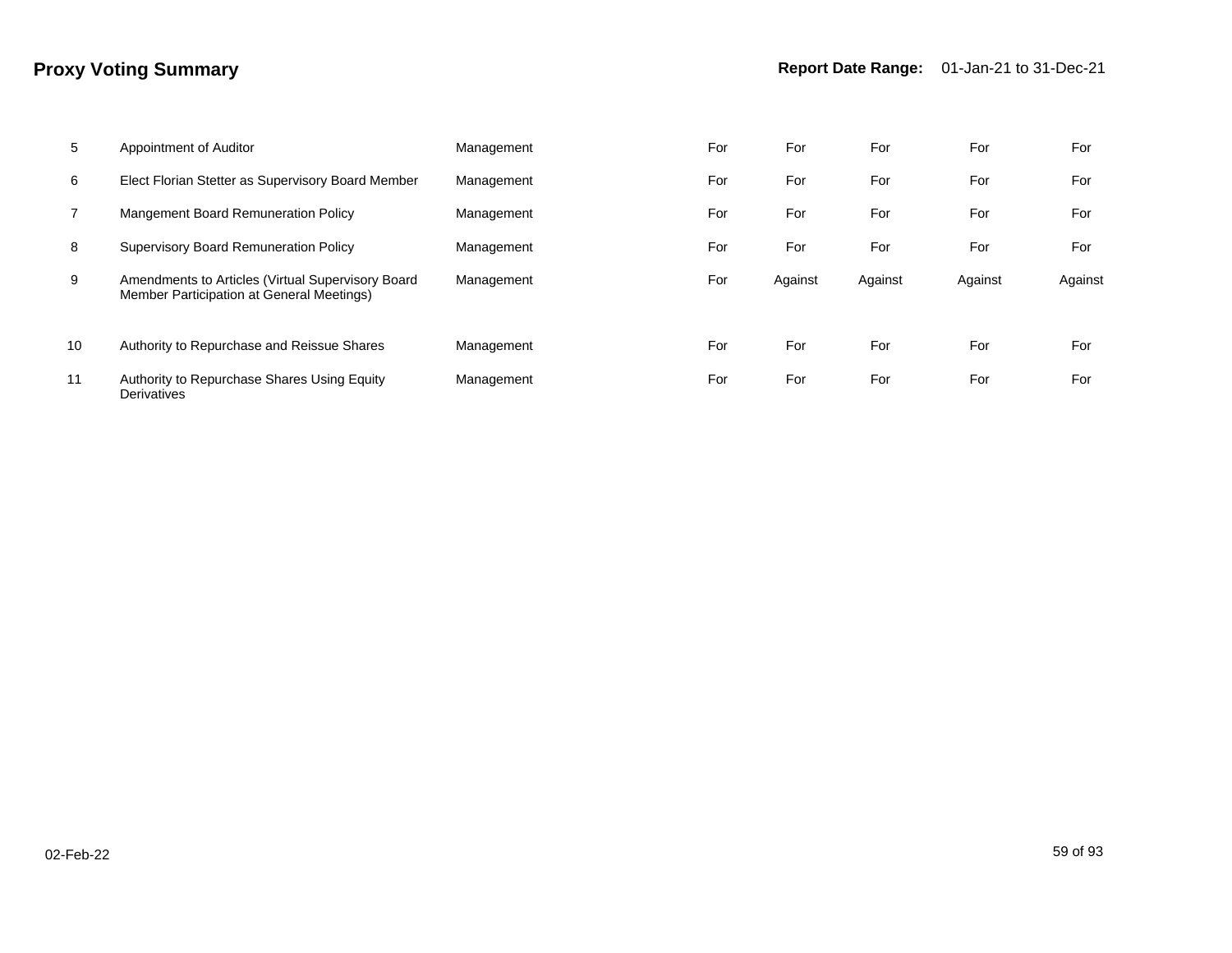| Annual |  |
|--------|--|
|        |  |

| <b>OMV AG</b>   |                                  |                      |           |                      |           | Annual |
|-----------------|----------------------------------|----------------------|-----------|----------------------|-----------|--------|
| <b>ISIN</b>     | AT0000743059                     | <b>Meeting Date</b>  | 02-Jun-21 | <b>Contested</b>     | No        |        |
| <b>Ticker</b>   |                                  | <b>Deadline Date</b> | 19-May-21 | Agenda Type          | Mgmt      |        |
| <b>Country</b>  | Austria                          | <b>Record Date</b>   | 23-May-21 | <b>Ballot Status</b> | Confirmed |        |
| <b>Blocking</b> | No                               | <b>Vote Date</b>     | 16-May-21 | <b>Dec Status</b>    | Approved  |        |
|                 | <b>Ballot SecID</b> AT0000743059 | <b>Created Date</b>  | 10-May-21 |                      |           |        |

| Proposal<br><b>Number</b> | <b>Proposal</b>                                                       | <b>Proponent</b> | <b>Mgmt Rec</b> | <b>GL Rec</b> | <b>Policy Rec</b> | <b>Vote</b> | <b>For/Against</b><br><b>Mgmt</b> |  |
|---------------------------|-----------------------------------------------------------------------|------------------|-----------------|---------------|-------------------|-------------|-----------------------------------|--|
| $\overline{2}$            | Allocation of Profits/Dividends                                       | Management       | For             | For           | For               | For         | For                               |  |
| 3                         | Ratification of Management Board Acts                                 | Management       | For             | For           | For               | For         | For                               |  |
| 4                         | Ratification of Supervisory Board Acts                                | Management       | For             | For           | For               | For         | For                               |  |
| 5                         | Supervisory Board Members' Fees                                       | Management       | For             | For           | For               | For         | For                               |  |
| 6                         | Appointment of Auditor                                                | Management       | For             | For           | For               | For         | For                               |  |
| $\overline{7}$            | <b>Remuneration Report</b>                                            | Management       | For             | For           | For               | For         | For                               |  |
| 8.1                       | Long-Term Incentive Plan 2021                                         | Management       | For             | For           | For               | For         | For                               |  |
| 8.2                       | Share Part of Annual Bonus 2021                                       | Management       | For             | For           | For               | For         | For                               |  |
| 9                         | Elect Saeed Mohamed Al Mazrouei as Supervisory<br><b>Board Member</b> | Management       | For             | For           | For               | For         | For                               |  |
| 10                        | Authority to Reissue Treasury Shares                                  | Management       | For             | For           | For               | For         | For                               |  |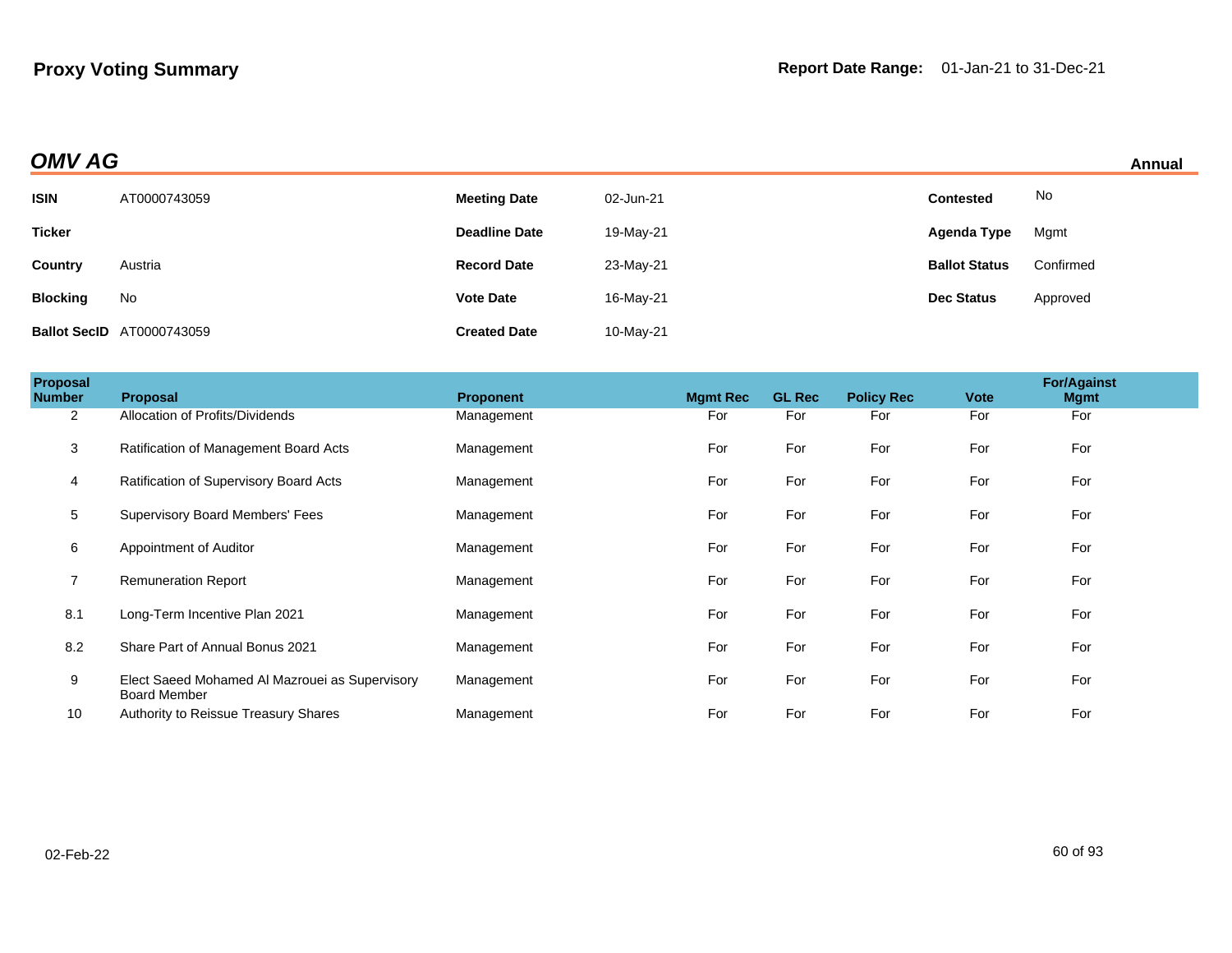|                 | <b>COMPAGNIE DE SAINT-GOBAIN S.A.</b> |                      |           |                      | Mix       |
|-----------------|---------------------------------------|----------------------|-----------|----------------------|-----------|
| <b>ISIN</b>     | FR0000125007                          | <b>Meeting Date</b>  | 03-Jun-21 | <b>Contested</b>     | No        |
| <b>Ticker</b>   |                                       | <b>Deadline Date</b> | 20-May-21 | Agenda Type          | Mgmt      |
| <b>Country</b>  | France                                | <b>Record Date</b>   | 31-May-21 | <b>Ballot Status</b> | Confirmed |
| <b>Blocking</b> | No                                    | <b>Vote Date</b>     | 14-May-21 | <b>Dec Status</b>    | Approved  |
|                 | <b>Ballot SecID</b> FR0000125007      | <b>Created Date</b>  | 13-May-21 |                      |           |

| Proposal<br><b>Number</b> | <b>Proposal</b>                          | <b>Proponent</b> | <b>Mgmt Rec</b> | <b>GL Rec</b> | <b>Policy Rec</b> | <b>Vote</b> | <b>For/Against</b><br><b>Mgmt</b> |
|---------------------------|------------------------------------------|------------------|-----------------|---------------|-------------------|-------------|-----------------------------------|
|                           | <b>Accounts and Reports</b>              | Management       | For             | For           | For               | For         | For                               |
| $\overline{2}$            | <b>Consolidated Accounts and Reports</b> | Management       | For             | For           | For               | For         | For                               |
| 3                         | Allocation of Profits/Dividends          | Management       | For             | For           | For               | For         | For                               |
| 4                         | Elect Benoît Bazin                       | Management       | For             | For           | For               | For         | For                               |
| 5                         | Elect Pamela Knapp                       | Management       | For             | For           | For               | For         | For                               |
| 6                         | Elect Agnès Lemarchand                   | Management       | For             | For           | For               | For         | For                               |
| ⇁                         | Elect Gilles Schnepp                     | Management       | For             | For           | For               | For         | For                               |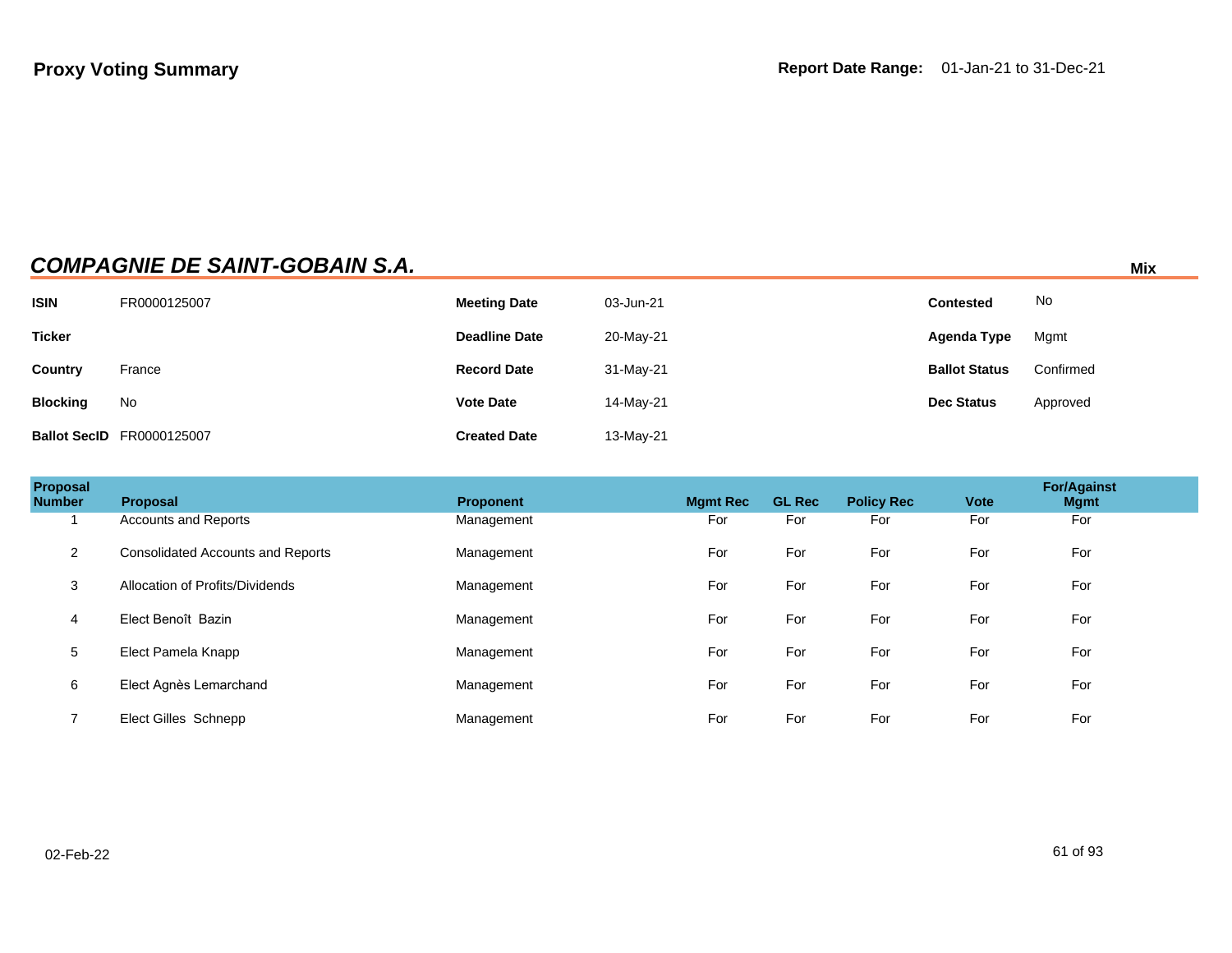# **Proxy Voting Summary Report Date Range:** 01-Jan-21 to 31-Dec-21

| 8  | <b>Elect Sibylle Daunis</b>                                                                   | Management | For | For     | For     | For     | For     |
|----|-----------------------------------------------------------------------------------------------|------------|-----|---------|---------|---------|---------|
| 9  | 2020 Remuneration of Pierre-André de Chalendar, Chair Management<br>and CEO                   |            | For | Against | Against | Against | Against |
| 10 | 2020 Remuneration of Benoit Bazin, Deputy CEO                                                 | Management | For | Against | Against | Against | Against |
| 11 | 2020 Remuneration Report                                                                      | Management | For | For     | For     | For     | For     |
| 12 | 2021 Remuneration Policy (Chair and CEO Until June<br>30, 2021                                | Management | For | For     | For     | For     | For     |
| 13 | 2021 Remuneration Policy (Deputy CEO Until June 30,<br>2021)                                  | Management | For | For     | For     | For     | For     |
| 14 | 2021 Remuneration Policy (CEO From July 1, 2021)                                              | Management | For | For     | For     | For     | For     |
| 15 | 2021 Remuneration Policy (Chair From July 1, 2021)                                            | Management | For | For     | For     | For     | For     |
| 16 | 2021 Remuneration Policy (Board of Directors)                                                 | Management | For | For     | For     | For     | For     |
| 17 | Authority to Repurchase and Reissue Shares                                                    | Management | For | For     | For     | For     | For     |
| 18 | Authority to Issue Shares and Convertible Debt w/<br>Preemptive Rights                        | Management | For | For     | For     | For     | For     |
| 19 | Authority to Issue Shares and Convertible Debt w/o<br><b>Preemptive Rights</b>                | Management | For | For     | For     | For     | For     |
| 20 | Authority to Issue Shares and Convertible Debt Through Management<br><b>Private Placement</b> |            | For | For     | For     | For     | For     |
| 21 | Greenshoe                                                                                     | Management | For | For     | For     | For     | For     |
| 22 | Authority to Increase Capital in Consideration for<br><b>Contributions In Kind</b>            | Management | For | For     | For     | For     | For     |
| 23 | Authority to Increase Capital Through Capitalisations                                         | Management | For | For     | For     | For     | For     |
| 24 | Authority to Set Offering Price of Shares                                                     | Management | For | For     | For     | For     | For     |
| 25 | Employee Stock Purchase Plan                                                                  | Management | For | Against | Against | Against | Against |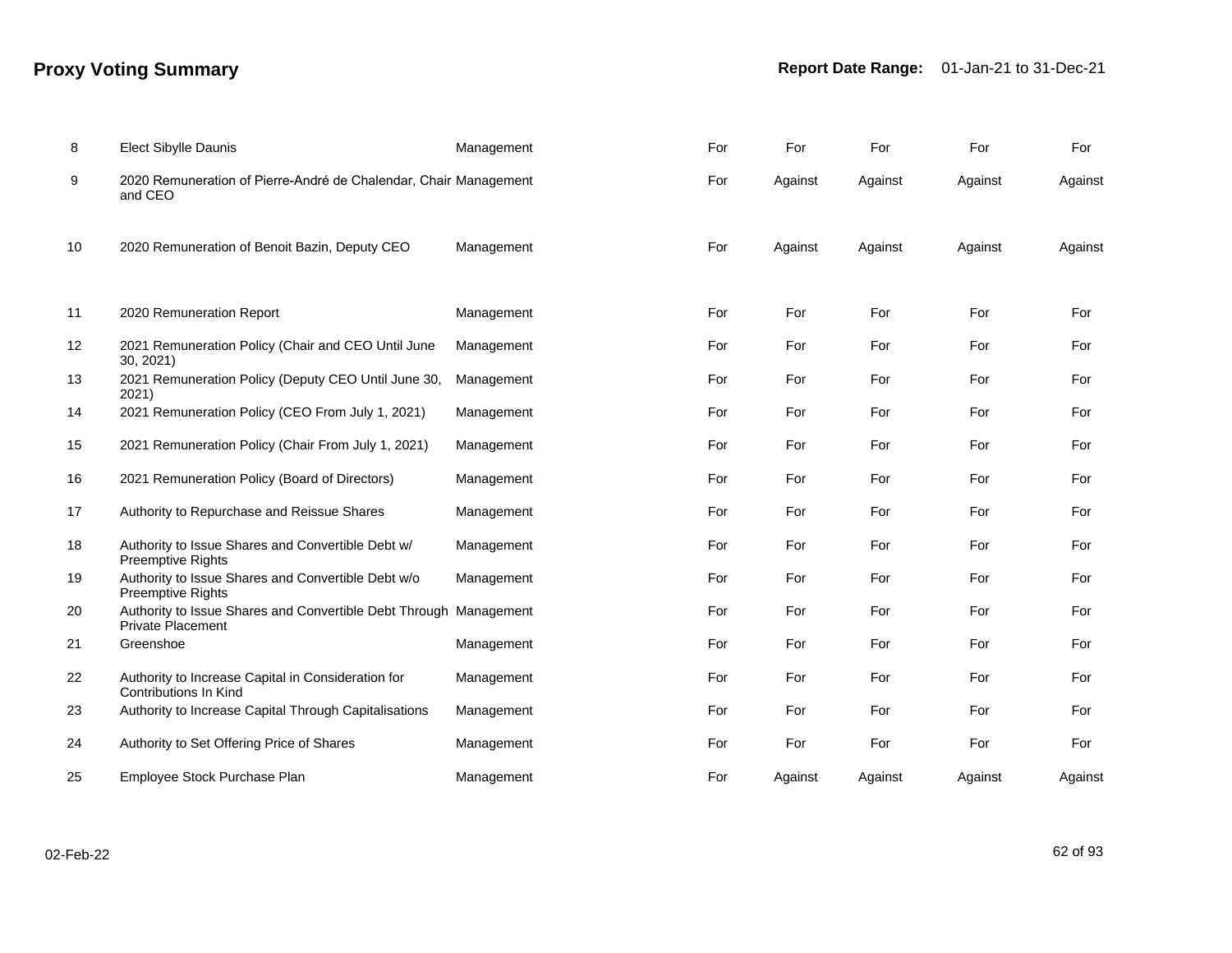| 26 | Authority to Cancel Shares and Reduce Capital | Management | For | For | For | For | For |
|----|-----------------------------------------------|------------|-----|-----|-----|-----|-----|
| 27 | Authorisation of Legal Formalities            | Management | For | For | For | For | For |

# **SERVICENOW INC** Annual

| <b>ISIN</b>     | US81762P1021              | <b>Meeting Date</b>  | 07-Jun-21 | <b>Contested</b>     | No        |
|-----------------|---------------------------|----------------------|-----------|----------------------|-----------|
| <b>Ticker</b>   | <b>NOW</b>                | <b>Deadline Date</b> | 24-May-21 | Agenda Type          | Mgmt      |
| Country         | <b>United States</b>      | <b>Record Date</b>   | 09-Apr-21 | <b>Ballot Status</b> | Confirmed |
| <b>Blocking</b> | No                        | <b>Vote Date</b>     | 19-May-21 | <b>Dec Status</b>    | Approved  |
|                 | Ballot SecID US81762P1021 | <b>Created Date</b>  | 17-May-21 |                      |           |

| Proposal<br><b>Number</b> | <b>Proposal</b>               | <b>Proponent</b> | <b>Mgmt Rec</b> | <b>GL Rec</b> | <b>Policy Rec</b> | <b>Vote</b> | <b>For/Against</b><br><b>Mgmt</b> |
|---------------------------|-------------------------------|------------------|-----------------|---------------|-------------------|-------------|-----------------------------------|
| 1A.                       | Elect Susan L. Bostrom        | Management       | For             | For           | For               | For         | For                               |
| 1B.                       | Elect Jonathan C. Chadwick    | Management       | For             | For           | For               | For         | For                               |
| 1C.                       | Elect Lawrence J Jackson, Jr. | Management       | For             | For           | For               | For         | For                               |
| 1D.                       | Elect Frederic B. Luddy       | Management       | For             | For           | For               | For         | For                               |
| 1E.                       | Elect Jeffrey A. Miller       | Management       | For             | For           | For               | For         | For                               |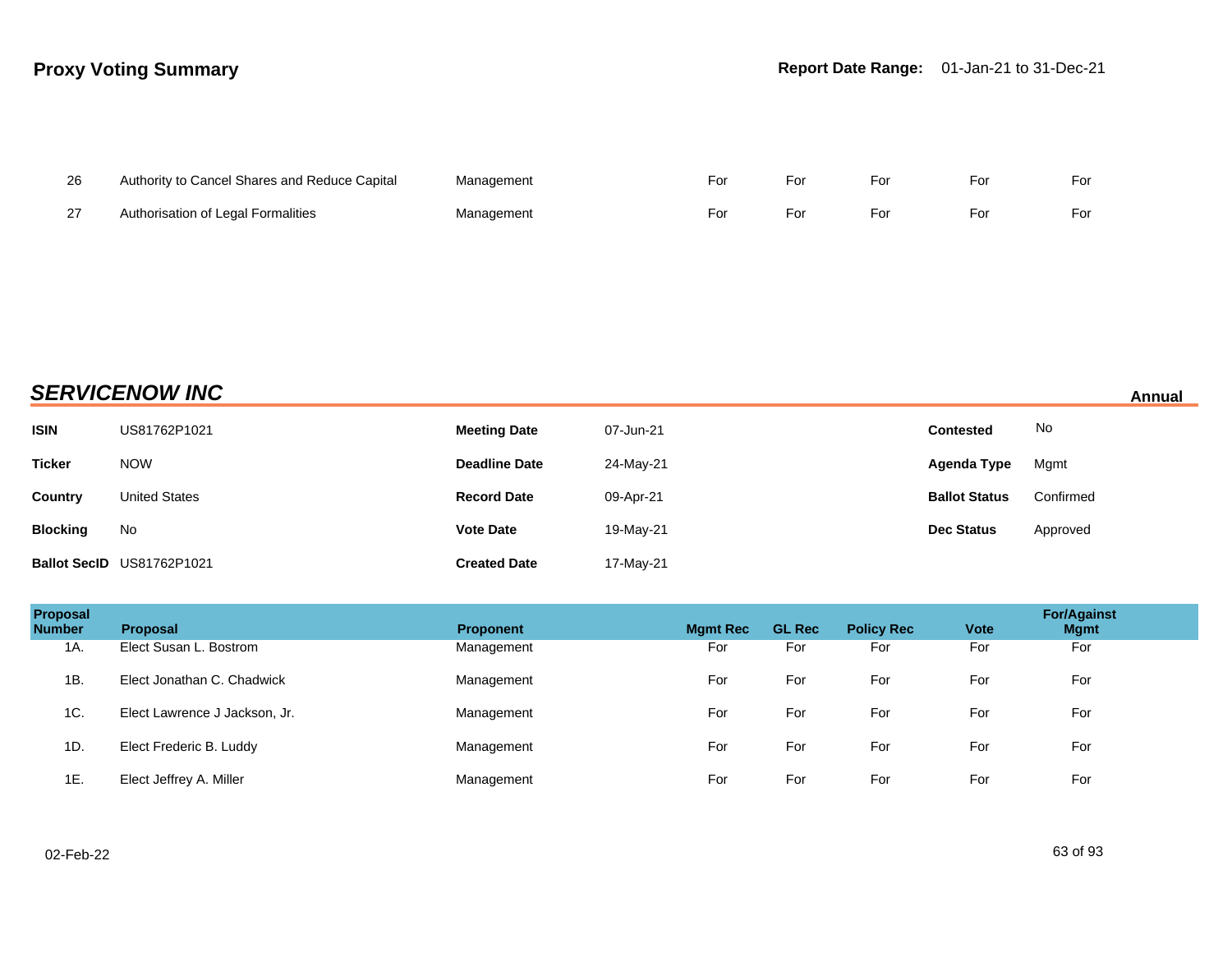| 2.  | Advisory Vote on Executive Compensation                       | Management | For | For | For | For | For |
|-----|---------------------------------------------------------------|------------|-----|-----|-----|-----|-----|
| 3.  | <b>Ratification of Auditor</b>                                | Management | For | For | For | For | For |
| -4. | Adoption of Shareholder Right to Call Special Meetings        | Management | For | For | For | For | For |
| 5.  | Approval of the 2021 Equity Incentive Plan                    | Management | For | For | For | For | For |
| 6.  | Amendment to the 2012 Employee Stock Purchase Plan Management |            | For | For | For | For | For |

| <b>WORKDAY INC</b> |  |
|--------------------|--|
|--------------------|--|

| <b>WORKDAY INC</b><br>Annual |                           |                      |           |                      |           |  |
|------------------------------|---------------------------|----------------------|-----------|----------------------|-----------|--|
| <b>ISIN</b>                  | US98138H1014              | <b>Meeting Date</b>  | 08-Jun-21 | <b>Contested</b>     | No        |  |
| <b>Ticker</b>                | <b>WDAY</b>               | <b>Deadline Date</b> | 25-May-21 | Agenda Type          | Mgmt      |  |
| Country                      | <b>United States</b>      | <b>Record Date</b>   | 12-Apr-21 | <b>Ballot Status</b> | Confirmed |  |
| <b>Blocking</b>              | No                        | <b>Vote Date</b>     | 24-May-21 | <b>Dec Status</b>    | Approved  |  |
|                              | Ballot SecID US98138H1014 | <b>Created Date</b>  | 17-May-21 |                      |           |  |

| <b>Proposal</b><br><b>Number</b> | <b>Proposal</b>          | <b>Proponent</b> | <b>Mgmt Rec</b> | <b>GL Rec</b> | <b>Policy Rec</b> | <b>Vote</b> | <b>For/Against</b><br><b>Mgmt</b> |
|----------------------------------|--------------------------|------------------|-----------------|---------------|-------------------|-------------|-----------------------------------|
| 4.4<br>. .                       | Elect Aneel Bhusri       | Management       | For             | For           | For               | For         | For                               |
| 1.2                              | Elect Ann-Marie Campbell | Management       | For             | For           | For               | For         | For                               |
| 1.3                              | Elect David A. Duffield  | Management       | For             | For           | For               | For         | For                               |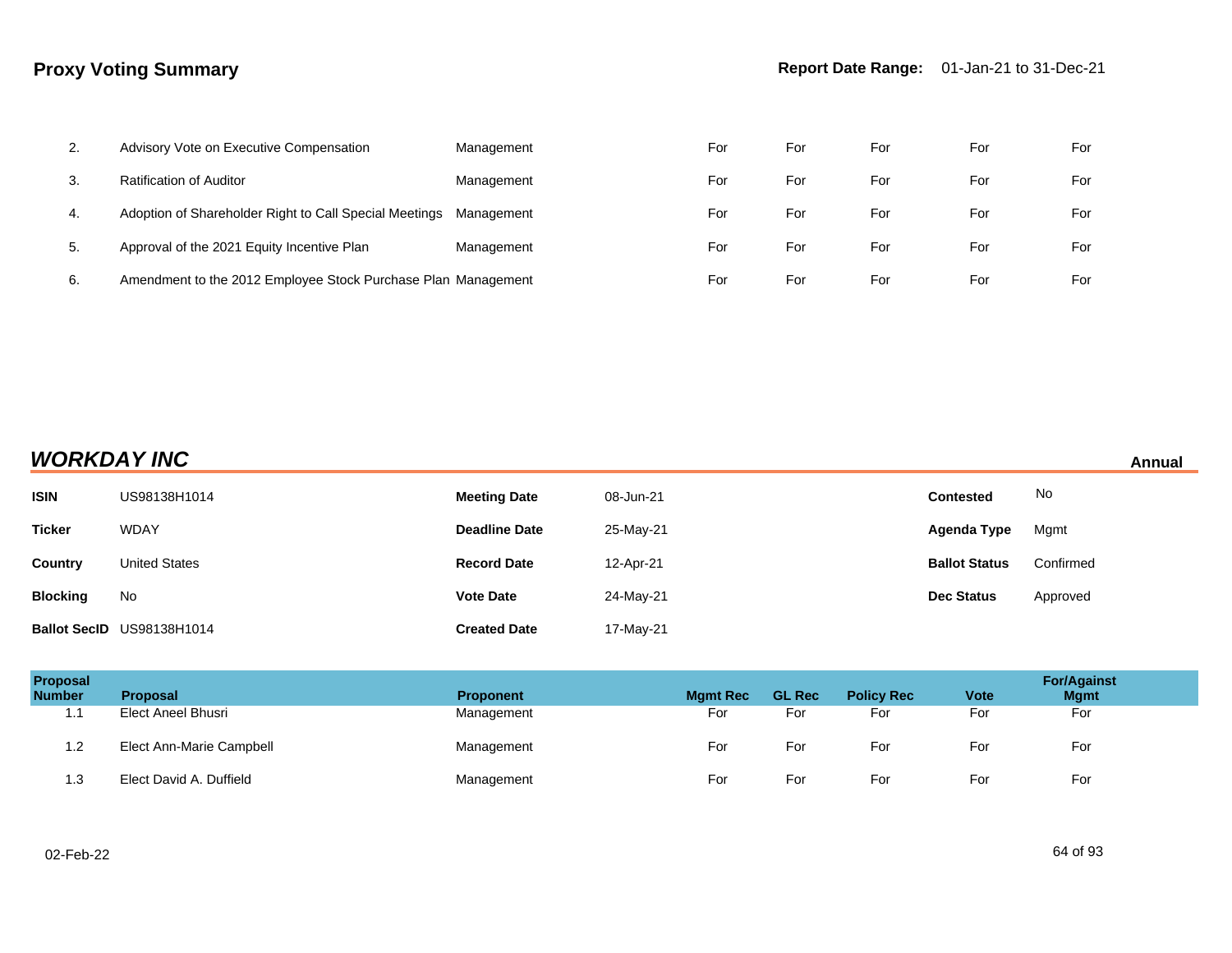| 1.4 | Elect Lee J. Styslinger III                                     | Management | For    | For     | For     | For     | For     |
|-----|-----------------------------------------------------------------|------------|--------|---------|---------|---------|---------|
| 2.  | <b>Ratification of Auditor</b>                                  | Management | For    | For     | For     | For     | For     |
| 3.  | Advisory Vote on Executive Compensation                         | Management | For    | Against | Against | Against | Against |
|     |                                                                 |            |        |         |         |         |         |
| 4.  | Frequency of Advisory Vote on Executive Compensation Management |            | 1 Year | Year    | Year    | 1 Year  | For     |

# **MERCADOLIBRE INC Annual**

| <b>ISIN</b>     | US58733R1023              | <b>Meeting Date</b>  | 08-Jun-21 | <b>Contested</b>     | No        |
|-----------------|---------------------------|----------------------|-----------|----------------------|-----------|
| <b>Ticker</b>   | <b>MELI</b>               | <b>Deadline Date</b> | 25-May-21 | Agenda Type          | Mgmt      |
| Country         | <b>United States</b>      | <b>Record Date</b>   | 12-Apr-21 | <b>Ballot Status</b> | Confirmed |
| <b>Blocking</b> | No                        | <b>Vote Date</b>     | 24-May-21 | <b>Dec Status</b>    | Approved  |
|                 | Ballot SecID US58733R1023 | <b>Created Date</b>  | 17-May-21 |                      |           |

| <b>Proposal</b><br><b>Number</b> | <b>Proposal</b>                         | <b>Proponent</b> | <b>Mgmt Rec</b> | <b>GL Rec</b> | <b>Policy Rec</b> | <b>Vote</b> | <b>For/Against</b><br><b>Mgmt</b> |
|----------------------------------|-----------------------------------------|------------------|-----------------|---------------|-------------------|-------------|-----------------------------------|
| 1.1                              | Elect Nicolás Galperin                  | Management       | For             | For           | For               | For         | For                               |
| 1.2                              | Elect Henrique Dubugras                 | Management       | For             | For           | For               | For         | For                               |
| <u>.</u>                         | Advisory Vote on Executive Compensation | Management       | For             | For           | For               | For         | For                               |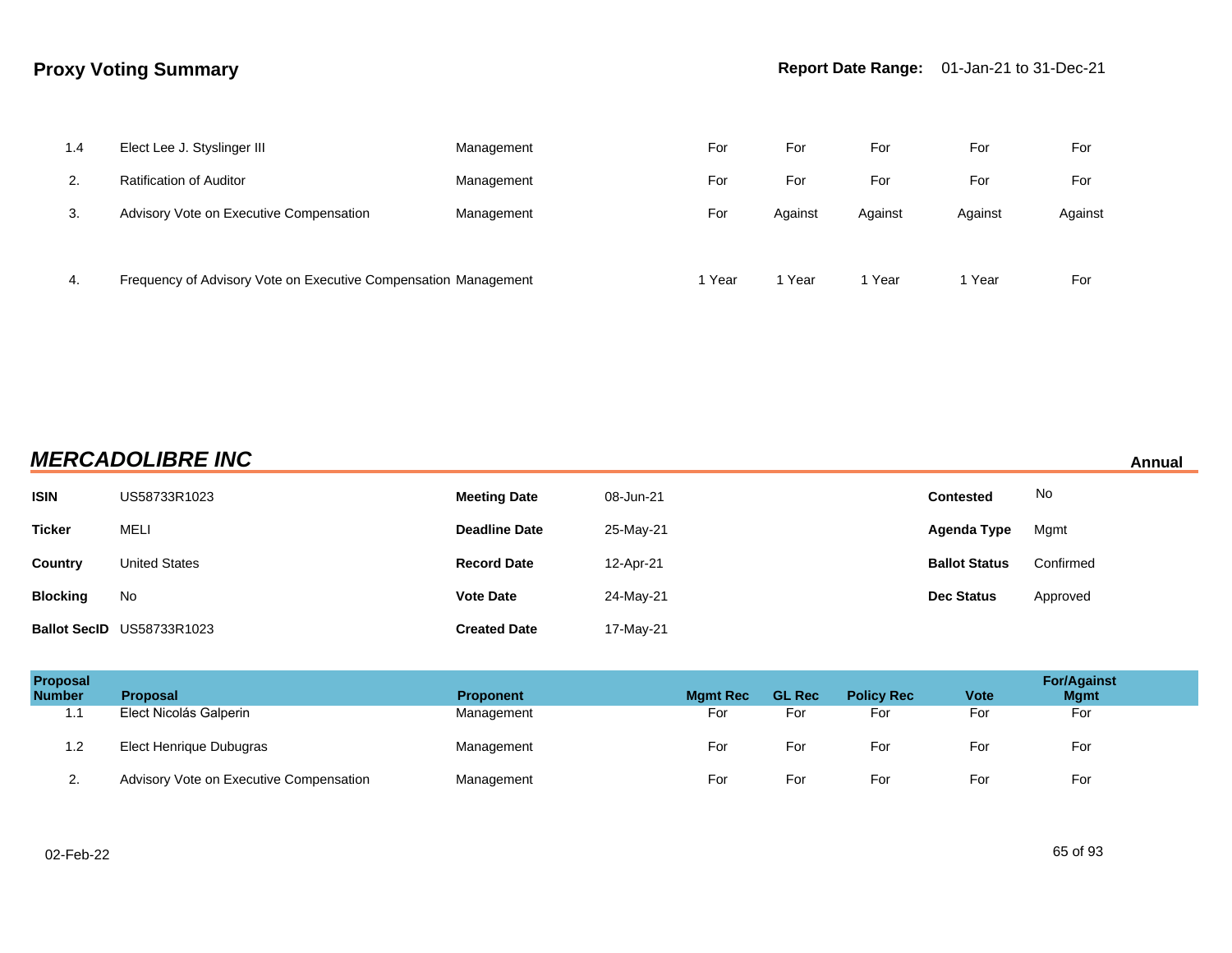| J. | <b>Ratification of Auditor</b> | Manaαement<br>$\sim$ $\sim$ | $E_{\alpha r}$<br>-υι | ∙or | ÷or | -<br>For | $F_{\text{O}}$ |
|----|--------------------------------|-----------------------------|-----------------------|-----|-----|----------|----------------|
|    |                                |                             |                       |     |     |          |                |

## **TAIWAN SEMICONDUCTOR MANUFACTURING Annual Annual Annual Annual Annual**

| <b>ISIN</b>     | US8740391003                     | <b>Meeting Date</b>  | 08-Jun-21 | <b>Contested</b>     | No        |
|-----------------|----------------------------------|----------------------|-----------|----------------------|-----------|
| <b>Ticker</b>   | TSM                              | <b>Deadline Date</b> | 25-May-21 | Agenda Type          | Mgmt      |
| <b>Country</b>  | Taiwan                           | <b>Record Date</b>   | 09-Apr-21 | <b>Ballot Status</b> | Confirmed |
| <b>Blocking</b> | No                               | <b>Vote Date</b>     | 19-May-21 | <b>Dec Status</b>    | Approved  |
|                 | <b>Ballot SecID US8740391003</b> | <b>Created Date</b>  | 17-May-21 |                      |           |

| <b>Proposal</b><br><b>Number</b> | <b>Proposal</b>                                                  | <b>Proponent</b> | <b>Mamt Rec</b> | <b>GL Rec</b> | <b>Policy Rec</b> | <b>Vote</b> | <b>For/Against</b><br><b>Mgmt</b> |  |
|----------------------------------|------------------------------------------------------------------|------------------|-----------------|---------------|-------------------|-------------|-----------------------------------|--|
| 1)                               | <b>Accounts and Reports</b>                                      | Management       | for             | for           | For               | For         | For                               |  |
| 2)                               | Amendments to Procedural Rules: Election of Directors Management |                  | for             | for           | For               | For         | For                               |  |
| 3)                               | Adoption of Employee Restricted Stock Plan                       | Management       | for             | for           | For               | For         | For                               |  |
| 4.1                              | <b>Elect Mark LIU</b>                                            | Management       | for             | for           | For               | For         | For                               |  |
| 4.2                              | Elect Che-Chia WEI                                               | Management       | for             | for           | For               | For         | For                               |  |
| 4.3                              | Elect Fan-Cheng TSENG                                            | Management       | for             | for           | For               | For         | For                               |  |
| 4.4                              | Elect Ming-Hsin KUNG                                             | Management       | for             | for           | For               | For         | For                               |  |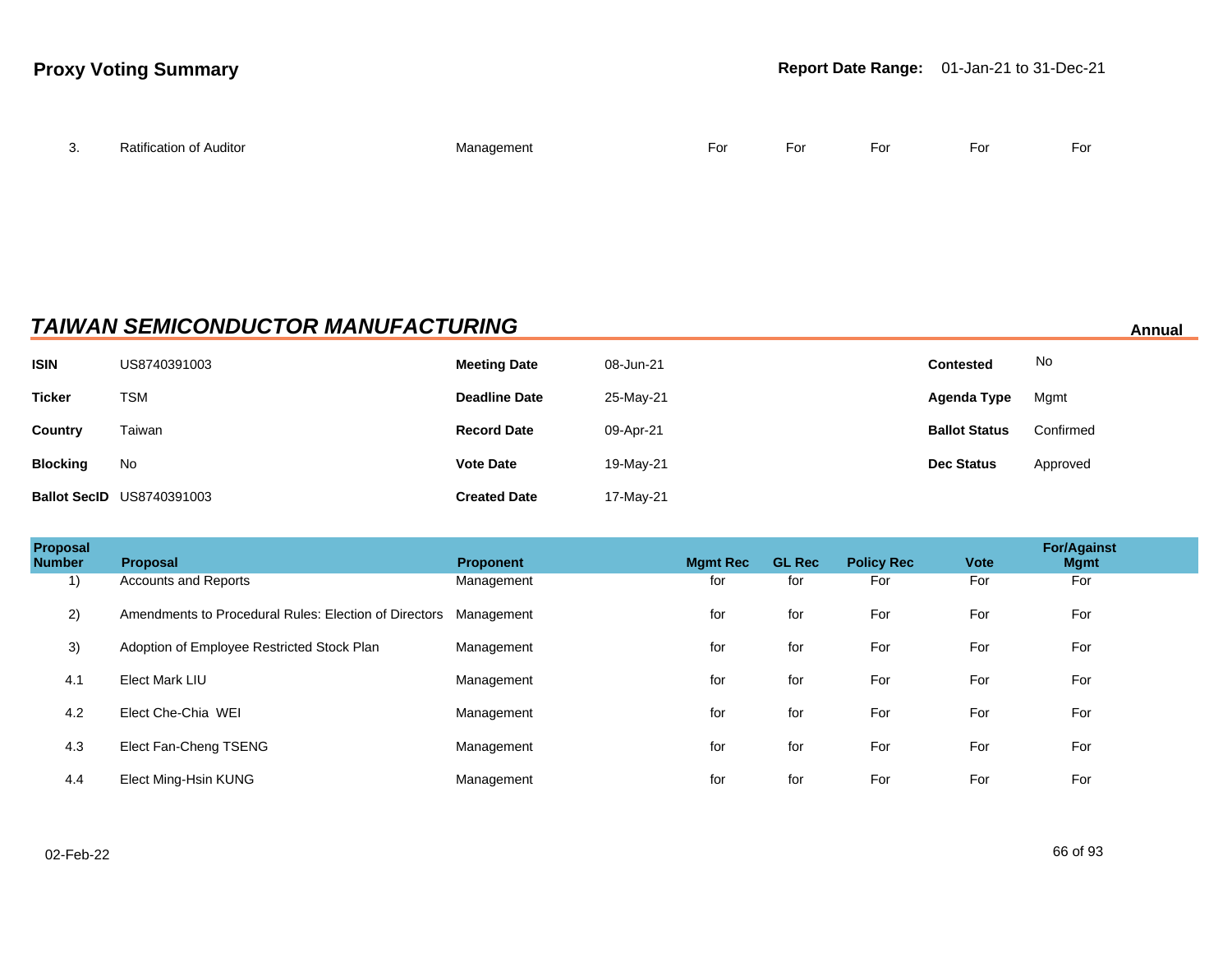| 4.5  | Elect Peter L. Bonfield   | Management | for | for | For | For | For |
|------|---------------------------|------------|-----|-----|-----|-----|-----|
| 4.6  | Elect Kok-Choo CHEN       | Management | for | for | For | For | For |
| 4.7  | Elect Michael R. Splinter | Management | for | for | For | For | For |
| 4.8  | Elect Moshe N.Gavrielov   | Management | for | for | For | For | For |
| 4.9  | Elect Yancey HAI          | Management | for | for | For | For | For |
| 4.10 | Elect L. Rafael Reif      | Management | for | for | For | For | For |

| <b>TARGET CORP</b> | Annual |
|--------------------|--------|
|                    |        |

| <b>ISIN</b>     | US87612E1064              | <b>Meeting Date</b>  | 09-Jun-21 | <b>Contested</b>     | No        |
|-----------------|---------------------------|----------------------|-----------|----------------------|-----------|
| <b>Ticker</b>   | <b>TGT</b>                | <b>Deadline Date</b> | 26-May-21 | <b>Agenda Type</b>   | Mgmt      |
| Country         | <b>United States</b>      | <b>Record Date</b>   | 12-Apr-21 | <b>Ballot Status</b> | Confirmed |
| <b>Blocking</b> | No                        | <b>Vote Date</b>     | 19-May-21 | <b>Dec Status</b>    | Approved  |
|                 | Ballot SecID US87612E1064 | <b>Created Date</b>  | 17-May-21 |                      |           |

| <b>Proposal</b><br><b>Number</b> | <b>Proposal</b>             | <b>Proponent</b> | <b>Mamt Rec</b> | <b>GL Rec</b> | <b>Policy Rec</b> | <b>Vote</b> | <b>For/Against</b><br><b>Mgmt</b> |
|----------------------------------|-----------------------------|------------------|-----------------|---------------|-------------------|-------------|-----------------------------------|
| 1A.                              | Elect Douglas M. Baker, Jr. | Management       | For             | For           | For               | For         | For                               |
| 1B                               | Elect George S. Barrett     | Management       | For             | For           | For               | For         | For                               |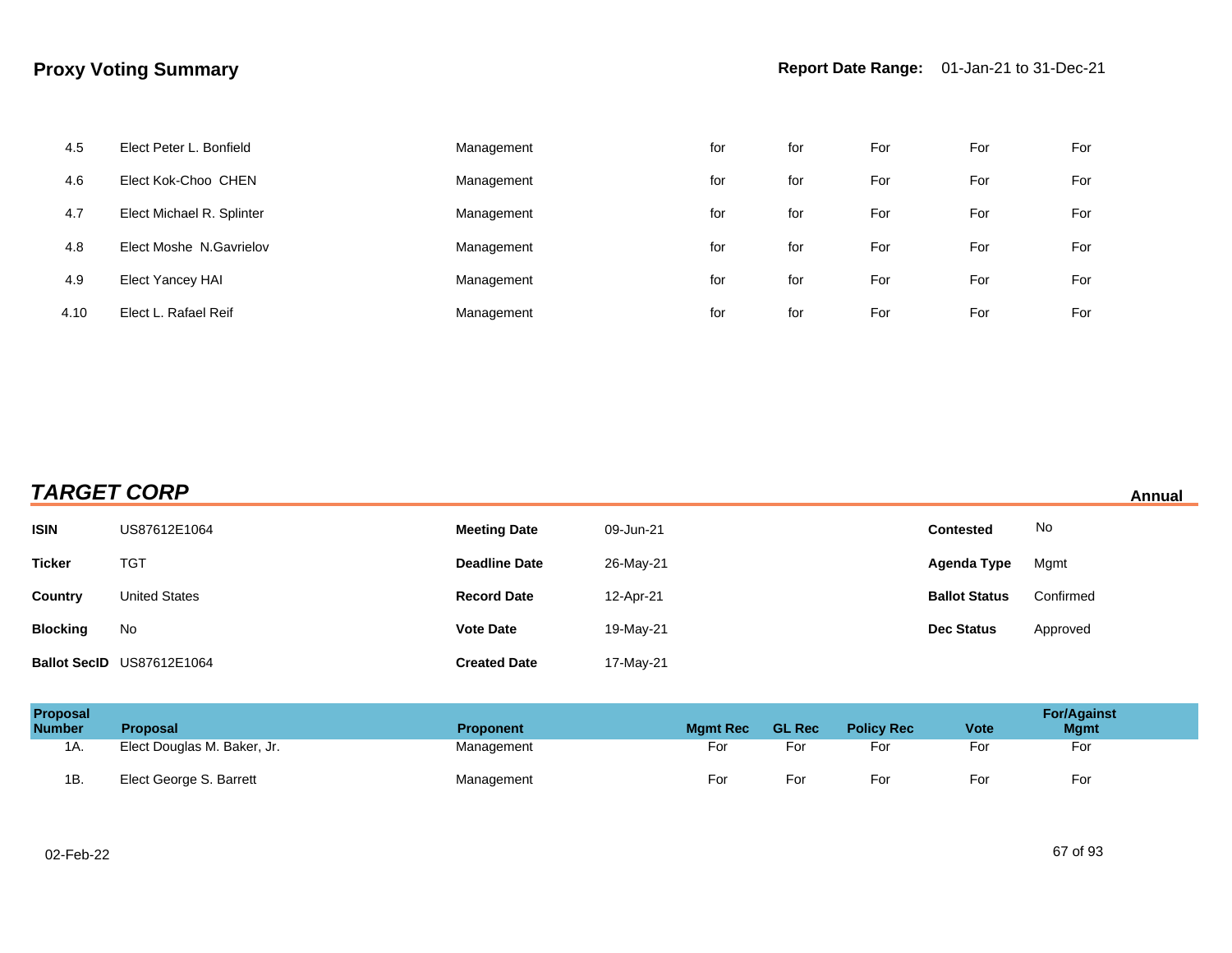| 1C. | Elect Brian C. Cornell                                         | Management  | For     | For     | For     | For     | For |
|-----|----------------------------------------------------------------|-------------|---------|---------|---------|---------|-----|
| 1D. | Elect Robert L. Edwards                                        | Management  | For     | For     | For     | For     | For |
| 1E. | Elect Melanie L. Healey                                        | Management  | For     | For     | For     | For     | For |
| 1F. | Elect Donald R. Knauss                                         | Management  | For     | For     | For     | For     | For |
| 1G. | Elect Christine A. Leahy                                       | Management  | For     | For     | For     | For     | For |
| 1H. | Elect Monica C. Lozano                                         | Management  | For     | For     | For     | For     | For |
| 11. | Elect Mary E. Minnick                                          | Management  | For     | For     | For     | For     | For |
| 1J. | Elect Derica W. Rice                                           | Management  | For     | For     | For     | For     | For |
| 1K. | Elect Kenneth L. Salazar                                       | Management  | For     | For     | For     | For     | For |
| 1L. | Elect Dmitri L. Stockton                                       | Management  | For     | For     | For     | For     | For |
| 2.  | <b>Ratification of Auditor</b>                                 | Management  | For     | For     | For     | For     | For |
| 3.  | Advisory Vote on Executive Compensation                        | Management  | For     | For     | For     | For     | For |
| 4.  | Shareholder Proposal Regarding Proxy Access Bylaw<br>Amendment | Shareholder | Against | Against | Against | Against | For |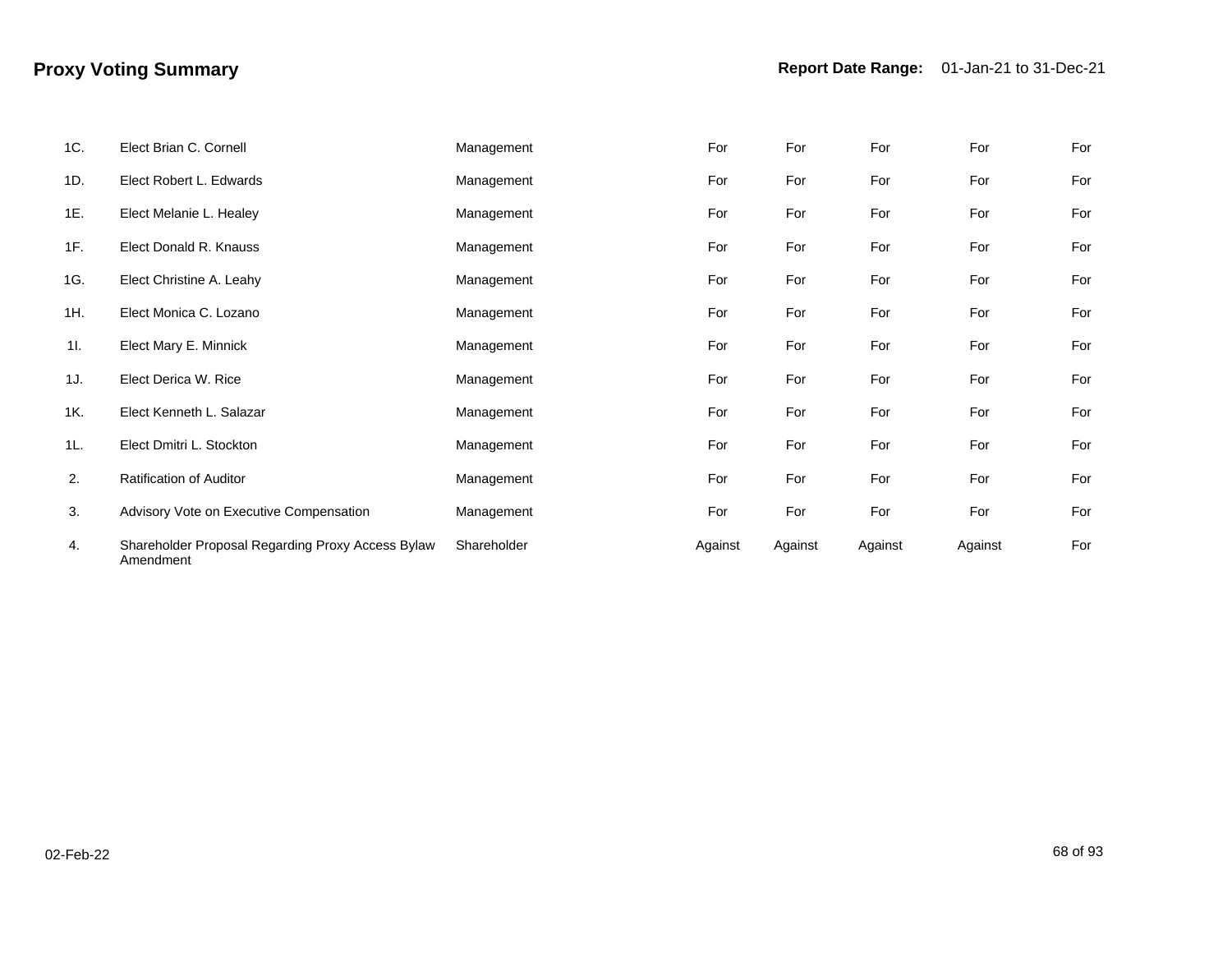| <b>BRENNTAG SE</b> | Annual |
|--------------------|--------|
|                    |        |

|  | Annual |  |
|--|--------|--|
|  |        |  |

| ______________  |                                  |                      |           |                      | <u>AUTOMO</u> |  |
|-----------------|----------------------------------|----------------------|-----------|----------------------|---------------|--|
| <b>ISIN</b>     | DE000A1DAHH0                     | <b>Meeting Date</b>  | 10-Jun-21 | <b>Contested</b>     | No            |  |
| <b>Ticker</b>   |                                  | <b>Deadline Date</b> | 27-May-21 | Agenda Type          | Mgmt          |  |
| Country         | Germany                          | <b>Record Date</b>   | 03-Jun-21 | <b>Ballot Status</b> | Confirmed     |  |
| <b>Blocking</b> | No                               | <b>Vote Date</b>     | 25-May-21 | <b>Dec Status</b>    | Approved      |  |
|                 | <b>Ballot SecID DE000A1DAHH0</b> | <b>Created Date</b>  | 18-May-21 |                      |               |  |

| Proposal<br><b>Number</b> | <b>Proposal</b>                              | <b>Proponent</b> | <b>Mgmt Rec</b> | <b>GL Rec</b> | <b>Policy Rec</b> | Vote | <b>For/Against</b><br><b>Mgmt</b> |  |
|---------------------------|----------------------------------------------|------------------|-----------------|---------------|-------------------|------|-----------------------------------|--|
| 2                         | Allocation of Profits/Dividends              | Management       | For             | For           | For               | For  | For                               |  |
| 3                         | Ratification of Management Board Acts        | Management       | For             | For           | For               | For  | For                               |  |
| 4                         | Ratification of Supervisory Board Acts       | Management       | For             | For           | For               | For  | For                               |  |
| 5                         | Appointment of Auditor                       | Management       | For             | For           | For               | For  | For                               |  |
| 6                         | Management Board Remuneration Policy         | Management       | For             | For           | For               | For  | For                               |  |
| 7.1                       | <b>Supervisory Board Members' Fees</b>       | Management       | For             | For           | For               | For  | For                               |  |
| 7.2                       | <b>Supervisory Board Remuneration Policy</b> | Management       | For             | For           | For               | For  | For                               |  |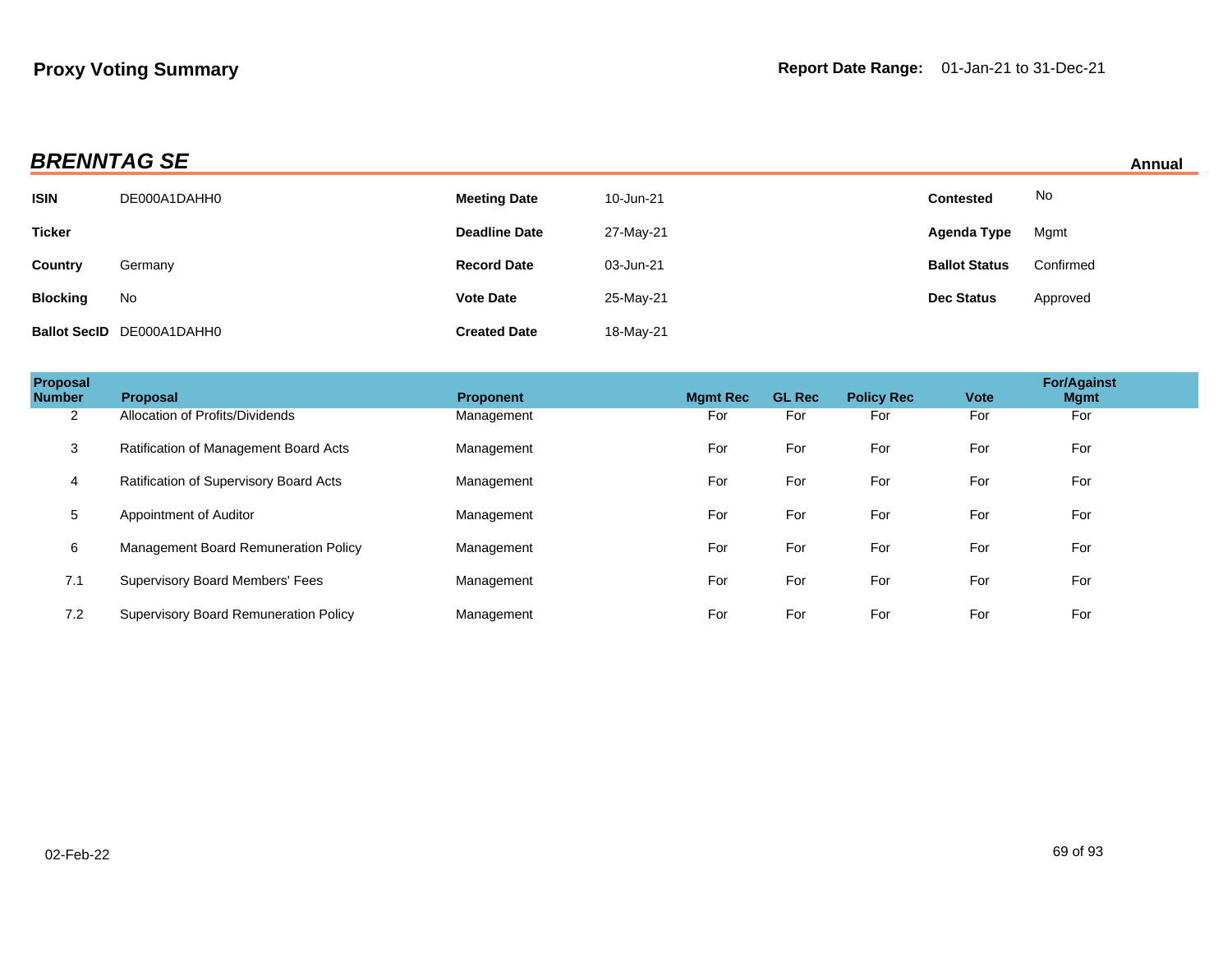| <b>AUTODESK INC.</b> | Annual |
|----------------------|--------|
|                      |        |

|  | Annual |  |
|--|--------|--|
|  |        |  |

|                 |                                  |                      |           |                      | .         |
|-----------------|----------------------------------|----------------------|-----------|----------------------|-----------|
| <b>ISIN</b>     | US0527691069                     | <b>Meeting Date</b>  | 16-Jun-21 | <b>Contested</b>     | No        |
| <b>Ticker</b>   | <b>ADSK</b>                      | <b>Deadline Date</b> | 02-Jun-21 | Agenda Type          | Mgmt      |
| Country         | <b>United States</b>             | <b>Record Date</b>   | 19-Apr-21 | <b>Ballot Status</b> | Confirmed |
| <b>Blocking</b> | No                               | <b>Vote Date</b>     | 28-May-21 | <b>Dec Status</b>    | Approved  |
|                 | <b>Ballot SecID US0527691069</b> | <b>Created Date</b>  | 24-May-21 |                      |           |

| Proposal<br><b>Number</b> | Proposal                                | Proponent  | <b>Mgmt Rec</b> | <b>GL Rec</b> | <b>Policy Rec</b> | <b>Vote</b> | <b>For/Against</b><br><b>Mgmt</b> |  |
|---------------------------|-----------------------------------------|------------|-----------------|---------------|-------------------|-------------|-----------------------------------|--|
| 1A.                       | <b>Elect Andrew Anagnost</b>            | Management | For             | For           | For               | For         | For                               |  |
| 1B.                       | <b>Elect Karen Blasing</b>              | Management | For             | For           | For               | For         | For                               |  |
| 1C.                       | Elect Reid French                       | Management | For             | For           | For               | For         | For                               |  |
| 1D.                       | Elect Ayanna Howard                     | Management | For             | For           | For               | For         | For                               |  |
| 1E.                       | Elect Blake J. Irving                   | Management | For             | For           | For               | For         | For                               |  |
| 1F.                       | Elect Mary T. McDowell                  | Management | For             | For           | For               | For         | For                               |  |
| 1G.                       | Elect Stephen D. Milligan               | Management | For             | For           | For               | For         | For                               |  |
| 1H.                       | Elect Lorrie M. Norrington              | Management | For             | For           | For               | For         | For                               |  |
| 11.                       | Elect Elizabeth S. Rafael               | Management | For             | For           | For               | For         | For                               |  |
| 1J.                       | Elect Stacy J. Smith                    | Management | For             | For           | For               | For         | For                               |  |
| 2.                        | <b>Ratification of Auditor</b>          | Management | For             | For           | For               | For         | For                               |  |
| 3.                        | Advisory Vote on Executive Compensation | Management | For             | For           | For               | For         | For                               |  |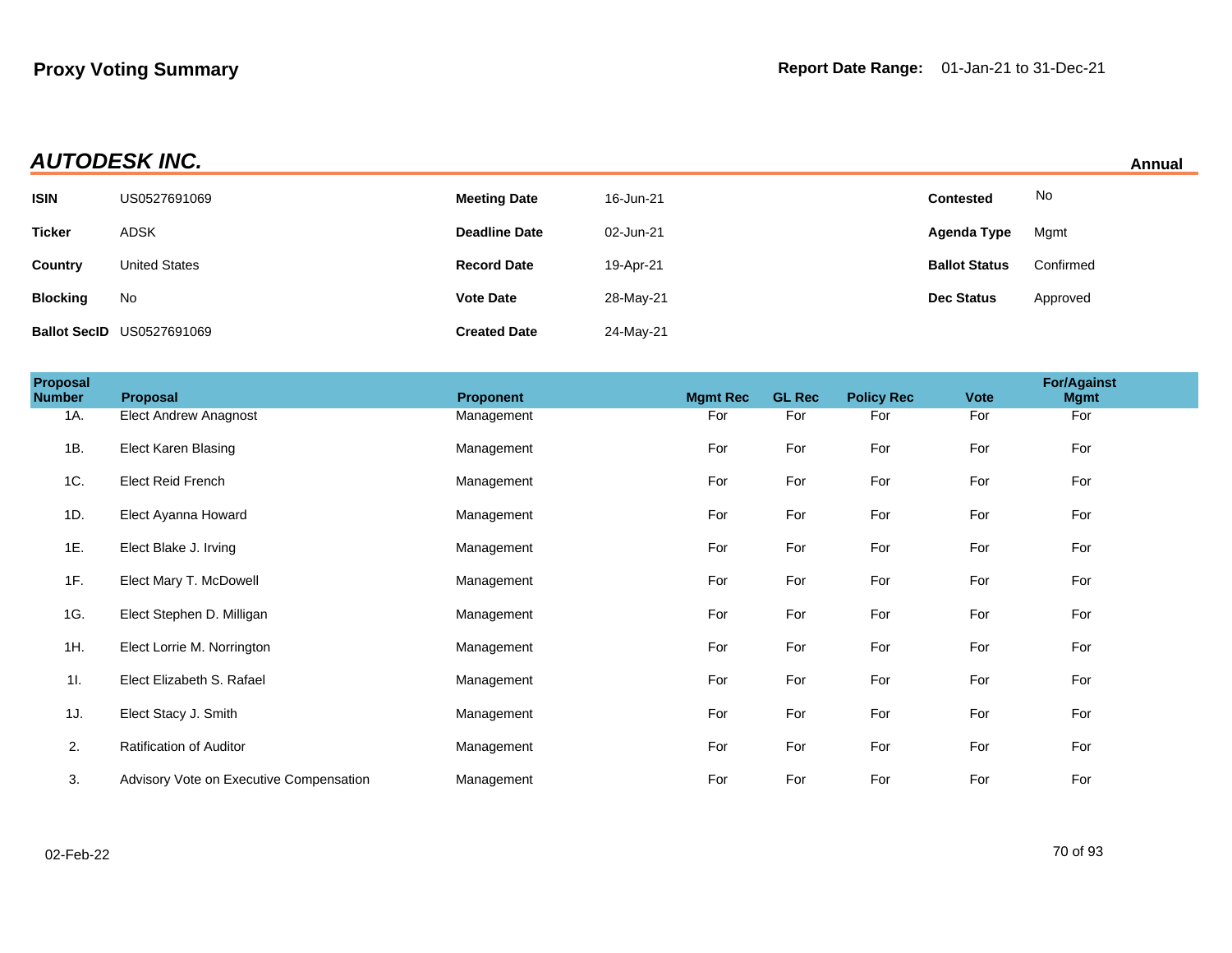## **OKTA INC** Annual

| <b>ISIN</b>     | BRO1KTBDR006                     | <b>Meeting Date</b>  | 17-Jun-21 | <b>Contested</b>     | No        |
|-----------------|----------------------------------|----------------------|-----------|----------------------|-----------|
| <b>Ticker</b>   | <b>OKTA</b>                      | <b>Deadline Date</b> | 03-Jun-21 | Agenda Type          | Mgmt      |
| <b>Country</b>  | <b>United States</b>             | <b>Record Date</b>   | 19-Apr-21 | <b>Ballot Status</b> | Confirmed |
| <b>Blocking</b> | No                               | <b>Vote Date</b>     | 03-Jun-21 | <b>Dec Status</b>    | Approved  |
|                 | <b>Ballot SecID US6792951054</b> | <b>Created Date</b>  | 25-May-21 |                      |           |

| Proposal<br><b>Number</b> | <b>Proposal</b>                         | <b>Proponent</b> | <b>Mamt Rec</b> | <b>GL Rec</b> | <b>Policy Rec</b> | <b>Vote</b> | <b>For/Against</b><br><b>Mgmt</b> |
|---------------------------|-----------------------------------------|------------------|-----------------|---------------|-------------------|-------------|-----------------------------------|
| 1.1                       | Elect Todd McKinnon                     | Management       | For             | For           | For               | For         | For                               |
| 1.2                       | <b>Elect Michael Stankey</b>            | Management       | For             | For           | For               | For         | For                               |
| ۷.                        | <b>Ratification of Auditor</b>          | Management       | For             | For           | For               | For         | For                               |
| 3.                        | Advisory Vote on Executive Compensation | Management       | For             | For           | For               | For         | For                               |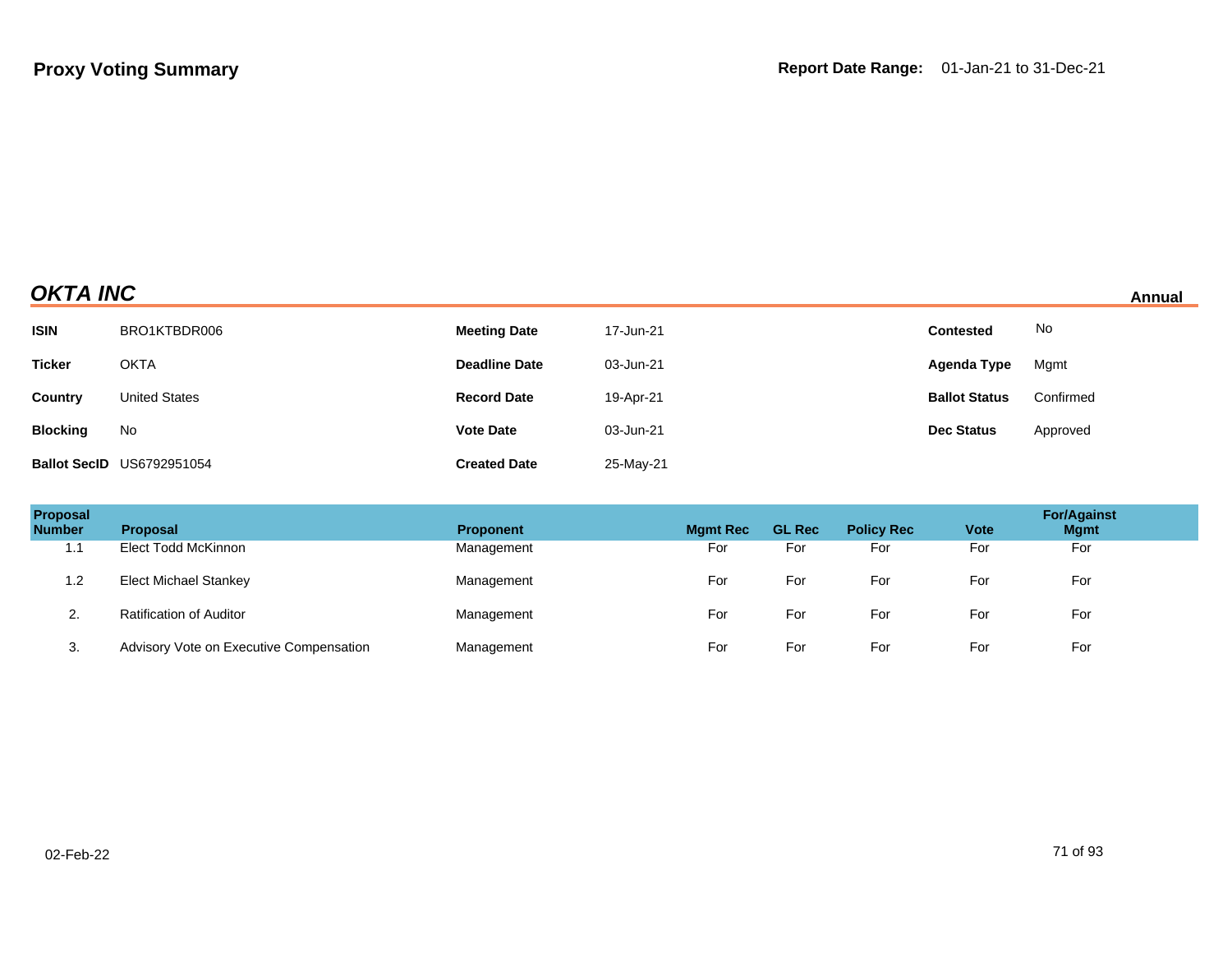## **INFOSYS LTD**

|  | Annual |  |
|--|--------|--|
|  |        |  |

|                 |                                  |                      |           |                      | .         |
|-----------------|----------------------------------|----------------------|-----------|----------------------|-----------|
| <b>ISIN</b>     | US4567881085                     | <b>Meeting Date</b>  | 19-Jun-21 | <b>Contested</b>     | No        |
| <b>Ticker</b>   | <b>INFY</b>                      | <b>Deadline Date</b> | 05-Jun-21 | Agenda Type          | Mgmt      |
| Country         | India                            | <b>Record Date</b>   | 17-May-21 | <b>Ballot Status</b> | Confirmed |
| <b>Blocking</b> | No                               | <b>Vote Date</b>     | 09-Jun-21 | <b>Dec Status</b>    | Approved  |
|                 | <b>Ballot SecID US4567881085</b> | <b>Created Date</b>  | 04-Jun-21 |                      |           |

| Proposal<br><b>Number</b> | <b>Proposal</b>                                   | <b>Proponent</b> | <b>Mgmt Rec</b> | <b>GL Rec</b> | <b>Policy Rec</b> | <b>Vote</b> | <b>For/Against</b><br><b>Mgmt</b> |  |
|---------------------------|---------------------------------------------------|------------------|-----------------|---------------|-------------------|-------------|-----------------------------------|--|
| O <sub>1</sub>            | <b>Accounts and Reports</b>                       | Management       | For             | For           | For               | For         | For                               |  |
| O <sub>2</sub>            | Allocation of Profits/Dividends                   | Management       | For             | For           | For               | For         | For                               |  |
| O <sub>3</sub>            | Elect U. B. Pravin Rao                            | Management       | For             | For           | For               | For         | For                               |  |
| S <sub>4</sub>            | Authority to Repurchase Shares                    | Management       | For             | For           | For               | For         | For                               |  |
| S <sub>5</sub>            | <b>Elect Michael Gibbs</b>                        | Management       | For             | For           | For               | For         | For                               |  |
| S <sub>6</sub>            | Elect Bobby Kanu Parikh                           | Management       | For             | For           | For               | For         | For                               |  |
| S7                        | <b>Elect Chitra Nayak</b>                         | Management       | For             | For           | For               | For         | For                               |  |
| S <sub>8</sub>            | Revision of Remuneration of U.B. Pravin Rao (COO) | Management       | For             | Against       | Against           | Against     | Against                           |  |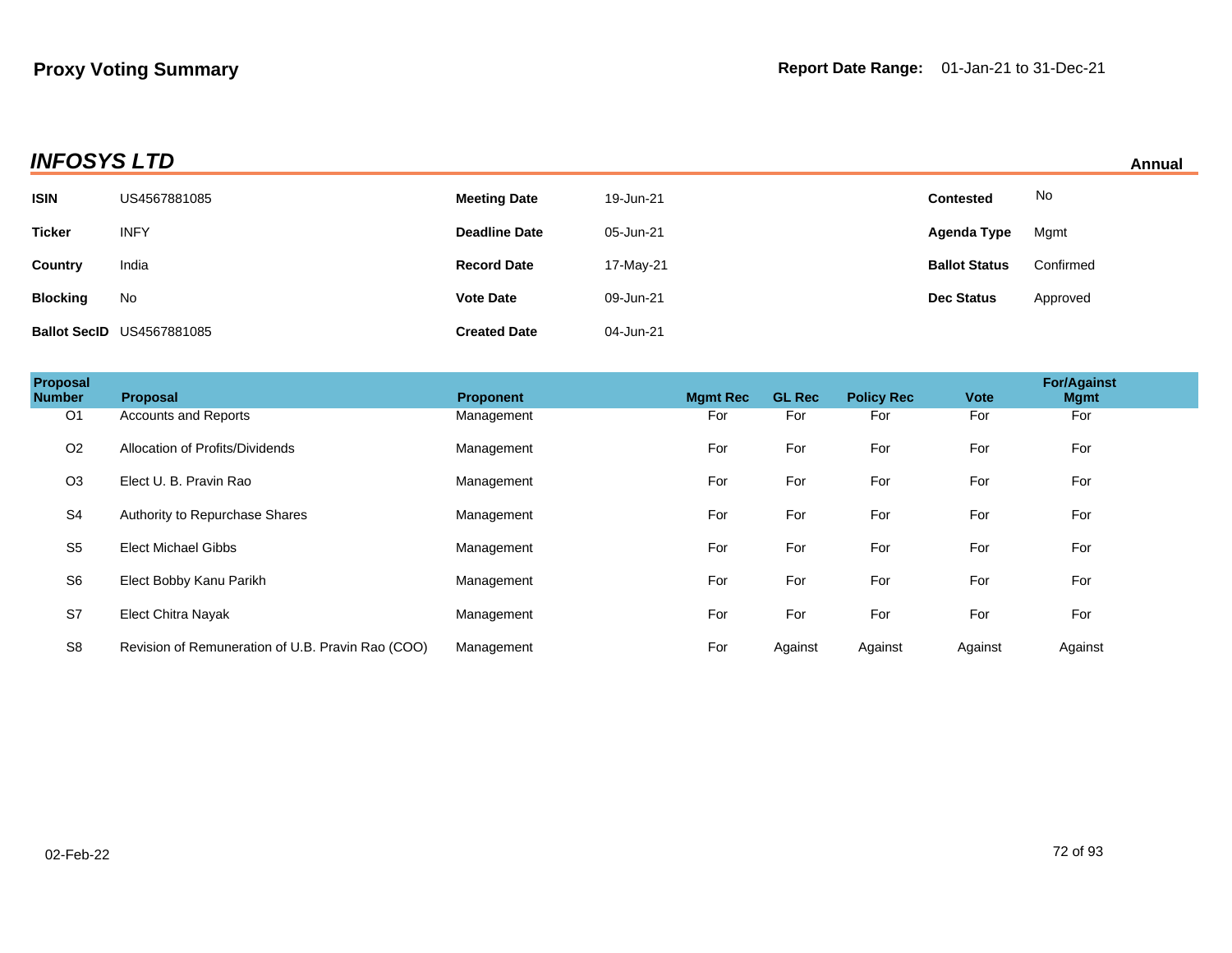| <b>MASTERCARD INCORPORATED</b><br>Annual |                           |                      |           |                      |           |  |  |
|------------------------------------------|---------------------------|----------------------|-----------|----------------------|-----------|--|--|
| <b>ISIN</b>                              | US57636Q1040              | <b>Meeting Date</b>  | 22-Jun-21 | <b>Contested</b>     | No        |  |  |
| <b>Ticker</b>                            | МA                        | <b>Deadline Date</b> | 08-Jun-21 | Agenda Type          | Mgmt      |  |  |
| Country                                  | <b>United States</b>      | <b>Record Date</b>   | 23-Apr-21 | <b>Ballot Status</b> | Confirmed |  |  |
| <b>Blocking</b>                          | No                        | <b>Vote Date</b>     | 03-Jun-21 | <b>Dec Status</b>    | Approved  |  |  |
|                                          | Ballot SecID US57636Q1040 | <b>Created Date</b>  | 31-May-21 |                      |           |  |  |

| Proposal<br><b>Number</b> | <b>Proposal</b>          | <b>Proponent</b> | <b>Mamt Rec</b> | <b>GL Rec</b> | <b>Policy Rec</b> | <b>Vote</b> | <b>For/Against</b><br><b>Mgmt</b> |  |
|---------------------------|--------------------------|------------------|-----------------|---------------|-------------------|-------------|-----------------------------------|--|
| 1A.                       | Elect Ajay Banga         | Management       | For             | For           | For               | For         | For                               |  |
| 1B.                       | Elect Merit E. Janow     | Management       | For             | For           | For               | For         | For                               |  |
| 1C.                       | Elect Richard K. Davis   | Management       | For             | For           | For               | For         | For                               |  |
| 1D.                       | Elect Steven J. Freiberg | Management       | For             | For           | For               | For         | For                               |  |
| 1E.                       | Elect Julius Genachowski | Management       | For             | For           | For               | For         | For                               |  |
| 1F.                       | Elect GOH Choon Phong    | Management       | For             | For           | For               | For         | For                               |  |
| 1G.                       | Elect Oki Matsumoto      | Management       | For             | For           | For               | For         | For                               |  |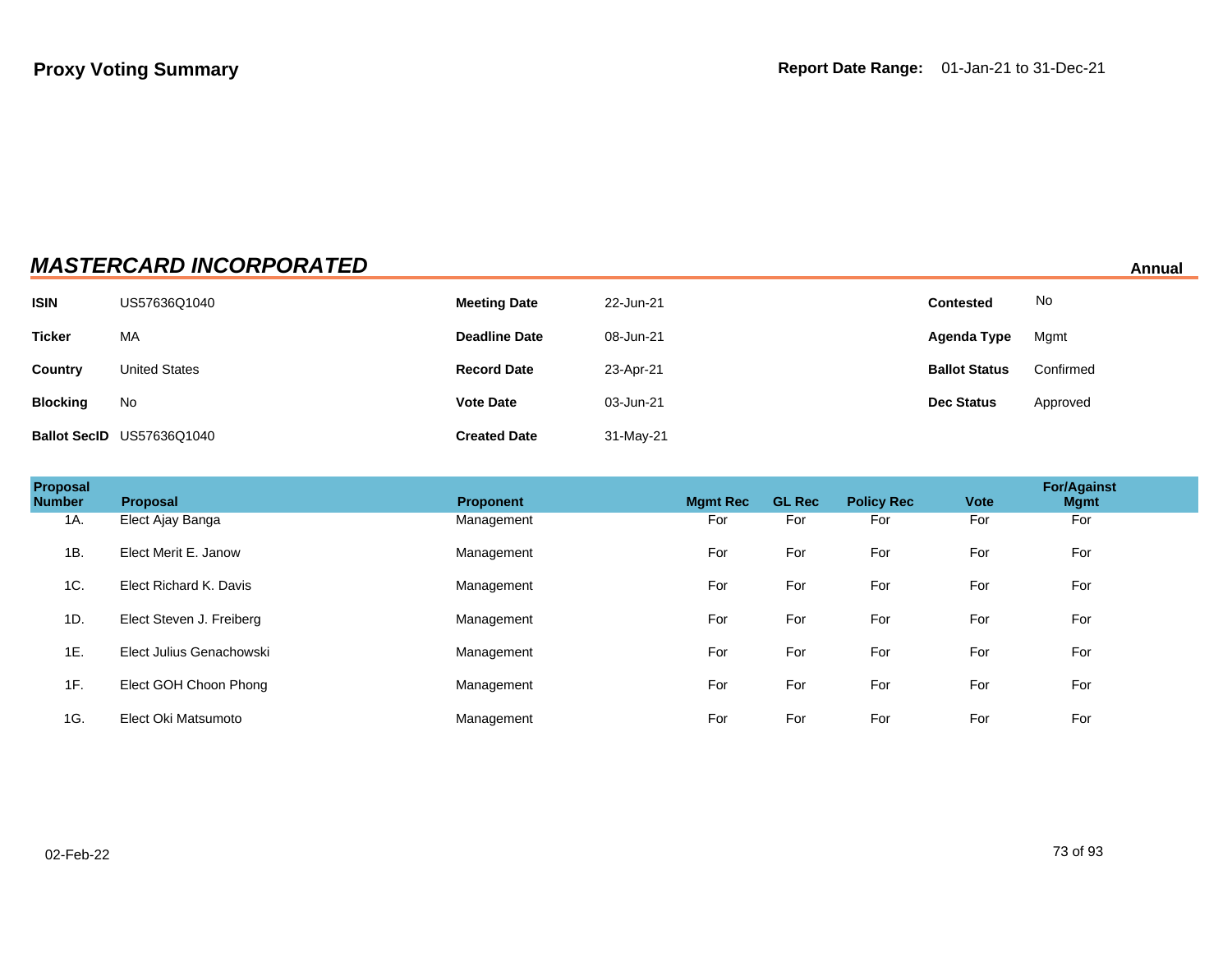| 1H. | Elect Michael Miebach                                                   | Management | For | For | For | For | For |
|-----|-------------------------------------------------------------------------|------------|-----|-----|-----|-----|-----|
| 11. | Elect Youngme E. Moon                                                   | Management | For | For | For | For | For |
| 1J. | Elect Rima Qureshi                                                      | Management | For | For | For | For | For |
| 1K. | Elect José Octavio Reyes Lagunes                                        | Management | For | For | For | For | For |
| 1L. | Elect Gabrielle Sulzberger                                              | Management | For | For | For | For | For |
| 1M. | Elect Jackson P. Tai                                                    | Management | For | For | For | For | For |
| 1N. | Elect Lance Uggla                                                       | Management | For | For | For | For | For |
| 2.  | Advisory Vote on Executive Compensation                                 | Management | For | For | For | For | For |
| 3.  | <b>Ratification of Auditor</b>                                          | Management | For | For | For | For | For |
| 4.  | Amendment to the 2006 Long-Term Incentive Plan                          | Management | For | For | For | For | For |
| 5.  | Amendment to the 2006 Non-Employee Director Equity<br>Compensation Plan | Management | For | For | For | For | For |
| 6.  | Elimination of Supermajority Requirements                               | Management | For | For | For | For | For |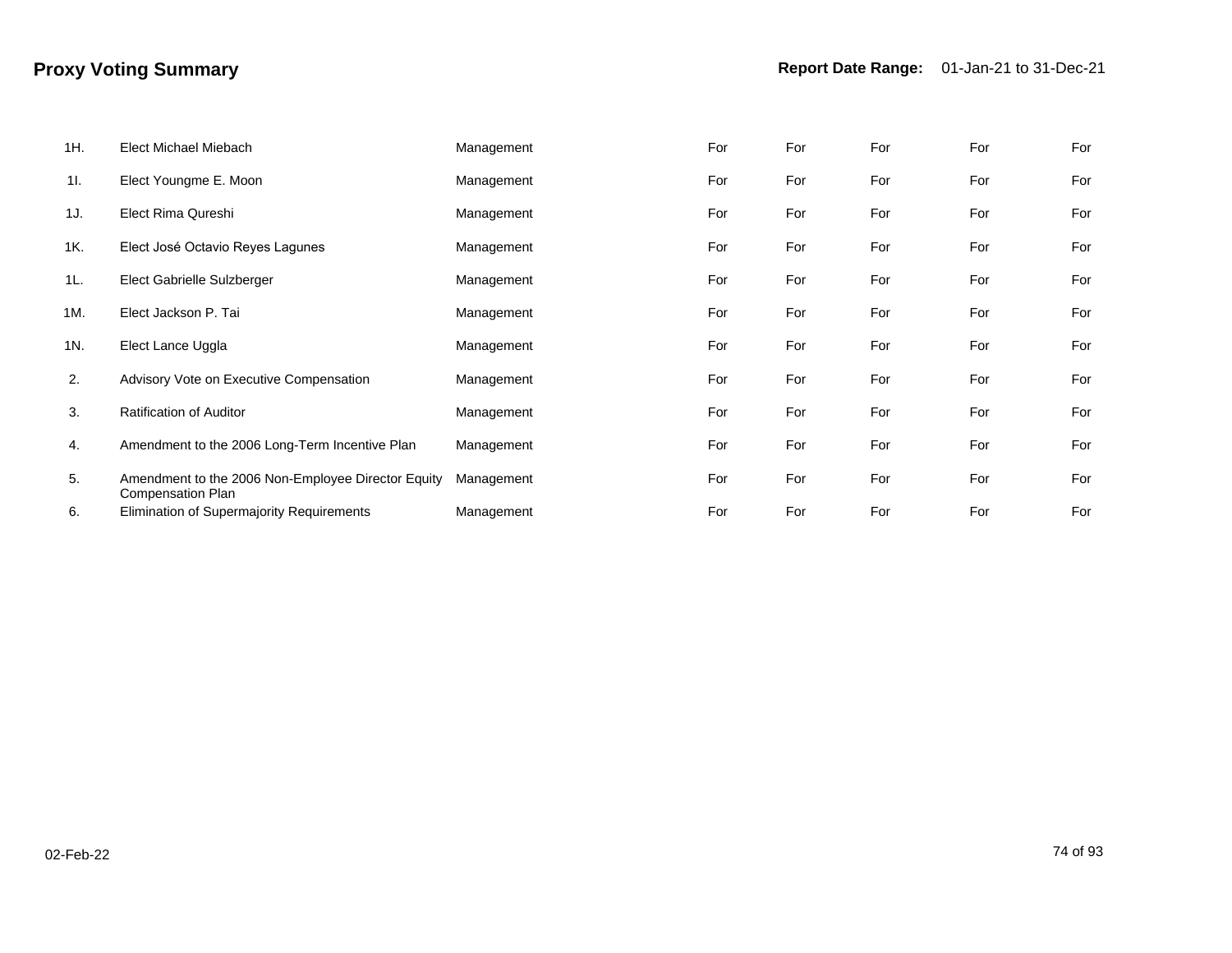## **DENSO CORPORATION Annual**

| <b>ISIN</b>     | JP3551500006                     | <b>Meeting Date</b>  | 22-Jun-21 | <b>Contested</b>     | No        |
|-----------------|----------------------------------|----------------------|-----------|----------------------|-----------|
| <b>Ticker</b>   |                                  | <b>Deadline Date</b> | 08-Jun-21 | Agenda Type          | Mgmt      |
| Country         | Japan                            | <b>Record Date</b>   | 31-Mar-21 | <b>Ballot Status</b> | Confirmed |
| <b>Blocking</b> | No                               | <b>Vote Date</b>     | 02-Jun-21 | <b>Dec Status</b>    | Approved  |
|                 | <b>Ballot SecID</b> JP3551500006 | <b>Created Date</b>  | 31-May-21 |                      |           |

| <b>Proposal</b><br><b>Number</b> | Proposal                                             | Proponent  | <b>Mgmt Rec</b> | <b>GL Rec</b> | <b>Policy Rec</b> | <b>Vote</b> | <b>For/Against</b><br><b>Mgmt</b> |  |
|----------------------------------|------------------------------------------------------|------------|-----------------|---------------|-------------------|-------------|-----------------------------------|--|
| 1.1                              | Elect Koji Arima                                     | Management | For             | For           | For               | For         | For                               |  |
| 1.2                              | Elect Yukihiro Shinohara                             | Management | For             | For           | For               | For         | For                               |  |
| 1.3                              | Elect Kenichiro Ito                                  | Management | For             | For           | For               | For         | For                               |  |
| 1.4                              | Elect Yasushi Matsui                                 | Management | For             | For           | For               | For         | For                               |  |
| 1.5                              | Elect Akio Toyoda                                    | Management | For             | For           | For               | For         | For                               |  |
| 1.6                              | Elect George Olcott                                  | Management | For             | For           | For               | For         | For                               |  |
| 1.7                              | Elect Shigeki Kushida                                | Management | For             | For           | For               | For         | For                               |  |
| 1.8                              | Elect Yuko Mitsuya                                   | Management | For             | For           | For               | For         | For                               |  |
| 2.1                              | Elect Shingo Kuwamura                                | Management | For             | Against       | Against           | Against     | Against                           |  |
|                                  |                                                      |            |                 |               |                   |             |                                   |  |
| 2.2                              | Elect Motomi Niwa                                    | Management | For             | For           | For               | For         | For                               |  |
| $\mathbf{3}$                     | Elect Hiromi Kitagawa as Alternate Statutory Auditor | Management | For             | For           | For               | For         | For                               |  |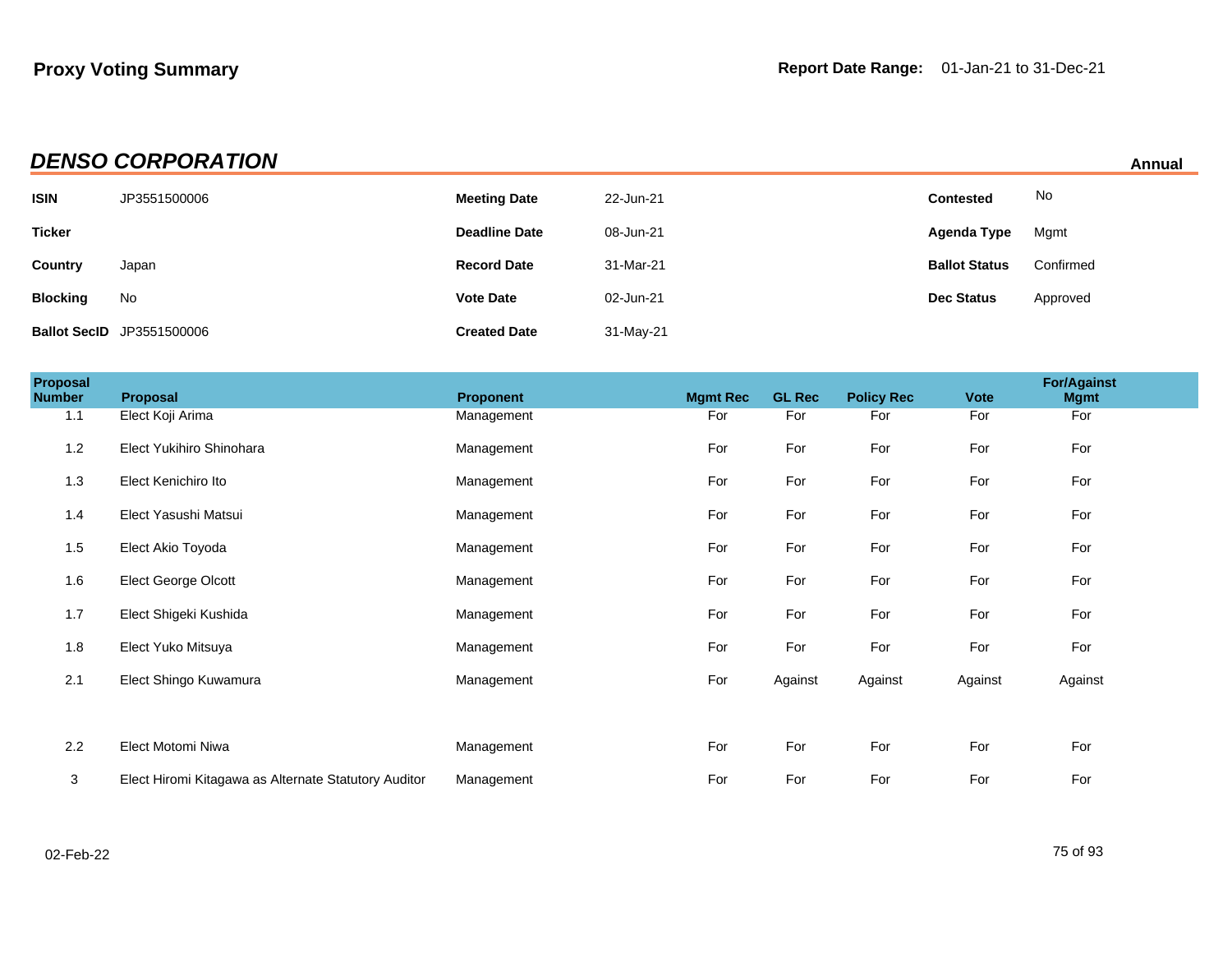## **SONY GROUP CORPORATION Annual**

| <b>ISIN</b>     | JP3435000009                     | <b>Meeting Date</b>  | 22-Jun-21 | Contested            | No        |
|-----------------|----------------------------------|----------------------|-----------|----------------------|-----------|
| <b>Ticker</b>   |                                  | <b>Deadline Date</b> | 08-Jun-21 | Agenda Type          | Mgmt      |
| Country         | Japan                            | <b>Record Date</b>   | 31-Mar-21 | <b>Ballot Status</b> | Confirmed |
| <b>Blocking</b> | No                               | <b>Vote Date</b>     | 08-Jun-21 | <b>Dec Status</b>    | Approved  |
|                 | <b>Ballot SecID</b> JP3435000009 | <b>Created Date</b>  | 31-May-21 |                      |           |

| Proposal<br><b>Number</b> | Proposal                  | <b>Proponent</b> | <b>Mgmt Rec</b> | <b>GL Rec</b> | <b>Policy Rec</b> | <b>Vote</b> | <b>For/Against</b><br><b>Mgmt</b> |
|---------------------------|---------------------------|------------------|-----------------|---------------|-------------------|-------------|-----------------------------------|
| 1.1                       | Elect Kenichiro Yoshida   | Management       | For             | For           | For               | For         | For                               |
| 1.2                       | Elect Hiroki Totoki       | Management       | For             | For           | For               | For         | For                               |
| 1.3                       | Elect Shuzo Sumi          | Management       | For             | For           | For               | For         | For                               |
| 1.4                       | <b>Elect Tim Schaaff</b>  | Management       | For             | For           | For               | For         | For                               |
| 1.5                       | Elect Toshiko Oka         | Management       | For             | For           | For               | For         | For                               |
| 1.6                       | Elect Sakie Akiyama       | Management       | For             | For           | For               | For         | For                               |
| 1.7                       | <b>Elect Wendy Becker</b> | Management       | For             | For           | For               | For         | For                               |
| 1.8                       | Elect Yoshihiko Hatanaka  | Management       | For             | For           | For               | For         | For                               |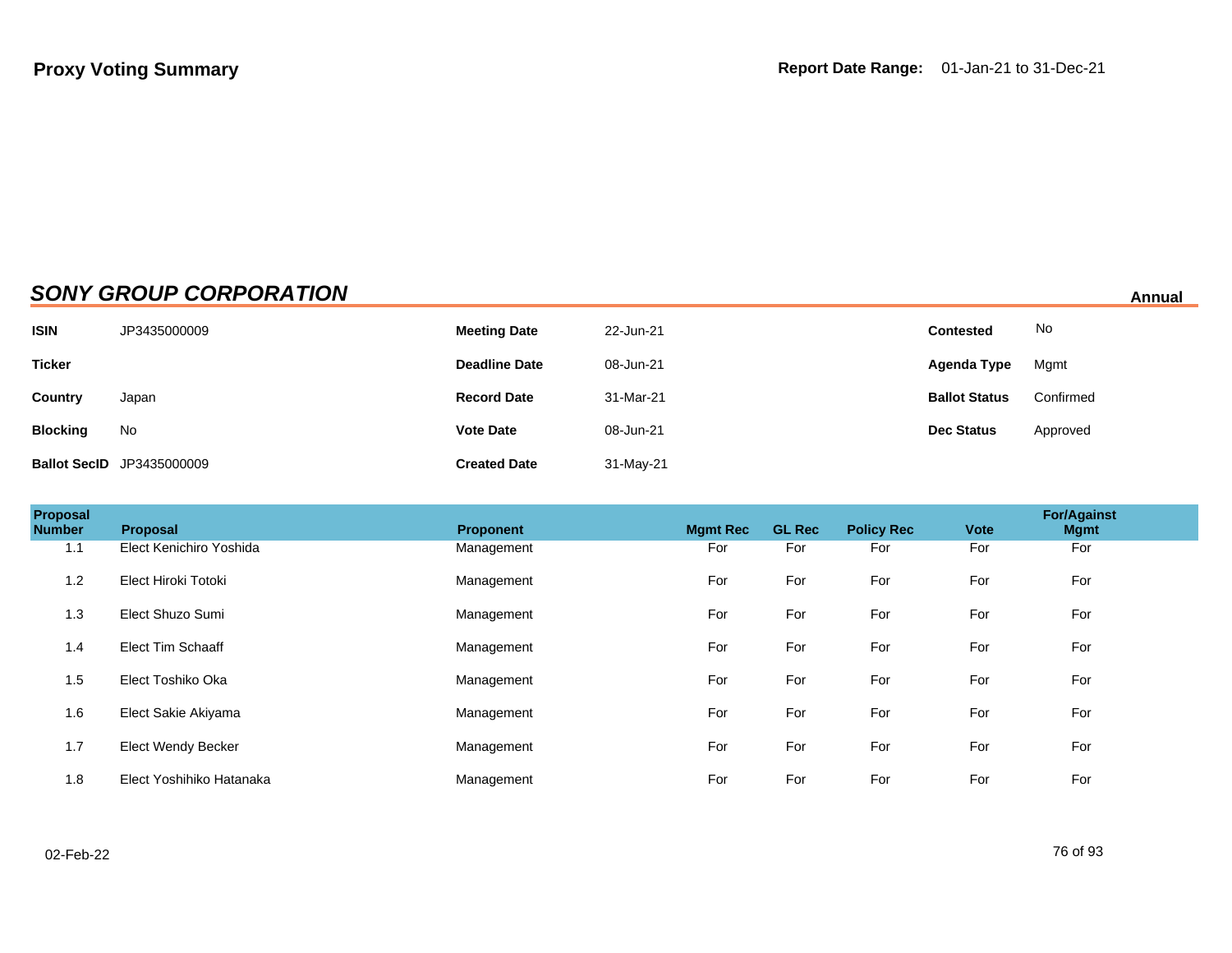| 1.9  | Elect Adam Crozier              | Management | For | For | For | For | For |
|------|---------------------------------|------------|-----|-----|-----|-----|-----|
| 1.10 | Elect Keiko Kishigami           | Management | For | For | For | For | For |
| 1.11 | Elect Joseph A. Kraft Jr.       | Management | For | For | For | For | For |
|      | <b>Equity Compensation Plan</b> | Management | For | For | For | For | For |

## **NIDEC CORPORATION Annual**

| <b>ISIN</b>     | JP3734800000                     | <b>Meeting Date</b>  | 22-Jun-21 | <b>Contested</b>     | No        |
|-----------------|----------------------------------|----------------------|-----------|----------------------|-----------|
| <b>Ticker</b>   |                                  | <b>Deadline Date</b> | 08-Jun-21 | Agenda Type          | Mgmt      |
| Country         | Japan                            | <b>Record Date</b>   | 31-Mar-21 | <b>Ballot Status</b> | Confirmed |
| <b>Blocking</b> | No                               | <b>Vote Date</b>     | 02-Jun-21 | <b>Dec Status</b>    | Approved  |
|                 | <b>Ballot SecID</b> JP3734800000 | <b>Created Date</b>  | 31-May-21 |                      |           |

| Proposal<br><b>Number</b> | <b>Proposal</b>          | <b>Proponent</b> | <b>Mgmt Rec</b> | <b>GL Rec</b> | <b>Policy Rec</b> | <b>Vote</b> | <b>For/Against</b><br><b>Mgmt</b> |
|---------------------------|--------------------------|------------------|-----------------|---------------|-------------------|-------------|-----------------------------------|
| 1.1                       | Elect Shigenobu Nagamori | Management       | For             | For           | For               | For         | For                               |
| 1.2                       | Elect Jun Seki           | Management       | For             | For           | For               | For         | For                               |
| 1.3                       | Elect Teiichi Sato       | Management       | For             | For           | For               | For         | For                               |
| 1.4                       | Elect Osamu Shimizu      | Management       | For             | For           | For               | For         | For                               |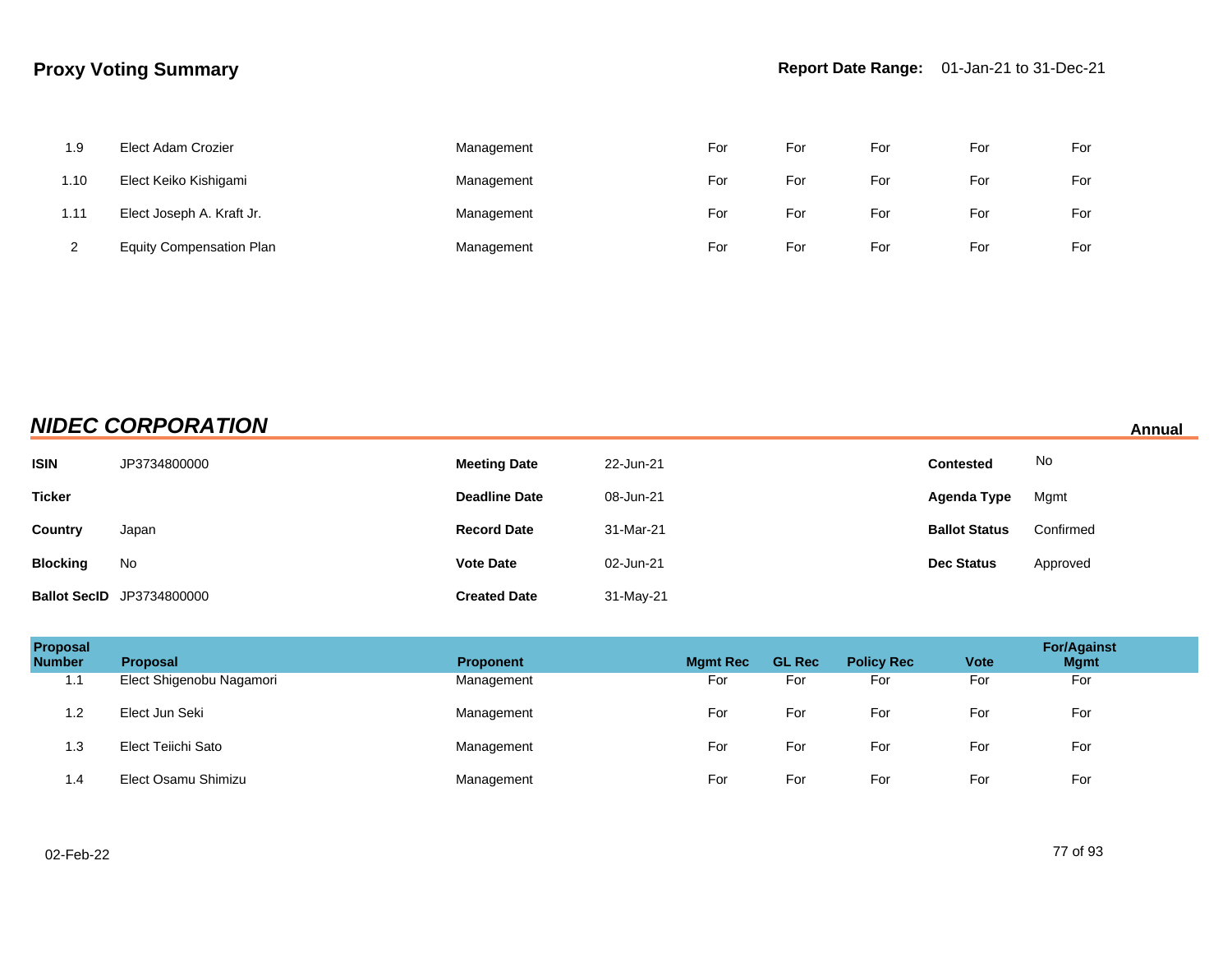| <u>_</u> | Amendment to the Trust Equity Plan | Management | For | For | For | For | For |
|----------|------------------------------------|------------|-----|-----|-----|-----|-----|
|          |                                    |            |     |     |     |     |     |

## **DAIKIN INDUSTRIES LTD Annual**

| <b>ISIN</b>     | JP3481800005                     | <b>Meeting Date</b>  | 29-Jun-21 | <b>Contested</b>     | No        |
|-----------------|----------------------------------|----------------------|-----------|----------------------|-----------|
| <b>Ticker</b>   |                                  | <b>Deadline Date</b> | 15-Jun-21 | Agenda Type          | Mgmt      |
| Country         | Japan                            | <b>Record Date</b>   | 31-Mar-21 | <b>Ballot Status</b> | Confirmed |
| <b>Blocking</b> | No                               | <b>Vote Date</b>     | 13-Jun-21 | <b>Dec Status</b>    | Approved  |
|                 | <b>Ballot SecID</b> JP3481800005 | <b>Created Date</b>  | 07-Jun-21 |                      |           |

| Proposal<br><b>Number</b> | <b>Proposal</b>                 | <b>Proponent</b> | <b>Mgmt Rec</b> | <b>GL Rec</b> | <b>Policy Rec</b> | <b>Vote</b> | <b>For/Against</b><br><b>Mgmt</b> |
|---------------------------|---------------------------------|------------------|-----------------|---------------|-------------------|-------------|-----------------------------------|
|                           | Allocation of Profits/Dividends | Management       | For             | For           | For               | For         | For                               |
| 2.1                       | Elect Noriyuki Inoue            | Management       | For             | Against       | Against           | Against     | Against                           |
| 2.2                       | Elect Masanori Togawa           | Management       | For             | For           | For               | For         | For                               |
| 2.3                       | Elect Tatsuo Kawada             | Management       | For             | Against       | Against           | Against     | Against                           |
| 2.4                       | Elect Akiji Makino              | Management       | For             | For           | For               | For         | For                               |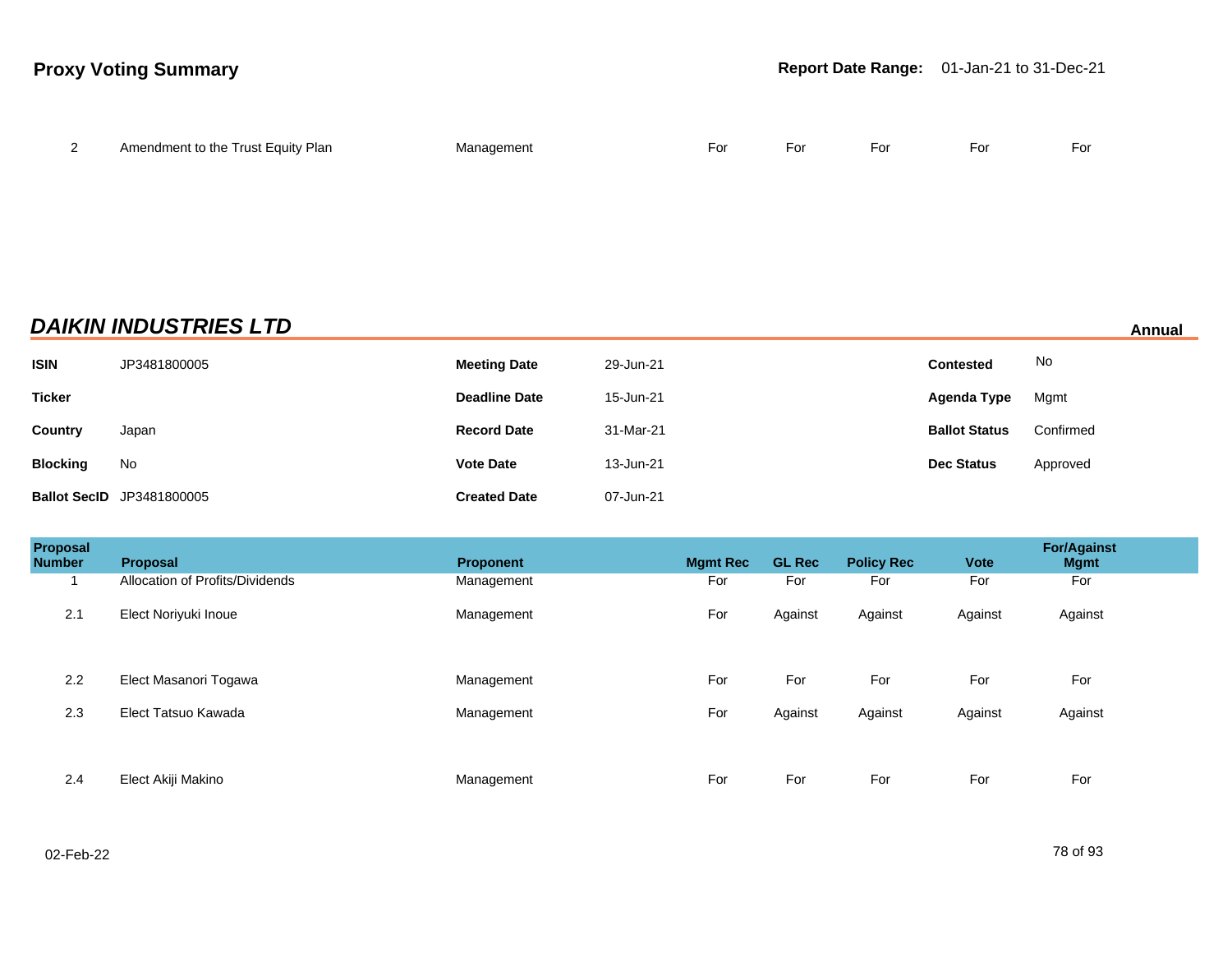| 2.5  | Elect Shingo Torii                              | Management | For | For     | For     | For     | For     |
|------|-------------------------------------------------|------------|-----|---------|---------|---------|---------|
| 2.6  | Elect Yuko Arai                                 | Management | For | For     | For     | For     | For     |
| 2.7  | Elect Ken Tayano                                | Management | For | For     | For     | For     | For     |
| 2.8  | Elect Masatsugu Minaka                          | Management | For | For     | For     | For     | For     |
| 2.9  | Elect Takashi Matsuzaki                         | Management | For | For     | For     | For     | For     |
| 2.10 | Elect Kanwal Jeet Jawa                          | Management | For | For     | For     | For     | For     |
| 2.11 | Elect Yoshihiro Mineno                          | Management | For | For     | For     | For     | For     |
| 3    | Elect Ryu Yano as Statutory Auditor             | Management | For | Against | Against | Against | Against |
|      |                                                 |            |     |         |         |         |         |
| 4    | Elect Ichiro Ono as Alternate Statutory Auditor | Management | For | For     | For     | For     | For     |
| 5    | Amendment to the Equity Compensation Plan       | Management | For | For     | For     | For     | For     |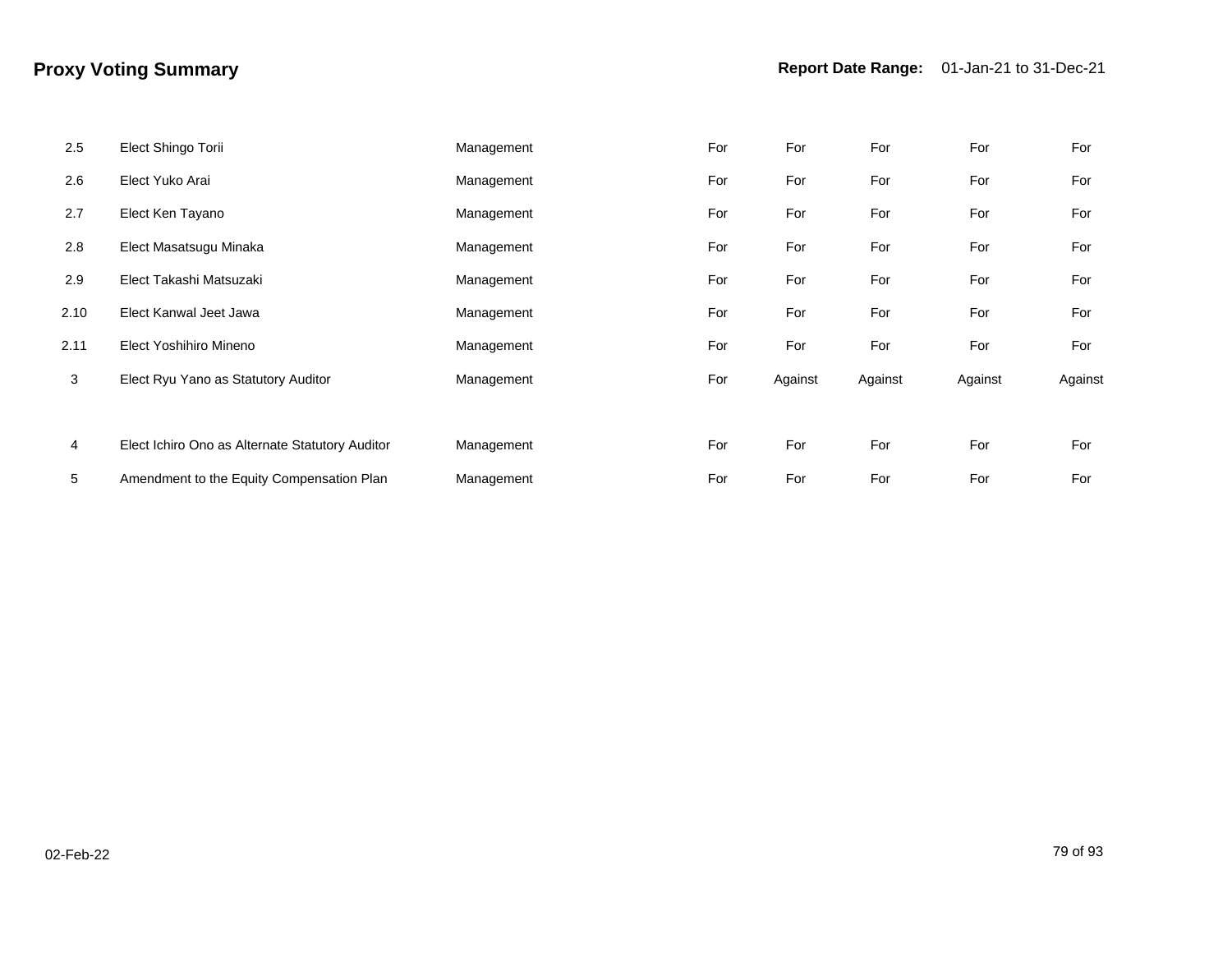## **NINTENDO CO. LTD Annual**

|                 |                                  |                      |           |                      | --------- |
|-----------------|----------------------------------|----------------------|-----------|----------------------|-----------|
| ISIN            | JP3756600007                     | <b>Meeting Date</b>  | 29-Jun-21 | <b>Contested</b>     | No        |
| <b>Ticker</b>   |                                  | <b>Deadline Date</b> | 15-Jun-21 | Agenda Type          | Mgmt      |
| Country         | Japan                            | <b>Record Date</b>   | 31-Mar-21 | <b>Ballot Status</b> | Confirmed |
| <b>Blocking</b> | No                               | <b>Vote Date</b>     | 13-Jun-21 | <b>Dec Status</b>    | Approved  |
|                 | <b>Ballot SecID JP3756600007</b> | <b>Created Date</b>  | 07-Jun-21 |                      |           |

| Proposal<br><b>Number</b> | <b>Proposal</b>                 | <b>Proponent</b> | <b>Mgmt Rec</b> | <b>GL Rec</b> | <b>Policy Rec</b> | <b>Vote</b> | <b>For/Against</b><br><b>Mgmt</b> |  |
|---------------------------|---------------------------------|------------------|-----------------|---------------|-------------------|-------------|-----------------------------------|--|
|                           | Allocation of Profits/Dividends | Management       | For             | For           | For               | For         | For                               |  |
| 2.1                       | Elect Shuntaro Furukawa         | Management       | For             | For           | For               | For         | For                               |  |
| 2.2                       | Elect Shigeru Miyamoto          | Management       | For             | For           | For               | For         | For                               |  |
| 2.3                       | Elect Shinya Takahashi          | Management       | For             | For           | For               | For         | For                               |  |
| 2.4                       | Elect Ko Shiota                 | Management       | For             | For           | For               | For         | For                               |  |
| 2.5                       | Elect Satoru Shibata            | Management       | For             | For           | For               | For         | For                               |  |
| 2.6                       | Elect Chris Meledandri          | Management       | For             | For           | For               | For         | For                               |  |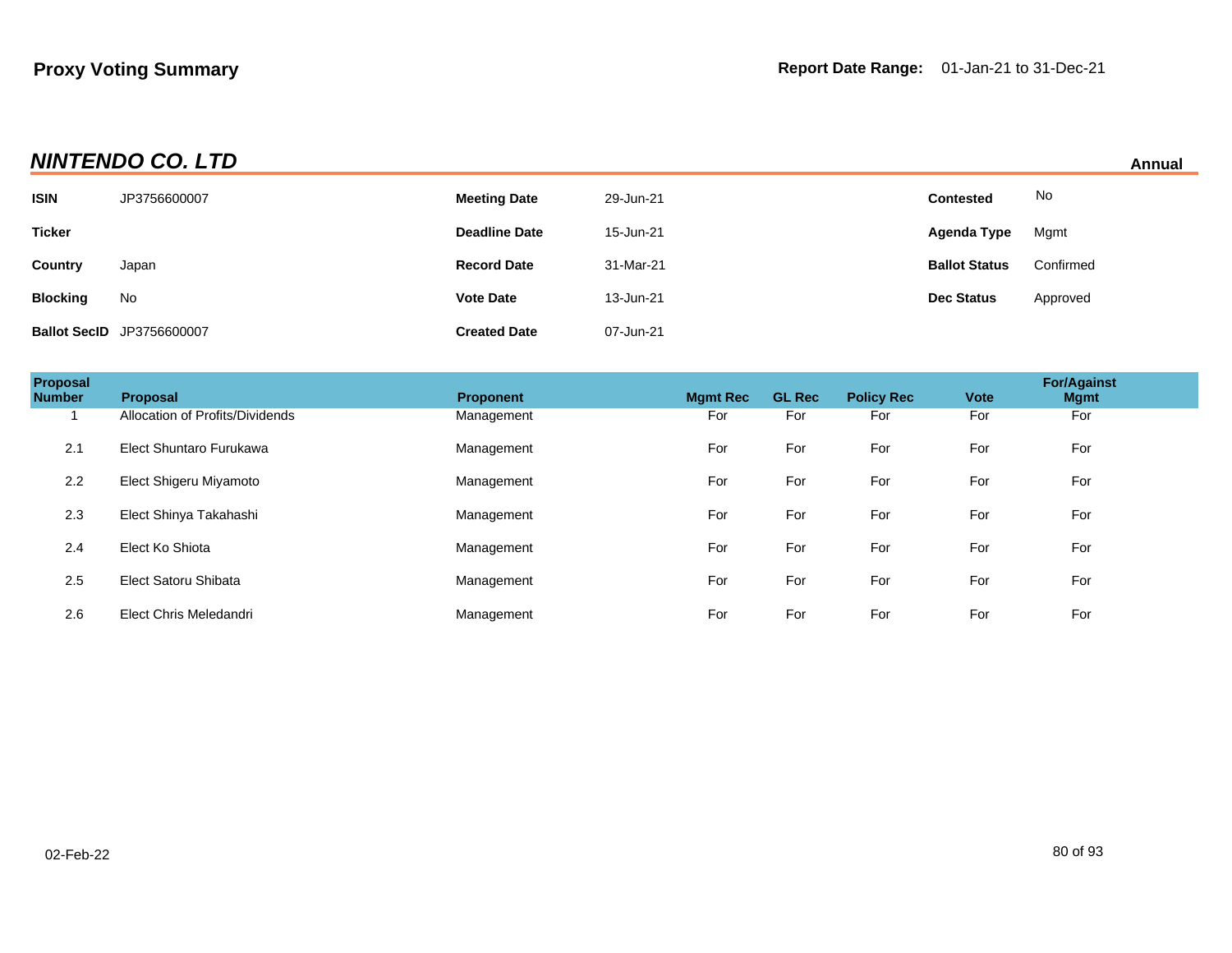|  |  | Annual |  |
|--|--|--------|--|
|  |  |        |  |

| <b>LINDE PLC</b><br>Annual |              |                      |           |                      |           |  |
|----------------------------|--------------|----------------------|-----------|----------------------|-----------|--|
| <b>ISIN</b>                | IE00BZ12WP82 | <b>Meeting Date</b>  | 26-Jul-21 | <b>Contested</b>     | No        |  |
| <b>Ticker</b>              |              | <b>Deadline Date</b> | 12-Jul-21 | Agenda Type          | Mgmt      |  |
| Country                    | Ireland      | <b>Record Date</b>   | 23-Jul-21 | <b>Ballot Status</b> | Confirmed |  |
| <b>Blocking</b>            | No           | <b>Vote Date</b>     | 12-Jul-21 | <b>Dec Status</b>    | Approved  |  |
| Ballot SecID G5494J103     |              | <b>Created Date</b>  | 07-Jul-21 |                      |           |  |

| Proposal<br><b>Number</b> | Proposal                     | <b>Proponent</b> | <b>Mgmt Rec</b> | <b>GL Rec</b> | <b>Policy Rec</b> | <b>Vote</b> | <b>For/Against</b><br><b>Mgmt</b> |  |
|---------------------------|------------------------------|------------------|-----------------|---------------|-------------------|-------------|-----------------------------------|--|
| 1a                        | Elect Wolfgang Reitzle       | Management       | For             | For           | For               | For         | For                               |  |
| 1 <sub>b</sub>            | Elect Stephen F. Angel       | Management       | For             | For           | For               | For         | For                               |  |
| 1 <sub>c</sub>            | Elect Ann-Kristin Achleitner | Management       | For             | For           | For               | For         | For                               |  |
| 1 <sub>d</sub>            | Elect Clemens A.H. Börsig    | Management       | For             | For           | For               | For         | For                               |  |
| 1e                        | Elect Nance K. Dicciani      | Management       | For             | For           | For               | For         | For                               |  |
| 1f                        | <b>Elect Thomas Enders</b>   | Management       | For             | For           | For               | For         | For                               |  |
| 1g                        | Elect Franz Fehrenbach       | Management       | For             | For           | For               | For         | For                               |  |
| 1 <sub>h</sub>            | Elect Edward G. Galante      | Management       | For             | For           | For               | For         | For                               |  |
| 11                        | Elect Larry D. McVay         | Management       | For             | For           | For               | For         | For                               |  |
| 1j                        | Elect Victoria Ossadnik      | Management       | For             | For           | For               | For         | For                               |  |
| 1k                        | Elect Martin H. Richenhagen  | Management       | For             | For           | For               | For         | For                               |  |
| 11                        | Elect Robert L. Wood         | Management       | For             | For           | For               | For         | For                               |  |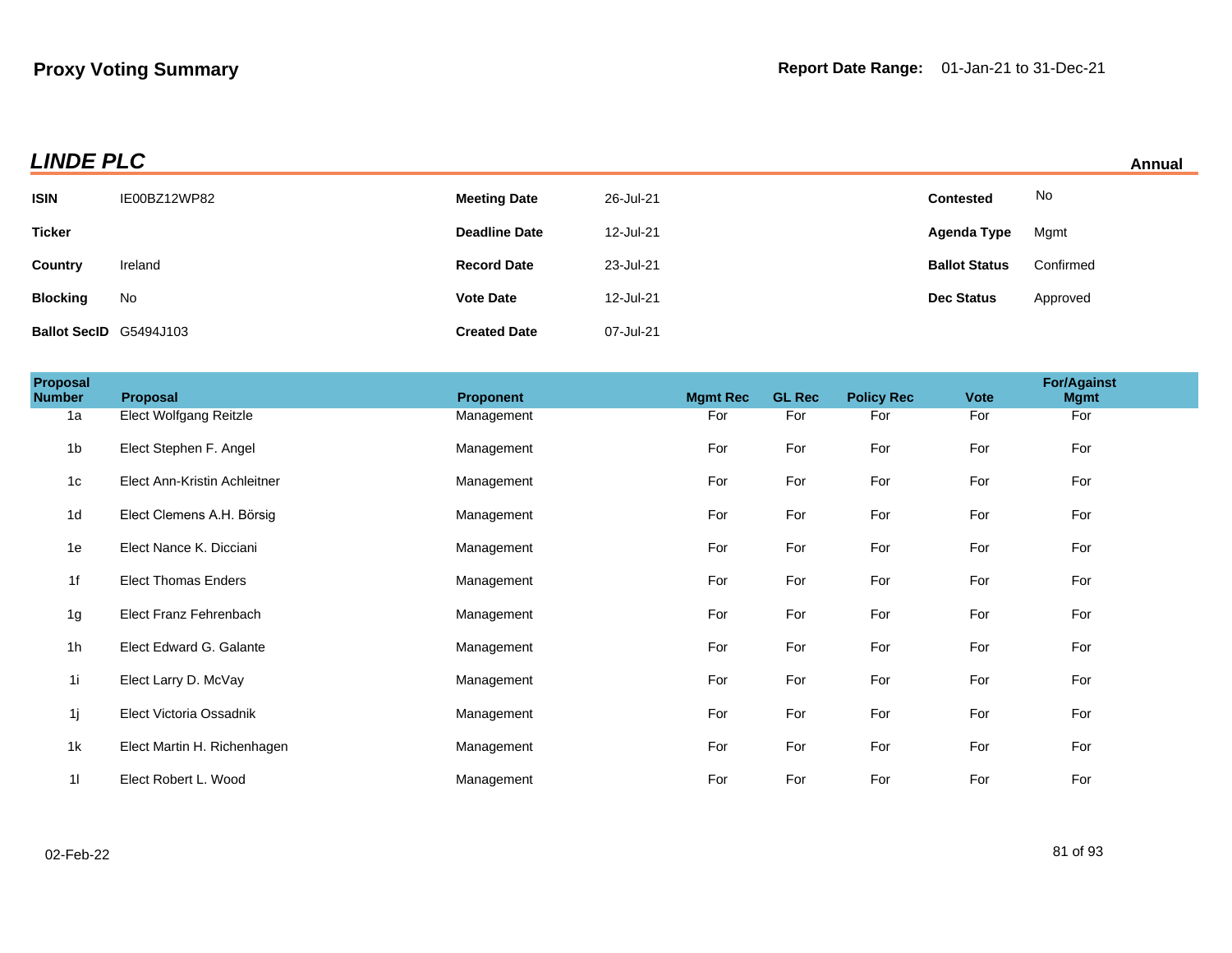| 2a             | <b>Ratification of Auditor</b>                                      | Management | For | For | For | For | For |
|----------------|---------------------------------------------------------------------|------------|-----|-----|-----|-----|-----|
| 2 <sub>b</sub> | Authority to Set Auditor's Fees                                     | Management | For | For | For | For | For |
| 3              | Advisory Vote on Executive Compensation                             | Management | For | For | For | For | For |
| 4              | <b>Remuneration Policy</b>                                          | Management | For | For | For | For | For |
| 5              | <b>Remuneration Report</b>                                          | Management | For | For | For | For | For |
| 6              | Approval of the 2021 Long Term Incentive Plan                       | Management | For | For | For | For | For |
| $\overline{7}$ | Determination of Price Range for Re-allotment of<br>Treasury Shares | Management | For | For | For | For | For |

## **LOGITECH INTERNATIONAL S.A. Annual**

| <b>ISIN</b>            | CH0025751329 | <b>Meeting Date</b>  | 08-Sep-21 | <b>Contested</b>     | No       |
|------------------------|--------------|----------------------|-----------|----------------------|----------|
| <b>Ticker</b>          |              | <b>Deadline Date</b> | 25-Aug-21 | Agenda Type          | Mgmt     |
| Country                | Switzerland  | <b>Record Date</b>   | 02-Sep-21 | <b>Ballot Status</b> | Rejected |
| <b>Blocking</b>        | No           | <b>Vote Date</b>     | 19-Aug-21 | <b>Dec Status</b>    | Approved |
| Ballot SecID H50430232 |              | <b>Created Date</b>  | 05-Aug-21 |                      |          |

| Proposal      |                      |            |                 |               |                   |             | For/Against |
|---------------|----------------------|------------|-----------------|---------------|-------------------|-------------|-------------|
| <b>Number</b> | <b>Proposal</b>      | Proponent  | <b>Mamt Rec</b> | <b>GL Rec</b> | <b>Policy Rec</b> | <b>Vote</b> | <b>Mgmt</b> |
|               | Accounts and Reports | Management | For             | ⊦or           | Fol               | For         | For         |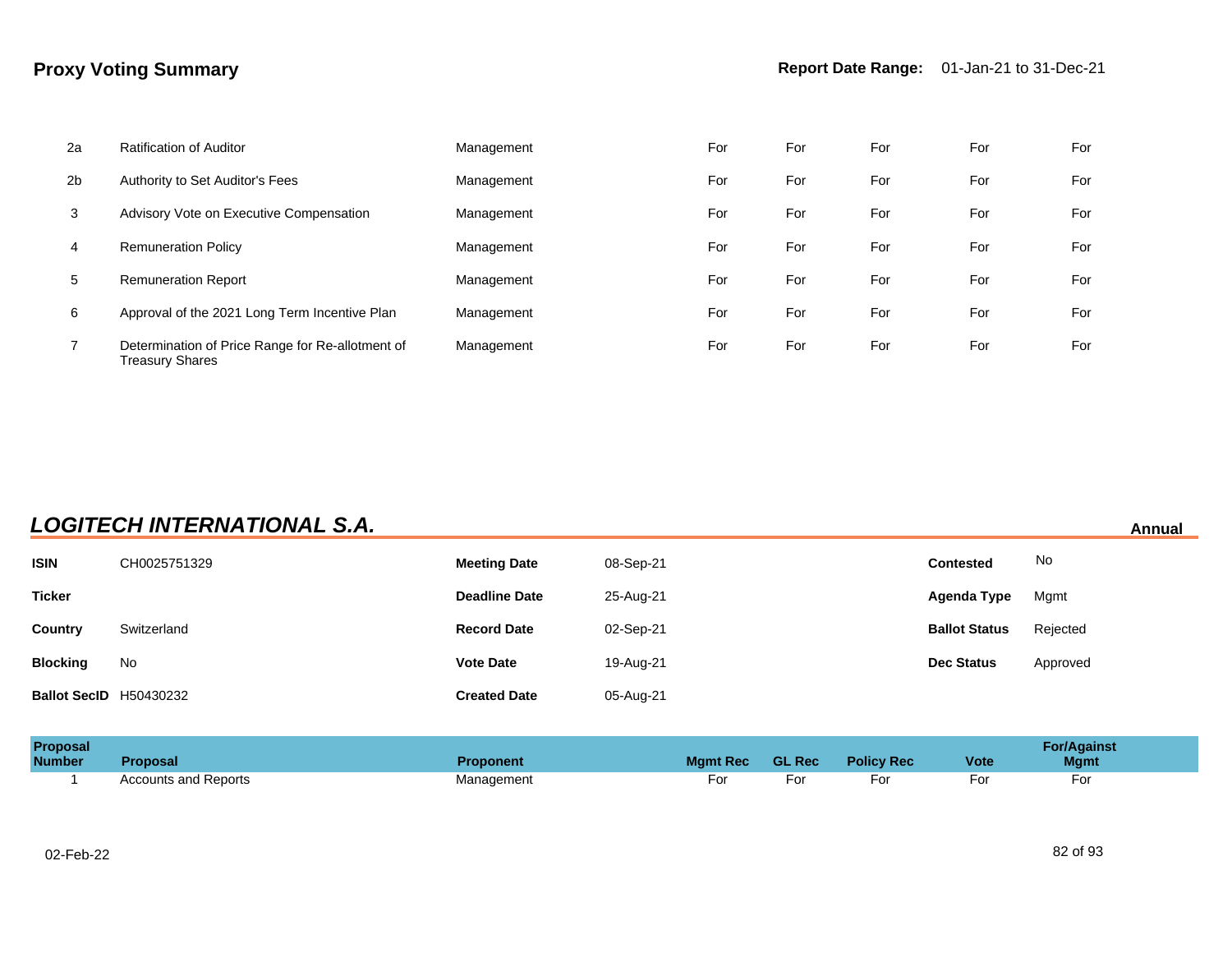| 2  | <b>Compensation Report</b>                                 | Management | For | For | For | For | For |
|----|------------------------------------------------------------|------------|-----|-----|-----|-----|-----|
| 3  | Allocation of Profits/Dividends                            | Management | For | For | For | For | For |
| 4  | Ratification of Board and Management Acts                  | Management | For | For | For | For | For |
| 5A | <b>Elect Patrick Aebischer</b>                             | Management | For | For | For | For | For |
| 5B | <b>Elect Wendy Becker</b>                                  | Management | For | For | For | For | For |
| 5C | <b>Elect Edouard Bugnion</b>                               | Management | For | For | For | For | For |
| 5D | Elect Riet Cadonau                                         | Management | For | For | For | For | For |
| 5E | Elect Bracken P. Darrell                                   | Management | For | For | For | For | For |
| 5F | <b>Elect Guy Gecht</b>                                     | Management | For | For | For | For | For |
| 5G | <b>Elect Neil Hunt</b>                                     | Management | For | For | For | For | For |
| 5H | Elect Marjorie Lao                                         | Management | For | For | For | For | For |
| 5I | Elect Neela Montgomery                                     | Management | For | For | For | For | For |
| 5J | Elect Michael B. Polk                                      | Management | For | For | For | For | For |
| 5K | Elect Deborah M. Thomas                                    | Management | For | For | For | For | For |
| 6  | Appoint Wendy Becker as Board Chair                        | Management | For | For | For | For | For |
| 7A | Elect Edouard Bugnion as Compensation Committee<br>Member  | Management | For | For | For | For | For |
| 7В | Elect Riet Cadonau as Compensation Committee<br>Member     | Management | For | For | For | For | For |
| 7C | Elect Neil Hunt as Compensation Committee Member           | Management | For | For | For | For | For |
| 7D | Elect Michael B. Polk as Compensation Committee<br>Member  | Management | For | For | For | For | For |
| 7E | Elect Neela Montgomery as Compensation Committee<br>Member | Management | For | For | For | For | For |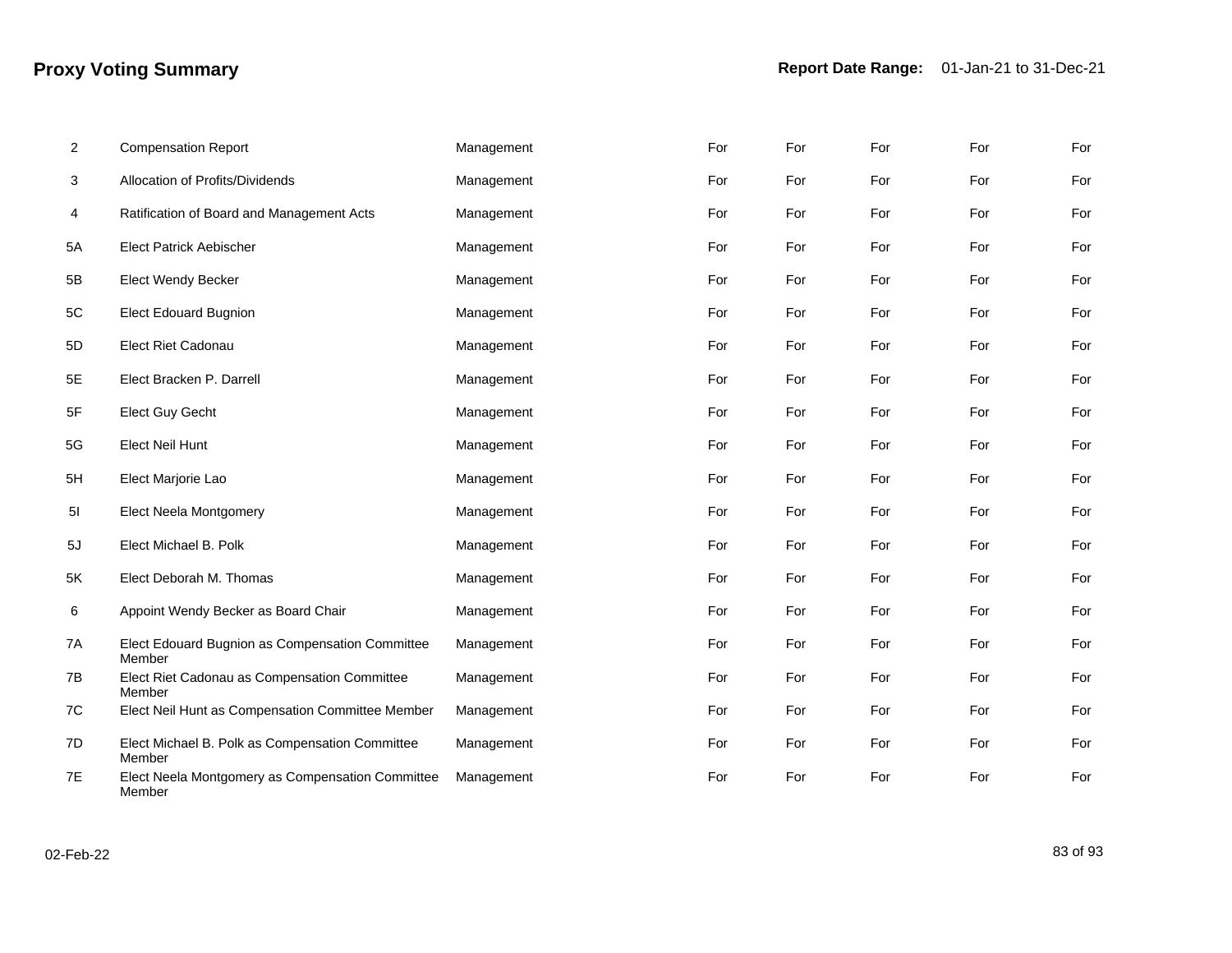| 8  | <b>Board Compensation</b>        | Management | For | For | For | For | For |
|----|----------------------------------|------------|-----|-----|-----|-----|-----|
| 9  | <b>Executive Compensation</b>    | Management | For | For | For | For | For |
| 10 | Appointment of Auditor           | Management | For | For | For | For | For |
| 11 | Appointment of Independent Proxy | Management | For | For | For | For | For |

## **LOGITECH INTERNATIONAL S.A. Annual**

| <b>ISIN</b>                   | CH0025751329 | <b>Meeting Date</b>  | 08-Sep-21 | <b>Contested</b>     | No        |
|-------------------------------|--------------|----------------------|-----------|----------------------|-----------|
| <b>Ticker</b>                 |              | <b>Deadline Date</b> | 25-Aug-21 | Agenda Type          | Mgmt      |
| Country                       | Switzerland  | <b>Record Date</b>   | 02-Sep-21 | <b>Ballot Status</b> | Confirmed |
| <b>Blocking</b>               | No           | <b>Vote Date</b>     | 19-Aug-21 | <b>Dec Status</b>    | Approved  |
| <b>Ballot SecID H50430232</b> |              | <b>Created Date</b>  | 11-Aug-21 |                      |           |

| Proposal<br><b>Number</b> | <b>Proposal</b>                           | <b>Proponent</b> | <b>Mgmt Rec</b> | <b>GL Rec</b> | <b>Policy Rec</b> | <b>Vote</b> | <b>For/Against</b><br><b>Mgmt</b> |
|---------------------------|-------------------------------------------|------------------|-----------------|---------------|-------------------|-------------|-----------------------------------|
|                           | Accounts and Reports                      | Management       | For             | For           | For               | For         | For                               |
| ∠                         | <b>Compensation Report</b>                | Management       | For             | For           | For               | For         | For                               |
| 3                         | Allocation of Profits/Dividends           | Management       | For             | For           | For               | For         | For                               |
|                           | Ratification of Board and Management Acts | Management       | For             | For           | For               | For         | For                               |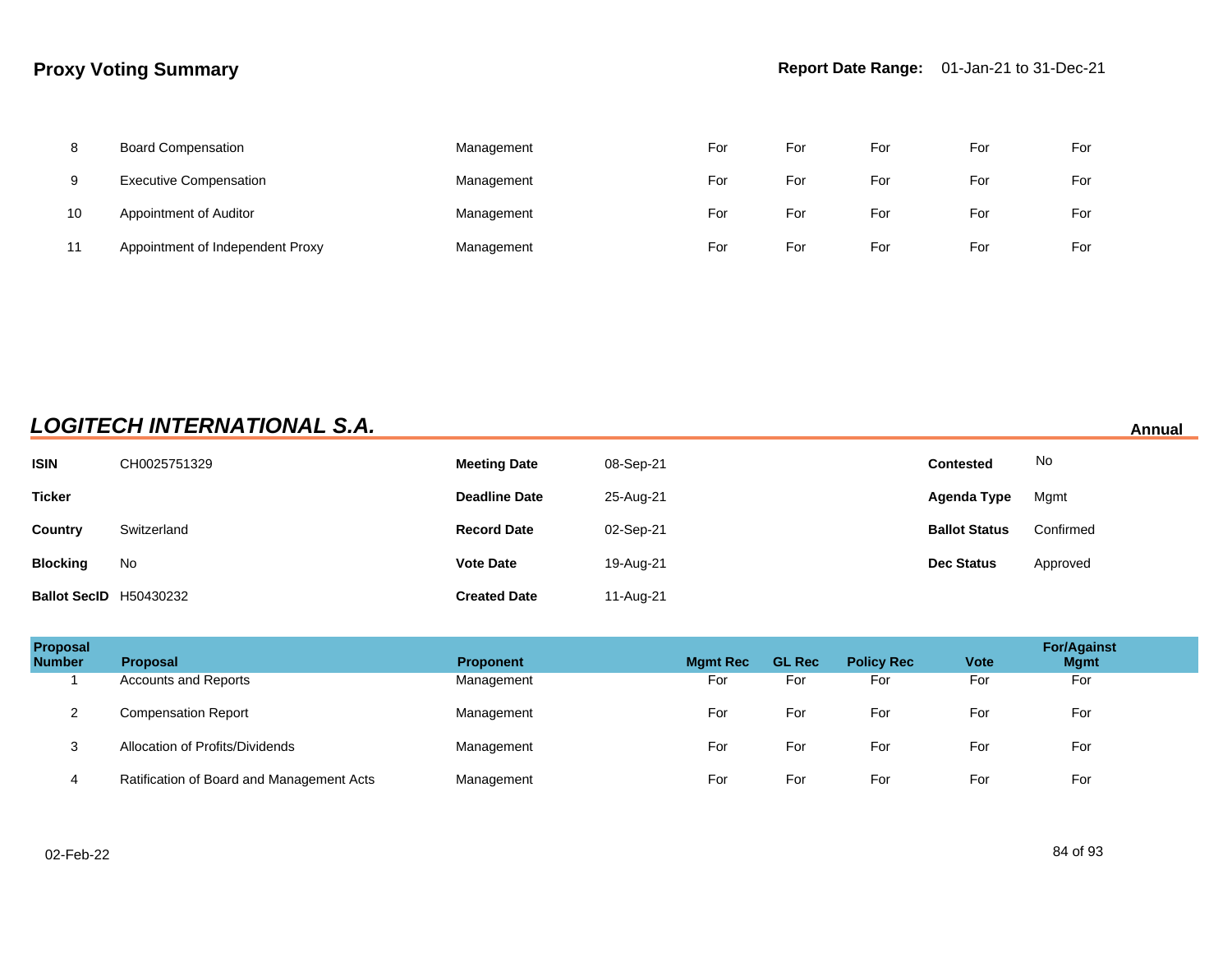| 5A | <b>Elect Patrick Aebischer</b>                             | Management | For | For | For | For | For |
|----|------------------------------------------------------------|------------|-----|-----|-----|-----|-----|
| 5B | <b>Elect Wendy Becker</b>                                  | Management | For | For | For | For | For |
| 5C | <b>Elect Edouard Bugnion</b>                               | Management | For | For | For | For | For |
| 5D | <b>Elect Riet Cadonau</b>                                  | Management | For | For | For | For | For |
| 5E | Elect Bracken P. Darrell                                   | Management | For | For | For | For | For |
| 5F | Elect Guy Gecht                                            | Management | For | For | For | For | For |
| 5G | <b>Elect Neil Hunt</b>                                     | Management | For | For | For | For | For |
| 5H | Elect Marjorie Lao                                         | Management | For | For | For | For | For |
| 51 | Elect Neela Montgomery                                     | Management | For | For | For | For | For |
| 5J | Elect Michael B. Polk                                      | Management | For | For | For | For | For |
| 5K | Elect Deborah M. Thomas                                    | Management | For | For | For | For | For |
| 6  | Appoint Wendy Becker as Board Chair                        | Management | For | For | For | For | For |
| 7A | Elect Edouard Bugnion as Compensation Committee<br>Member  | Management | For | For | For | For | For |
| 7B | Elect Riet Cadonau as Compensation Committee<br>Member     | Management | For | For | For | For | For |
| 7C | Elect Neil Hunt as Compensation Committee Member           | Management | For | For | For | For | For |
| 7D | Elect Michael B. Polk as Compensation Committee<br>Member  | Management | For | For | For | For | For |
| 7E | Elect Neela Montgomery as Compensation Committee<br>Member | Management | For | For | For | For | For |
| 8  | <b>Board Compensation</b>                                  | Management | For | For | For | For | For |
| 9  | <b>Executive Compensation</b>                              | Management | For | For | For | For | For |
| 10 | Appointment of Auditor                                     | Management | For | For | For | For | For |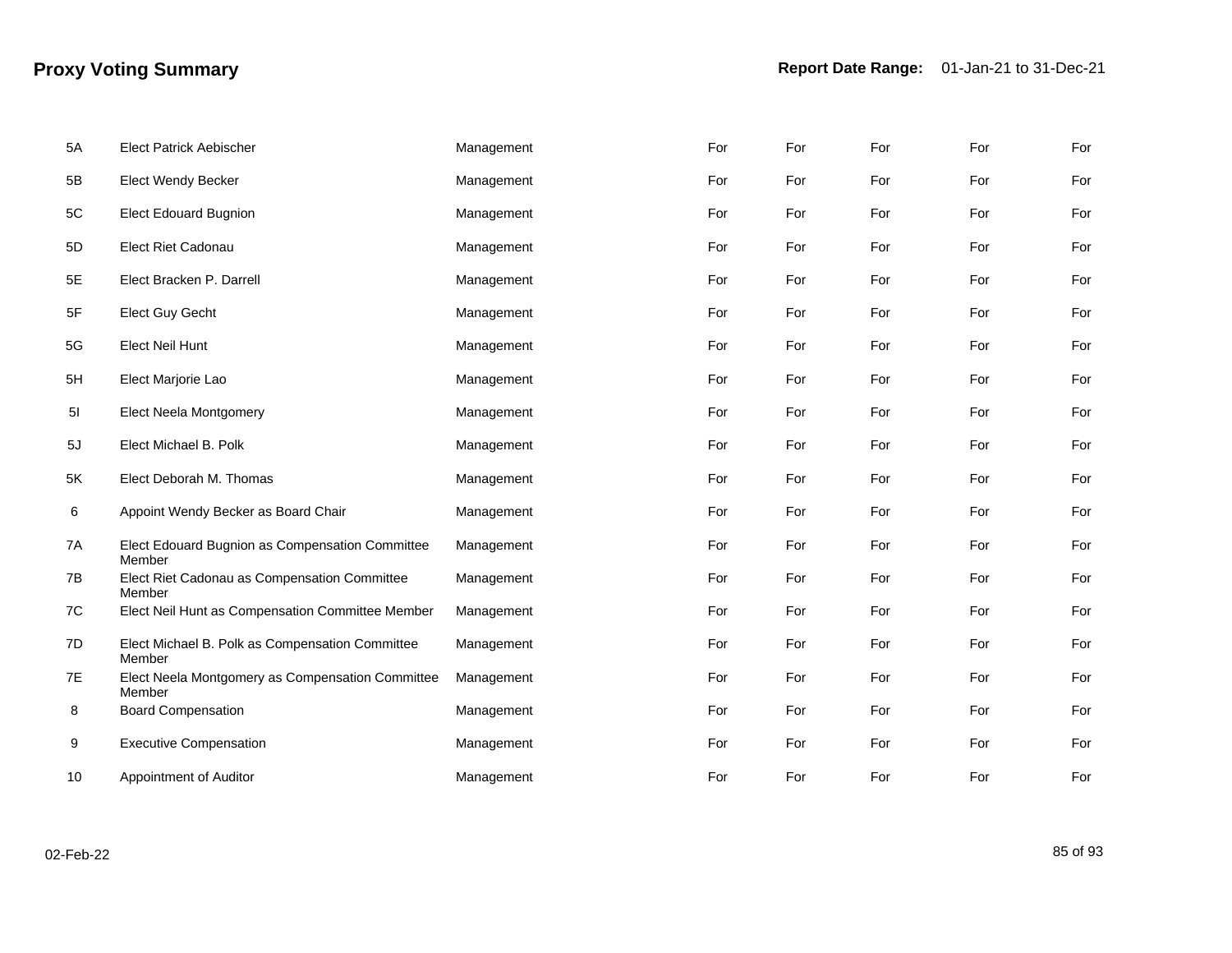| $\overline{11}$ | Appointment of Independent Proxy | Management | For | For | For | For | For |
|-----------------|----------------------------------|------------|-----|-----|-----|-----|-----|
|                 |                                  |            |     |     |     |     |     |

### **COMPAGNIE FINANCIERE RICHEMONT SA Annual**

**ISIN** CH0210483332 **Meeting Date** 08-Sep-21 **Contested** No **Ticker Deadline Date** 25-Aug-21 **Agenda Type** Mgmt **Country** Switzerland **Record Date** 30-Aug-21 **Ballot Status** Confirmed **Blocking** No **Vote Date** 23-Aug-21 **Dec Status** Approved **Ballot SecID** CH0210483332 **Created Date** 13-Aug-21

| Proposal<br><b>Number</b> | <b>Proposal</b>                           | <b>Proponent</b> | <b>Mamt Rec</b> | <b>GL Rec</b> | <b>Policy Rec</b> | <b>Vote</b> | <b>For/Against</b><br><b>Mgmt</b> |  |
|---------------------------|-------------------------------------------|------------------|-----------------|---------------|-------------------|-------------|-----------------------------------|--|
|                           | <b>Accounts and Reports</b>               | Management       | For             | For           | For               | For         | For                               |  |
| 2                         | Allocation of Profits/Dividends           | Management       | For             | For           | For               | For         | For                               |  |
| 3                         | Ratification of Board and Management Acts | Management       | For             | For           | For               | For         | For                               |  |
| 4.1                       | Elect Johann Rupert as Board Chair        | Management       | For             | For           | For               | For         | For                               |  |
| 4.2                       | Elect Josua (Dillie) Malherbe             | Management       | For             | Against       | Against           | Against     | Against                           |  |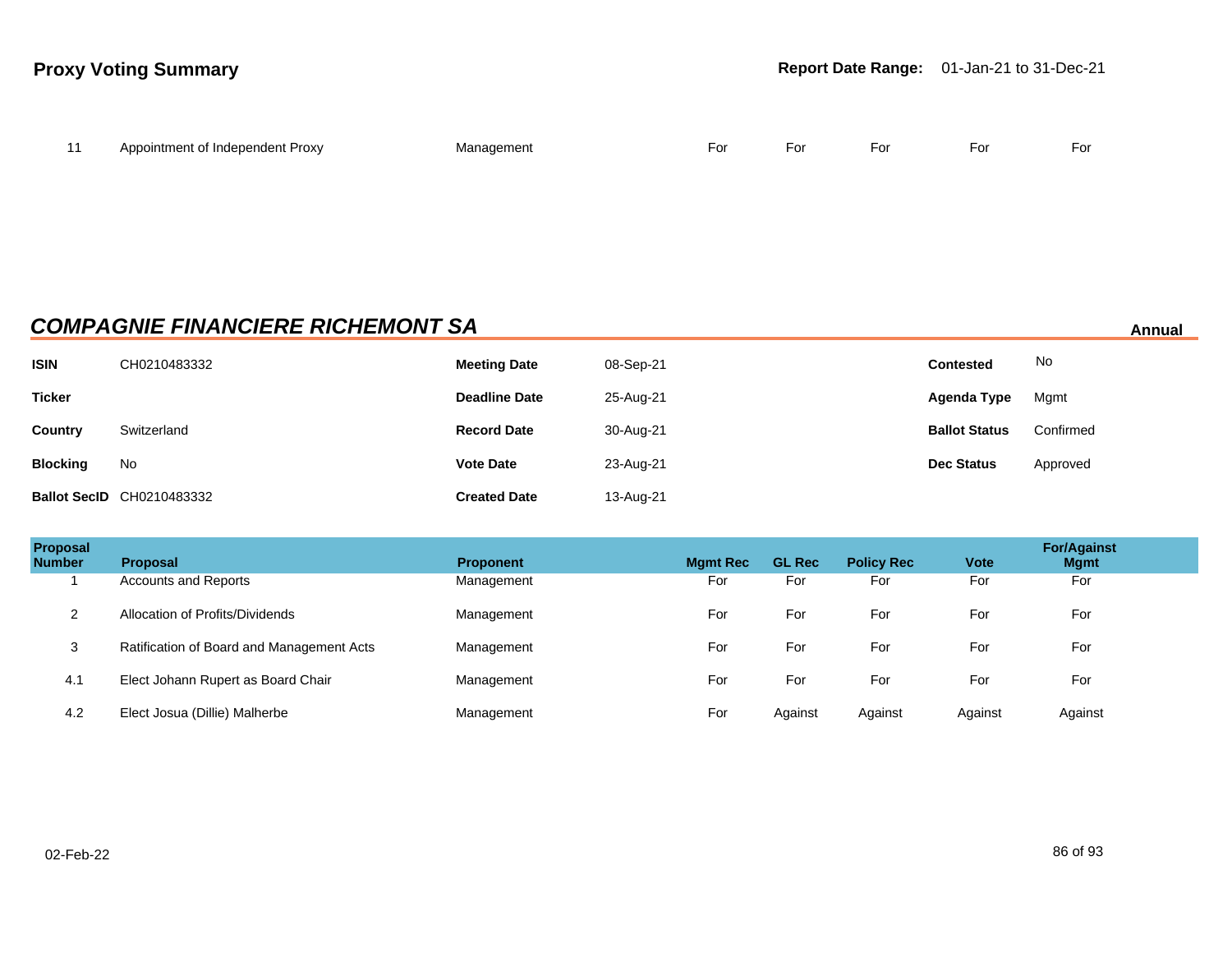## **Proxy Voting Summary Report Date Range:** 01-Jan-21 to 31-Dec-21

| 4.3  | Elect Nikesh Arora            | Management | For | Against | Against | Against | Against |
|------|-------------------------------|------------|-----|---------|---------|---------|---------|
|      |                               |            |     |         |         |         |         |
| 4.4  | <b>Elect Clay Brendish</b>    | Management | For | For     | For     | For     | For     |
| 4.5  | Elect Jean-Blaise Eckert      | Management | For | Against | Against | Against | Against |
|      |                               |            |     |         |         |         |         |
| 4.6  | <b>Elect Burkhart Grund</b>   | Management | For | For     | For     | For     | For     |
| 4.7  | Elect Keyu Jin                | Management | For | For     | For     | For     | For     |
| 4.8  | Elect Jérôme Lambert          | Management | For | For     | For     | For     | For     |
| 4.9  | Elect Wendy Luhabe            | Management | For | For     | For     | For     | For     |
| 4.10 | Elect Ruggero Magnoni         | Management | For | Against | Against | Against | Against |
|      |                               |            |     |         |         |         |         |
| 4.11 | <b>Elect Jeff Moss</b>        | Management | For | For     | For     | For     | For     |
| 4.12 | Elect Vesna Nevistic          | Management | For | For     | For     | For     | For     |
| 4.13 | <b>Elect Guillaume Pictet</b> | Management | For | For     | For     | For     | For     |
| 4.14 | Elect Maria Ramos             | Management | For | For     | For     | For     | For     |
| 4.15 | <b>Elect Anton Rupert</b>     | Management | For | For     | For     | For     | For     |
| 4.16 | Elect Jan Rupert              | Management | For | For     | For     | For     | For     |
| 4.17 | <b>Elect Patrick Thomas</b>   | Management | For | For     | For     | For     | For     |
| 4.18 | Elect Jasmine Whitbread       | Management | For | Against | Against | Against | Against |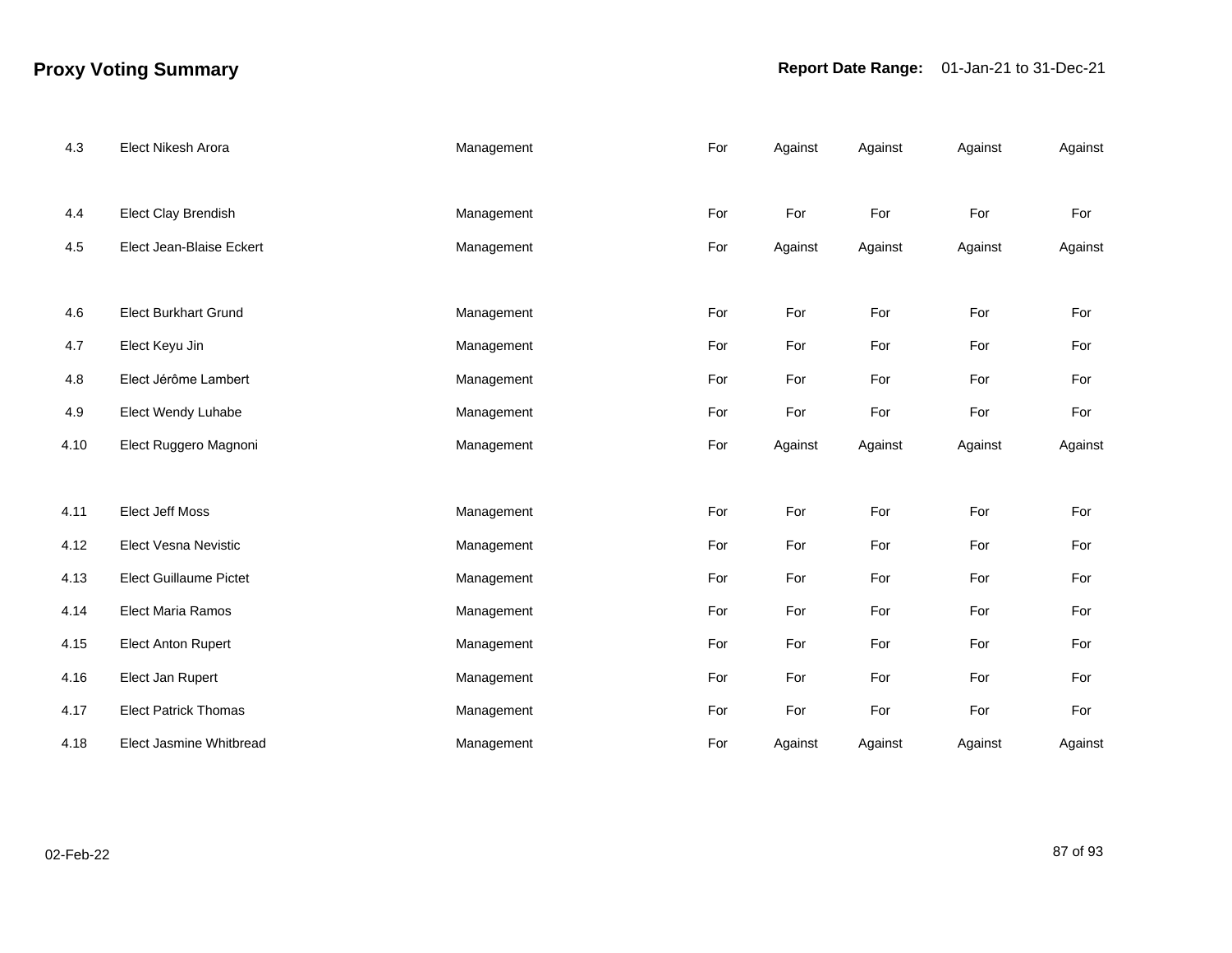| 5.1 | Elect Clay Brendish as Compensation Committee<br>Member    | Management | For | For | For | For | For |
|-----|------------------------------------------------------------|------------|-----|-----|-----|-----|-----|
| 5.2 | Elect Keyu Jin as Compensation Committee Member            | Management | For | For | For | For | For |
| 5.3 | Elect Guillaume Pictet as Compensation Committee<br>Member | Management | For | For | For | For | For |
| 5.4 | Elect Maria Ramos as Compensation Committee<br>Member      | Management | For | For | For | For | For |
| 6   | Appointment of Auditor                                     | Management | For | For | For | For | For |
|     | Appointment of Independent Proxy                           | Management | For | For | For | For | For |
| 8.1 | <b>Board Compensation</b>                                  | Management | For | For | For | For | For |
| 8.2 | Executive Compensation (Fixed)                             | Management | For | For | For | For | For |
| 8.3 | Executive Compensation (Variable)                          | Management | For | For | For | For | For |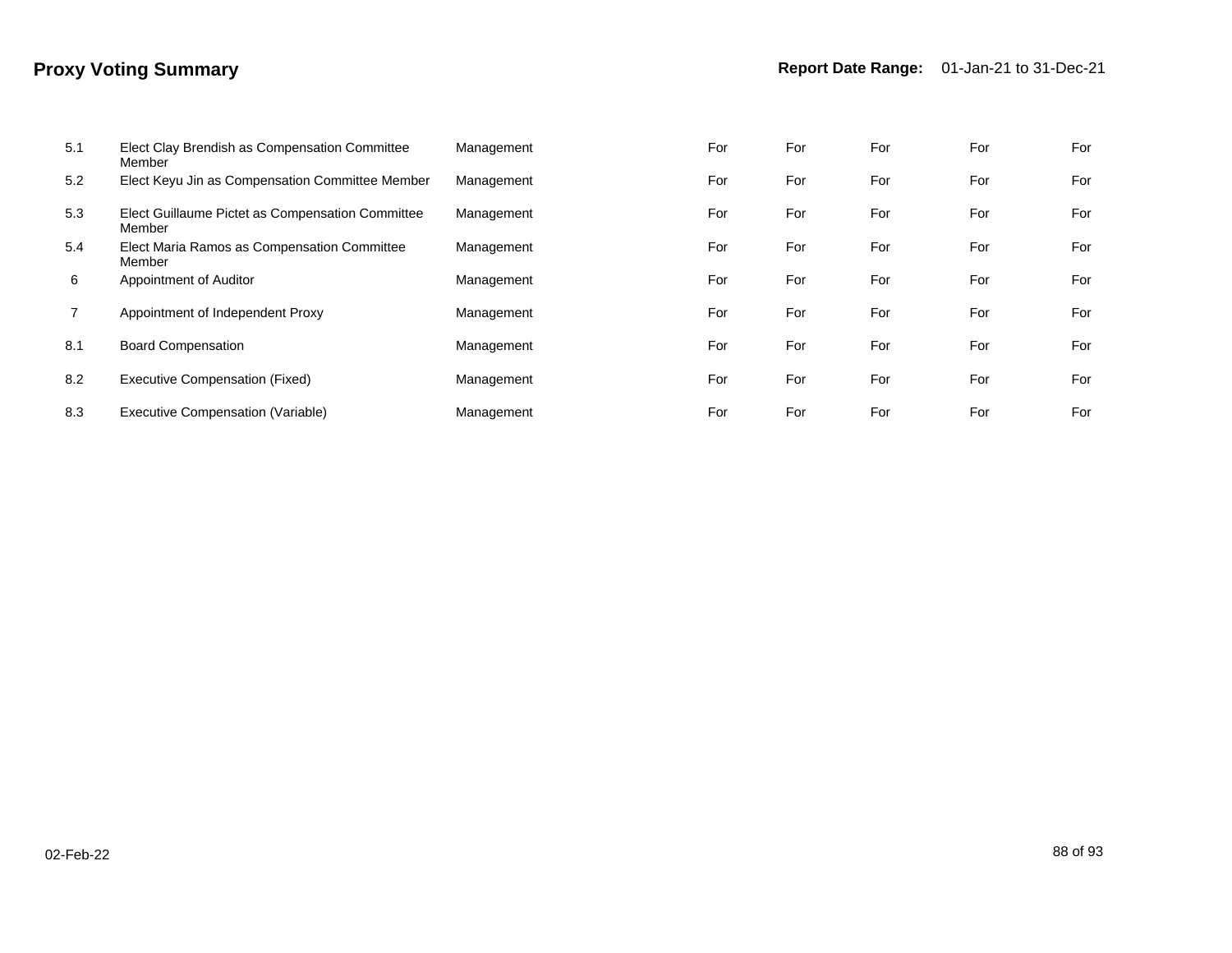| LAM RESEARCH CORP.<br>Annual |                      |                      |           |                      |           |  |  |
|------------------------------|----------------------|----------------------|-----------|----------------------|-----------|--|--|
| <b>ISIN</b>                  | US5128071082         | <b>Meeting Date</b>  | 08-Nov-21 | <b>Contested</b>     | No        |  |  |
| <b>Ticker</b>                | <b>LRCX</b>          | <b>Deadline Date</b> | 02-Nov-21 | Agenda Type          | Mgmt      |  |  |
| Country                      | <b>United States</b> | <b>Record Date</b>   | 09-Sep-21 | <b>Ballot Status</b> | Confirmed |  |  |
| <b>Blocking</b>              | No                   | <b>Vote Date</b>     | 25-Oct-21 | <b>Dec Status</b>    | Approved  |  |  |
| Ballot SecID 512807          |                      | <b>Created Date</b>  | 12-Oct-21 |                      |           |  |  |

| <b>Proposal</b><br>Number | Proposal                                | <b>Proponent</b> | <b>Mgmt Rec</b> | <b>GL Rec</b> | <b>Policy Rec</b> | <b>Vote</b> | <b>For/Against</b><br><b>Mgmt</b> |  |
|---------------------------|-----------------------------------------|------------------|-----------------|---------------|-------------------|-------------|-----------------------------------|--|
| 1.1                       | Elect Sohail U. Ahmed                   | Management       | For             | For           | For               | For         | For                               |  |
| 1.2                       | Elect Timothy M. Archer                 | Management       | For             | For           | For               | For         | For                               |  |
| 1.3                       | Elect Eric K. Brandt                    | Management       | For             | For           | For               | For         | For                               |  |
| 1.4                       | Elect Michael R. Cannon                 | Management       | For             | For           | For               | For         | For                               |  |
| 1.5                       | Elect Catherine P. Lego                 | Management       | For             | For           | For               | For         | For                               |  |
| 1.6                       | Elect Bethany J. Mayer                  | Management       | For             | For           | For               | For         | For                               |  |
| 1.7                       | Elect Abhijit Y. Talwalkar              | Management       | For             | For           | For               | For         | For                               |  |
| 1.8                       | Elect Rick Lih-Shyng TSAI               | Management       | For             | For           | For               | For         | For                               |  |
| 1.9                       | Elect Leslie F. Varon                   | Management       | For             | For           | For               | For         | For                               |  |
| 2.                        | Advisory Vote on Executive Compensation | Management       | For             | For           | For               | For         | For                               |  |
| 3.                        | <b>Ratification of Auditor</b>          | Management       | For             | For           | For               | For         | For                               |  |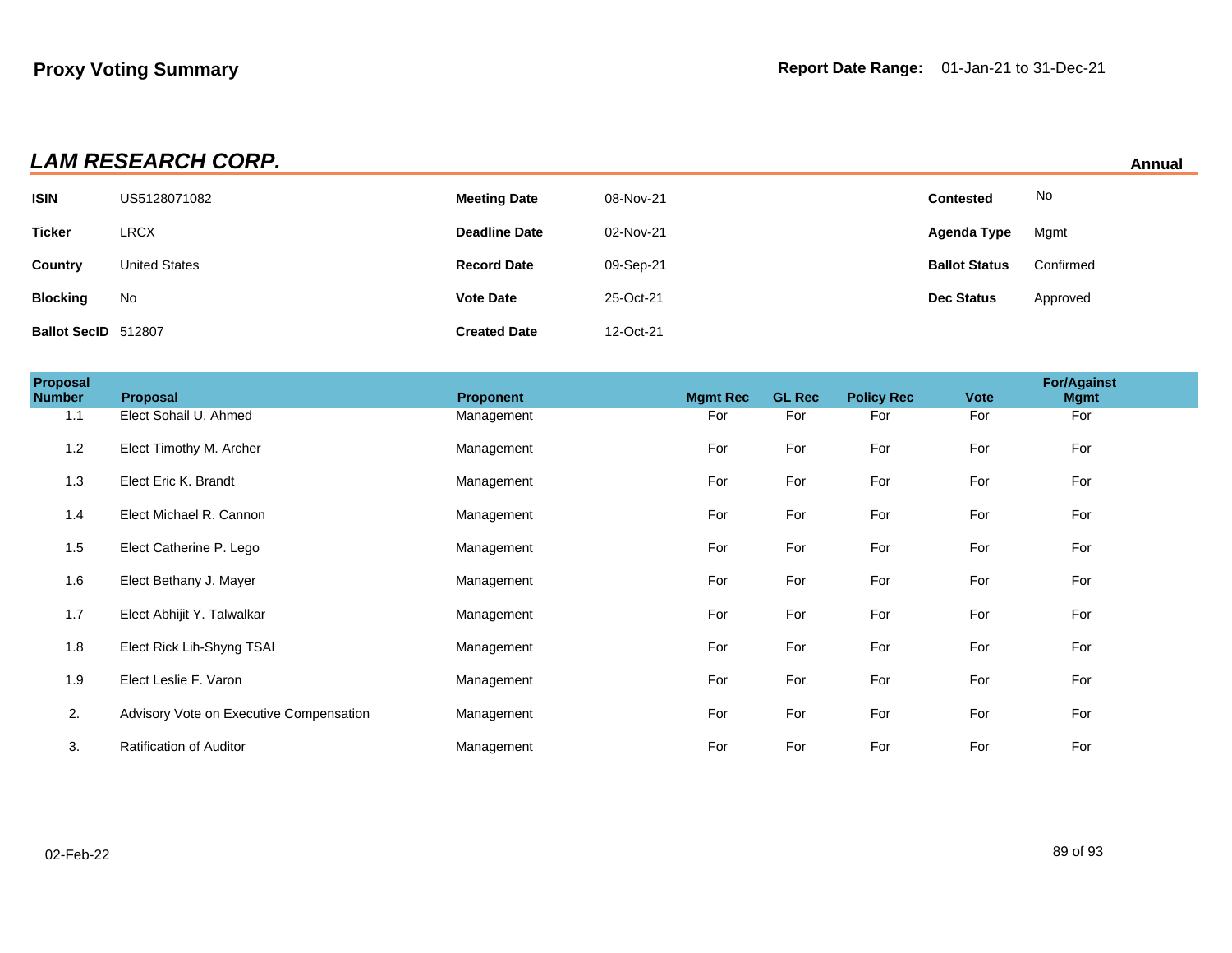# **AUTOMATIC DATA PROCESSING INC. Annual**

| <b>ISIN</b>         | US0530151036         | <b>Meeting Date</b>  | 10-Nov-21 | <b>Contested</b>     | No        |
|---------------------|----------------------|----------------------|-----------|----------------------|-----------|
| <b>Ticker</b>       | <b>ADP</b>           | <b>Deadline Date</b> | 04-Nov-21 | <b>Agenda Type</b>   | Mgmt      |
| Country             | <b>United States</b> | <b>Record Date</b>   | 13-Sep-21 | <b>Ballot Status</b> | Confirmed |
| <b>Blocking</b>     | No                   | <b>Vote Date</b>     | 25-Oct-21 | <b>Dec Status</b>    | Approved  |
| Ballot SecID 053015 |                      | <b>Created Date</b>  | 14-Oct-21 |                      |           |

| <b>Proposal</b><br><b>Number</b> | Proposal                    | <b>Proponent</b> | <b>Mgmt Rec</b> | <b>GL Rec</b> | <b>Policy Rec</b> | <b>Vote</b> | <b>For/Against</b><br><b>Mgmt</b> |
|----------------------------------|-----------------------------|------------------|-----------------|---------------|-------------------|-------------|-----------------------------------|
| 1A.                              | Elect Peter Bisson          | Management       | For             | For           | For               | For         | For                               |
| 1B.                              | Elect Richard T. Clark      | Management       | For             | For           | For               | For         | For                               |
| 1C.                              | Elect Linnie M. Haynesworth | Management       | For             | For           | For               | For         | For                               |
| 1D.                              | Elect John P. Jones         | Management       | For             | For           | For               | For         | For                               |
| 1E.                              | Elect Francine S. Katsoudas | Management       | For             | For           | For               | For         | For                               |
| 1F.                              | Elect Nazzic S. Keene       | Management       | For             | For           | For               | For         | For                               |
| 1G.                              | Elect Thomas J. Lynch       | Management       | For             | For           | For               | For         | For                               |
| 1H.                              | Elect Scott F. Powers       | Management       | For             | For           | For               | For         | For                               |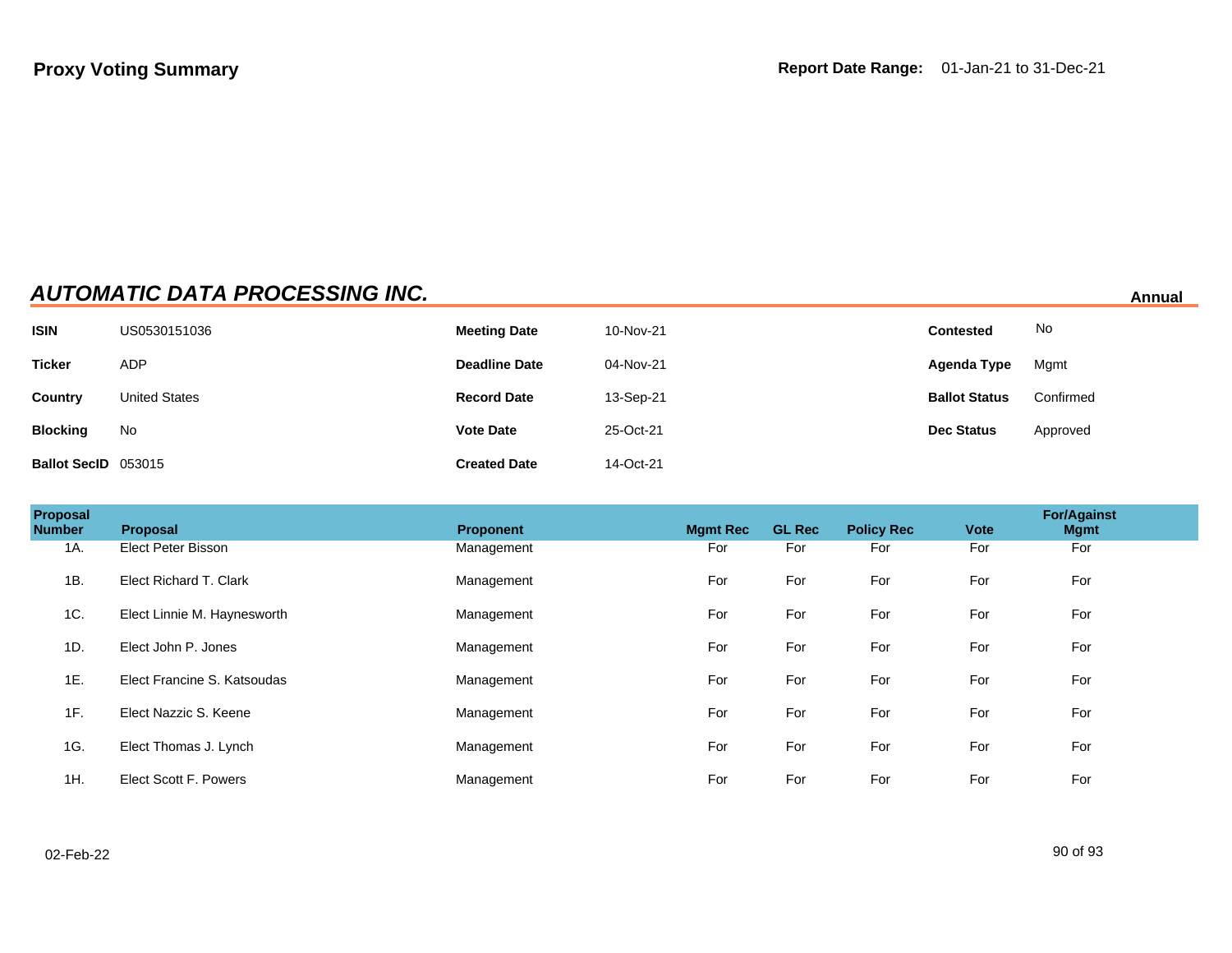| 11. | Elect William J. Ready                                                                           | Management  | For     | For     | For     | For     | For |
|-----|--------------------------------------------------------------------------------------------------|-------------|---------|---------|---------|---------|-----|
| 1J. | Elect Carlos A. Rodriguez                                                                        | Management  | For     | For     | For     | For     | For |
| 1K. | Elect Sandra S. Wijnberg                                                                         | Management  | For     | For     | For     | For     | For |
| 2.  | Advisory Vote on Executive Compensation                                                          | Management  | For     | For     | For     | For     | For |
| 3.  | <b>Ratification of Auditor</b>                                                                   | Management  | For     | For     | For     | For     | For |
| 4.  | Shareholder Proposal Regarding Report on Non-<br>Management Employee Representation on the Board | Shareholder | Against | Against | Against | Against | For |

## **MICROSOFT CORPORATION Annual**

| <b>ISIN</b>         | CA59516M1041         | <b>Meeting Date</b>  | 30-Nov-21 | <b>Contested</b>     | No        |
|---------------------|----------------------|----------------------|-----------|----------------------|-----------|
| <b>Ticker</b>       | <b>MSFT</b>          | <b>Deadline Date</b> | 25-Nov-21 | Agenda Type          | Mgmt      |
| <b>Country</b>      | <b>United States</b> | <b>Record Date</b>   | 30-Sep-21 | <b>Ballot Status</b> | Confirmed |
| <b>Blocking</b>     | No                   | <b>Vote Date</b>     | 22-Nov-21 | <b>Dec Status</b>    | Approved  |
| Ballot SecID 594918 |                      | <b>Created Date</b>  | 04-Nov-21 |                      |           |

| Proposal<br><b>Number</b> | Proposal               | <b>Proponent</b> | <b>Mamt Rec</b> | <b>GL Rec</b> | <b>Policy Rec</b> | <b>Vote</b> | <b>For/Against</b><br><b>Mgmt</b> |
|---------------------------|------------------------|------------------|-----------------|---------------|-------------------|-------------|-----------------------------------|
| 1A.                       | Elect Reid G. Hoffman  | Management       | For             | For           | For               | Foi         | For                               |
| 1B.                       | Elect Hugh F. Johnston | Management       | For             | For           | For               | Fo          | For                               |